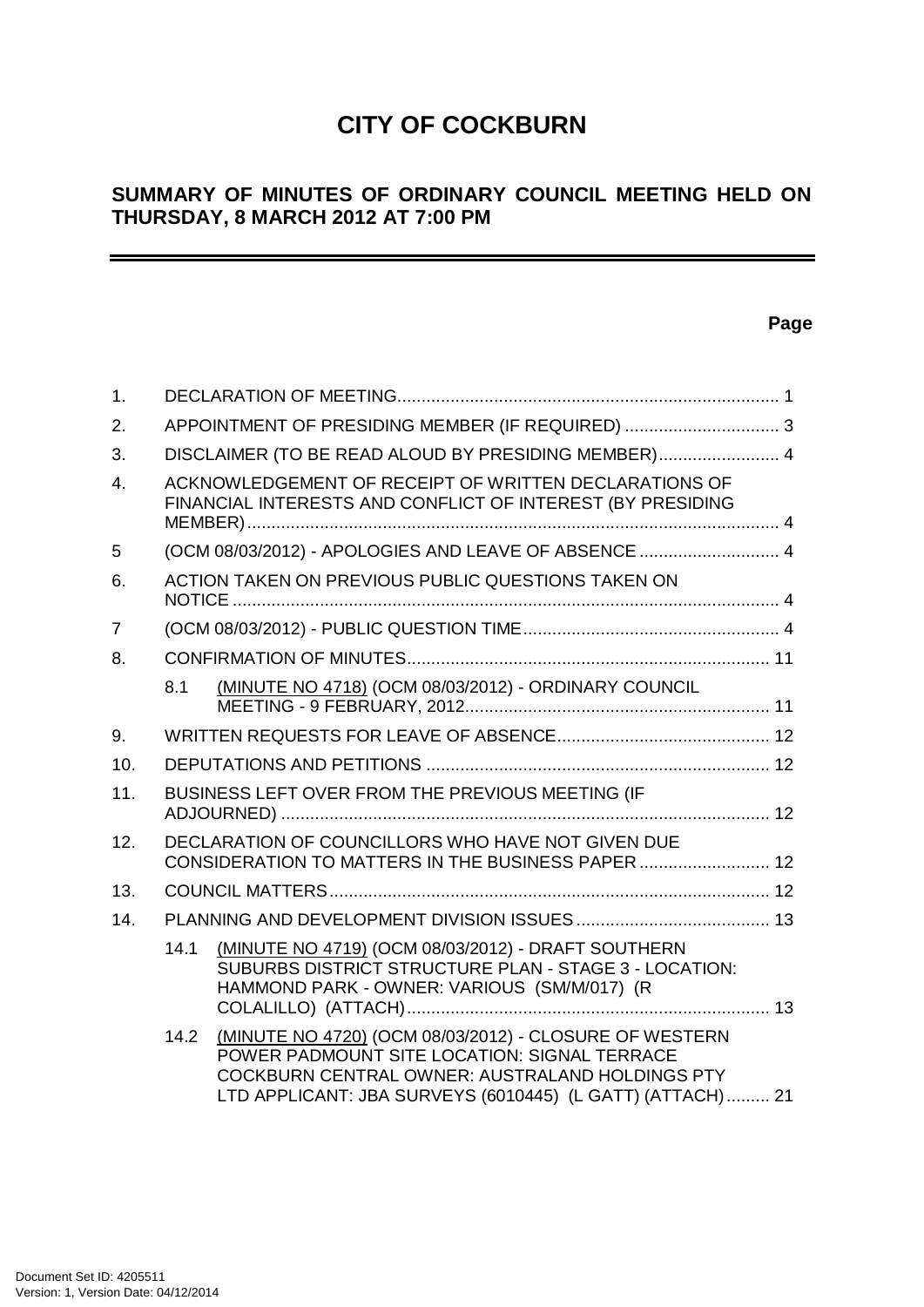|     | 14.3 | (MINUTE NO 4721) (OCM 08/03/2012) - PROPOSED SCHEME<br>AMENDMENT NO. 90 - LOCATION: LOTS 1, 803 & PORTION OF<br>LOT 802 YANGEBUP ROAD; LOTS 7, 99, 146 & 147 HAMMOND<br>ROAD; PORTION OF LOCAL ROAD RESERVE AND; LOT 4308<br>BEELIAR DRIVE, COCKBURN CENTRAL - OWNER:<br>ALESSANDRINE/CITY OF COCKBURN - APPLICANT: BURGESS |  |
|-----|------|-----------------------------------------------------------------------------------------------------------------------------------------------------------------------------------------------------------------------------------------------------------------------------------------------------------------------------|--|
|     | 14.4 | (MINUTE NO 4722) (OCM 08/03/2012) - PROPOSED STRUCTURE<br>PLAN - LOT 2 LYON ROAD, AUBIN GROVE - OWNER: QUMARS<br>MESHGIN / BUILDEX CONSTRUCTION - APPLICANT:<br>THIERFELDER CONSULTING (SM/M/060) (C HOSSEN) (ATTACH) 33                                                                                                    |  |
|     | 14.5 | (MINUTE NO 4723) (OCM 08/03/2012) - DEMOLITION OF SOUTH<br>COOGEE PRIMARY SCHOOL - LOCATION: 183 RUSSELL ROAD,<br>MUNSTER - OWNER: STATE OF WESTERN AUSTRALIA -<br>APPLICANT: DONALD CANT WATTS CORKE (3411196) (L                                                                                                          |  |
|     | 14.6 | (MINUTE NO 4724) (OCM 08/03/2012) - SALE OF LAND - 6 LOTS<br>DEPOSITED PLAN 72050 GRANDPRE CRES HAMILTON HILL,<br>LOT 300 & 301 HAMILTON ROAD, MUNSTER AND LOT 802<br>DACRE COURT, HAMILTON HILL - OWNER: CITY OF                                                                                                           |  |
|     | 14.7 | (MINUTE NO 4725) (OCM 08/03/2012) - AMENDMENTS TO<br>DETAILED AREA PLAN AND JETTY DESIGN GUIDELINES FOR<br>STAGE 4A PORT COOGEE, NORTH COOGEE - PREPARED BY:<br>TAYLOR BURRELL BARNETT - PROPONENT: CONSOLIDATED<br>MARINE DEVELOPMENTS AND ANCHORAGE INDUSTRIES                                                            |  |
|     | 14.8 | (MINUTE NO 4726) (OCM 08/03/2012) - PLACE OF WORSHIP &<br>RECEPTION CENTRE - LOCATION: LOT 17 RUSSELL ROAD,<br>MUNSTER - OWNER: L, P, S & S LECA - APPLICANT: SOUTHERN<br>METROPOLITAN MUSLIM ASSOCIATION (4411239) (A LEFORT)                                                                                              |  |
| 15. |      |                                                                                                                                                                                                                                                                                                                             |  |
|     | 15.1 | (MINUTE NO 4727) (OCM 08/03/2012) - LIST OF CREDITORS PAID<br>- JANUARY 2012 (FS/L/001) (N MAURICIO) (ATTACH) 71                                                                                                                                                                                                            |  |
|     |      | 15.2 (MINUTE NO 4728) (OCM 08/03/2012) - STATEMENT OF<br>FINANCIAL ACTIVITY & ASSOCIATED REPORTS - JANURARY                                                                                                                                                                                                                 |  |
| 16. |      |                                                                                                                                                                                                                                                                                                                             |  |
|     | 16.1 | (MINUTE NO 4729) (OCM 08/03/2012) - PROPOSED<br>SUSTAINABILITY STRATEGY 2012 - 2016 (HS/P/001) (V CUSACK)                                                                                                                                                                                                                   |  |
| 17. |      |                                                                                                                                                                                                                                                                                                                             |  |
|     | 17.1 | (MINUTE NO 4730) (OCM 08/03/2012) - PARKING - 7 MEWSTONE<br>CRESCENT, NORTH COOGEE (6007034) (R AVARD) (ATTACH) 81                                                                                                                                                                                                          |  |
|     |      | 17.2 (MINUTE NO 4731) (OCM 08/03/2012) - PROPOSED CITY OF<br>COCKBURN PARKING AND PARKING FACILITIES (AMENDMENT)<br>LOCAL LAW 2012 (CC/P/099) (P WESTON) (ATTACH) 85                                                                                                                                                        |  |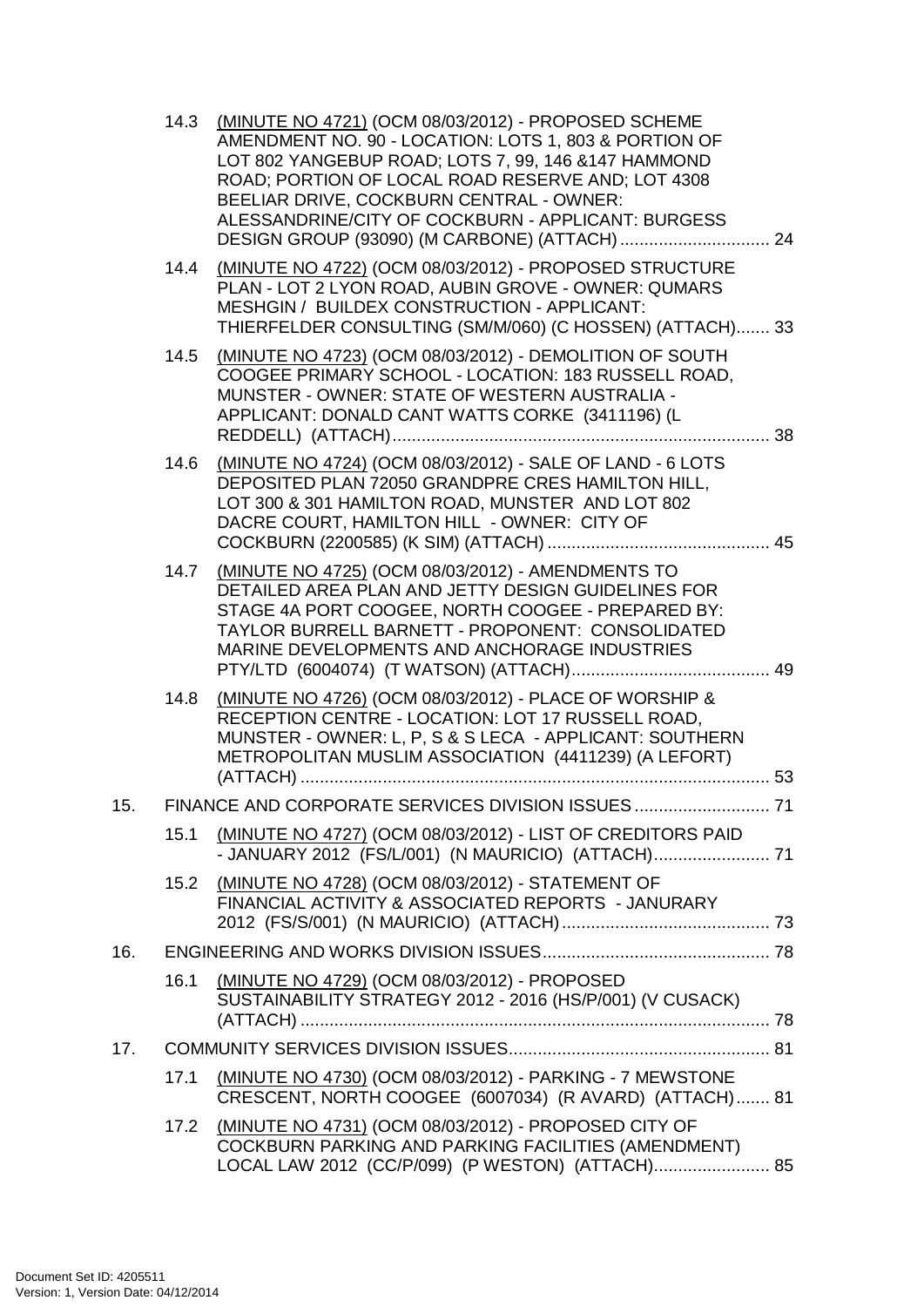| 18. |                                                              |  |
|-----|--------------------------------------------------------------|--|
| 19. | MOTIONS OF WHICH PREVIOUS NOTICE HAS BEEN GIVEN  88          |  |
| 20. | NOTICES OF MOTION GIVEN AT THE MEETING FOR CONSIDERATION     |  |
| 21. | NEW BUSINESS OF AN URGENT NATURE INTRODUCED BY               |  |
| 22. | MATTERS TO BE NOTED FOR INVESTIGATION, WITHOUT DEBATE 88     |  |
|     | 22.1 - AMENDMENT TO LOCAL PLANNING STRATEGY (LPD) 1999  88   |  |
|     | 22.2 - FEES FOR UNDERGOUND POWER SERVCES IN COOLBELLUP  88   |  |
|     | 22.3 - PROPOSED MULTI STOREY CARPARK AT COCKBURN CENTRAL  89 |  |
| 23. |                                                              |  |
| 24  | (MINUTE NO 4732) (OCM 08/03/2012) - RESOLUTION OF COMPLIANCE |  |
| 25  |                                                              |  |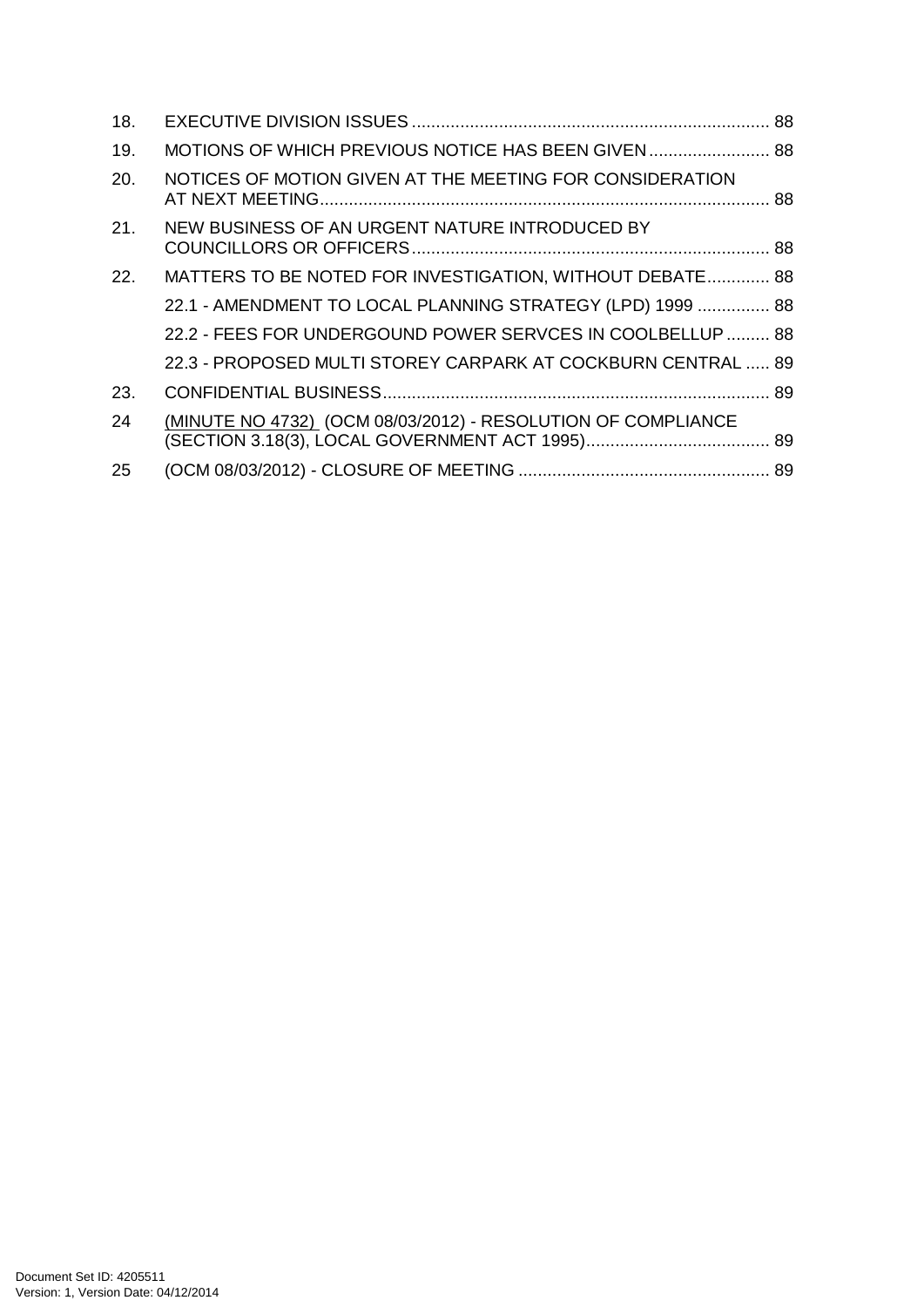Document Set ID: 4205511<br>Version: 1, Version Date: 04/12/2014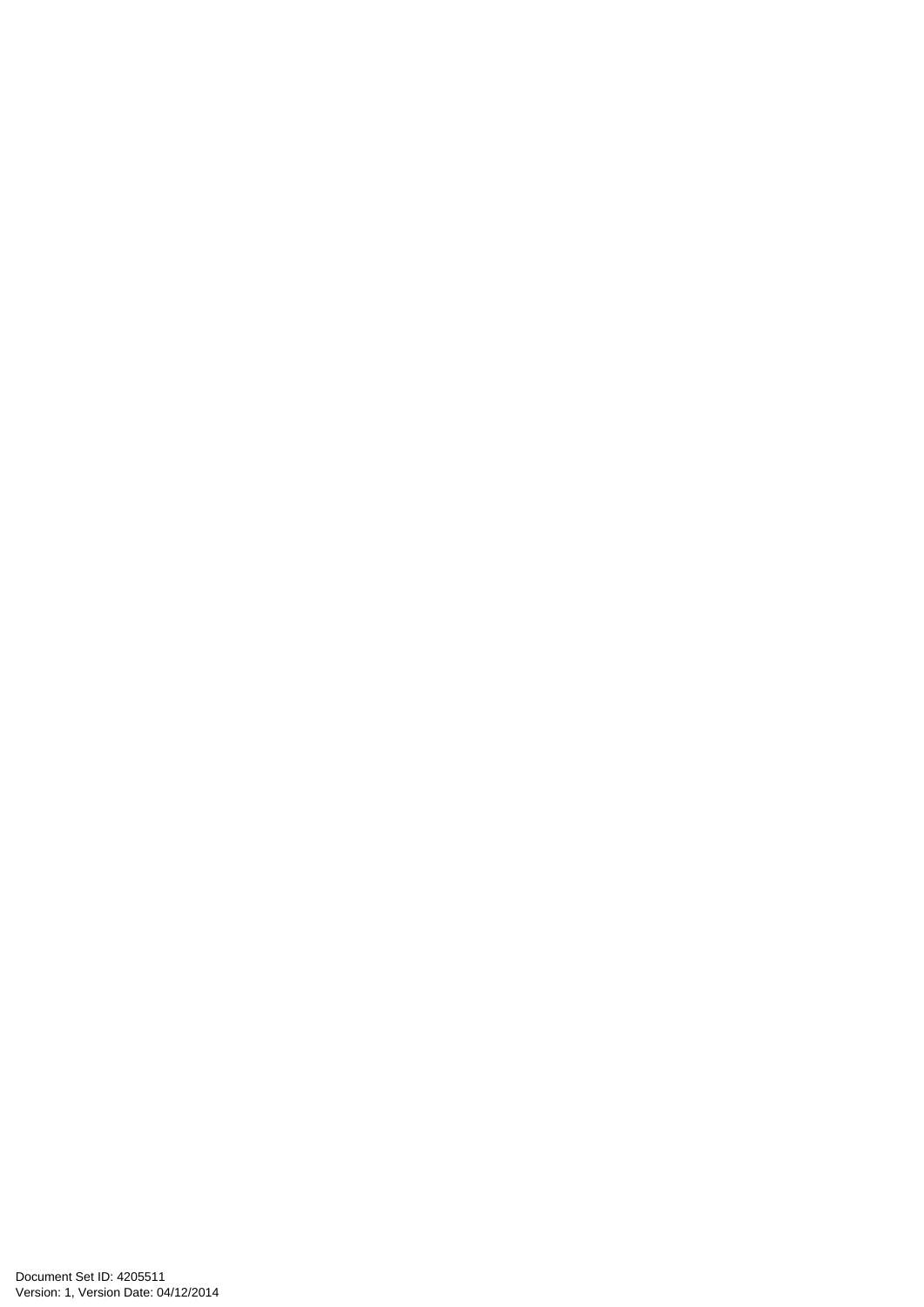# **CITY OF COCKBURN**

# **MINUTES OF ORDINARY COUNCIL MEETING HELD ON THURSDAY, 8 MARCH 2012 AT 7:00 PM**

#### **PRESENT:**

#### **ELECTED MEMBERS**

| Mr L Howlett       | Mayor (Presiding Member) |
|--------------------|--------------------------|
| Mr K Allen         | Deputy Mayor             |
| Mr Y Mubarakai     | Councillor               |
| Mr S Portelli      | Councillor               |
| Mrs C Reeve-Fowkes | Councillor               |
| Mr T Romano        | Councillor               |
| Mr S Pratt         | Councillor               |
| Mrs V Oliver       | Councillor               |
| Mr B Houwen        | Councillor               |

#### **IN ATTENDANCE**

| <b>Chief Executive Officer</b>                |
|-----------------------------------------------|
| Director, Administration & Community Services |
| Acting Director, Finance & Corporate Services |
| Director, Engineering & Works                 |
| Director, Planning & Development              |
| <b>Media &amp; Communications Officer</b>     |
| <b>Executive Assistant</b>                    |
|                                               |

# **1. DECLARATION OF MEETING**

The Presiding Member declared the meeting open at 7.00 pm.

Mayor Howlett made the following announcements:

#### **United Nations International Women's Day**

Today, the City celebrated the United Nations International Women"s Day with a high tea and the launch of a program called, "1 Million Women" which aims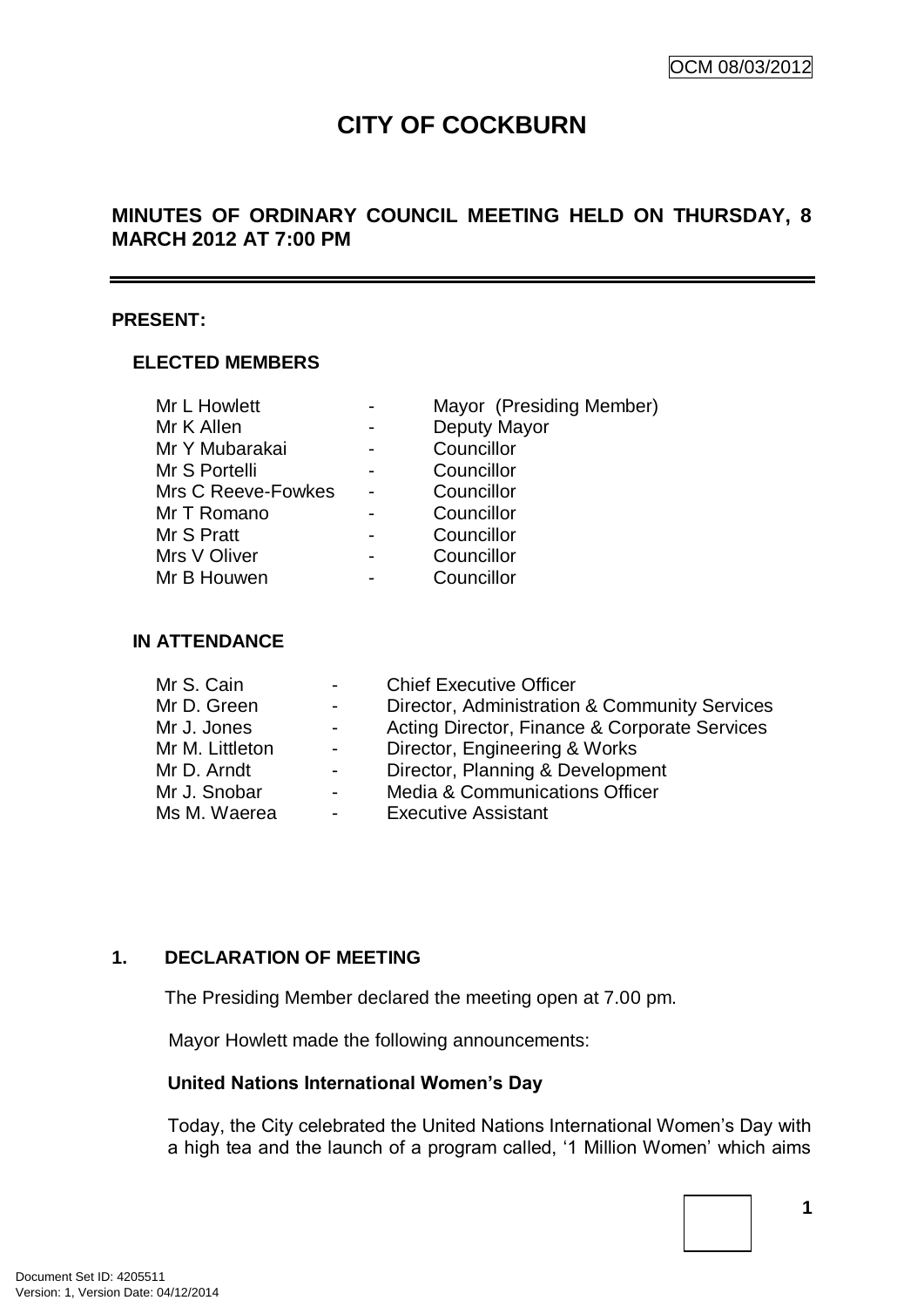to explore the concepts of women actively taking a role in reducing the impacts of climate change and saving money by taking personal challenges. The concept compliments the United Nations Women Australia theme this year of 'Supporting Women's Economic Empowerment'.

I commend the City of Cockburn staff for their initiative in facilitating today"s event and for their enthusiasm in promoting the 1 Million Women program in the workplace and across our community.

# **Sports Hall of Fame**

On Monday 20 February, 2012 the City inducted the following persons into its Sports Hall of Fame:

- Ms Lara Carroll (Swimming);  $\bullet$
- Mr Kimberly Lewis (Darts);  $\bullet$
- Mr Ken Norris OAM (Cycling);  $\bullet$
- Mr Tom Grljusich (Australian Rules Football);  $\bullet$
- The late Mr George Grijusich (Sports Commentating & Broadcasting); and
- Mrs Smijana Jakovich (Lawn Bowls).

These inductees join the 2004 Sports Hall of Fame members:

- Mr Steve Srhoy (Lawn Bowls);  $\bullet$
- Ms Frances Maunton [nee Reid] (Lacrosse);  $\bullet$
- Mrs Val Norris [nee Buffham] (Gymnastics);  $\bullet$
- Mr Peter Sumich (Australian Rules Football);  $\bullet$
- Mr Glen Jakovich (Australian Rules Football);
- Mr Kevin Allen (Sailing);
- Mr Robert Golding (Hockey);  $\bullet$
- Mr John Denic (Lacrosse);  $\bullet$
- Ms Christine Dorey (Tennis);  $\bullet$
- Mr Graeme Benthien (Cycling); and  $\bullet$
- the late Mr Alan Beale (Soccer).

# **Botany Park Sports Pavilion**

On Wednesday 22 February I had the pleasure to open another community facility on behalf of the City – the Botany Park Pavilion. The pavilion will provide a home base for the Hammond Park Junior Football Club and other junior sporting clubs in the locality.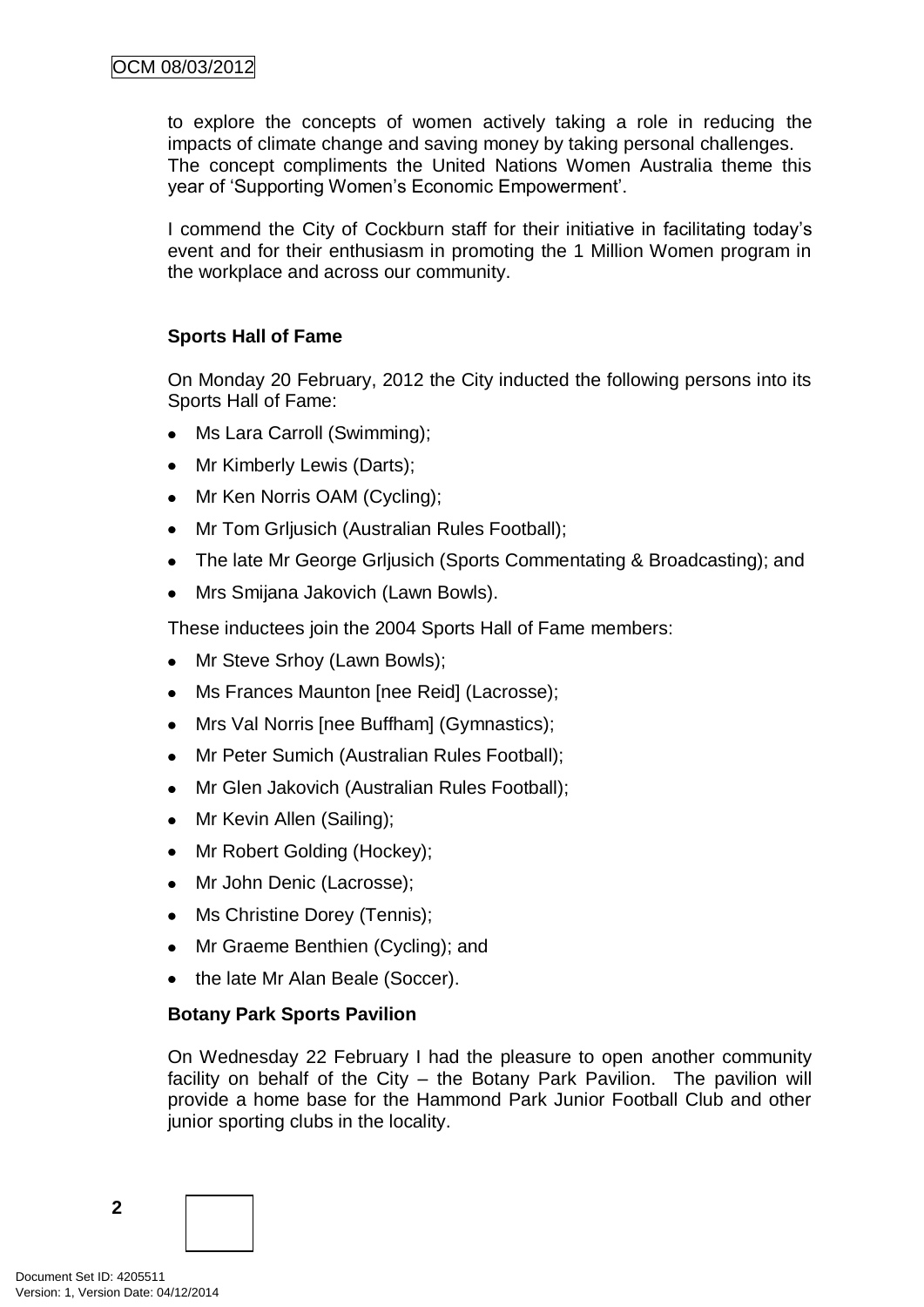The Pavilion provides facilities that include:

- Commercial Kitchen a vital revenue raiser for local junior sporting clubs;
- Home and away change-rooms;
- Referee change-rooms;
- Storage; and
- Public Toilets,

and has been designed to accommodate future expansion should the need arise.

The total project cost was \$900,000 with the Australian Government providing \$126,000 towards the project through the Regional and Local Community Infrastructure Program.

Ms Melissa Parke, MP Federal Member for Fremantle joined with Clr Portelli, staff members and representatives from the user clubs and the community in celebrating the opening of the facility.

Ironically, at this time the Hammond/Bartram families were celebrating the 125<sup>th</sup> anniversary of their ancestor's arrival in Fremantle. The families went on to become prominent landowners and contributors to the growth of Cockburn and this has been reflected in the naming of the suburb of Hammond Park and roads ie Hammond Road and Bartram Road.

# **State Government Funding Initiatives**

Today I have received advice from the Honourable Phil Edman, MLC Member for South Metropolitan Region that the State Government had announced \$14M for the proposed construction of the Hammond Park Primary School and a further \$62,000 for the upgrade of the flooring at the Wally Hagan Basketball Stadium. The latter funding will come from the Community Sporting and Recreation Facilities Fund.

# **Urban Development Institute of Australia (UDIA) National Conference**

Western Australia is hosting the UDIA National Conference and a part of the conference program has included the tours of various infrastructure and lifestyle projects in the metropolitan area.

I commend Mr Daniel Arndt, Director Planning & Development, City of Cockburn and his planning team for their organisation of the Cockburn Central and Port Coogee projects that were showcased to national and international delegates today.

# **2. APPOINTMENT OF PRESIDING MEMBER (If required)**

Nil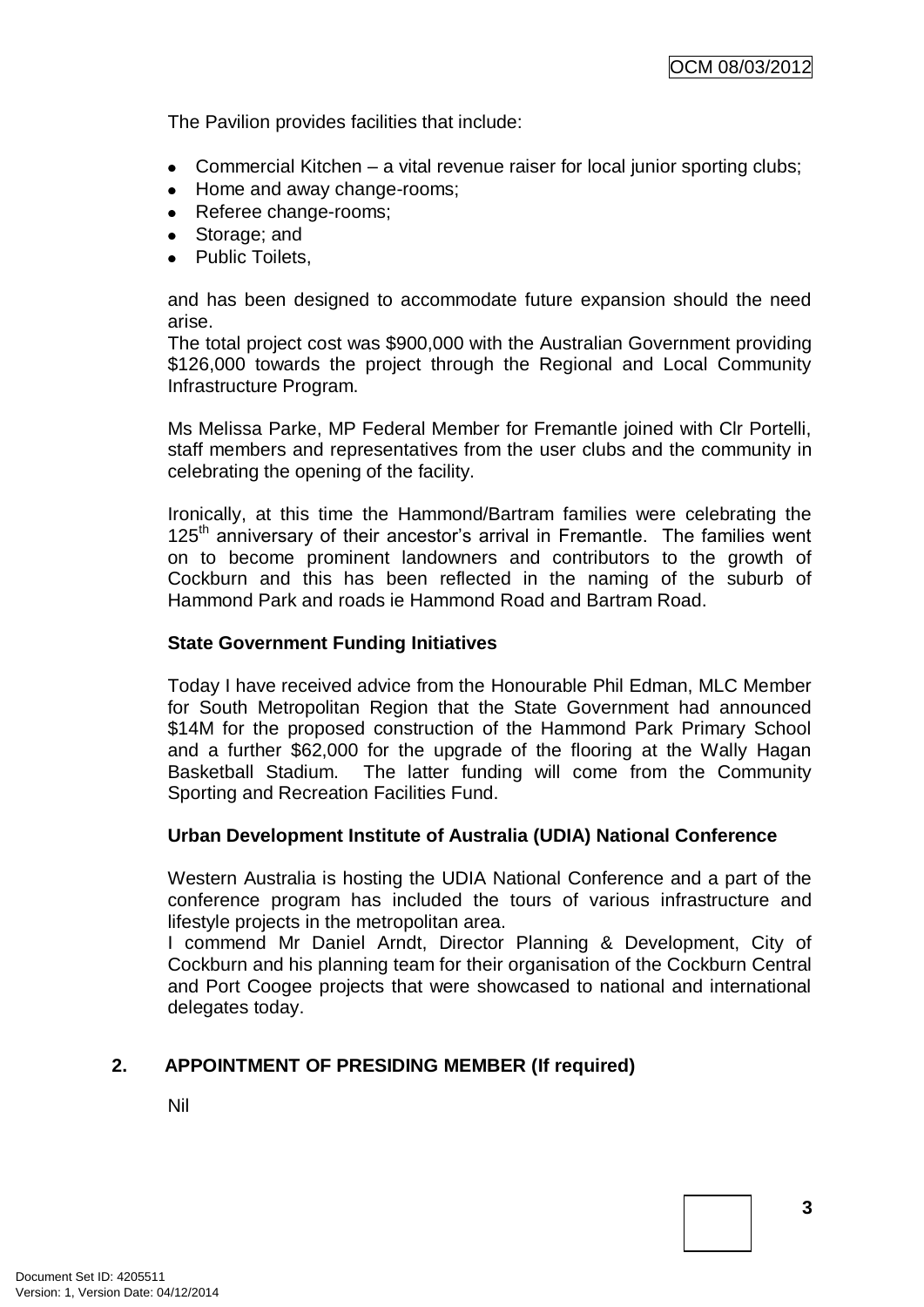# **3. DISCLAIMER (To be read aloud by Presiding Member)**

Members of the public, who attend Council Meetings, should not act immediately on anything they hear at the Meetings, without first seeking clarification of Council's position. Persons are advised to wait for written advice from the Council prior to taking action on any matter that they may have before Council.

# **4. ACKNOWLEDGEMENT OF RECEIPT OF WRITTEN DECLARATIONS OF FINANCIAL INTERESTS AND CONFLICT OF INTEREST (by Presiding Member)**

Nil

# **5 (OCM 08/03/2012) - APOLOGIES AND LEAVE OF ABSENCE**

Ms L Smith – Councillor

# **6. ACTION TAKEN ON PREVIOUS PUBLIC QUESTIONS TAKEN ON NOTICE**

Nil

# **7 (OCM 08/03/2012) - PUBLIC QUESTION TIME**

ITEMS IN WRITING, ON THE AGENDA

# **Clint Brown, Munster**

*Item 14.8 – Place of Worship & Reception Centre* 

- Q1: Were the responses to the Submission from ratepayers from Cockburn? If not why should anyone that is not a ratepayer and were not involved in electing the Councillors to best make decisions on our behalf have any say as to what happens inside Cockburn"s boundaries?
- *A1: The submission information including how many submissions were received from Cockburn ratepayers and those residing outside the City of Cockburn is contained in the Community Consultation section of the agenda report. Out of 424 submissions, 168 were from Cockburn landowners and 240 resided outside Cockburn with 16 not supplying an address.*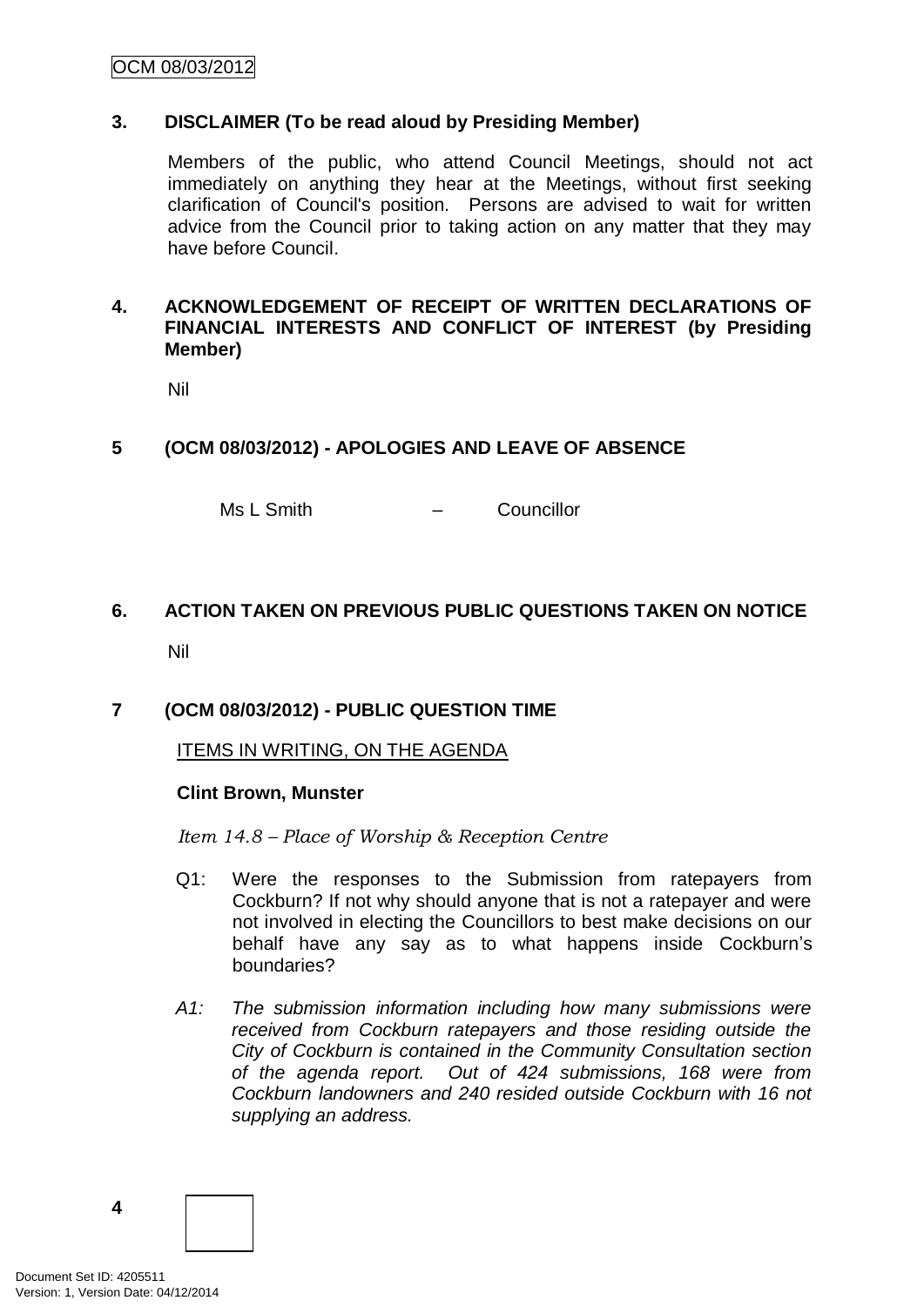- Q2: Does this proposal fit with the Cockburn Councils Planning Act? Aesthetically how will this fit with the existing landscape?
- *A2: An assessment of the proposal against the relevant legislation is contained in the agenda report under the Statutory Framework section.*
- Q3: Has the impact that this development will have on native wildlife (including threatened Carnaby & Red Tailed Cockatoos that feed there, and bushland been thoroughly assessed?
- *A3: The environmental impact of the proposal is discussed in detail in the agenda report under the Environmental Impact section.*
- Q4: How much noise will be emanating from the mosque during worship?
- *A4: The noise impact of the proposal is discussed in detail in the agenda report under the Noise Impact section.*
- Q5: Has the impact on traffic on Russell Rd been looked into/surveyed?
- *A5: The traffic impact of the proposal on Russell Road is discussed in detail in the agenda report under the Traffic Impact section.*
- Q6: How will this proposal benefit the City of Cockburn?
- *A6: It is not the City's role to claim the benefits of the proposal to the City of Cockburn. The officer's recommendation contained in the agenda report is for the application to be refused.*

# **Phil Brown, Coogee**

*Item 14.8 – Place of Worship & Reception Centre* 

- Q1: Why hasn't there been a long consultation process as with any building proposal? Does this have to comply with building envelope requirements as it is in a semi rural area? What impact will the huge volume of extra traffic have on the already busy Russell Rd & from the Kwinana Freeway to Stock Rd with both general traffic & trucks? How many days a week would this be used & what about the noise that would eminate from it? A car park of this size is equivalent to that of a 40 bed Motel - are the planning requirements the same? Would the Council consider this if it was a proposal for a huge block of factory units? Wouldn"t this destroy the breeding area for the threatened Black Cockatoos ?
- *A1: As discussed in the agenda report, the application was advertised to nearby landowners in accordance with the requirements of Council's*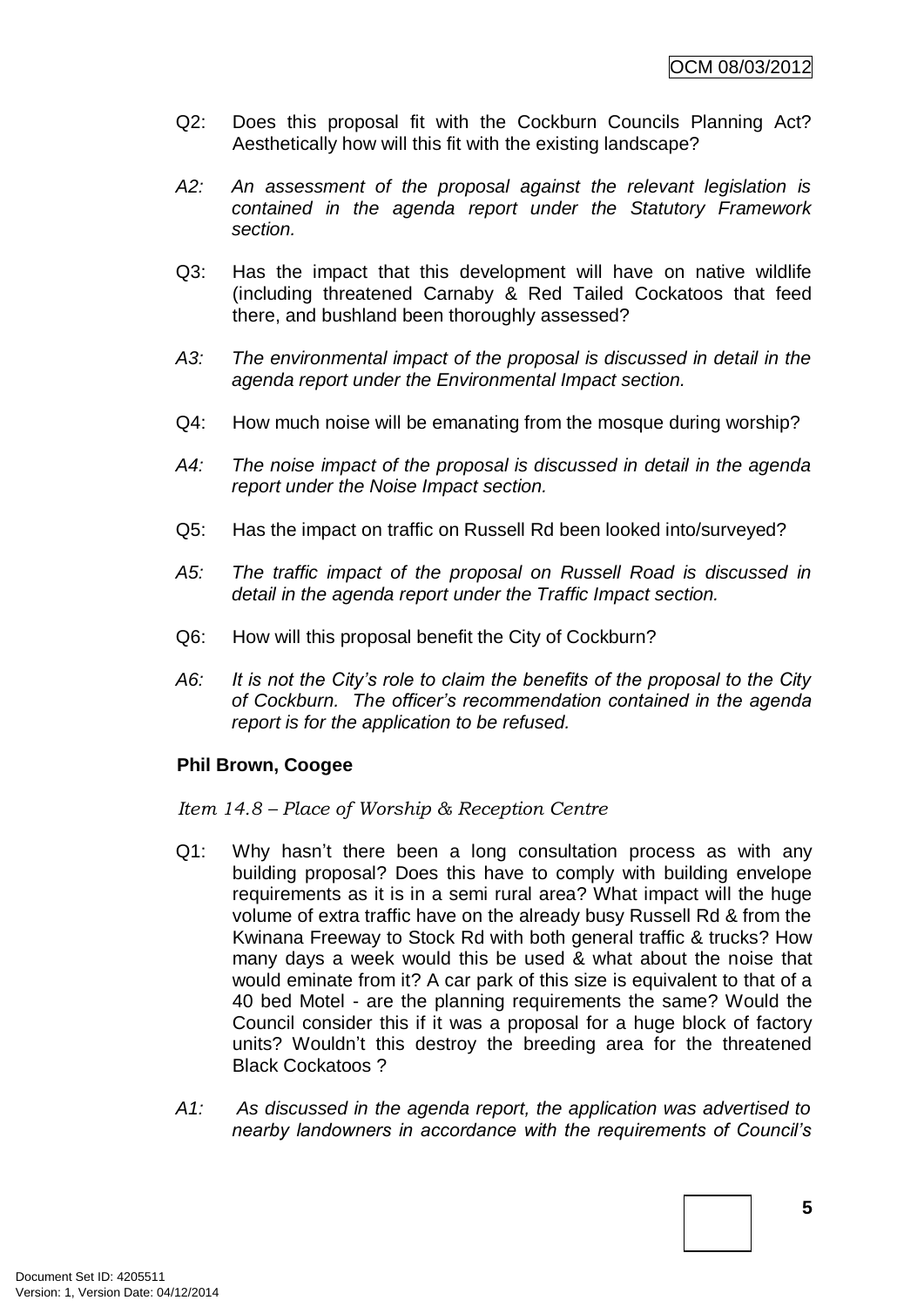*Town Planning Scheme. The statutory consultation period was extended and the information also included the City's website. The total consultation period was 6 weeks, which is longer than the statutory period requires.*

*The building setbacks, traffic impacts, noise impacts, car parking and environmental impact are all issues discussed in detail in the agenda report.*

# **Debbie Robinson, Duncraig**

*Item 14.8 – Place of Worship & Reception Centre* 

- Q1: Noise item 2, page 43 states that five daily prayers will be performed at the Mosque with attendance not exceeding 50 persons at any one time between sunrise and sunset. The hours are 5:00am 1:00pm 4:30pm 6:30pm and 8:00 pm. Assuming the land would be classed as non rateable land given that it is a place of worship, if the noise emission goes above 55dB L and as the prayer times are outside of the hours of 8am to 1900 - Regulation 15 (c ) (i) of the Environmental Protection (Noise) regulation would apply. So in essence the noise level would have to be kept below 55 dB L in order for the aforementioned prayer times to be carried out. I would suggest that properties in close proximity to the area would still be affected even at this restricted level of less than 55dB L. If the proposed worship centre were to be approved how would the noise restriction be maintained and monitored?
- *A1: The officer recommendation for the proposal is that is be refused. A detailed discussion about noise impacts of the proposal is contained in the Noise Impacts section of the report*
- Q2: Necessity item. Less than 14 min drive from the Munster area a donation funded Muslim Cultural Centre at an estimated cost of \$6 million is currently in the planning stages. Why is it necessary for another centre in such close proximity?
- *A2: The proximity of other similar establishments either in the planning stages or constructed does not impact on the planning assessment for this proposal. This proposal has been assessed on its individual merits.*

# **Murray O'Brien, Munster**

*Item 14.1 – Draft Southern Suburbs District Structure Plan – Stage 3* 

Q1: Council officer R.Colalillo wrote in his report to Council tonight that "the WAPC resolved to extend the KAQB by adding 5 kilometre into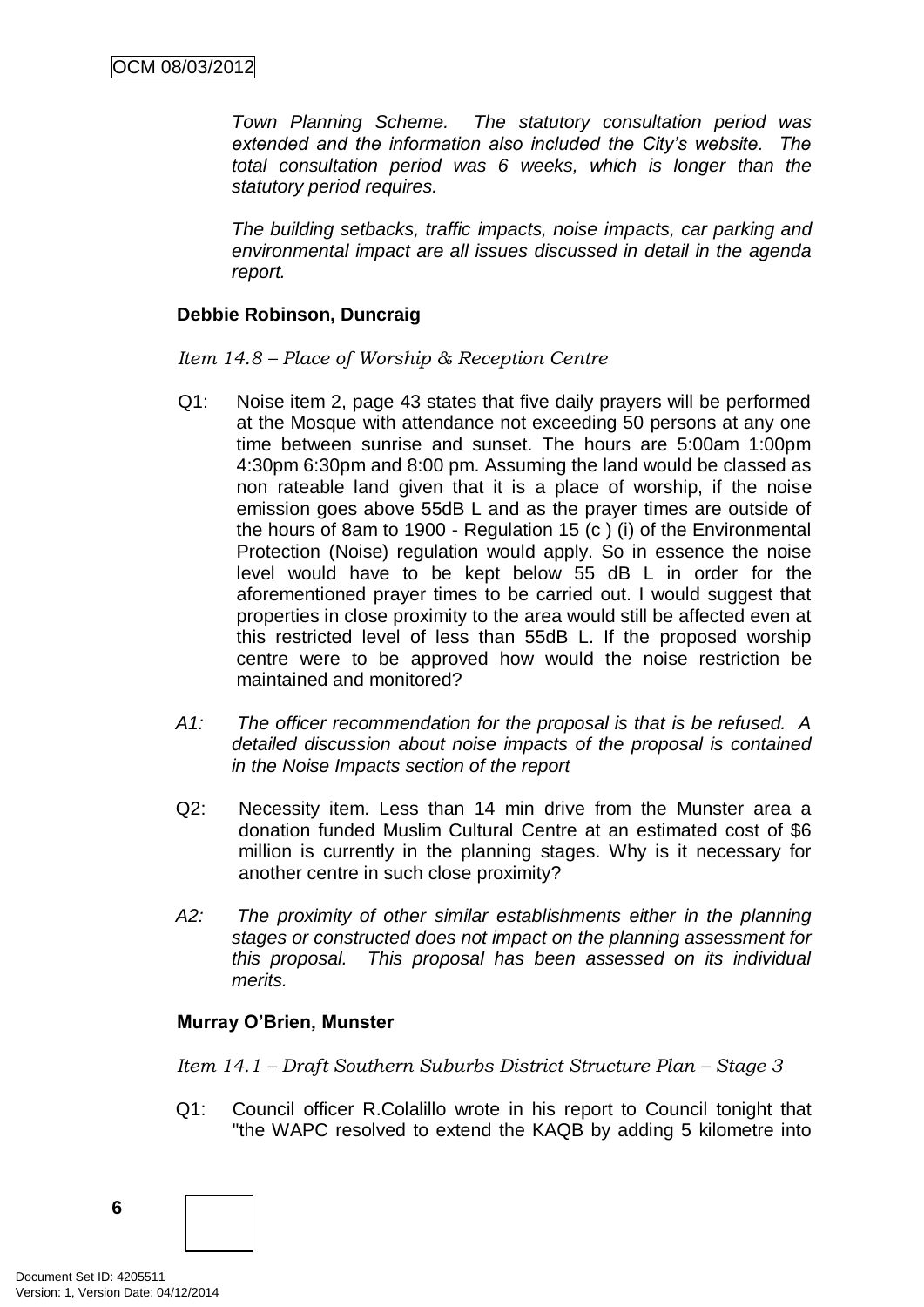Wattleup and Hammond Park. The purpose of this additional buffer was to recognise uncertainties related to the level and frequency of impacts from the Alcoa residual Disposal Area and Kwinana Industrial area broadly". Why does this planning officer not advise Council that the WAPC have no legal KAQB yet? Why does this officer not advise Council that the Review of the KAQB has not been completed? Has the officer asvised you that the Western Trade Coast Industries Committee chaired by Phil Edmund need to make a formal recommendation on any expansion to a WAPC meeting who then need to recommend the expansion to the Minister after undertaking a public consultation period when the entire KAQB is released for comment? Has the officer told you that the State Industrial Buffer Policy requires buffers to be scientifically determined and that this expansion of the buffer in this area hasn't been scientifically determined? Has the officer told you that the decision by the SAT saying that the alleged study and buffer have no legal status means that to sterilise this land from residential on allegations by a private industry that they may 9n future emit odour and dust on the existing landowners and preventing any new residential is allowing a company to emit pollution in the future on land that Council should by approving its inclusion in this structure plan, use the planning mechanism to apply the buffer policy and environment policy of Council to reduce pollution? Will Council defer approval of this item in its current form until the officer answers these questions as to not have the full knowledge of the legal implications and environmental impacts and use the precautionary principle in this ad hoc manner is to disadvantage the owners of the land and not proceed with procedurally just policy?

*A: Mr O'Brien requested that the answer to this question be provided in writing.*

# **Murray O'Brien, Munster**

*Item 14.6 – Sale of Land – 6 Lots Deposited Plan 72050 Grandpre Cres, Hamilton Hill*

- Q1: When did the real estate company sign listing with Council to sell these lots? What dates were each Offer and Acceptance signed by the purchaser and then Council if it has already? Has Council signed the O A yet? Can the public see a copy of the Offers please tonight? The conditions on each offer, can they be read out tonight please? Is Council aware that the offers of \$205,000 for two lots on Hamilton Rd, Munster are cheaper by approx \$40,000 than anything else on the market there?
- *A: Mr O'Brien requested that the answer to this question be provided in writing.*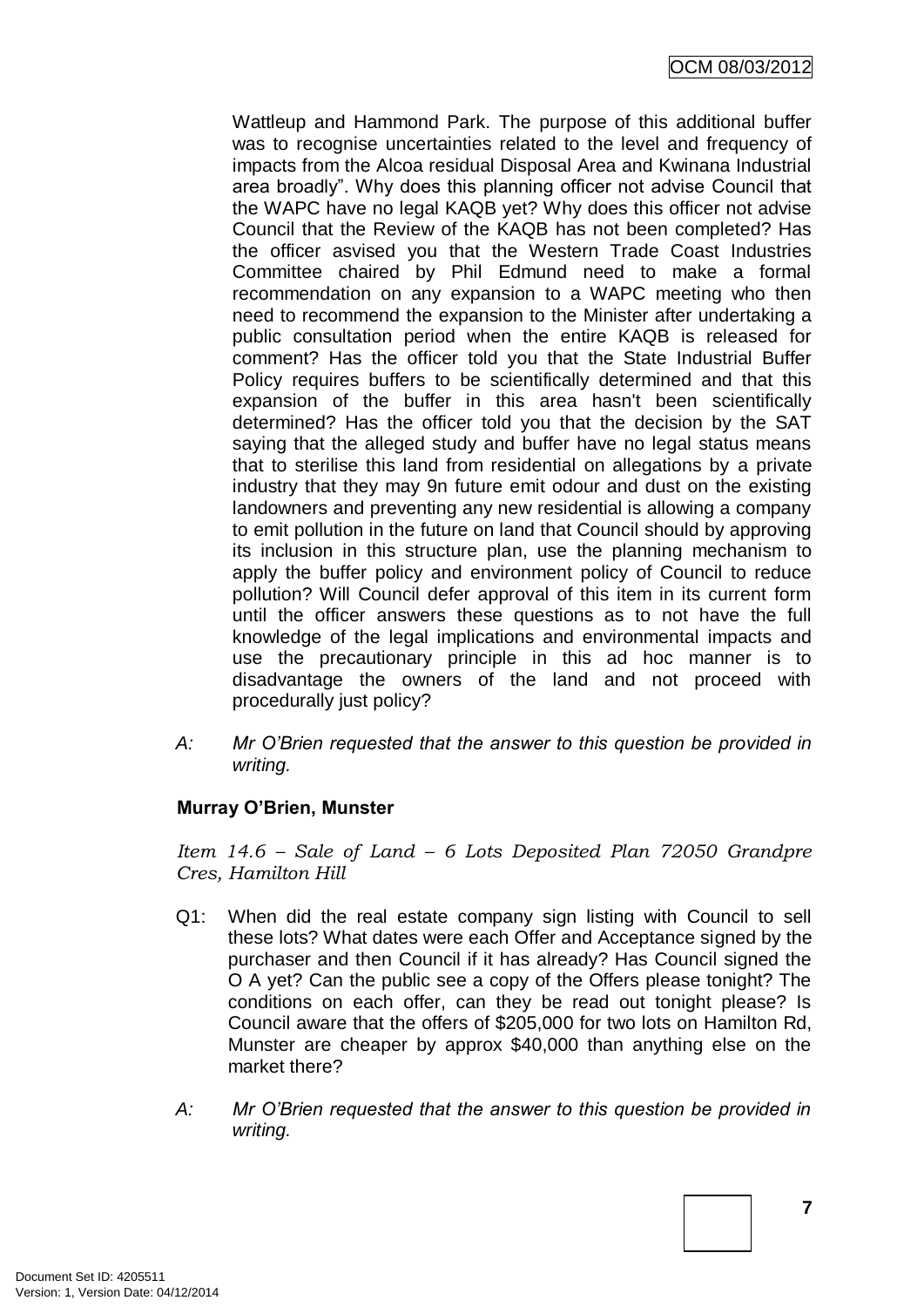# ITEMS NOT IN WRITING, ON THE AGENDA

#### **Mary Jenkins, Spearwood**

#### *Item 14.8 – Place of Worship & Reception Centre*

- Q1: I would like to know, if there was another proposal to build a mosque on other land on Cockburn, would the proposal be put to a referendum so that the people of Cockburn could have their say as to whether we will allow a mosque here or not?
- *A1: If the City receives an application for a place of Islamic or any other worship, it would be determined in accordance with the statutory requirements under the City's Town Planning Scheme. Depending on whether those requirements require the application to be advertised would be dependent on whether Council actually did advertise the proposal. Council's Scheme does not require a referendum to be provided on any applications, just simply opens up the opportunity for public comment and for the community to provide feedback to the City prior to making its determination*

#### **Murray O'Brien, Spearwood**

- *Item 14.8 – Place of Worship & Reception Centre*
- Q1: Is the decision that is going to be made tonight made under Delegated Authority by the Planning Department or is it the actual Councillors who are going to make a decision?
- *A1: The Councillors will be making a determination this evening.*

# ITEMS NOT IN WRITING, NOT ON THE AGENDA

#### **Malcolm Armson, Success**

*Re: Ownership of Land on Hammond Road, Success* 

- Q1: Why do you introduce legislation today under the Local Government Act 1995, Freedom of Information? You want to charge \$30 per hour minimum for something that I can get down here for free and yet you don"t answer my emails? I want to know who owns the block alongside me? You call it 500L, I call it Beeliar Park. It"s not a park, it has locked gates and you cannot get in it. It is the biggest fire hazard in all of the City and I want to know what you are going to do about it?
- *A1: These questions will be responded to in writing.*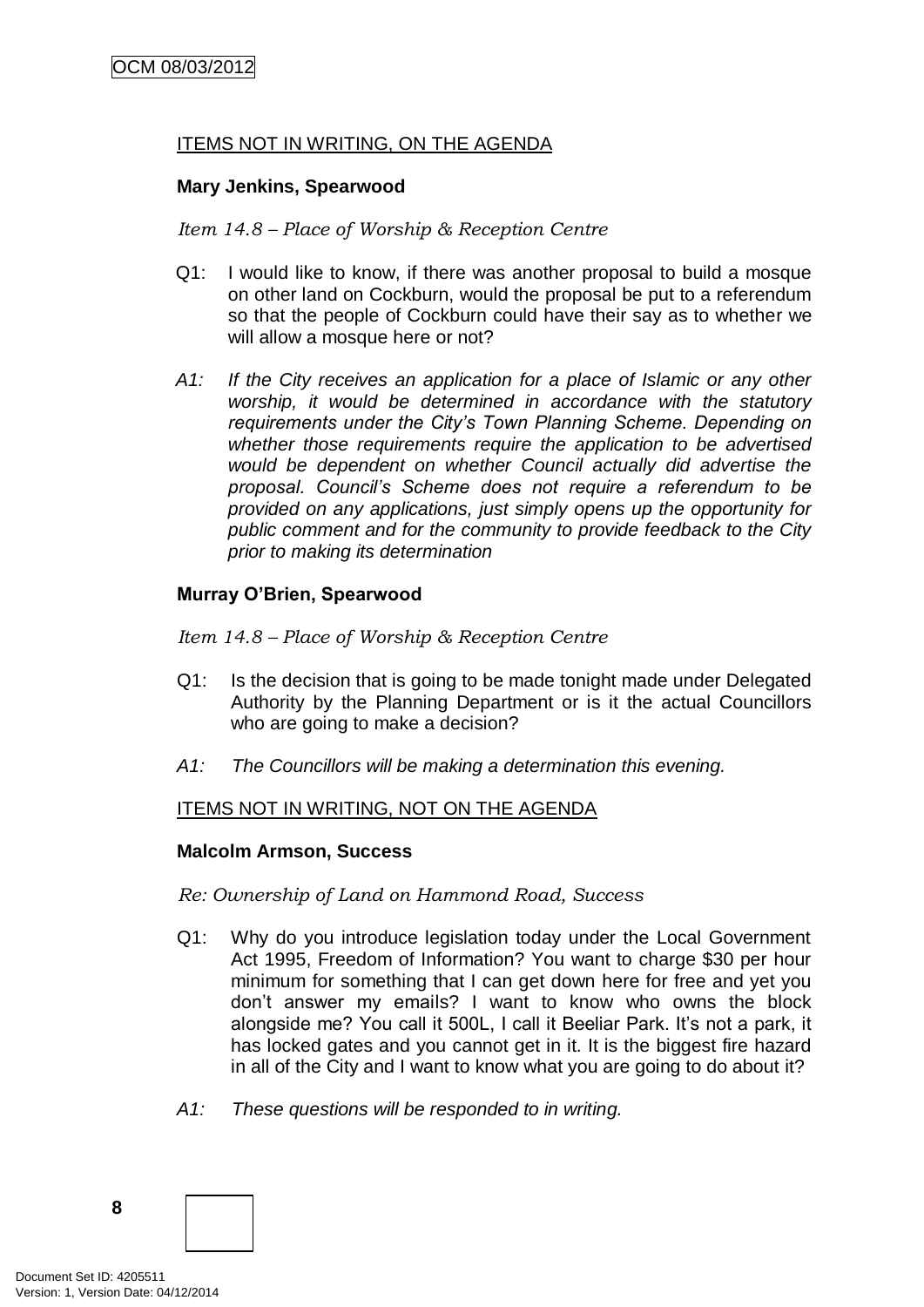# **Rob Patterson, Leeming**

*Re: Various SMRC Issues*

Q1: Were the City of Cockburn aware that the SMRC over recent years have made mileage from their greenhouse gas saving claims. Specifically the SMRC claimed the WCF saves 80,000 tonnes of Co2E per year.

The SMRC claim their figures have been verified by The Federal Department of climate Change, however the Dept. did not verify the SMRC submission, they accepted it without question.

The Federal Department of Climate Change produces two documents, the National Green House Gas Accounts (NGA) Factors and the National Greenhouse and Energy Reporting Scheme (NGERS) (Measurement) Determination, Division 5.2.2 of the National Greenhouse and Energy Reporting System Technical Guidelines that are used to calculate potential greenhouse gas generated (or saved) by specific industries including waste management.

Based on the assumptions in these documents, it is not possible for the SMRC to be saving the amount of greenhouse gas clamed given the volume of waste it processes at the WCF.

It appears the SMRC have misled the DEC, the State Government and member Councils on their environmental benefits.

Will the City of Cockburn direct its staff to review the SMRC greenhouse gas claims and report back to the Council?

Q2: In a recent edition of the Fremantle Herald, Mr Michael Littleton suggests there has been a reduction in SMRC odour by 89%.

Such claims can be misleading and unduly influence people"s perceptions of the issues unless clarification can be given for the reason for such a reduction.

If this 89% figure is another product of the SMRC spin, does the City of Cockburn know if this reduction in odour complaints to the SMRC is due to:

- A real decrease in the odour emissions
- People no longer willing to report the odour after 9 years as they have lost confidence in the SMRC hotline
- People that previously reported the odour having moved from the area
- A lack of knowledge how to report the odour as there has been no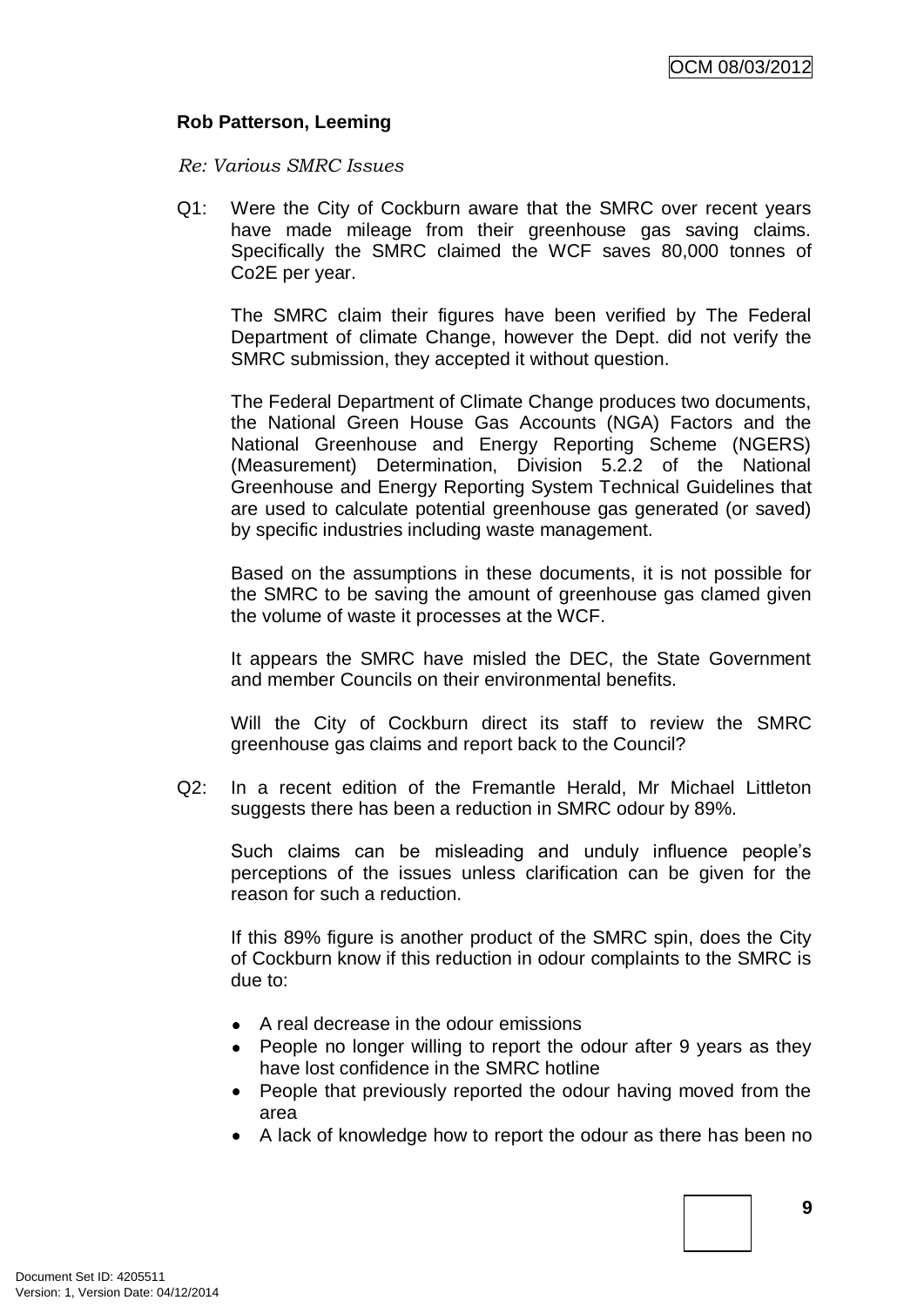.

recent communication from DEC or the SMRC to the community on the need to report the odour.

- A belief by those affected that as DEC are already aware of the problem there is no longer any need to report it
- Q3: After spending over \$6 million on modifications the SMRC have not once carried out any survey of the community to assess if the community have observed an improvement in the odour emissions, what evidence does Mr Littleton have to claim the reduction in complaints is due to the \$6 million spent on "upgrades, modifications and research" or is it another case of blindly believing the SMRC spin machine?
- Q4: Were the City of Cockburn aware the SMRC claim to have received only 27 complaints in 2011, however during a DEC odour survey in the first quarter of 2011, there were 193 occasions where the SMRC odour was detected by the odour survey group (which is m54 more than the SMRC peak of 139 complaints in 2007/08) and DEC also received another 50 complaints from community members during the survey period.
- Q5: Over recent years there has been a significant gap between landfill costs and the SMRC gate fees. A recent example of this is 2010/11 the SMRC gate fee was \$200.20 compared to Rockingham landfill at \$96.97 per tonne.

The City of Cockburn collect around 23,000 tonnes of waste each year, if this gap has remained constant over the past 9 years of SMRC operation the City of Cockburn would have paid around \$19 million more to use the SMRC instead of the Rockingham Landfill and around \$33 million minus operating costs and the landfill levy to use its own landfill site.

Has the Council conducted a cost assessment or benefits realization to assess the financial impact of continuing to support the SMRC? If not will council staff provide a report to Council on the true cost of supporting the SMRC?

*A: These questions will be responded to in writing.*

# **Mary Jenkins, Spearwood**

#### *Re: Aquatic Centre / Waterwise Initiatives*

Q1: I understand Cockburn Council is doing very well on their waterwise efforts, but have they any plans for recycling at the Aquatic Centre so that in future the water can be recycled there.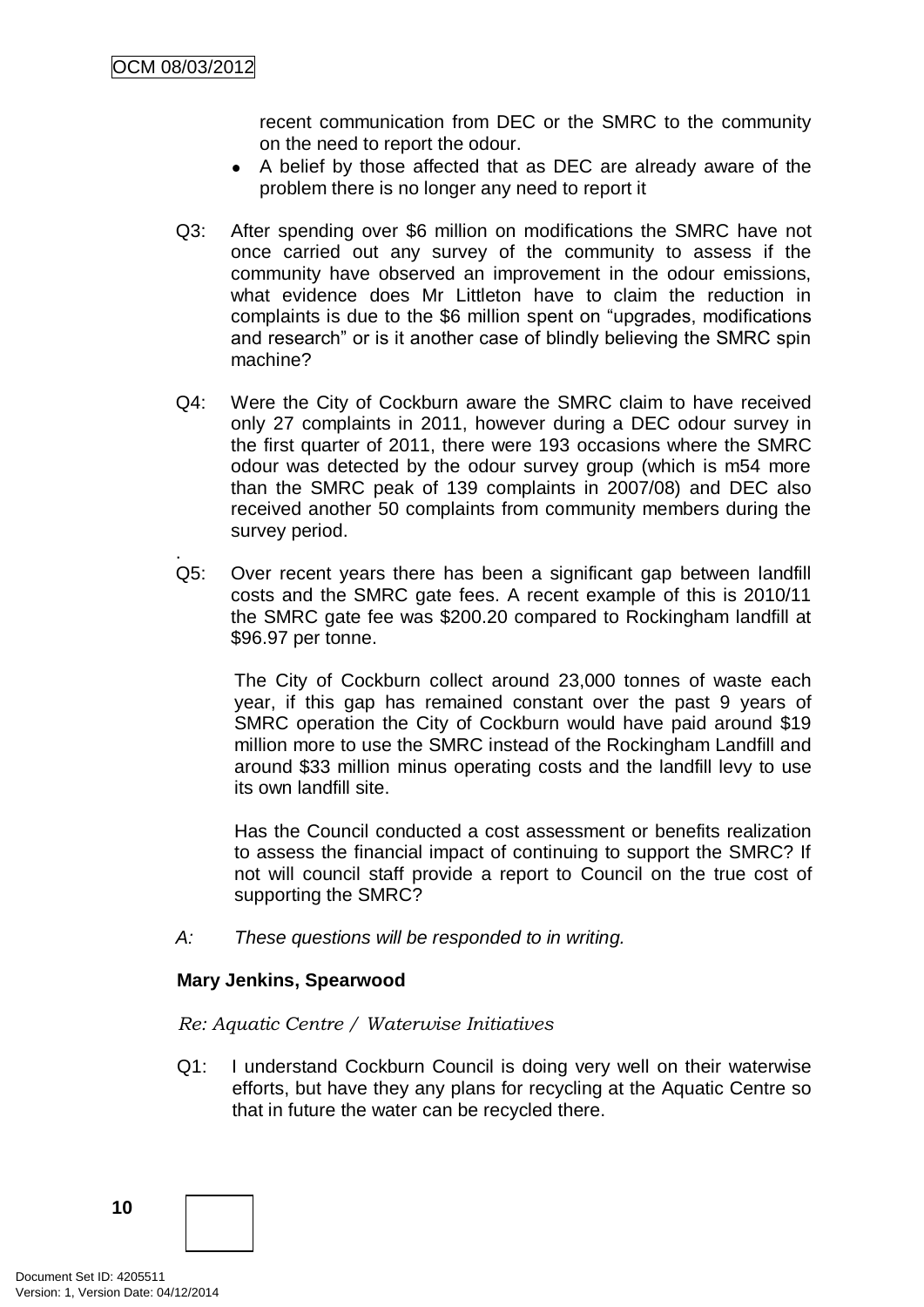*A1: The City of Cockburn has been very progressive in its waterwise activity. Certainly in our latest efforts, we have cut down in water use with major retrofitting etc. Further waterwise initiatives however, are not going to be undertaken at this current facility as we are planning to build a new Aquatic Centre which will be a State of the Art facility to be built in the middle of Cockburn Central. It is still in its conceptual stages, and will include major waterwise initiatives as well as energy reduction initiatives. Any further investment on the current facility now however, we feel will not provide a sufficient return.*

# **Annette, Cockburn**

*Item 14.8 – Place of Worship & Reception Centre* 

- Q1: What will the mosque bring to this community and do you intend to address the traffic problem? We have a bad enough problem getting out of our streets and into Russell Road now.
- *A1: Traffic matters have been addressed in the Agenda Item and a decision on the item will be determined by Council at this evening's meeting*.

# **Marlene Anderson, Cockburn**

#### *Item 14.5 – Demolition of South Coogee Primary School*

Q1: I have been a resident of Russell Road for 48 years and I look around and I see the Hunter"s and the Wilson"s who I went to school with, and I would like to know is there going to be any recognition of the original pioneers like my grandparents and their parents, the pioneers of Cockburn? Will there any recognition of them when you take away the primary school, that we grew up in?

*A1: This matter will be determined by Council at this evening's meeting.* 

# **8. CONFIRMATION OF MINUTES**

# **8.1 (MINUTE NO 4718) (OCM 08/03/2012) - ORDINARY COUNCIL MEETING - 9 FEBRUARY, 2012**

#### **RECOMMENDATION**

That Council adopt the Minutes of the Ordinary Council Meeting held on Thursday, 9 February 2012, as a true and accurate record.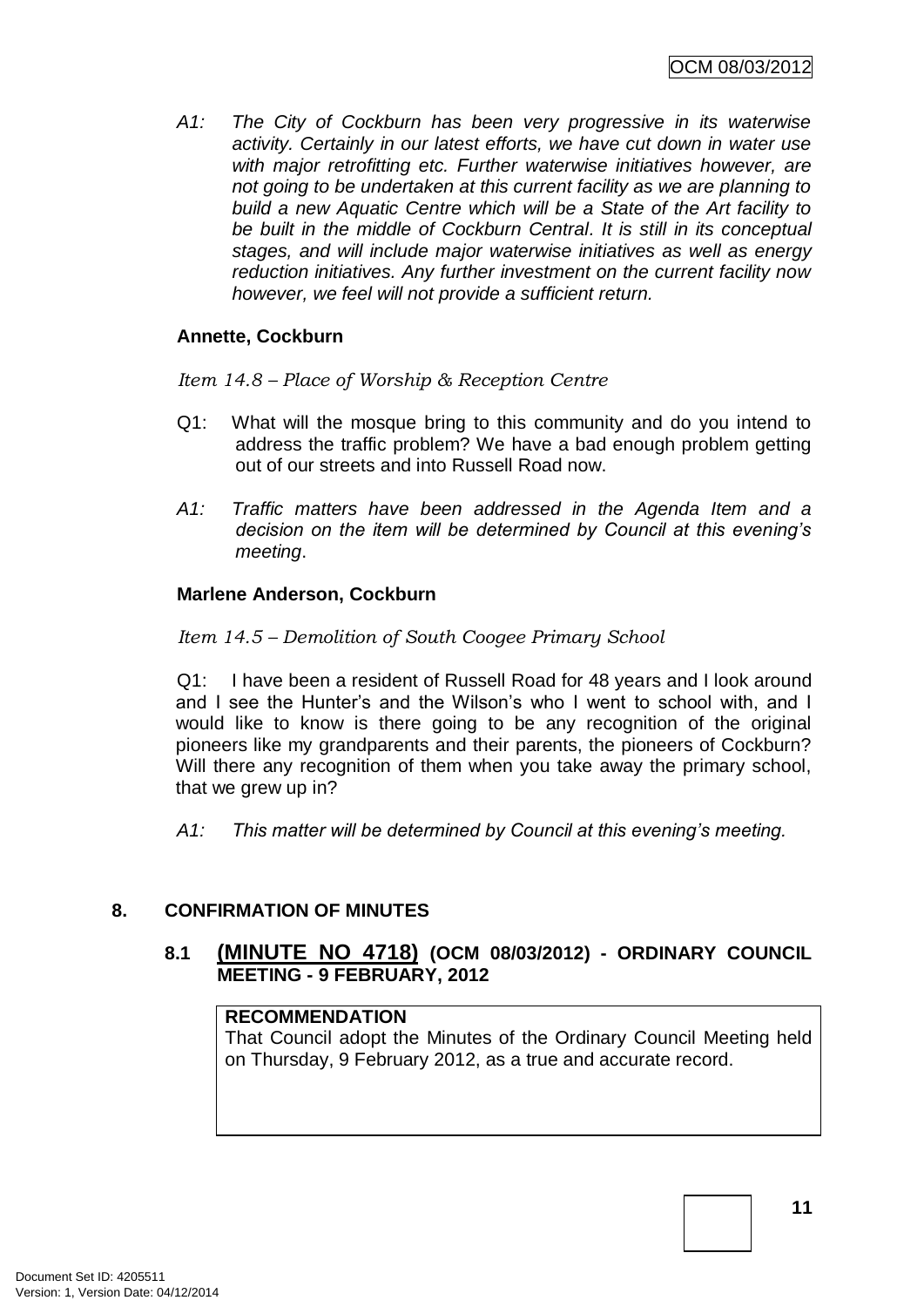# **COUNCIL DECISION**

MOVED Deputy Mayor K Allen SECONDED Clr C Reeve-Fowkes that the recommendation be adopted.

# **CARRIED 9/0**

# **9. WRITTEN REQUESTS FOR LEAVE OF ABSENCE**

Nil

# **10. DEPUTATIONS AND PETITIONS**

Nil

# **11. BUSINESS LEFT OVER FROM THE PREVIOUS MEETING (If adjourned)**

Nil

# **12. DECLARATION OF COUNCILLORS WHO HAVE NOT GIVEN DUE CONSIDERATION TO MATTERS IN THE BUSINESS PAPER**

Nil

# **13. COUNCIL MATTERS**

Nil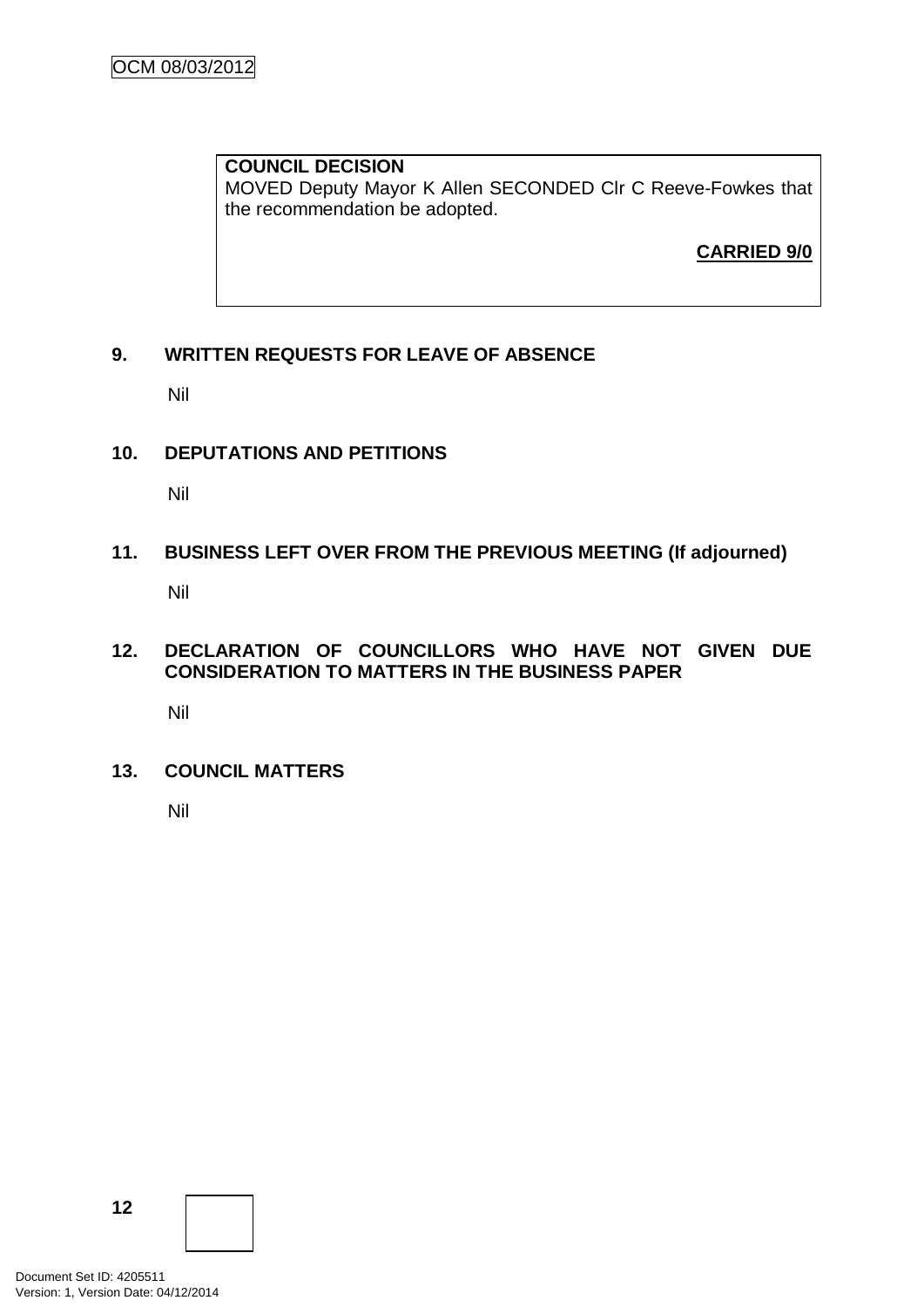# **14. PLANNING AND DEVELOPMENT DIVISION ISSUES**

**14.1 (MINUTE NO 4719) (OCM 08/03/2012) - DRAFT SOUTHERN SUBURBS DISTRICT STRUCTURE PLAN - STAGE 3 - LOCATION: HAMMOND PARK - OWNER: VARIOUS (SM/M/017) (R COLALILLO) (ATTACH)**

#### **RECOMMENDATION** That Council

- (1) endorse the Draft Southern Suburbs District Structure Plan Stage 3 ("Draft District Structure Plan") for the purposes of providing a guiding document to inform the preparation of future Local Structure Plans within the District Structure Plan area;
- (2) advertise the Draft District Structure Plan for a period of 42 days, with advertising to generally follow the procedural requirements established under Clause 6.2.8.1 of City of Cockburn Town Planning Scheme No. 3 ("Scheme"); and
- (3) following advertising, consider the Draft District Structure Plan for endorsement as a guiding document in light of submissions or further information received during the advertising period.

# **COUNCIL DECISION**

MOVED Clr C Reeve-Fowkes SECONDED Clr S Portelli that the recommendation be adopted.

**CARRIED 9/0**

# **Background**

Subdivision and development within the southern portion of Hammond Park has been guided by the Southern Suburbs District Structure Plan - Stage 3 ("SSDSP3") which was adopted by Council in August 2005. The area guided by the SSDSP3 relates to the area of land on the western side of the Kwinana Freeway, south of Gaebler Road to Rowley Road, Hammond Park and from the Freeway west along Wattleup Road. The SSDSP3 area is shown in Attachment 1.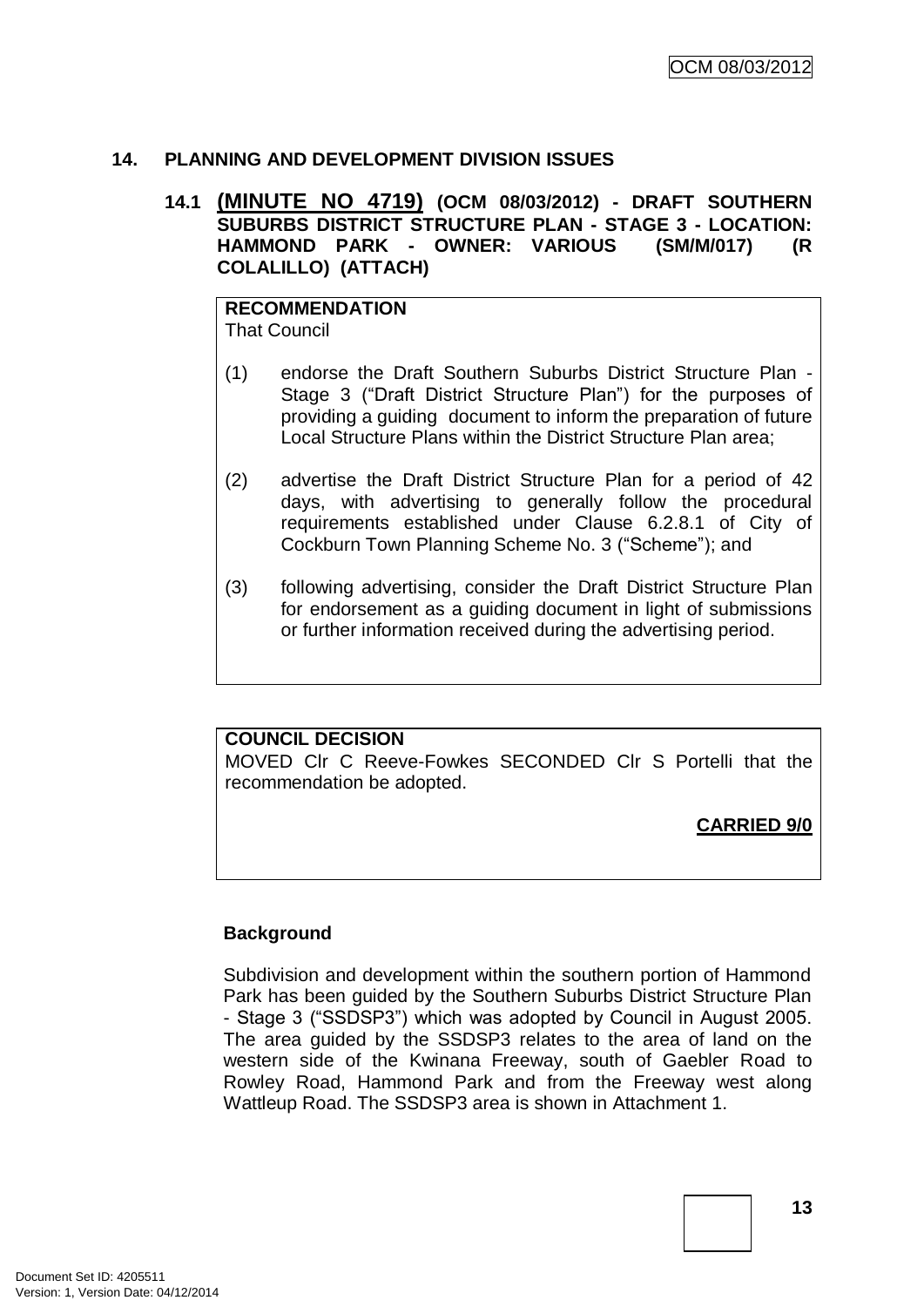Since the original SSDSP3 was adopted, a number of factors have led to the need for the City to undertake a comprehensive review of the plan. This review has now been completed and the purpose of this report is to consider the updated Draft District Structure Plan for endorsement for public advertising.

### **Submission**

N/A

# **Report**

# Planning Framework

The Draft District Structure Plan area is predominantly zoned "Urban" under the Metropolitan Region Scheme and "Development" under the City"s Scheme.

The Scheme details several Development Areas which require the preparation of LSP"s in order to coordinate future subdivision and development. These LSP"s are adopted under the statutory process prescribed by Clause 6.2 of the Scheme, which results in LSP"s (once adopted) forming part of the Scheme. Once adopted, all zones, reservations, land use permissibility and the like which are designated within LSP's function as if they were designated by the Scheme. This is as per the powers conferred by Clause 6.2.6.3 of the Scheme.

In areas of highly fragmented land ownership it is often difficult to coordinate individual LSP"s without some form of broader district framework in which to guide planning. This is overcome through the preparation of District Structure Plans to act as "guiding documents" for future structure planning processes. These sit outside of the Scheme by necessity, however do provide a degree of policy guidance appropriate to the assessment of Local Structure Plans under the Scheme.

# Existing Southern Suburbs District Structure Plan Stage 3

The existing SSDSP3 was adopted by Council in August 2005, and has provided the framework for the structure planning and subdivision of several major landholdings within in the northern portion of the subject area (e.g. Hammond Rise Estate). In the time that has elapsed since the existing SSDSP3 was adopted, a number of factors and State Government decisions have arisen which have prompted the need for its review.

In particular, the Public Transport Authority has confirmed the location of the future Mandogalup Train Station south of Rowley Road, which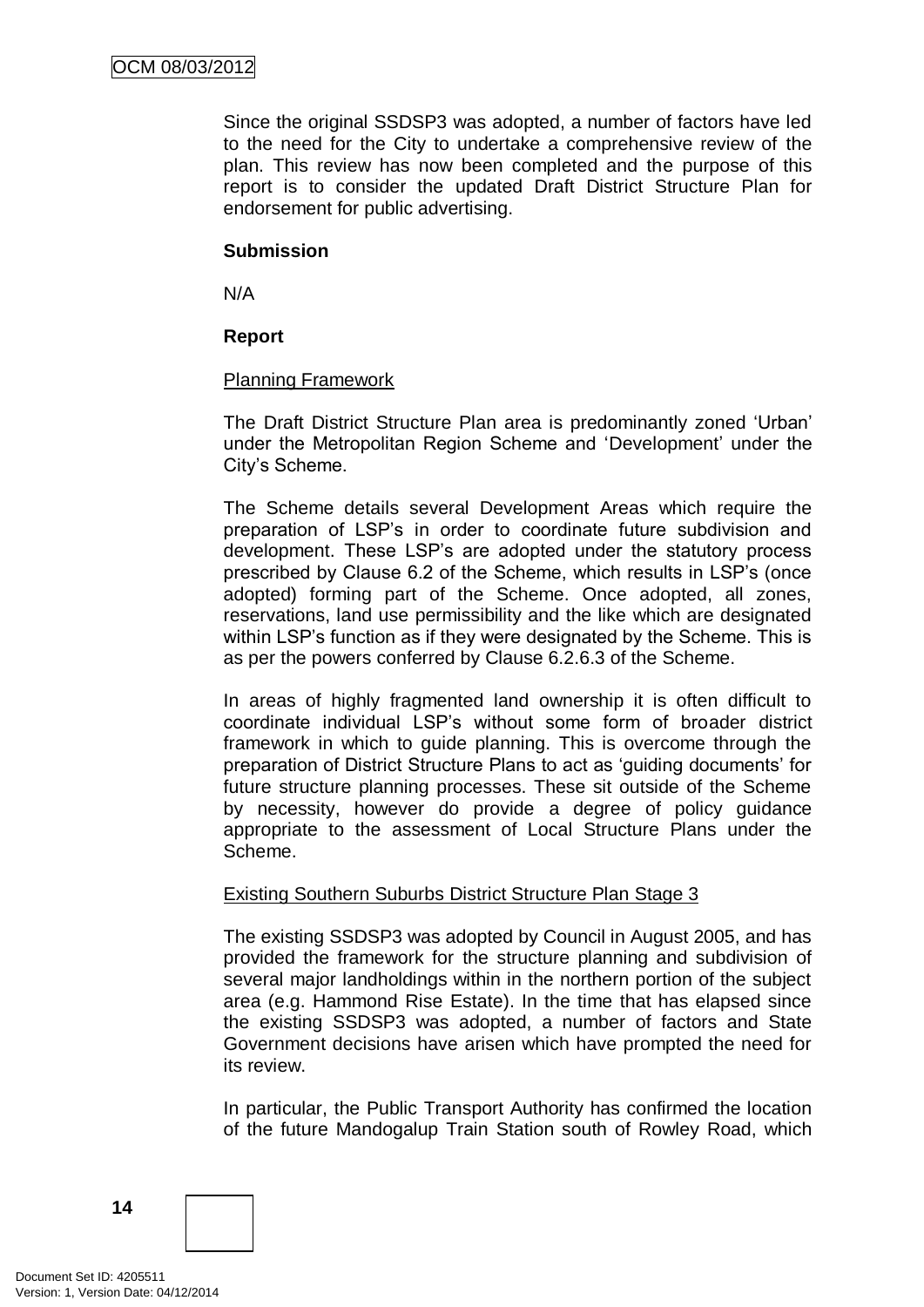differs from its location on the existing SSDSP3. The Department of Planning ("DoP") has confirmed that Rowley Road is identified as a strategic freight route, which has implications for proposed future land uses in this area. The Western Australian Planning Commission ("WAPC") also resolved to extend the Kwinana Industrial (including Air Quality) Buffer by an additional 0.5 kilometres which means it now extends into the SSDSP3 area. This has also been the subject of a recent State Administrative Tribunal appeal, which has resulted in advice being given that the buffer issue needs further examination.

In addition to these issues, given the timing of the update, it is necessary to ensure the SSDSP3 is consistent with all current government strategic planning initiatives (e.g. Directions 2031 and beyond, Liveable Neighbourhoods – Edition 4).

#### Draft Southern Suburbs District Structure Plan Stage 3

The Draft District Structure Plan is provided within the attachment to this report and includes the following components:

- 1. A Draft District Structure Plan report;
- 2. The Draft District Structure Plan spatial map;

The Draft District Structure Plan will provide an overall planning framework to guide future LSP"s, given the fragmented nature of landownership which exists.

# Design Principles

The Draft District Structure Plan has been prepared on Liveable Neighbourhoods design principles, and allows for future development of the land for urban purposes in a co-ordinated manner. It aims to provide for an appropriate response to the environmental characteristics of the land, as well as providing a mixture of residential densities based around a highly permeable neighbourhood design.

It is consistent with the WAPC"s Directions 2031 and Beyond: Metropolitan Planning Beyond the Horizon ("Directions 2031") as it provides for a range of residential densities and housing types. Medium to high density housing will be located in high amenity areas, such as adjacent to neighbourhood centres and public open space reserves.

The Draft District Structure Plan retains the existing major road network, while providing for a new east-west road connection between Hammond Road and Barfield Road. An interconnecting network of shared paths will also be provided, utilising the existing road network and new local roads. New pedestrian links will also provide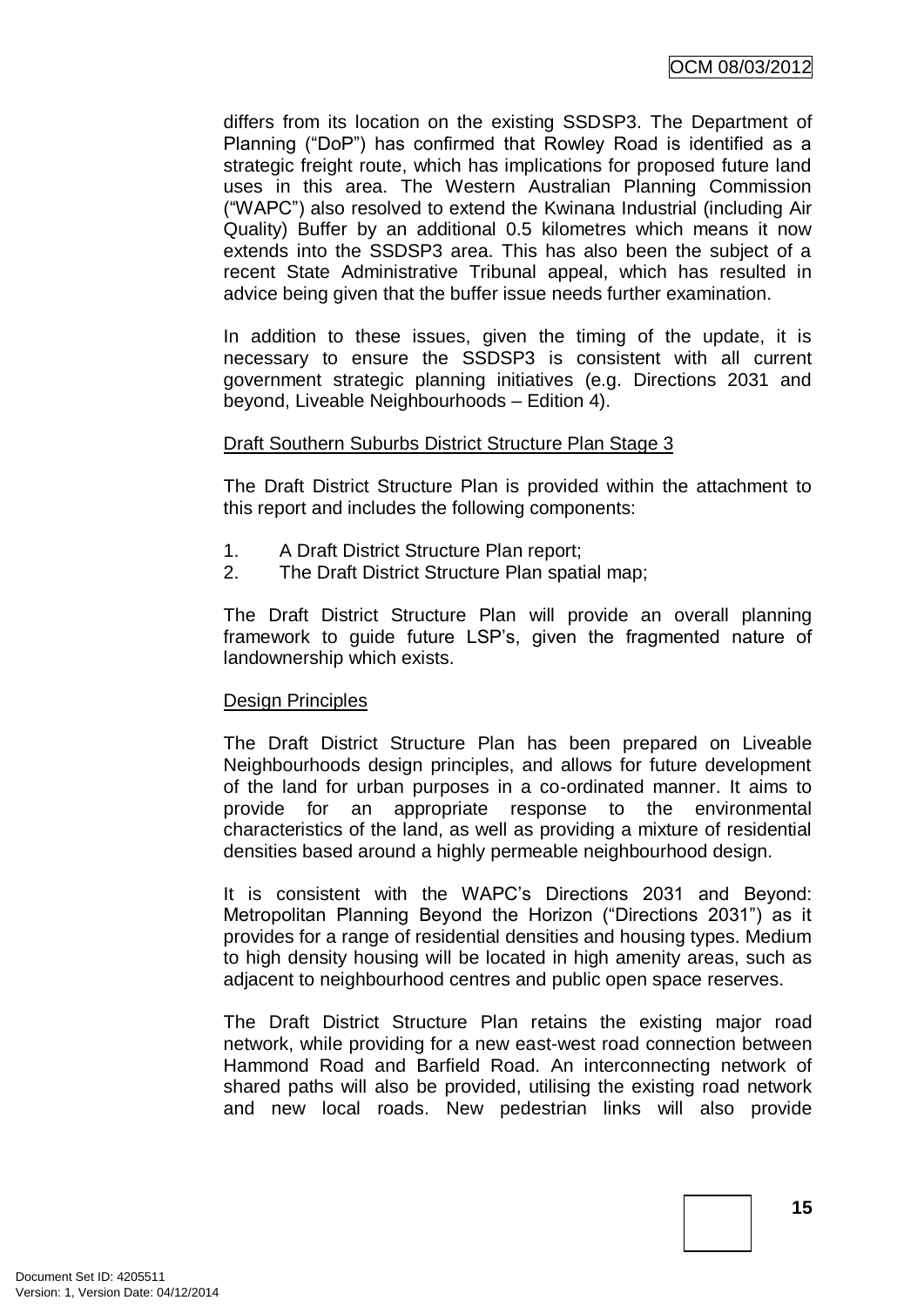connections to the proposed neighbourhood centres and new areas of public open space.

The public open space strategy adopted by the Draft District Structure Plan, balances environmental, recreational and drainage objectives through an integrated open space, conservation and drainage network.

#### Summary of Modifications to Existing SSDSP3

The Draft District Structure Plan continues to provide guidance for the preparation of LSP"s over the subject land by prescribing the broad land use framework including the major road network, neighbourhood structure, commercial, education, community and significant open space areas. The major changes from the original SSDSP3 and the Draft version can be seen by comparing Attachments 2 and 3 of this report. The rationale for the respective modifications is explained below.

#### Removal of "Future Mandogalup Railway Station"

As detailed previously, the Public Transport Authority have confirmed that if and when the Mandogalup railway station is constructed, it will be located to the south of Rowley Road. Although its exact location has not yet been determined, its position south of Rowley Road is reaffirmed by the WAPC"s "Draft Outer Metropolitan Perth and Peel Sub-regional Strategy". As such there is no longer a demand for a local centre and high density residential development within the south east of the SSDSP3 to support the relocated railway station.

#### Exclusion of land affected by Alcoa Air Quality Buffe*r*

In 2010 as part of the broader Kwinana Industrial Buffer review process, and based on advice from the Department of Health and Department of Environment and Conservation, the WAPC resolved to extend the buffer surrounding Alcoa's Mandogalup Residue Disposal Area.

The expanded buffer includes a 1 kilometre area where future residential expansion is restricted (within the Town of Kwinana), with an additional 0.5 kilometres beyond this (into Wattleup and Hammond Park) also restricting residential expansion and development of some other sensitive land uses (i.e. kindergartens, hospitals and aged persons housing). The purpose of the additional buffer area was to recognise uncertainties related to the level and frequency of impacts from the Alcoa Residue Disposal Area and Kwinana Industrial Area more broadly. Attachment 5 to this report highlights the expanded buffer area. The WAPC advised that the extended portion of the buffer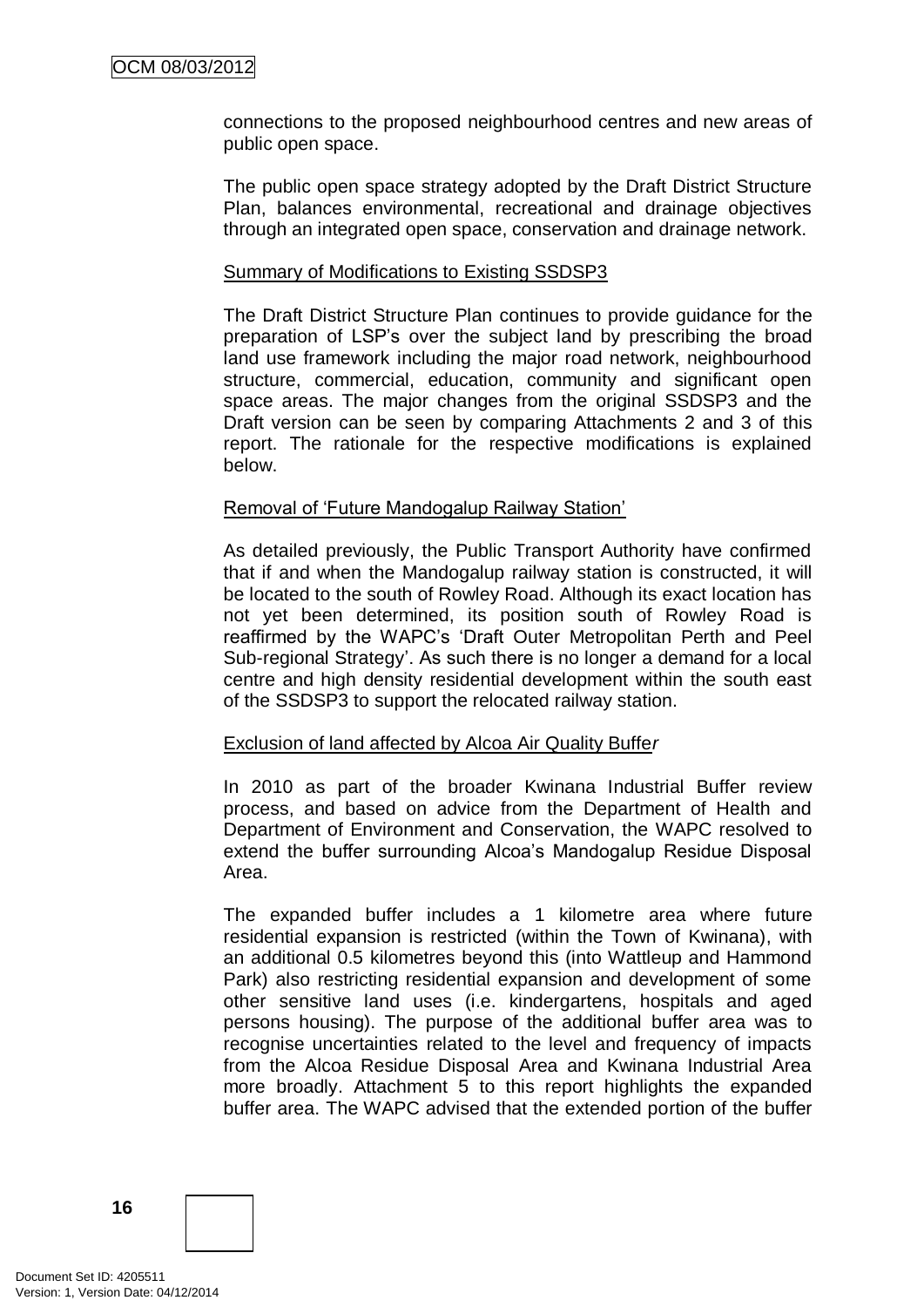will be reviewed in five years time to ensure that its extent and location reflects the current conditions in the area.

The implication/s of the buffer was recently considered by the State Administrative Tribunal ("SAT") in the case of Wattleup Road Development Company Pty Ltd and Western Australian Planning Commission [2011] WASAT 160. The case concerned an application for review of the refusal by the WAPC of a residential subdivision application within the southern portion of the SSDSP3 area. The SAT ultimately affirmed the WAPC"s decision to refuse subdivision approval.

The following findings of the SAT in the matter directly relate to the SSDSP3 review –

- *1. The Tribunal found that there is a threat of serious or irreversible environmental damage for residents of the proposed subdivision in relation to dust from the residue disposal area and the sand quarry. The Tribunal also found that there is scientific uncertainty as to the environmental damage. The conditions precedent to the satisfaction of the precautionary principle was therefore established. Consequently, a precautionary measure may be taken to avert the anticipated threat of environmental damage, provided that it is proportionate to the threat. The Tribunal determined that precluding subdivision until adequate air quality monitoring at the site demonstrates acceptability is proportionate to the threat, appropriate and cost-effective. The Tribunal found that adequate air quality monitoring would require prior consultation with the Department of Environment and Conservation, monitoring for a period of at least 12 months and assessment and reporting in relation to relevant health and amenity standards and chemical composition of dust.*
- *2 The Tribunal found that no weight should appropriately be placed on the definition by the Western Australian Planning Commission of an off-site buffer from the residue disposal area affecting the site, because of significant methodological concerns in relation to the scientific assessment utilised for the purpose of establishing the buffer. The Tribunal observed that it would seem sensible for the air quality monitoring and assessment in relation to the site referred to in the previous paragraph to inform the confirmation or variation of the buffer by the Western Australian Planning Commission. The Tribunal also suggested that, in light of the significant methodological concerns raised in the evidence and the inadequate duration of the monitoring that underlay the scientific*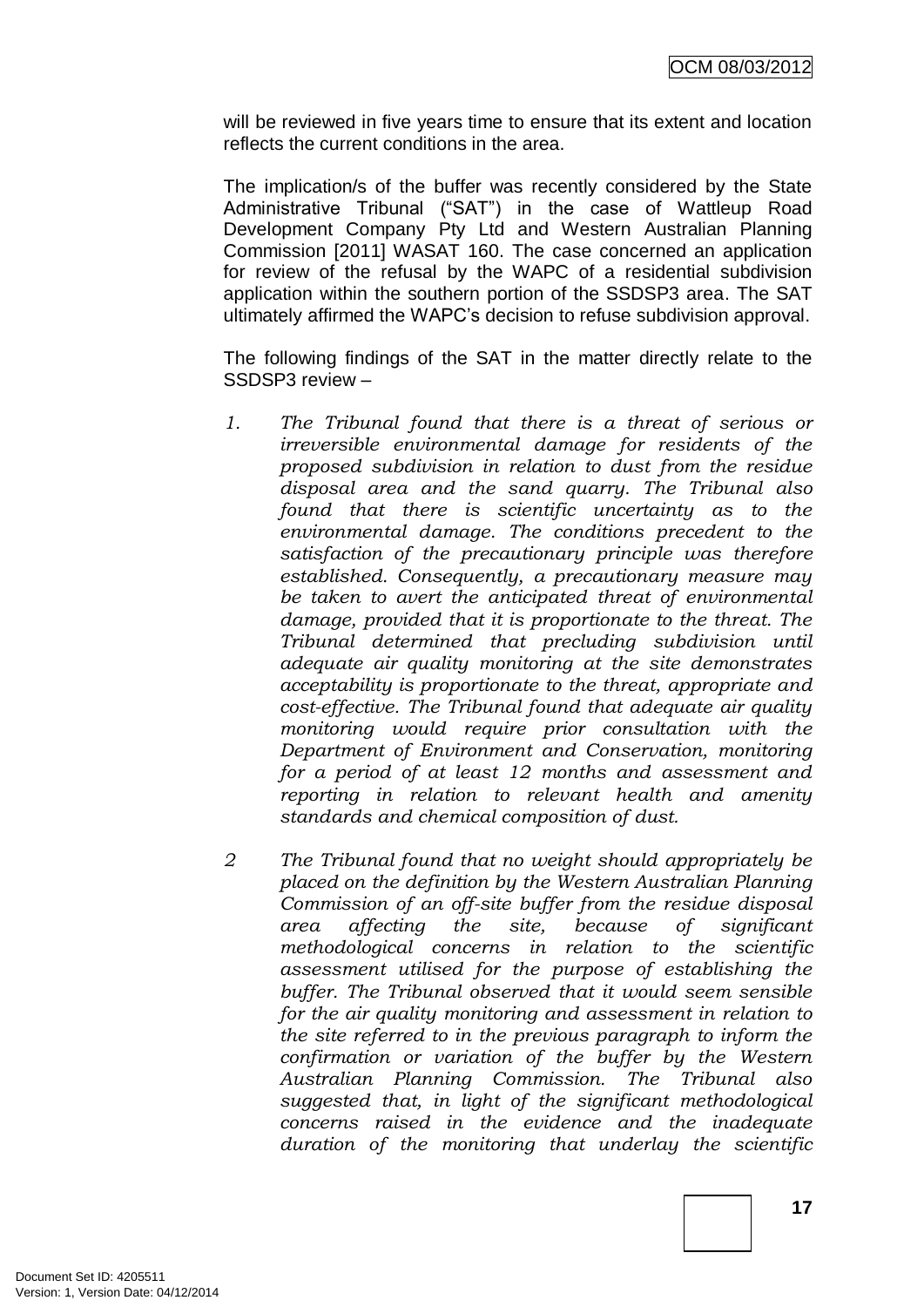*assessment used by the Western Australian Planning Commission to define the buffer, the buffer should not be reflected in the town planning framework at this stage, and that any amendment of the planning framework in this respect should await the results of the air quality monitoring and assessment at the site.*

Given the above, the City proposes to designate the area affected by the buffer within the SSDSP3 as "subject to future structure planning". The decision not to exclude the area entirely from the SSDSP3 reflects the future desire for residential or compatible development to occur within this area subject to the appropriate modelling and environmental studies being undertaken. This is in line with the advice of the SAT, providing that current modelling which was used to prepare the buffer should be given no weight, and needs to be undertaken again. Once this has been completed and the actual implications known, appropriate structure planning can then take place for this land.

#### Areas adjacent to Rowley Road

In August 2011, the WAPC established a Planning Control Area for the future extension of Rowley Road west from the Kwinana Freeway. This was to protect the road corridor pending its inclusion as a Primary Regional Roads Reserve under the MRS as it is currently zoned "Urban Deferred'. Given that the upgrading of Rowley Road to a freight corridor standard will occur some time in the future, it is necessary to plan for an appropriate interface to urban development within the SSDSP3.

The City"s preference at this stage is for no future residential development to directly abut the Rowley Road reserve. For future LSP"s there will need to be further planning to demonstrate a suitable interface treatment (e.g. linear public open space, service road design with fronting residential development) being provided.

#### Residential Densities

Directions 2031, adopted by the WAPC in August 2010, seek a 50 per cent increase in the current average residential density of 10 dwellings per gross urban zoned hectare; and, have set a target of 15 dwellings per gross urban zoned hectare of land in new development areas. This translates to 18,280 new dwellings as part of greenfield development opportunities within the City of Cockburn. In addition, the WAPC"s Draft Outer Metropolitan Perth and Peel Sub-Regional Strategy identifies the subject area as an "Urban Zone Undeveloped" area with the potential to deliver 3000+ dwellings in the future.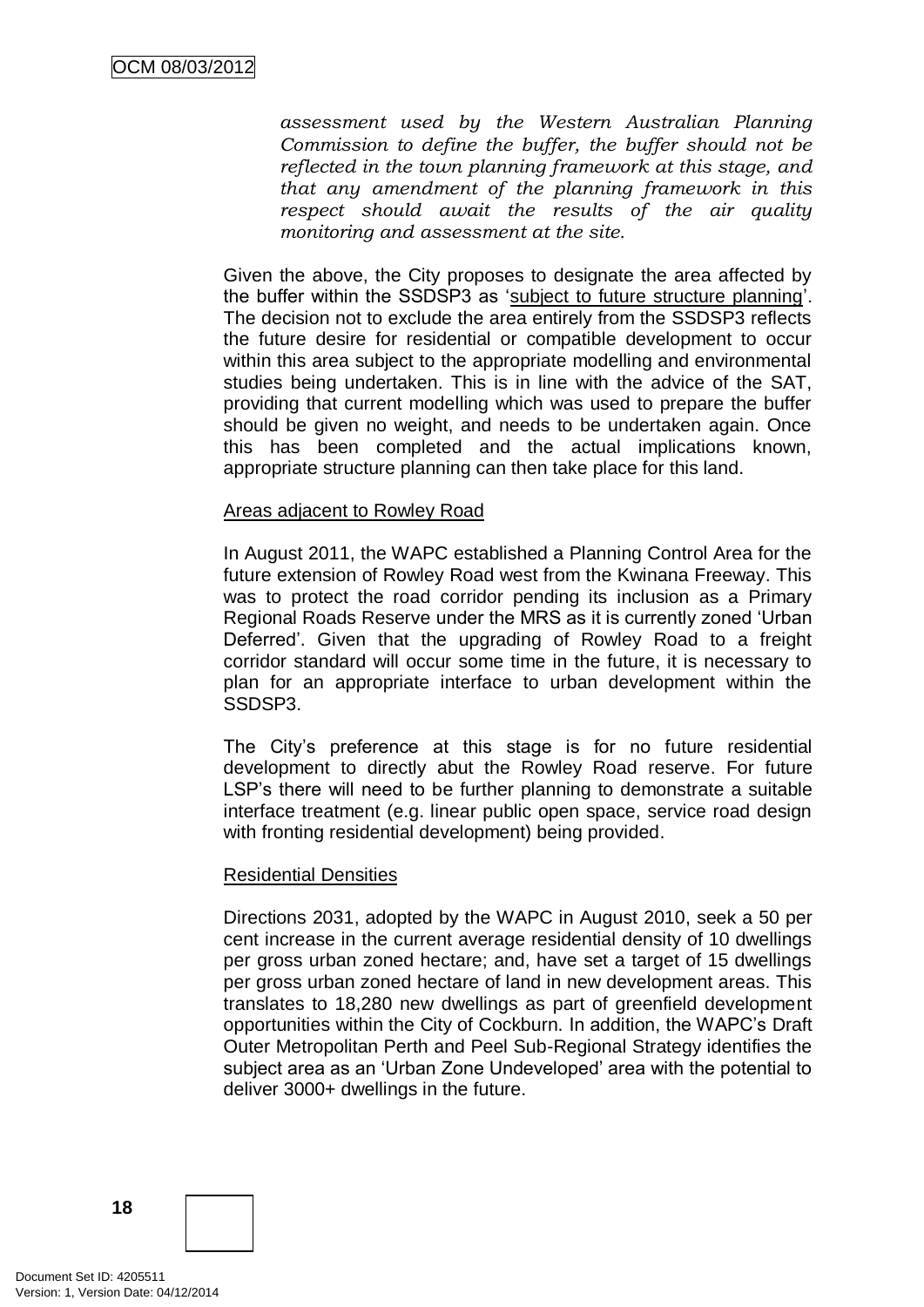In order to meet these targets, it is necessary to increase the residential densities applicable to the SSDSP3 area. The SSDSP3"s previous "Urban Density Targets" which are considered low by current planning initiatives, have therefore been replaced. Densities are now graphically represented on the plan as "High" or "Medium" however these are indicative only and will be refined at the LSP stage in accordance with the locational criteria set out in the SSDSP3 report. The base coding/minimum density applicable to the SSDSP3 area is consistent with Directions 2031 in requiring 15 dwellings/ha generally and 25 dwellings/ha in areas near 'centres' and areas of 'amenity'.

#### **Conclusion**

It is recommended that Council endorse the Draft District Structure Plan for the purposes of landowner and community consultation. Officers are of the view that it adequately responds to the site characteristics of the land, and provides a robust guideline to help in the preparation of future LSP"s. It is recommended that the Draft District Structure Plan be advertised for community consultation for a period of 42 days, following which the Draft District Structure Plan will be presented back to Council for formal endorsement in light of any submissions and further information which may be received during advertising.

# **Strategic Plan/Policy Implications**

# **Demographic Planning**

• To ensure the planning of the City is based on an approach that has the potential to achieve high levels of convenience and prosperity for its citizens.

# **Infrastructure Development**

• To provide an appropriate range of recreation areas that meets the needs of all age groups within the community.

#### **Natural Environmental Management**

To ensure development of the district is undertaken in such a way that the balance between the natural and human environment is maintained.

# **Budget/Financial Implications**

The Draft District Structure Plan falls within Draft Development Contribution Areas 9 – Hammond Park and 10 – Wattleup which are the subject of Amendment No. 28 to the Scheme and is yet to be formally approved by the WAPC. However, recent advice from the DoP has indicated that the Amendment is likely to proceed to the approval stage subject to modifications and readvertising being undertaken by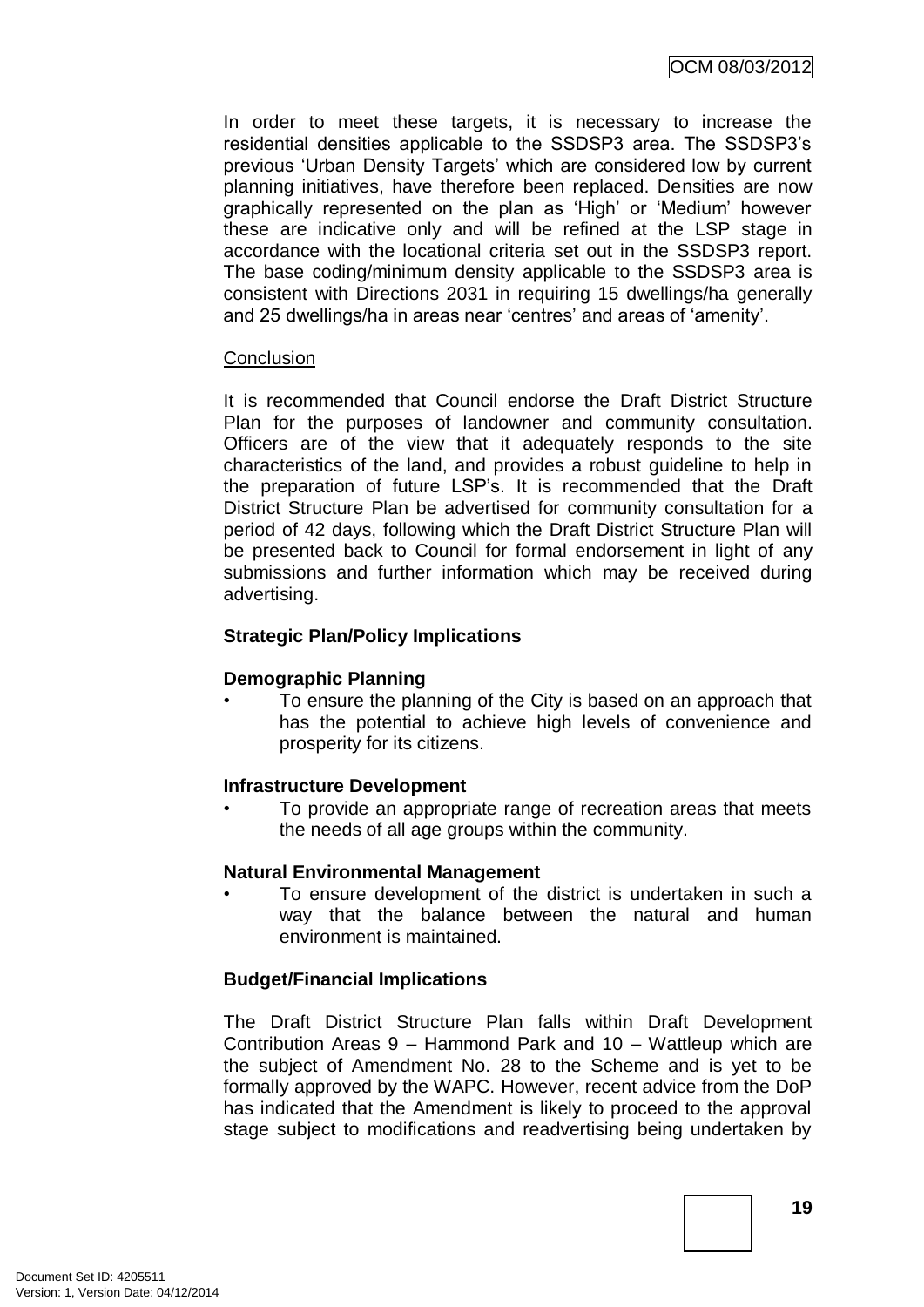the City. It is the City"s preference to advertise the modified Amendment at the same time as advertising the Draft District Structure Plan.

Although still draft at this stage, Amendment No. 28 is a seriously entertained proposal and as such its requirements have been implemented through the use of legal agreements with subdividers. Once adopted, all landowners within DCA"s 9 and 10 will be required to make a proportional contribution to land, infrastructure, works and all associated costs required as part of the development and subdivision of the Southern Suburbs Stage 3 Development Contribution Areas.

Subdivision and development within the SSDSP3 area is also subject to the requirements of the City"s Development Contribution Plan 13 – Community Infrastructure.

#### **Legal Implications**

It is proposed to retain the Draft District Structure Plan as a guiding document. It is important this distinction is made from a LSP, given the way in which the Scheme deals with a LSP as an extension to the statutory requirements of the Scheme.

#### **Community Consultation**

Once adopted as a draft, it is recommended that the Draft District Structure Plan be advertised for a period of 42 days. Advertising is to be undertaken generally in accordance with the procedural requirements established under Clause 6.2.8.1 of the Scheme.

# **Attachment(s)**

- 1. Location Plan
- 2. Existing Southern Suburbs District Structure Plan Stage 3 Map
- 3. Draft Southern Suburbs District Structure Plan Stage 3 Map
- 4. Draft Southern Suburbs District Structure Plan Stage 3 Report
- 5. Revised Kwinana Industrial (including Air Quality) Buffer

#### **Advice to Proponent(s)/Submissioners**

N/A

# **Implications of Section 3.18(3) Local Government Act, 1995**

Nil.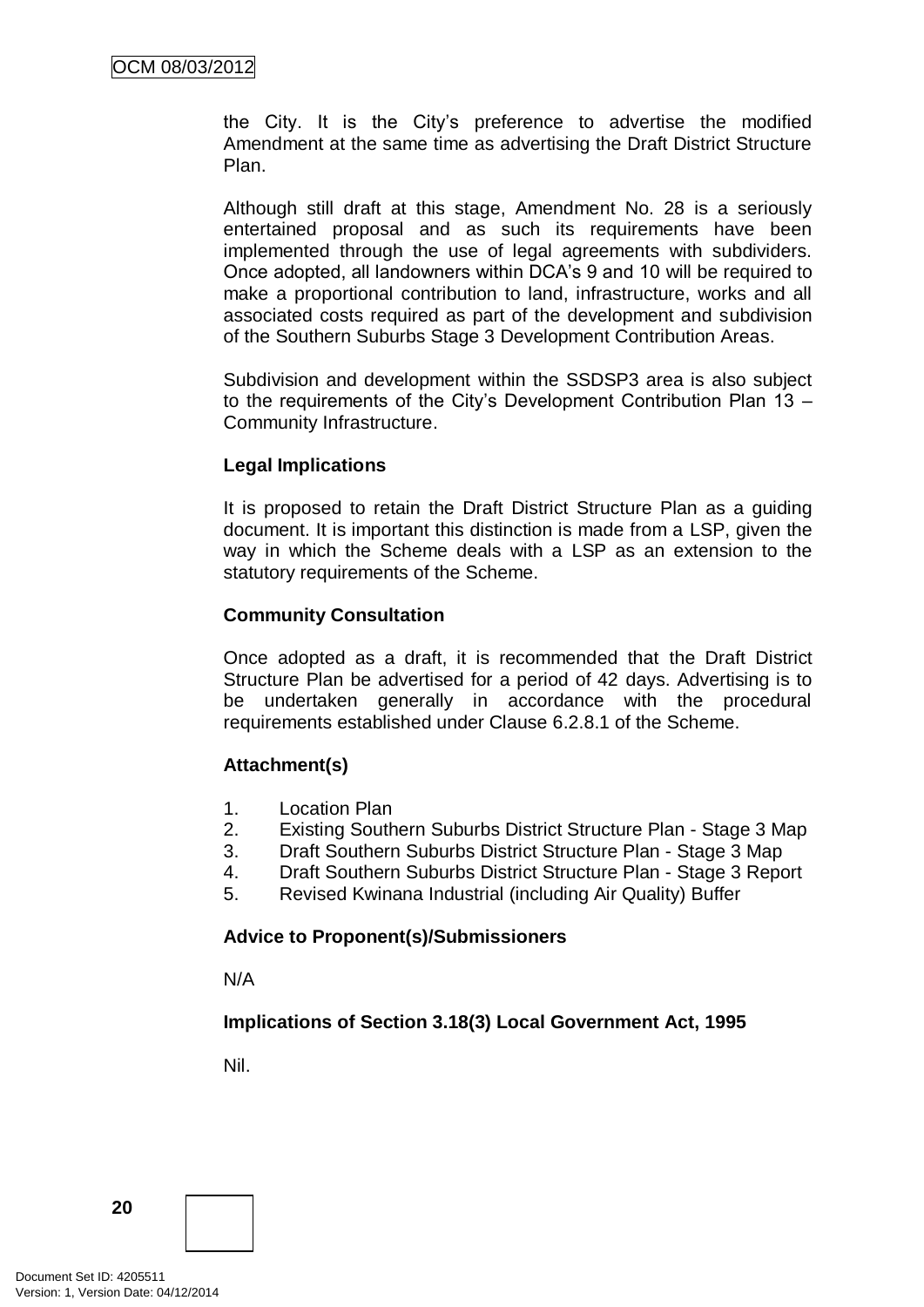**14.2 (MINUTE NO 4720) (OCM 08/03/2012) - CLOSURE OF WESTERN POWER PADMOUNT SITE LOCATION: SIGNAL TERRACE COCKBURN CENTRAL OWNER: AUSTRALAND HOLDINGS PTY LTD APPLICANT: JBA SURVEYS (6010445) (L GATT) (ATTACH)**

# **RECOMMENDATION**

That Council:

- (1) advise the applicant that Western Power has agreed in principal to the closure of the padmount site once the works to provide a substation at an alternate location have been completed;
- (2) once evidence of a written advice from Western Power has been provided that the works have been completed and the alternate substation is completed, requests the Minister for Lands to close portion of Signal Terrace, Cockburn Central which encompasses the Western Power padmount site in accordance with Section 58 of the *Land Administration Act 1997*;
- (3) supports the land resulting from the road closure being purchased by the adjoining landowner (Australand Holdings Ltd) as per the normal procedures of the *Land Administration Act 1997*; and
- (4) advise the applicant of this decision accordingly.

# **COUNCIL DECISION**

MOVED Clr C Reeve-Fowkes SECONDED Clr S Portelli that the recommendation be adopted.

# **CARRIED 9/0**

# **Background**

A request has been received on behalf of the adjoining landowner to close portion of Signal Terrace, Cockburn Central which encompasses a Western Power padmount site adjoining Lot 8 Signal Terrace. The purpose of this report is to consider this request.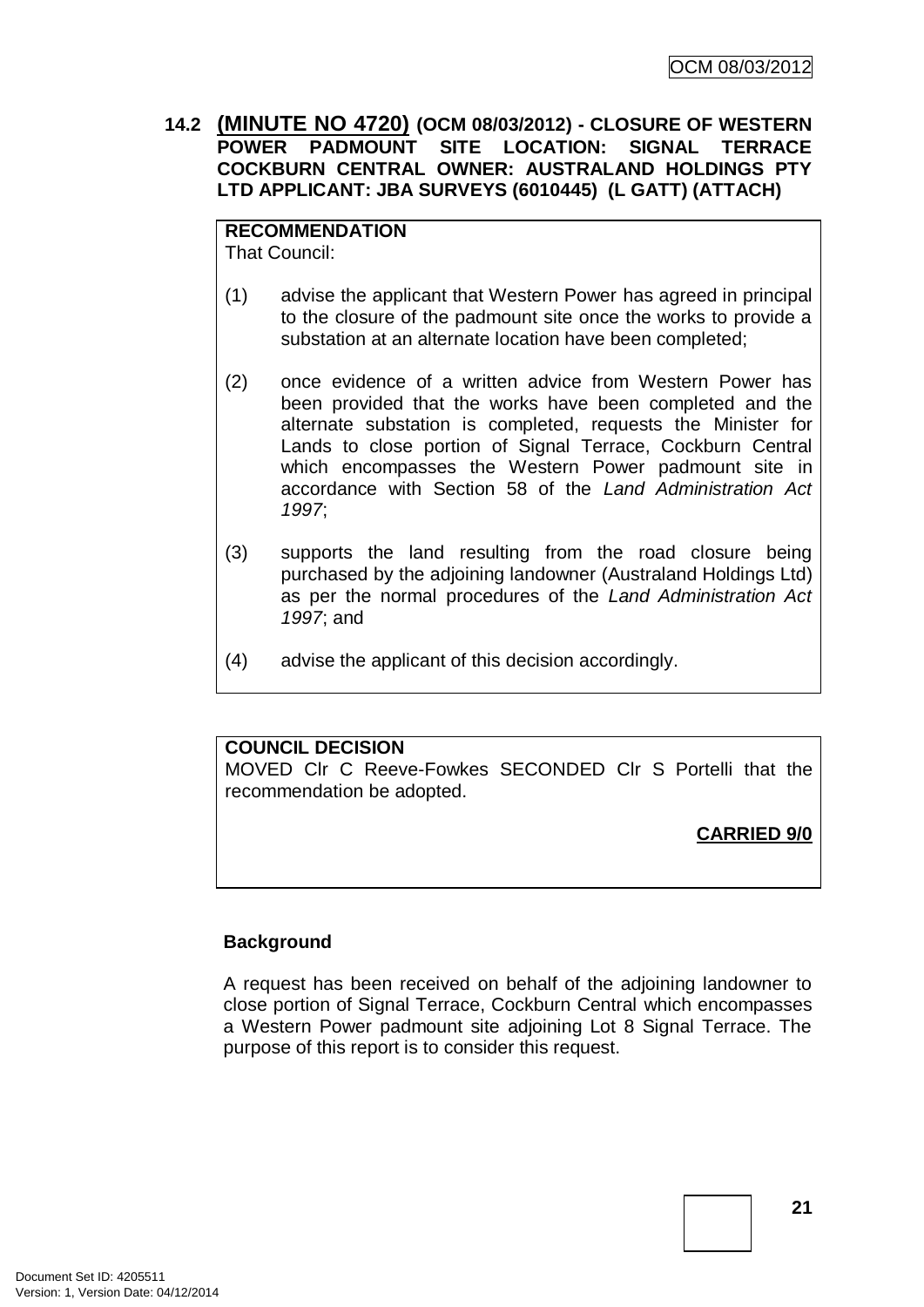# **Submission**

By way of letter, JBA Surveys requested that the City initiate the closure of the portion of Signal Terrace, Cockburn Central (refer to Attachment 1). The subject area is a Western Power padmount site adjoining Lot 8 Signal Terrace, Cockburn Central (refer to Attachment 2). The proponent has agreed in writing to meet all costs associated with the proposed road closure, a copy of which is provided within Attachment 1.

# **Report**

At the time of creating Lot 8 Signal Terrace, a small road widening of 17m<sup>2</sup> was created to accommodate a Western Power transformer. This now conflicts with the proposed development for Lot 8, and accordingly the developer has agreed with Western Power to include a Western Power transformer elsewhere within the future development. Western Power has agreed in principal to the closure of the padmount site however they require that the works which will include the new padmount site be completed prior to the closure.

As the padmount site sits within a portion of the adjoining Stockton Bend road reserve, formal road closure processes must occur to allow the land to be transferred into the Certificate of Title of the adjoining Lot 8.

Telstra have advised that they have assets in this area and the applicant has been advised of the requirements of Telstra in relation to dealing with their assets. Telstra have also advised that they have no objection to the closure of the padmount site. There is no other utility infrastructure in the Western Power padmount site, and all other service providers have responded advising that they have no objections to the proposal.

It is recommended that Council support the request, but only once evidence is provided by Western Power that they are satisfied that the works, which will include the new transformer site, have been completed. Once this written advice has been provided, it is recommended Council write to the Minister for Lands requesting formal closure of the portion of Signal Terrace in accordance with Section 58 of the *Land Administration Act 1997*.

# **Strategic Plan/Policy Implications**

# **Demographic Planning**

• To ensure the planning of the City is based on an approach that has the potential to achieve high levels of convenience and prosperity for its citizens.

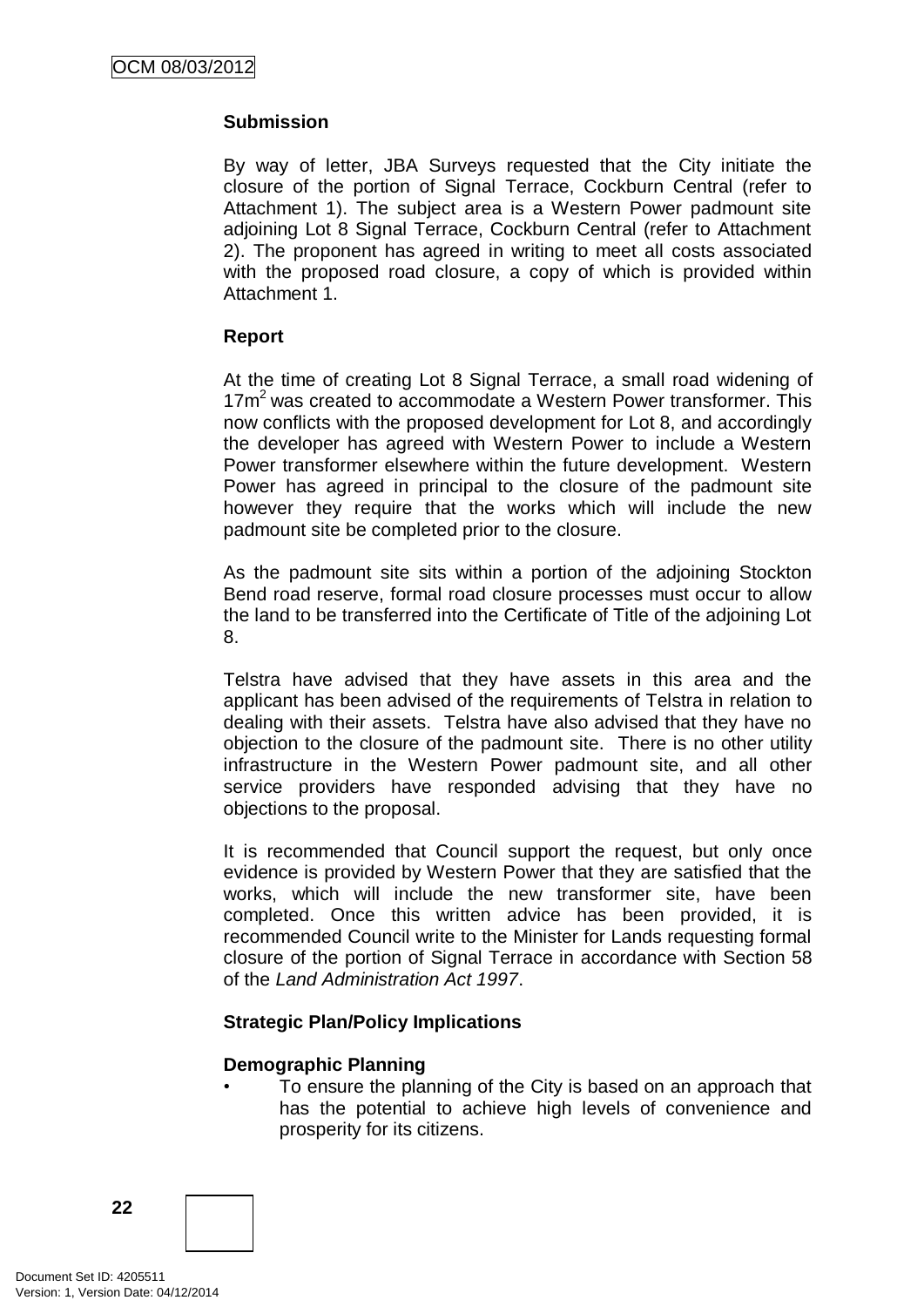• To ensure development will enhance the levels of amenity currently enjoyed by the community.

# **Governance Excellence**

• To conduct Council business in open public forums and to manage Council affairs by employing publicly accountable practices.

# **Budget/Financial Implications**

The proponent will be required to meet all associated costs.

# **Legal Implications**

To be undertaken in accordance with Section 58 of the *Land Administration Act 1997*.

# **Community Consultation**

Advertised on 10 January 2012, in accordance with Section 58 of the *Land Administration Act 1997.* No objections have been received

# **Attachment(s)**

- 1. Letter of request from JBA Surveys
- 2. Location Plan

# **Advice to Proponent(s)/Submissioners**

The Proponent(s) and those who lodged a submission on the proposal have been advised that this matter is to be considered at the 8 March 2012 Council Meeting.

# **Implications of Section 3.18(3) Local Government Act, 1995**

Nil.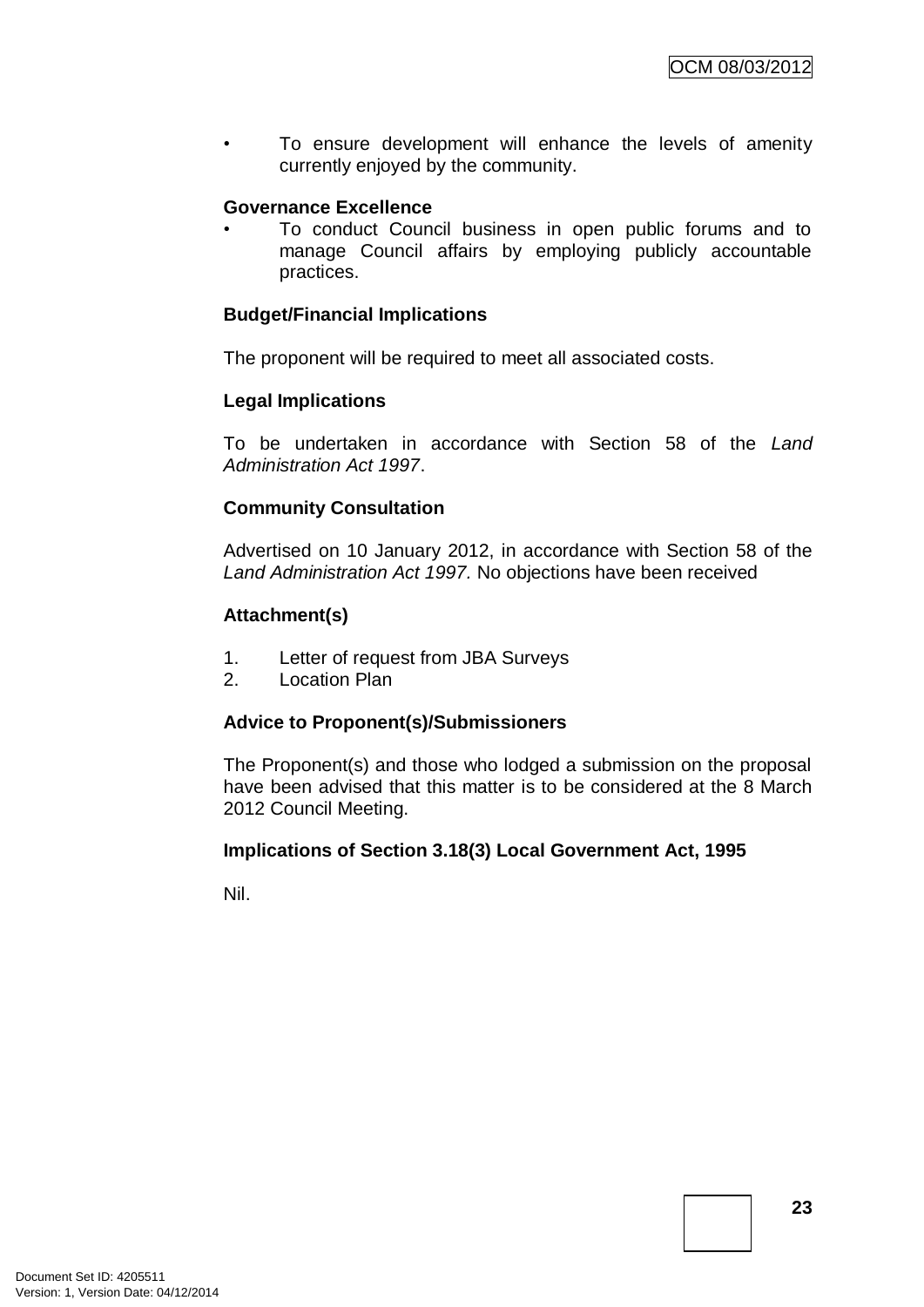**14.3 (MINUTE NO 4721) (OCM 08/03/2012) - PROPOSED SCHEME AMENDMENT NO. 90 - LOCATION: LOTS 1, 803 & PORTION OF LOT 802 YANGEBUP ROAD; LOTS 7, 99, 146 &147 HAMMOND ROAD; PORTION OF LOCAL ROAD RESERVE AND; LOT 4308 BEELIAR DRIVE, COCKBURN CENTRAL - OWNER: ALESSANDRINE/CITY OF COCKBURN - APPLICANT: BURGESS DESIGN GROUP (93090) (M CARBONE) (ATTACH)**

### **RECOMMENDATION**

That Council:

- (1) In pursuance of Section 75 of the *Planning and Development Act 2005* ("Act"), initiate Amendment No. 90 to City of Cockburn Town Planning Scheme No. 3 ("Scheme") for the purposes of:
	- 1. Rezoning Lots 1 and 803 Yangebup Road; Portion of Lot 802 Yangebup Road; Lots 7, 99, 146 and 147 Hammond Road; Portion of Local Road Resereve and; Lot 4308 Beeliar Drive, Cockburn Central from "Light and Service Industry" and 'Local Centre' to 'Development' zone with a 'Development Area 35" designation as shown on the Scheme Amendment Map;
	- 2. Amending the Scheme Map accordingly; and
	- 3. Amending Schedule 11 Development Areas, contained within the Scheme Text by inserting a new DA 35 -Cockburn Central West as follows:

| REF.<br>NO. | <b>AREA</b>                                              |    | <b>PROVISIONS</b>                                                                                                                                                                                                                                                                                                                                |
|-------------|----------------------------------------------------------|----|--------------------------------------------------------------------------------------------------------------------------------------------------------------------------------------------------------------------------------------------------------------------------------------------------------------------------------------------------|
| DA 35       | Cockburn<br><b>Central West</b><br>(Development<br>Zone) | 1. | An approved Local Structure Plan adopted in<br>accordance with Clause 6.2 of the Scheme<br>shall apply to the land to guide subdivision,<br>land use and development.                                                                                                                                                                            |
|             |                                                          | 2. | The Structure Plan is to provide for future<br>commercial, retail and mixed business<br>development and compatible uses incidental<br>thereto. The extent of such uses will be<br>subject to the preparation and approval by<br>Council of an economic/retail impact<br>assessment prepared in accordance with<br>State Planning Policy No. 4.2. |
|             |                                                          | 3. | Land uses classified in the Structure Plan<br>apply in accordance with Clause 6.2.6.3.                                                                                                                                                                                                                                                           |
|             |                                                          | 4. | All development shall be in accordance with<br>Detailed Area Plans and/or<br>Design<br>Guidelines prepared and approved<br>by<br>Council under Clause 6.2.15 of the Scheme.                                                                                                                                                                      |

# **Schedule 11 Development Areas**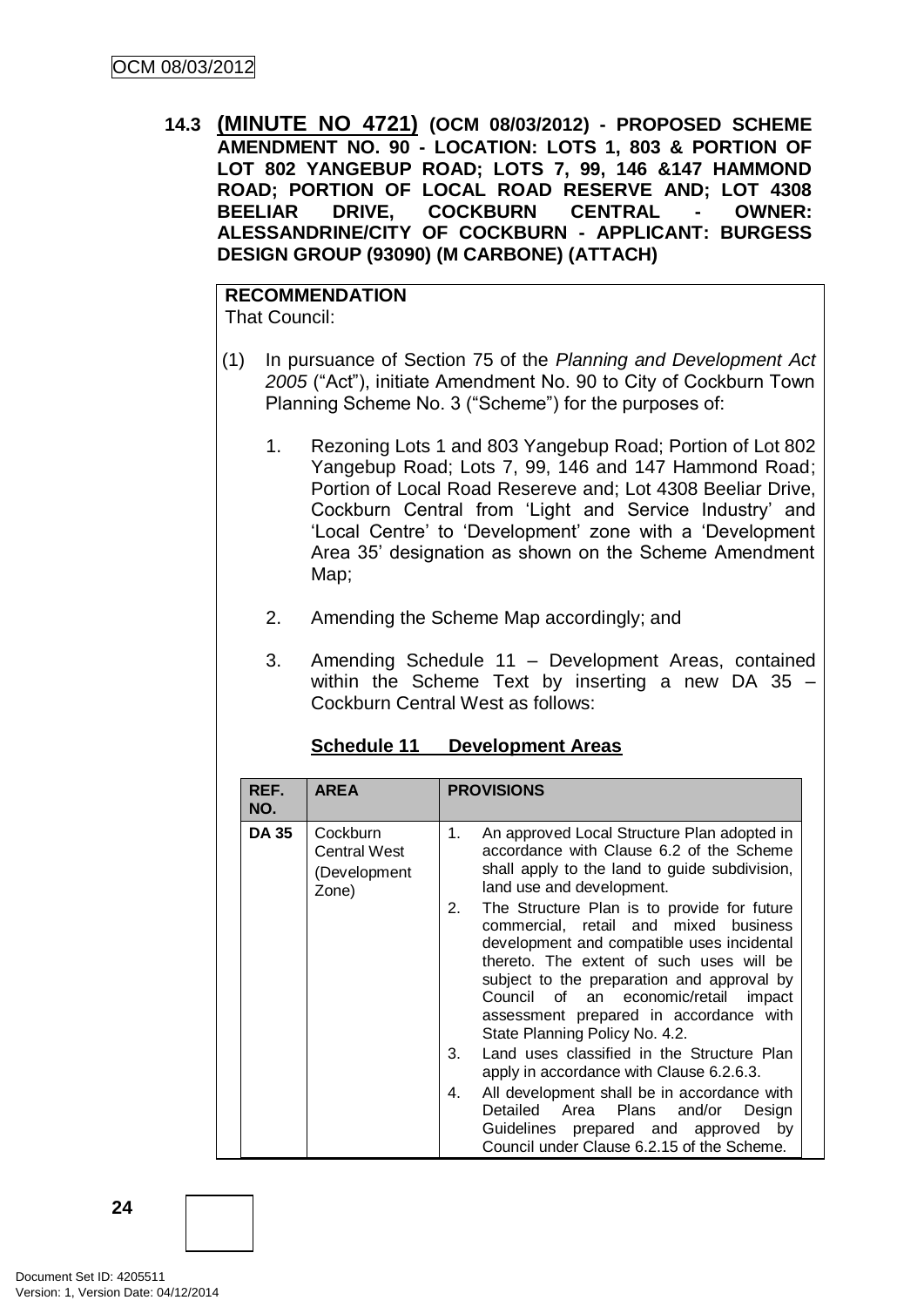| The adopted Local Structure Plan must be<br>5.<br>accompanied by a comprehensive traffic<br>assessment, including a Vehicle Access and<br>Parking Strategy, addressing the function of<br>the 'Main Street' and industrial through<br>traffic, as well as protecting the regional<br>functionality of Beeliar Drive, to the<br>satisfaction of Council. |
|---------------------------------------------------------------------------------------------------------------------------------------------------------------------------------------------------------------------------------------------------------------------------------------------------------------------------------------------------------|
| 6. The adopted Local Structure Plan must<br>address and resolve the implementation and<br>land swap arrangements as contained in the<br>legal agreement and contract of sale<br>between the proponent and City of<br>Cockburn, signed 22 January 2001.                                                                                                  |
| 7. All future development that fronts the north-<br>south road through the site must be based<br>on 'Main Street' principles and addressed in<br>Detailed Area Plans and/or<br>Design<br>Guidelines.                                                                                                                                                    |

(2) as the amendment is in the opinion of Council consistent with Regulation 25(2) of the *Town Planning Regulations 1967* ("Regulations"), and upon the preparation of the necessary amendment documentation, the amendment be referred to the Environmental Protection Authority ("EPA") as required by Section 81 of the Act, and on receipt of a response from the EPA indicating that the amendment is not subject to formal environmental assessment, be advertised for a period of 42 days in accordance with the Regulations. In the event that the EPA determines that the amendment is to be subject to formal environmental assessment, this assessment is to be prepared by the proponent prior to advertising of the amendment.

# **COUNCIL DECISION**

MOVED Clr C Reeve-Fowkes SECONDED Clr S Portelli that the recommendation be adopted.

# **CARRIED 9/0**

# **Background**

The subject land is bounded by Yangebup Road to the north, Hammond Road to the east, Beeliar Drive to the south and the Beeliar Regional Recreation Reserve to the west (refer Agenda Attachment 1 for a copy of the location plan).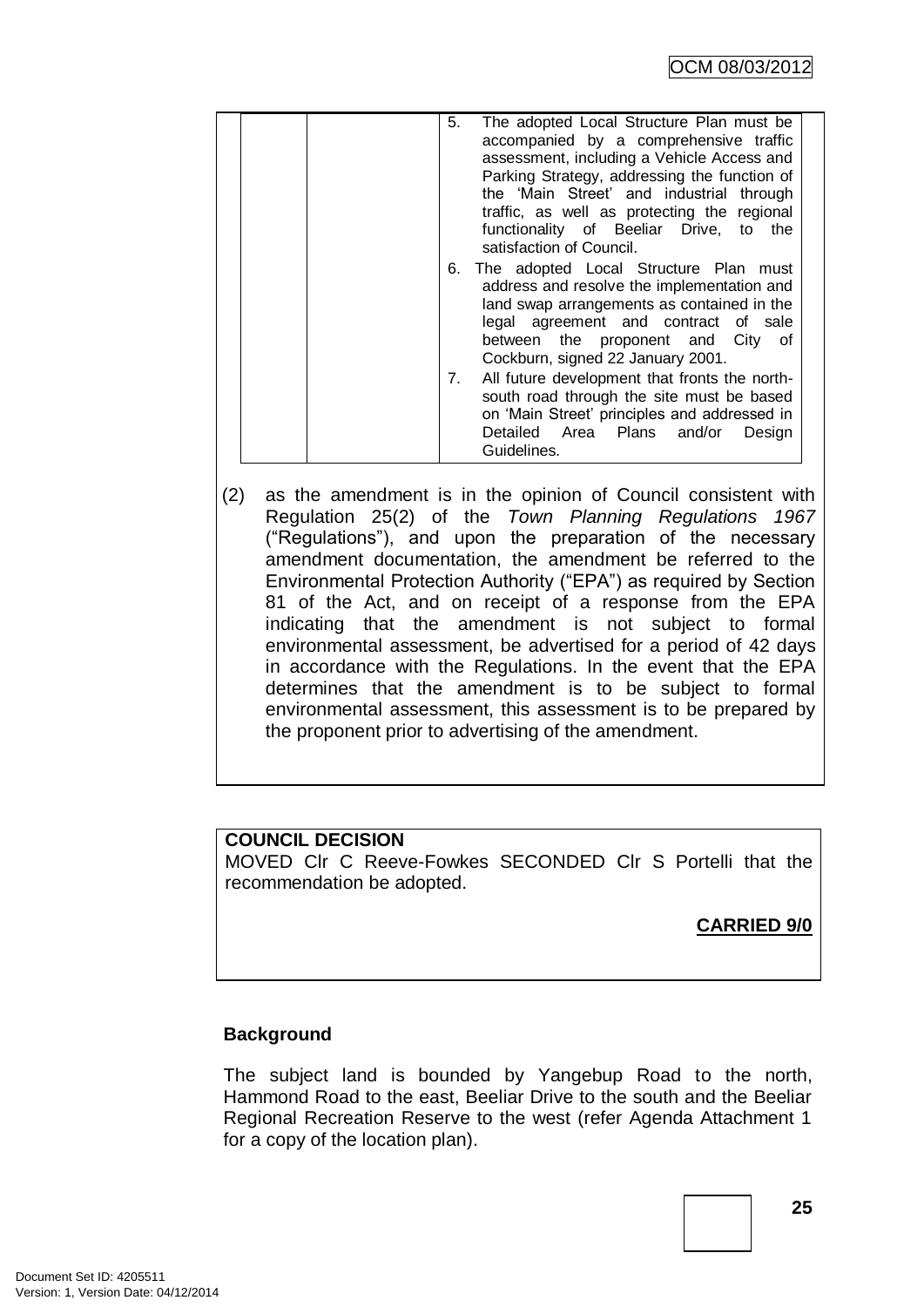The site has been operating as the Tony Ale Markets for a number of years and more recently a Waldecks Nursery and the West "n" Fresh Fishmongers have established in new buildings on the site. There are also three existing houses located on the site. These uses operate on the eastern portion of the site with the majority of the site being vacant (refer Agenda Attachment 2 for an aerial photograph of the site).

The Hammond Road/Beeliar Drive intersection is currently configured as a staggered intersection whereby Hammond Road meets Beeliar Drive with two separate T-junction intersections that are 150m apart. This current intersection configuration does not function adequately from a traffic safety and management point of view and the City of Cockburn is proposing to realign Hammond Road (north of Beeliar Drive) so that it aligns with Hammond Road to the south of Beeliar Drive to form a four-way intersection. The proposed Scheme amendment takes into account these proposed changes.

#### **Submission**

Burgess Design Group on behalf of the Alessandrini family, the owners of the subject site, has lodged a Scheme amendment proposal to rezone the site to 'Development' and 'Development Area 35'.

#### **Report**

# Subject Site and Zoning

Agenda Attachment 1 shows the location of the subject site and the following table provides further details.

| <b>Address</b>                  | <b>Land area</b><br>(ha) | <b>Owners</b>              |
|---------------------------------|--------------------------|----------------------------|
| Lot 1 Yangebup Road             | 1.0197                   | Alessandrini               |
| Lot 802 Yangebup Road           | 1.5595                   | Alessandrini               |
| Lot 803 Yangebup Road           | 0.9036                   | Alessandrini               |
| Lot 7 Hammond Road              | 2.2283                   | Alessandrini               |
| Lot 99 Hammond Road             | 1.2903                   | Alessandrini               |
| Lot 4308 Beeliar Drive          | 0.3597                   | Alessandrini               |
| Lot 147 Hammond Road            | 0.0666                   | City of Cockburn           |
| Lot 146 Hammond Road            | 0.0987                   | City of Cockburn           |
| Portion of Hammond Road reserve | 0.1715                   | State of Western Australia |

The proposal incorporates a number of lots that make up the Tony Ale site. A small portion of land owned by the City and a portion of road reserve have been added to the proposed Development zone to reflect proposed changes to the alignment of Hammond Road which the City of Cockburn is undertaking.

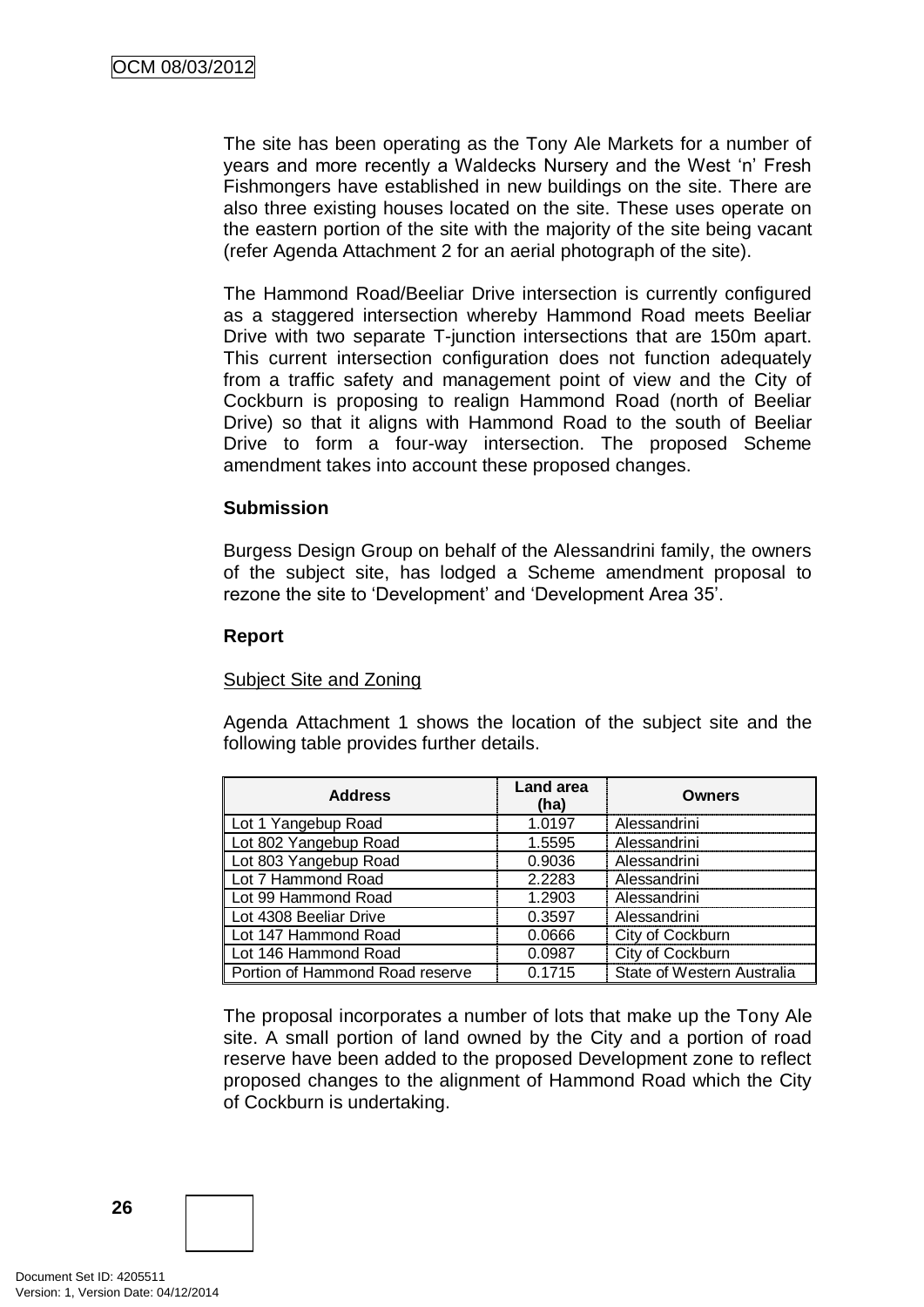The subject site is zoned "Urban" under the Metropolitan Region Scheme, except for a portion of the existing Hammond Road which is reserved as "Other Regional Roads". While logically part of the area, this is excluded from the proposed rezoning due to the operation of regional reservations under Section 126 of the *Planning and Development Act 2005*. Under the City"s Town Planning Scheme, the majority of the site is zoned "Light and Service Industry" with a portion of the site zoned "Local Centre". There is also a small portion which exists as a Local Road Reserve.

#### Scheme Amendment Proposal

The Scheme amendment proposes to rezone the subject site to "Development" and "Development Area 35". Refer to agenda Attachment 3 which illustrates the existing and proposed changes to the City"s Town Planning Scheme.

The purpose of the "Development" zone in this instance is to provide for structure planning to guide mainly commercial development in a comprehensive manner. The "Development Area 35" provisions allow Council to apply requirements to the future structure plan. A set of requirements have been developed and are provided below:

| REF.<br>NO. | <b>AREA</b>                                                     | <b>PROVISIONS</b>                                                                                                                                                                                                                                                                                                                                                                                                                                                                                                                                                                                                                                                                                                                                                                                                                                                                                                               |
|-------------|-----------------------------------------------------------------|---------------------------------------------------------------------------------------------------------------------------------------------------------------------------------------------------------------------------------------------------------------------------------------------------------------------------------------------------------------------------------------------------------------------------------------------------------------------------------------------------------------------------------------------------------------------------------------------------------------------------------------------------------------------------------------------------------------------------------------------------------------------------------------------------------------------------------------------------------------------------------------------------------------------------------|
| DA<br>35    | <b>COCKBURN</b><br><b>CENTRAL WEST</b><br>(DEVELOPMENT<br>ZONE) | An approved Local Structure Plan adopted in<br>1.<br>accordance with Clause 6.2 of the Scheme shall<br>apply to the land to guide subdivision, land use<br>and development.<br>The Structure Plan is to provide for future<br>2.<br>retail<br>commercial,<br>and<br>mixed<br>business<br>development and compatible uses incidental<br>thereto. The extent of such uses will be subject<br>to the preparation and approval by Council of an<br>economic/retail impact assessment prepared in<br>accordance with State Planning Policy No. 4.2.<br>Land uses classified in the Structure Plan apply<br>3.<br>in accordance with Clause 6.2.6.3.<br>All development shall be in accordance with<br>4.<br>Detailed Area Plans and/or Design Guidelines<br>prepared and approved by Council under<br>Clause 6.2.15 of the Scheme.<br>The adopted Local Structure Plan must be<br>5.<br>accompanied<br>by a comprehensive<br>traffic |
|             |                                                                 | assessment, including a Vehicle Access and<br>Parking Strategy, addressing the function of the<br>'Main Street' and industrial through traffic, as<br>well as protecting the regional functionality of<br>Beeliar Drive, to the satisfaction of Council.<br>6. The adopted Local Structure Plan must address<br>and resolve the implementation and land swap<br>arrangements<br>as contained<br>the<br>in.<br>legal                                                                                                                                                                                                                                                                                                                                                                                                                                                                                                             |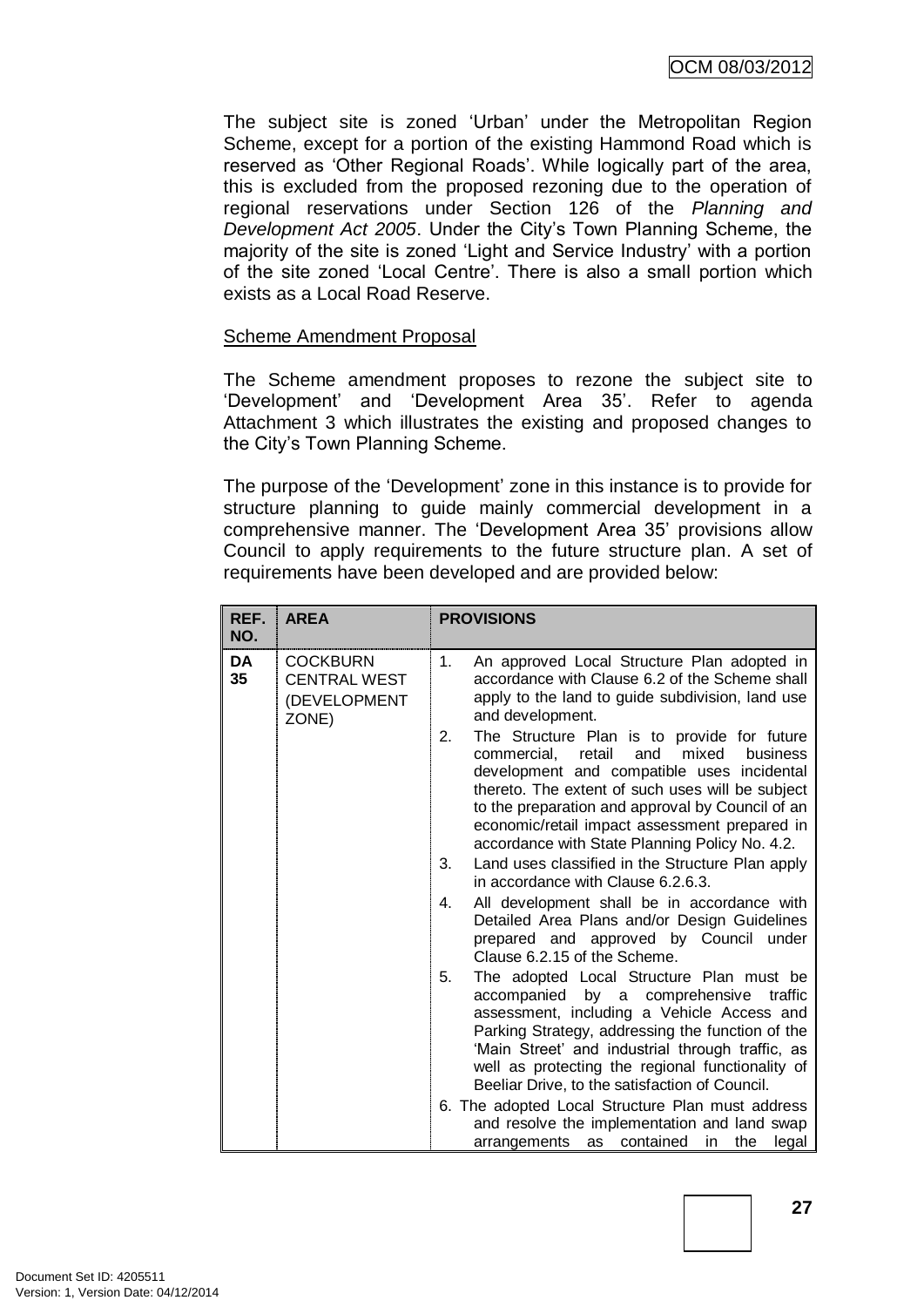| agreement and contract of sale between the<br>proponent and City of Cockburn, signed 22                                                                                                               |
|-------------------------------------------------------------------------------------------------------------------------------------------------------------------------------------------------------|
| January 2001.                                                                                                                                                                                         |
| 7. All future development that fronts the north-south   <br>road through the site must be based on 'Main   <br>Street' principles and addressed in Detailed Area  <br>Plans and/or Design Guidelines. |

Dealing with land use and design through the structure planning process is appropriate in areas requiring comprehensive planning such as the subject site. Rezoning the site "Development" and "Development Area 35" establishes the necessary statutory framework to require a comprehensive structure plan to occur. The structure plan will need to address a wide variety of issues, with the most significant of these captured through the proposed Development Area provisions.

The current uses on the site have developed and evolved over time and are concentrated on the eastern portion of the site along Hammond Road. The location of the current Tony Ale Market does not match the specific location of the 'Local Centre' zone depicted on the Scheme Map and rezoning the land provides the opportunity to resolve this anomaly, and look to also evolve the land precinct in a comprehensive way.

# Concept and Principles Plan

The Scheme amendment proposal incorporates a principles plan which provides general principles about how the site may develop (refer Agenda Attachment 4). The general principles include the following:

- The creation of a 'main street' linking Beeliar Drive (near Kemp Road) and Hammond Road with the alignment and extent to be determined through the structure planning process;
- Limiting access to Beeliar Drive to key intersection locations with the location and type of intersections to be determined through the comprehensive structure planning process;
- Concentrate retail uses such as the Tony Ale fruit and vegetable market along the "main street" with Mixed Business and showrooms generally throughout the remainder of the site; and
- Recognises the City"s plans to realign Hammond Road and rationalise the redundant road reserve into the Development zone, excluding however the 'Other Regional Roads' reservation of the MRS.

The principles plan provides broad (non statutory) concepts about how the site may develop which is sufficient information to provide at this early planning stage. The subsequent structure planning process will need to develop very significant planning issues focussing upon a range of traffic, planning and environmental investigations as well as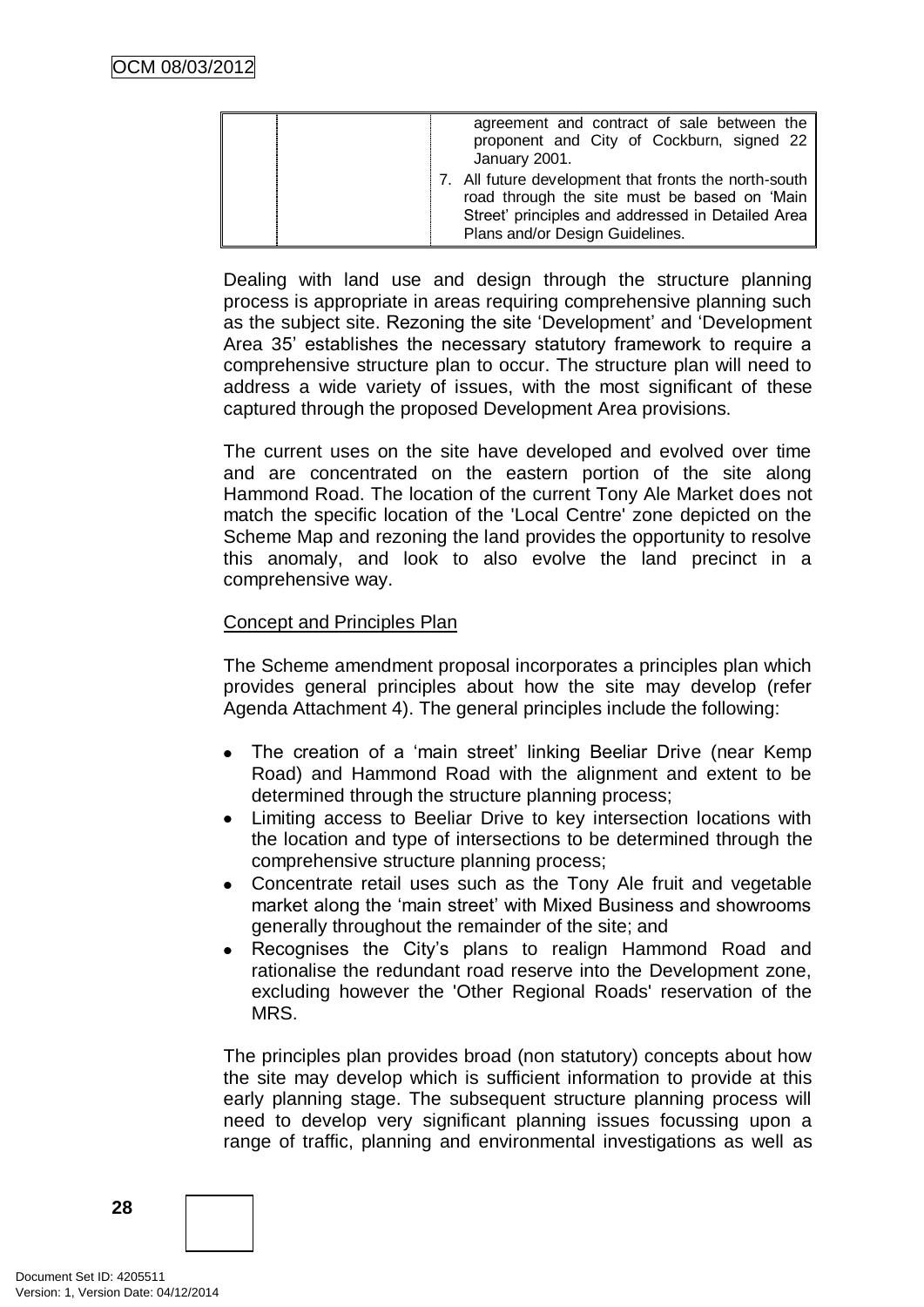suitable discussions and negotiation with key stakeholders. Economic economic/retail impact assessment will also need to be prepared in accordance with State Planning Policy No. 4.2. It needs to be emphasised that structure planning may depart from the principles plan depending on the outcomes of investigations.

It is noted that an assessment on the possible road linkages and traffic intersections shown on the principles plan have not been comprehensively justified through a traffic assessment. The proposed Development Area 35 provision specifically requires a comprehensive traffic assessment, including a vehicle access and parking strategy, which addresses the function of the 'Main Street' and industrial through traffic, as well as protecting the regional functionality of Beeliar Drive, to be undertaken to the satisfaction of Council. This is important to note.

#### Design Guidelines/Detailed Area Plans

The Scheme amendment and future structure plan will accommodate a variety of uses such as showroom and warehousing with more intense uses along the "main street" such as shop and retail uses. Careful consideration will need to be given to the design of the "main street" and how the buildings interact with the public realm to ensure the "main street' functions as a vibrant and active street. Likewise the future extent of these users needs to be underpinned economic/retail impact assessment prepared in accordance with State Planning Policy No. 4.2.

Suitable controls will also need to be in place for the proposed mixed business portion of the site which is likely to accommodate a range of uses such as showrooms and warehousing, similar to the Cockburn Commercial Park and the adjoining Yangebup Business Park.

The proposed DA 35 provisions require Design Guidelines/Detailed Area Plans to guide future development.

# Local Commercial and Activity Centre Strategy

The Cockburn Local Commercial Strategy does not identify commercial activity on the subject land, even though a portion of the site (at the corner of Hammond Road and Beeliar Drive) is zoned 'Local Centre' and the existing Tony Ale markets have been operating from the site for a number of years.

The City of Cockburn is currently reviewing the Local Commercial Strategy which will be relabelled as a Local Commercial and Activity Centre Strategy ("LCACS") which is consistent with the new approach under State Planning Policy 4.2 (SPP 4.2) *Activity Centres for Perth*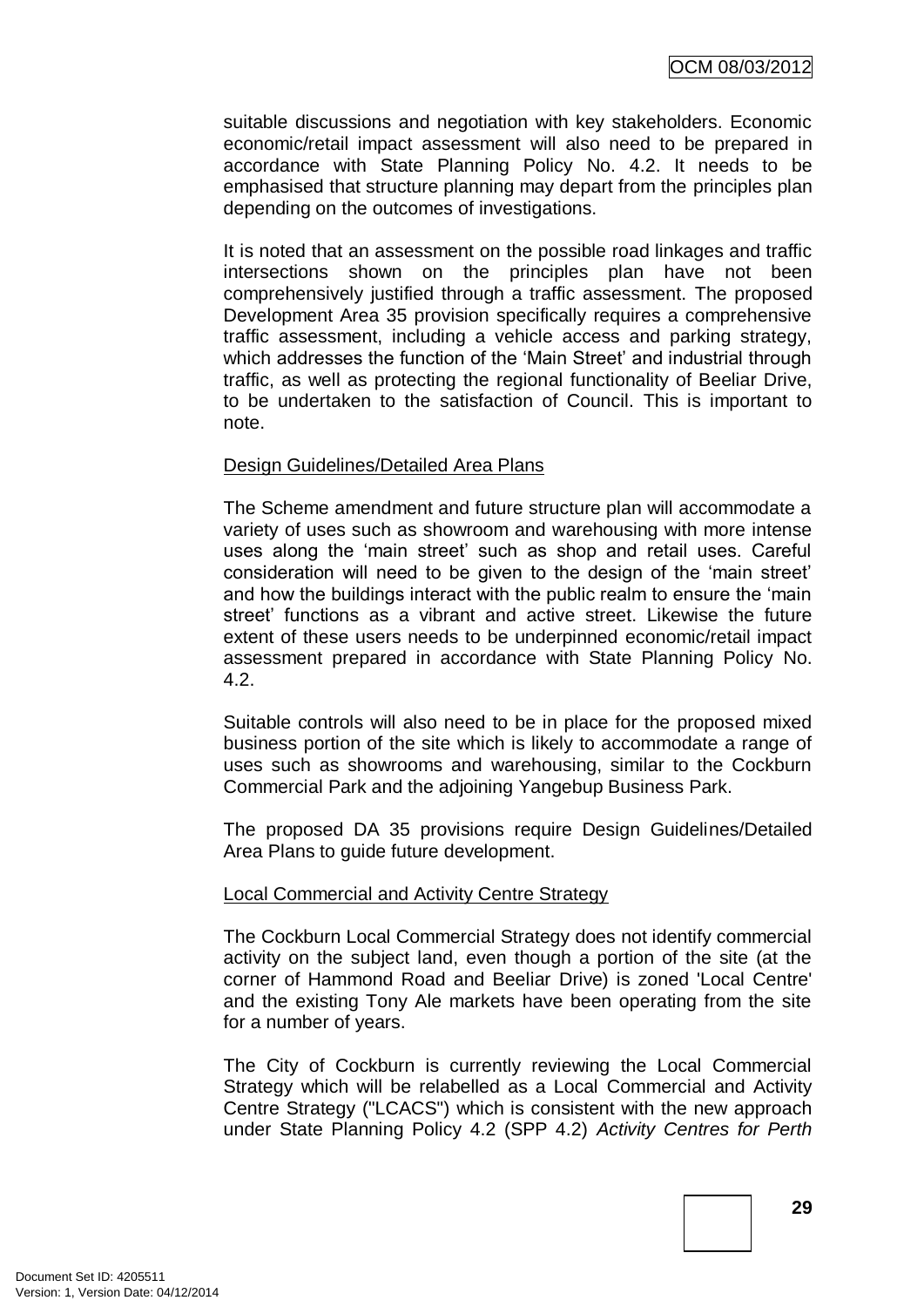*and Peel*. Council at its meeting held on the 8 December 2011 resolved to prepare the LCACS and request the Western Australian Planning Commission"s consent to advertise, which the City is awaiting.

Under SPP 4.2 there is a significant shift in how activity centre planning is to be undertaken. This shift has seen a move in focus away from land use based "input" controls for activity centre development (e.g. retail floorspace caps) to performance based measures of activity. The SPP introduces a focus on developing vibrant, sustainable and resilient centres.

Identifying the subject site as an activity centre was omitted from the original draft LCACS on the basis of further investigations needing to take place. These investigations have now caught up to the process of the LCACS, and as such the draft version of the LCACS submitted to the WAPC includes the site as an activity centre. The WAPC will consider this as part of granting its consent to advertise the LCACS.

The future structure plan will need to be in accordance with the principles and objectives of the LCACS and SPP 4.2. It is noted that the proposed DA35 provisions indicate the extent of retail uses will require the preparation and approval of an economic/retail impact assessment prepared in accordance with State Planning Policy 4.2.

#### Legal Agreement and Land Swap

There is currently a legal agreement and contract of sale in place between the City of Cockburn and the proponent (Alessandrini family), which requires the City of Cockburn to transfer in fee simple its land adjoining Lot 677 (old road reserve) (now Lot 802) to the Alessandrini"s in exchange for Lot 147 and a 2,706m² portion of Lot 677. This is demonstrated in Agenda Attachment 5.

The transfer of land was not subject to any transfer of funds, with both land parcels being valued at the same amount.

The old road reserve was transferred to the Alessandrini"s and Lot 147 to the City of Cockburn in 2001. Lot 677 (now Lot 802) still remains under the ownership of the Alessandrini"s and the rezoning, structure plan and subdivision process provides an opportunity to complete the land swap.

The transfer of Pt lot 677 could therefore logically occur during the subdivision phase of the current rezoning and structure planning development proposal, or sooner as directed by Council. The proposed DA 35 provisions recognise the legal agreement requirements.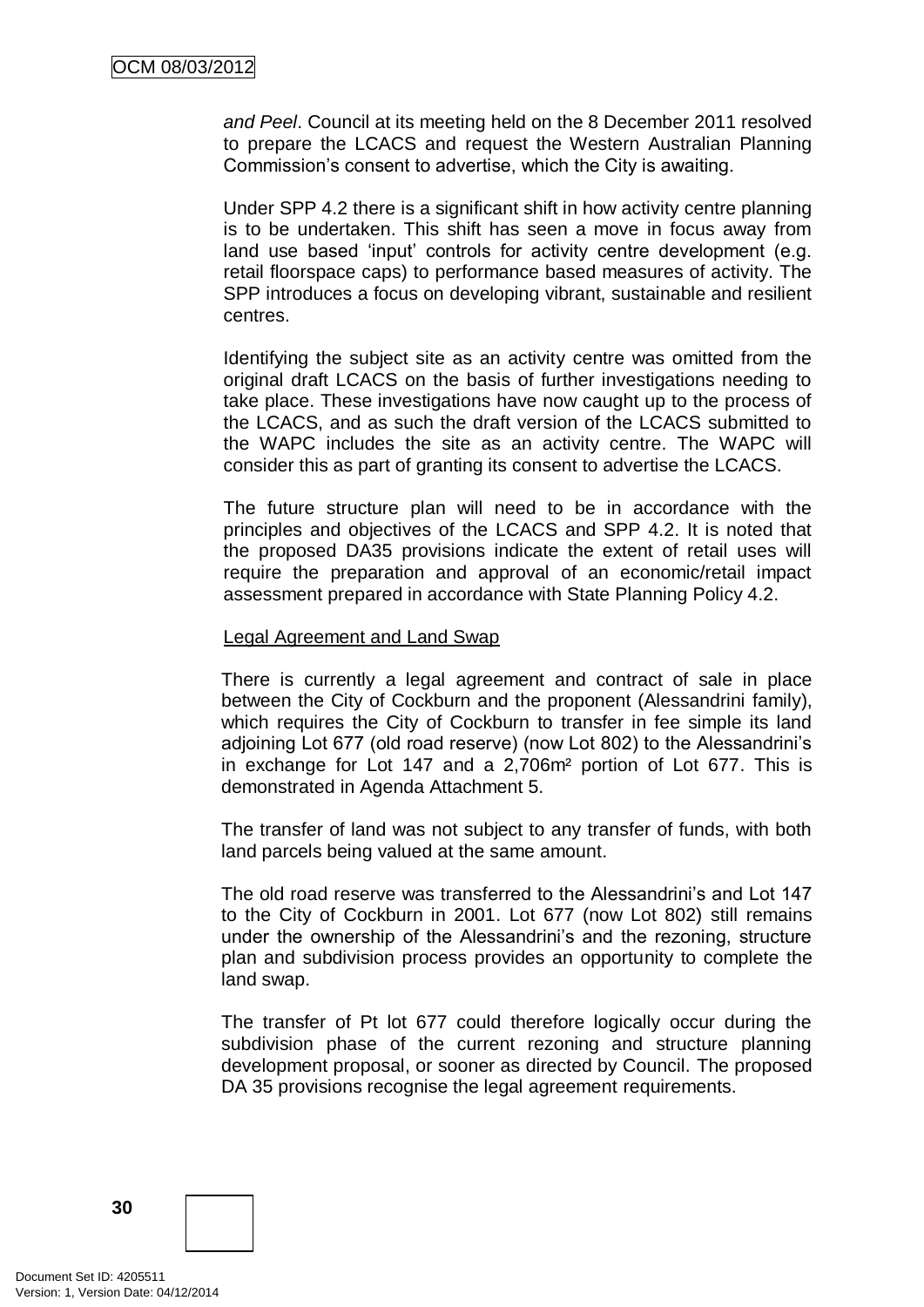# Hammond Road realignment

The current configuration of the Hammond Road/Beeliar Drive intersection does not function adequately from a traffic safety and management point of view. The City of Cockburn is in the process of designing the realignment of Hammond Road (north of Beeliar Drive) so that it aligns with Hammond Road to the south of Beeliar Drive to form a four-way intersection controlled with traffic lights. The Scheme amendment acknowledges the proposed changes. The realignment of Hammond Road over privately owned properties have not been included given it is still in design stage and subject to specific negotiation between the City and those private landowners to the east of this subject proposal. This will need to be the subject of a separate Scheme amendment and suitable negotiations by Council once the final design of the new intersection is complete.

#### **Conclusion**

The rezoning of the subject site to "Development" and "Development Area 35" sets up the planning framework to enable the preparation of a comprehensive structure plan for the site. Appropriate requirements have been added to the proposed Development Area 35 provisions to guide future development and recognise previous agreements.

It is therefore recommended that Council proceed to initiate the Scheme amendment.

# **Strategic Plan/Policy Implications**

#### **Demographic Planning**

• To ensure the planning of the City is based on an approach that has the potential to achieve high levels of convenience and prosperity for its citizens.

#### **Employment and Economic Development**

• To plan and promote economic development that encourages business opportunities within the City.

#### **Transport Optimisation**

To ensure the City develops a transport network that provides maximum utility for its users, while minimizing environmental and social impacts.

# **Budget/Financial Implications**

The Scheme Amendment fee for this proposal has been calculated in accordance with the *Planning and Development Regulations 2009*,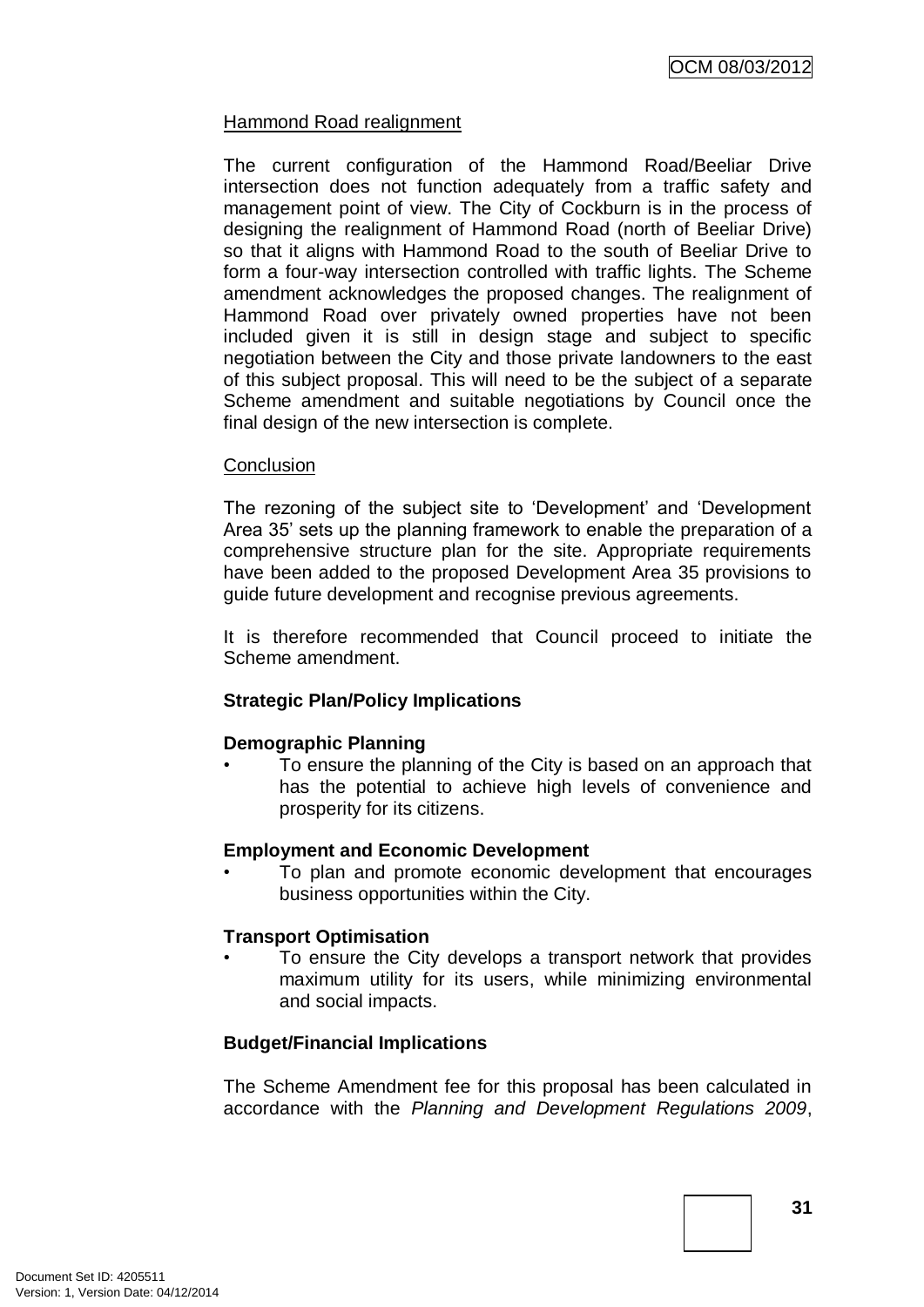including the cost of advertising and this has been paid by the applicant.

Realigning Hammond Road to accommodate a four way intersection provides the opportunity to rezone Council owned land and a former local road reserve to create a future development site. The money generated from the sale of the future development site can offset some of Council"s costs associated with acquiring land and constructing the realignment of Hammond Road and the associated four way intersection.

#### **Legal Implications**

Planning and Development Act 2005 City of Cockburn Town Planning Scheme No. 3 Town Planning Regulations 1967

#### **Community Consultation**

In accordance with the *Town Planning Regulations 1967* consultation is to be undertaken subsequent to the local government adopting the Scheme Amendment and the Environmental Protection Authority (EPA) advising that the proposal is environmentally acceptable. This requires the amendment to be advertised for a minimum of 42 days

### **Attachment(s)**

- 1. Location plan
- 2. Aerial photograph
- 3. Proposed Scheme amendment plan
- 4. Principles plan
- 5. Transfer of land plan
- 6. Concept Plan for Hammond Road realignment

# **Advice to Proponent(s)/Submissioners**

The Proponent(s) and those who lodged a submission on the proposal have been advised that this matter is to be considered at the 8 March 2012 Council Meeting.

# **Implications of Section 3.18(3) Local Government Act, 1995**

Nil.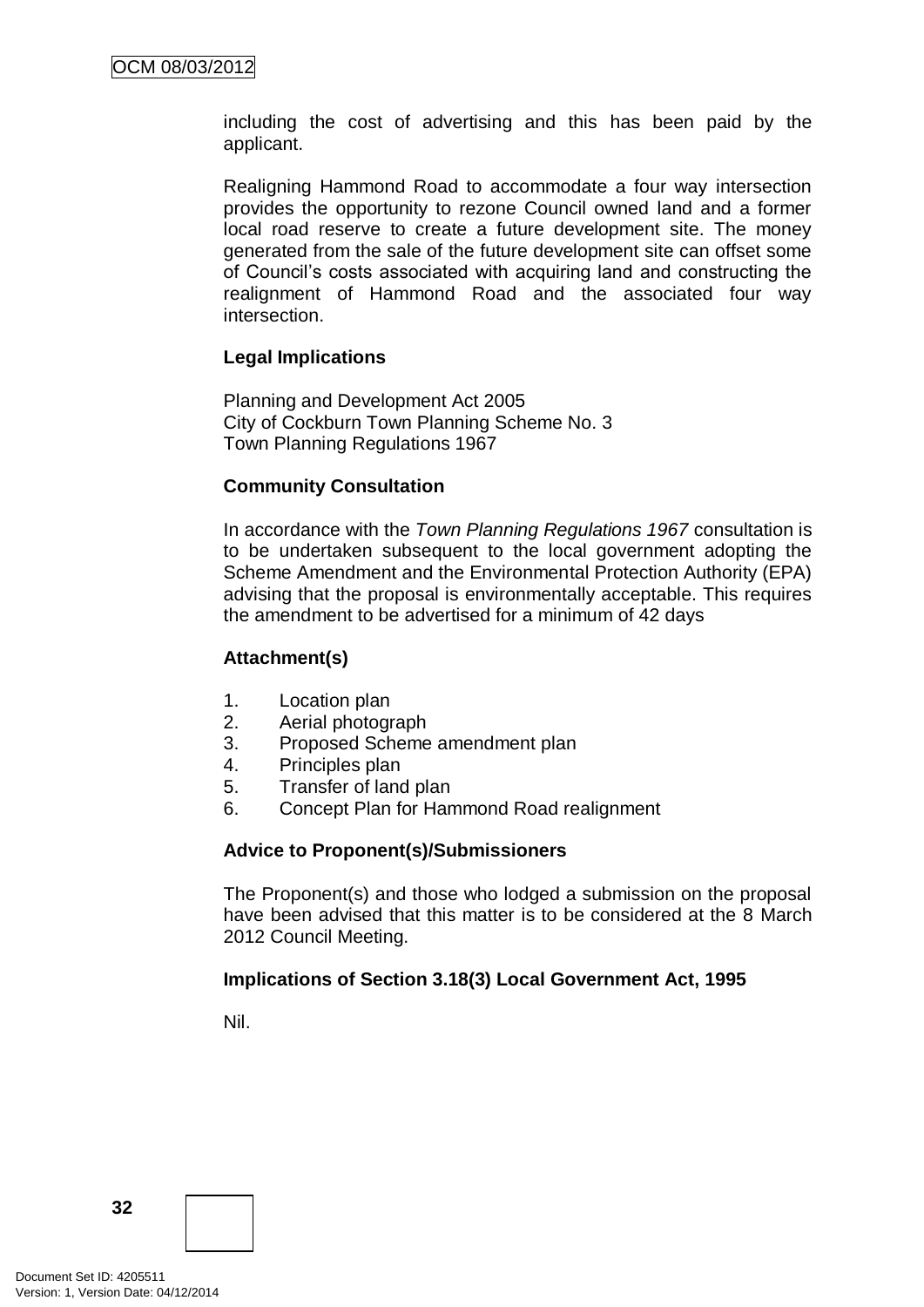## **14.4 (MINUTE NO 4722) (OCM 08/03/2012) - PROPOSED STRUCTURE PLAN - LOT 2 LYON ROAD, AUBIN GROVE - OWNER: QUMARS MESHGIN / BUILDEX CONSTRUCTION - APPLICANT: THIERFELDER CONSULTING (SM/M/060) (C HOSSEN) (ATTACH)**

# **RECOMMENDATION**

That

- (1) adopts the Structure Plan for Lot 2 Lyon Road, Aubin Grove pursuant to Clause 6.2.9.1 of City of Cockburn Town Planning Scheme No. 3 ("Scheme"), subject to the following:
	- 1. That Section 1.5 of the Structure Plan report be amended and an annotation be included on the Structure Plan map to include the requirement for all lots to be included in a Detailed Area Plan ("DAP"). Any such DAP is to be consistent with Clause 6.2.15 of the Scheme and the City"s Local Planning Policies.
	- 2. That an annotation be included on the structure plan map that states that on-street car parking bays are to be indicated on DAPs prior to subdivision to the satisfaction of the City.
- (2) subject to compliance with (1) above, in pursuance of Clause 6.2.10.1 of the Scheme, the Proposed Structure Plan be sent to the Western Australian Planning Commission for endorsement;
- (3) endorse the schedule of submissions prepared in respect of the structure plan;
- (4) advise landowners within the structure plan area and those who made a submission of Council's decision accordingly; and
- (5) advise the proponent that Developer Contribution Area 13 Community Infrastructure is now in operational under the Scheme. Landowners subdividing to create residential allotments and/or developing grouped/multiple dwellings will therefore be required to make contributions in accordance with this new developer contribution plan.

# **COUNCIL DECISION**

MOVED Clr C Reeve-Fowkes SECONDED Clr S Portelli that the recommendation be adopted.

# **CARRIED 9/0**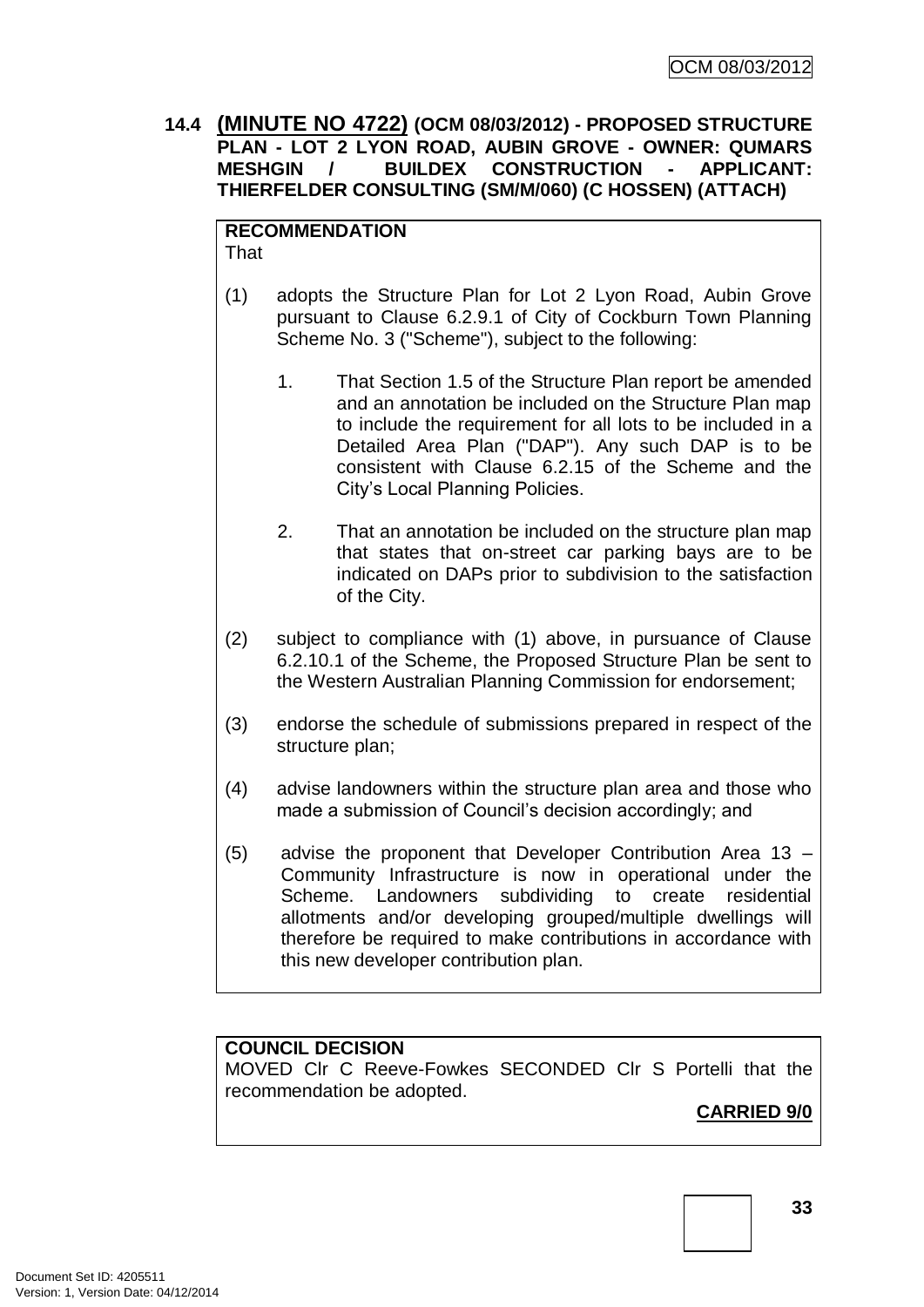## **Background**

The subject land area is approximately 3 hectares, and is located within the southern section of Aubin Grove. The subject land is bound by residential development (The Walk Estate) to the north, Lyon Road to the east, residential development (Lyon Court Estate) to the south and the Kwinana Freeway/Rowley Road off ramp to the west. Refer to Attachment 2.

The subject land is zoned "Urban" under the Metropolitan Region Scheme ("MRS") and "Development" under City of Cockburn Town Planning Scheme No. 3 ("Scheme"). The subject land is located within Development Contribution Area No. 13 ("DCA 13").

Pursuant to Clause 6.2.4 and Schedule 11 of the Scheme, a Structure Plan is required to be prepared and adopted to guide future subdivision and development. The purpose of this report is to consider a Proposed Structure Plan for the subject land for adoption.

#### **Submission**

Thierfelder Consulting on behalf of the landowner, Qumars Meshgin / Buildex Construction, has lodged a Proposed Structure Plan for the subject land.

#### **Report**

The Proposed Structure Plan as shown within Attachment 3 provides for predominately residential development, with public open space ("POS") and a local centre; it is anticipated that the Proposed Structure Plan will yield approximately 58 lots and 75 dwellings.

The Proposed Structure Plan satisfies the density objectives, POS requirements and provides a suitable local road network connection. There is however some minor issues which will require modification to the Proposed Structure Plan, and these are discussed specifically following. Subject to these modifications, the Proposed Structure Plan is recommended for adoption by Council.

#### Local Centre

A 'Local Centre' has been identified as part of the Proposed Structure Plan within the south east corner of the subject land. This is considered a positive aspect, in terms of promoting a small neighbourhood focus for the area and encouraging walkability by residents. In order to ensure the future design and functionality of the 'Local Centre' and surrounding mixed use areas, a Detailed Area Plan will be required prior to subdivision. It is recommended that a suitable notation be added to the Proposed Structure Plan to make this clear.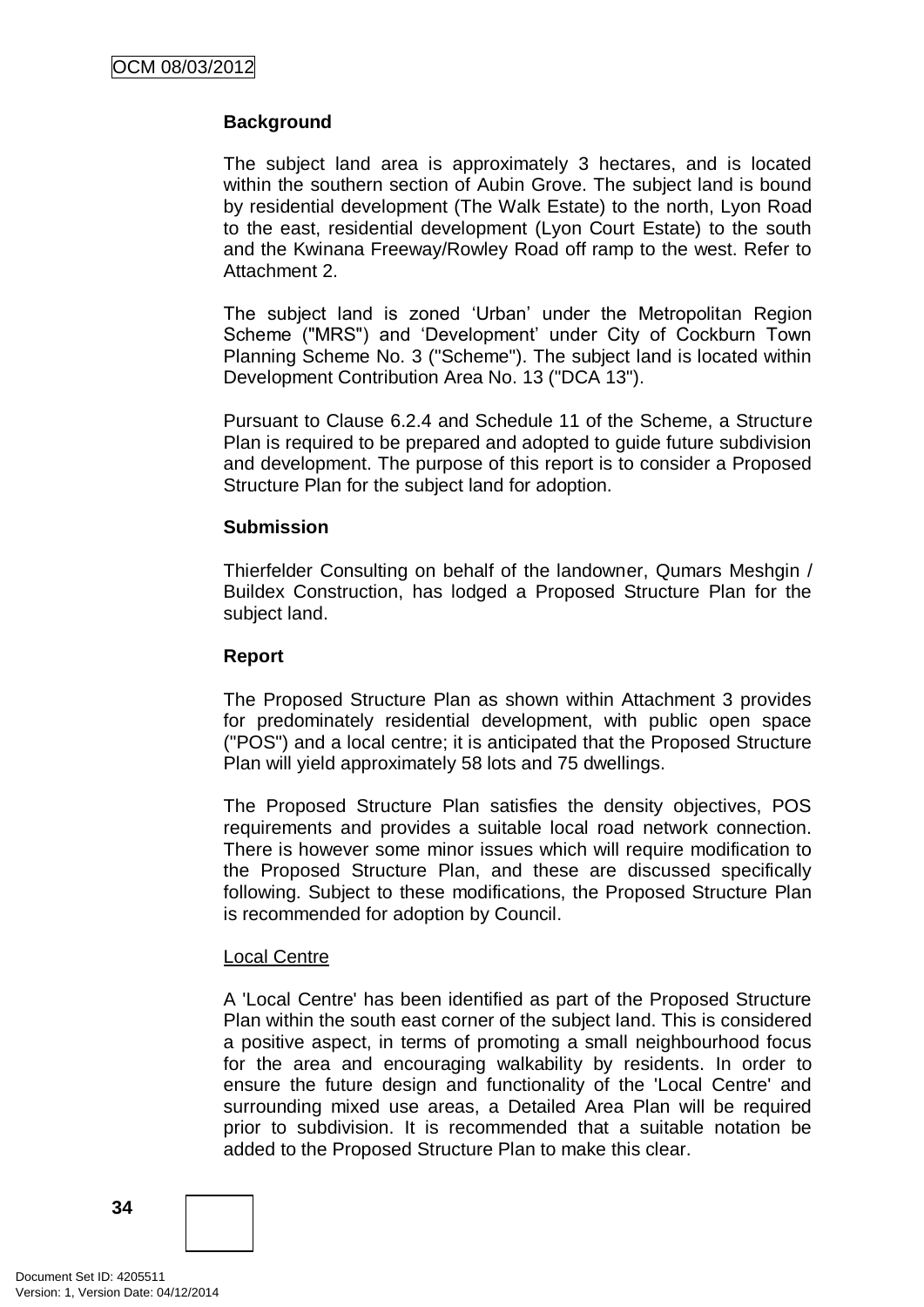#### Residential Density

Proposed densities allow for the provision of a variety of lot sizes and are conducive to the densities found in the surrounding residential developments.

The inclusion of the primarily East-West running laneway will ensure that the R40 zoned lots facing Latteri Turn are sympathetic to the existing development and will not detract from the existing character of the neighbourhood.

#### Public Open Space

As per Objective 5, Element 3 – Lot Layout of Liveable Neighbourhoods, it is important that lots facing POS areas address both the POS and the street. Detailed Area Plans should be implemented in such areas to ensure optimal design outcomes occur.

#### On Street Parking/Visitor Parking

It has been identified by multiple submissions and subsequent visits to site that the residential development to the South of the subject land (Lot 1 Lyon Road) is subject to issues linked to a lack of structured onstreet car parking as well as other car parking issues. This has created a problematic situation for the area, especially in terms of rubbish truck access and having spaces available for visitors to park.

No on-street car parking is indicated on the Proposed Structure Plan. It is deemed appropriate, considering the issues discussed above, to modify the Proposed Structure Plan to include a notation that on-street car parking be included on Detailed Area Plans prior to subdivision to the satisfaction of the City.

#### Traffic Noise

Lots identified as having impact from road noise leading to possible detrimental resident impact are to be included in a Detailed Area Plan. This will provide for appropriate quiet house design to take place where such is identified as necessary under the Detailed Area Plan.

An Acoustic Report has been prepared and satisfies the requirements of the City and State Planning Policy 5.4 - Road and Rail Transport Noise and Freight Considerations in Land Use Planning.

A sound acoustic wall is to be installed on the Western boundary of lots facing the Kwinana Freeway Road Reserve.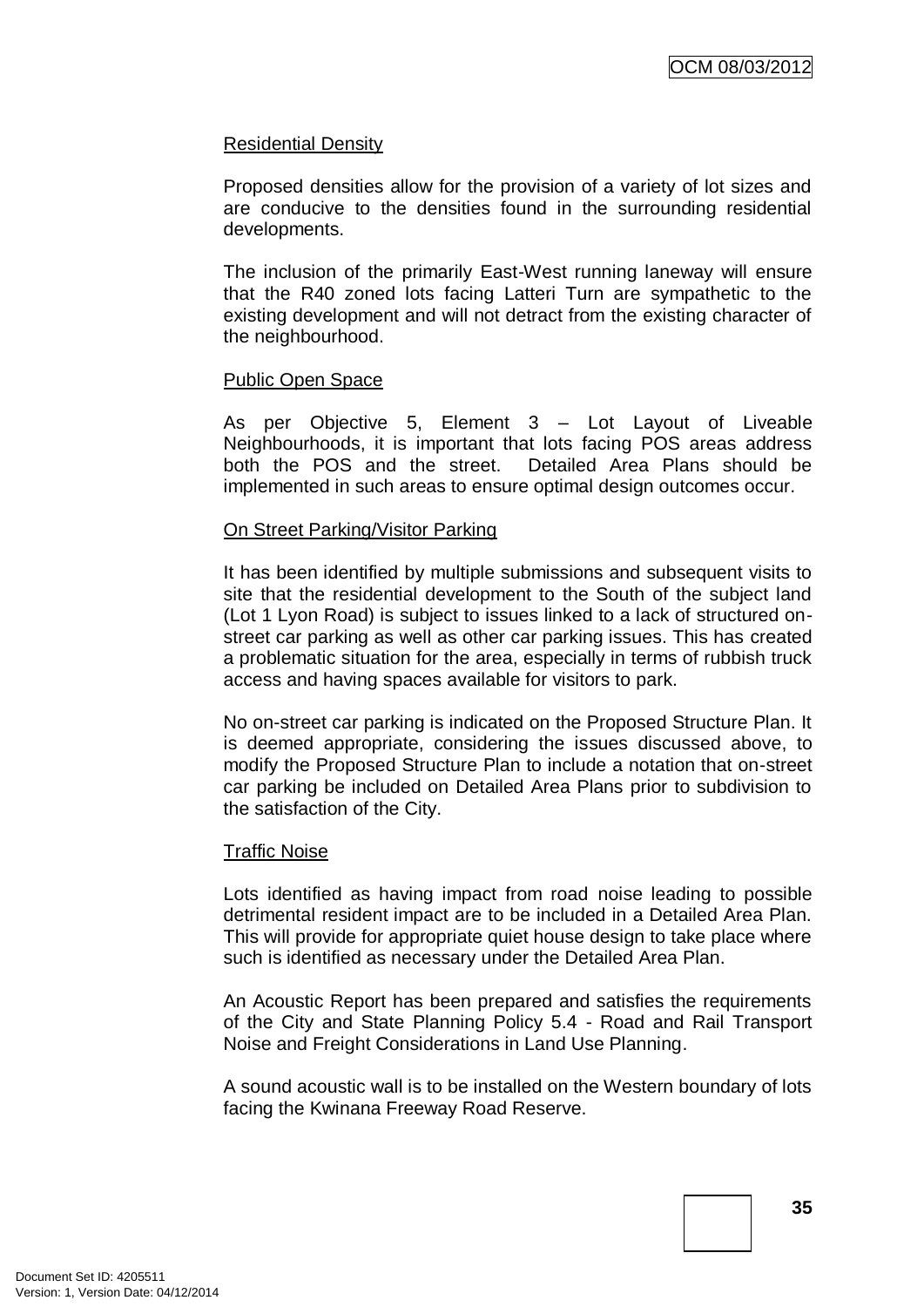### Community Consultation

The proposed Structure Plan was advertised for public comment from 1 November 2011 to 21 November 2011. All of the submissions that were received are set out and addressed in the Schedule of Submissions (Attachment 4).

Seven submissions were received from government agencies and servicing authorities; none of these objected to the proposal.

One submission was received on behalf of landowners with interests directly to the north of the subject land, located within "The Walk Estate". This submission offered general in principle support for the Proposed Structure Plan while highlighting the following areas of concern.

- 1. Interfacing with existing residential development;
- 2. Construction of Latteri Turn;
- 3. Provision of on-street and visitor parking; and
- 4. Preparation of Detailed Area Plans for lots smaller than350sqm.

Two submission indicating concern was received from landowners adjoining the Structure Plan area. Each of the specific concerns raised in the submission are addressed in the Schedule of Submissions (Attachment 4).

The concerns raised by the two submissions can be broadly categorised into the following areas:

- 1. Development potential of individual lots exceeding what was expected or implied.
- 2. Two story residential development.
- 3. Parking and Access (particularly on-street and visitor parking).

#### **Conclusion**

It is recommended that Council approve the Proposed Structure Plan for Lot 2 Lyon Road, Aubin Grove with modification, and pursuant to Clause 9.2.10 of the Scheme refer it to the Western Australian Planning Commission for their endorsement.

#### **Strategic Plan/Policy Implications**

#### **Demographic Planning**

• To ensure the planning of the City is based on an approach that has the potential to achieve high levels of convenience and prosperity for its citizens.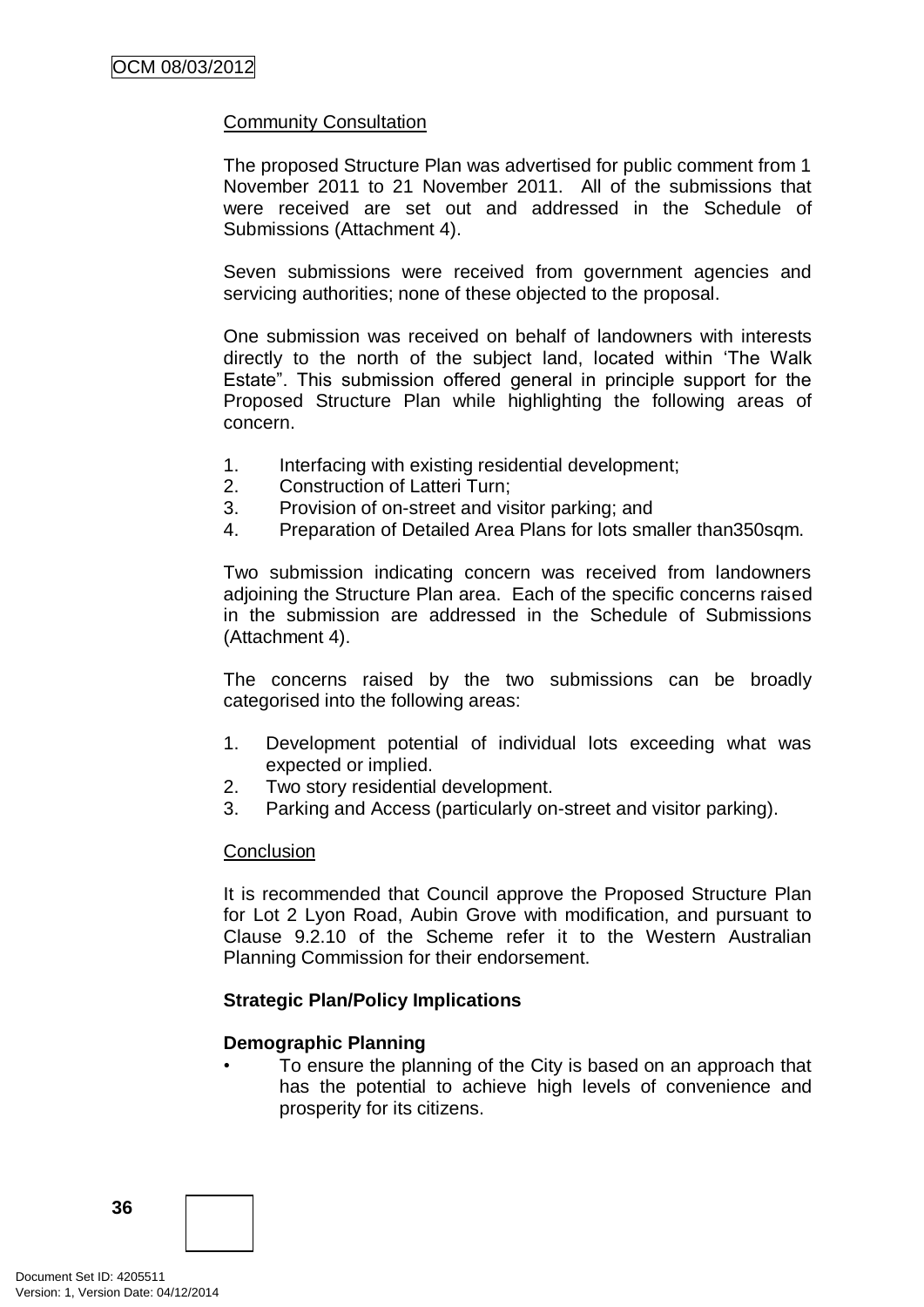• To ensure development will enhance the levels of amenity currently enjoyed by the community.

#### **Infrastructure Development**

- To construct and maintain community facilities that meet community needs.
- To construct and maintain parks and bushland reserves that are convenient and safe for public use, and do not compromise environmental management.
- To provide an appropriate range of recreation areas that meets the needs of all age groups within the community.

#### **Budget/Financial Implications**

The required fee was calculated on receipt of the proposed Structure Plan and has been paid by the proponent.

## **Legal Implications**

Clause 6.2.9.1 of the Scheme requires Council to make a decision on the application within 60 days from the end of the advertising period of such longer period as may be agreed by the applicant. The advertising period concluded on November 21 2011

#### **Community Consultation**

Public consultation was undertaken between 1 November 2011 and 21 November 2011. This included a notice in the Cockburn Gazette, letters to landowners within the Structure Plan area, adjoining landowners and State Government agencies.

Analysis of the submissions has been undertaken within the "Report" section above, as well as the attached Schedule of Submissions (Attachment 4).

# **Attachment(s)**

- 1. Location Plan
- 2. Site Context Plan
- 3. Proposed Local Structure Plan
- 4. Schedule of Submissions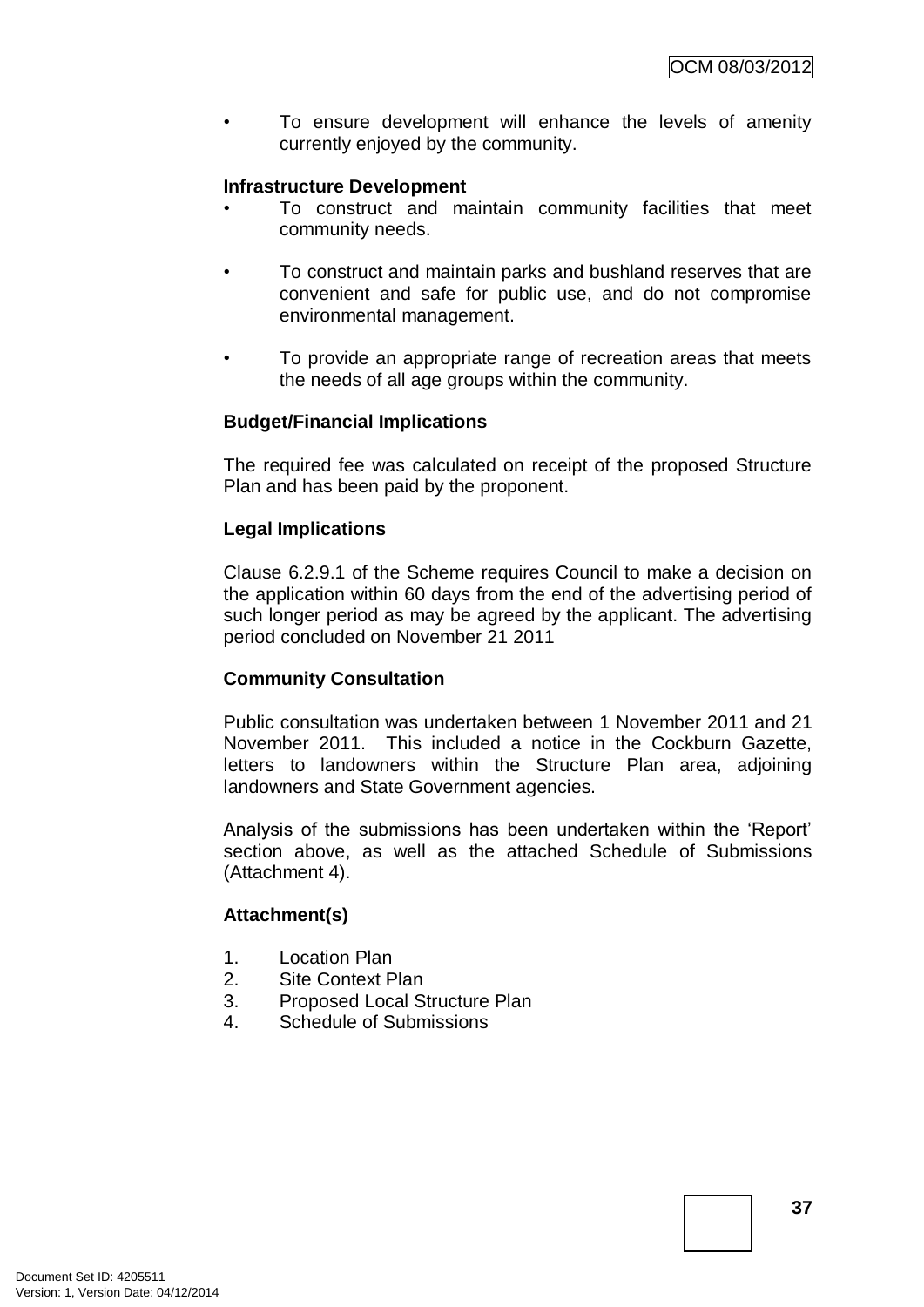## **Advice to Proponent(s)/Submissioners**

The Proponent(s) and those who lodged a submission on the proposal have been advised that this matter is to be considered at the 8 March 2012 Council Meeting.

#### **Implications of Section 3.18(3) Local Government Act, 1995**

Nil.

## **14.5 (MINUTE NO 4723) (OCM 08/03/2012) - DEMOLITION OF SOUTH COOGEE PRIMARY SCHOOL - LOCATION: 183 RUSSELL ROAD, MUNSTER - OWNER: STATE OF WESTERN AUSTRALIA - APPLICANT: DONALD CANT WATTS CORKE (3411196) (L REDDELL) (ATTACH)**

#### **RECOMMENDATION**

That Council grant planning approval to demolish the heritage buildings associated with the former South Coogee Primary School at 183 Russell Road, Munster subject to the following conditions and advice notes:

**CONDITIONS** 

- 1. A demolition licence is required to be obtained from the City"s Building Department prior to the commencement of any works.
- 2. A Traffic Management Plan is to be submitted to the satisfaction of the City to ensure any works associated with the demolition will not adversely affect the safe movement of traffic on Russell Road or Rockingham Road.
- 3. A screen (shade cloth or the like) is to be erected on the fence along the southern and eastern boundaries of the site to prevent drivers on Russell Road or Rockingham Road being distracted during the demolition works.

ADVICE NOTES

- 1. This is a Planning Approval only and does not remove the responsibility of the applicant/owner to comply with all relevant building, health and engineering requirements of the City, with any requirements of the City of Cockburn Town Planning Scheme No. 3, or the requirements of any other external agency.
- 2. Asbestos is to be handled in accordance with the Health (Asbestos) Regulations 1992 and disposed of in accordance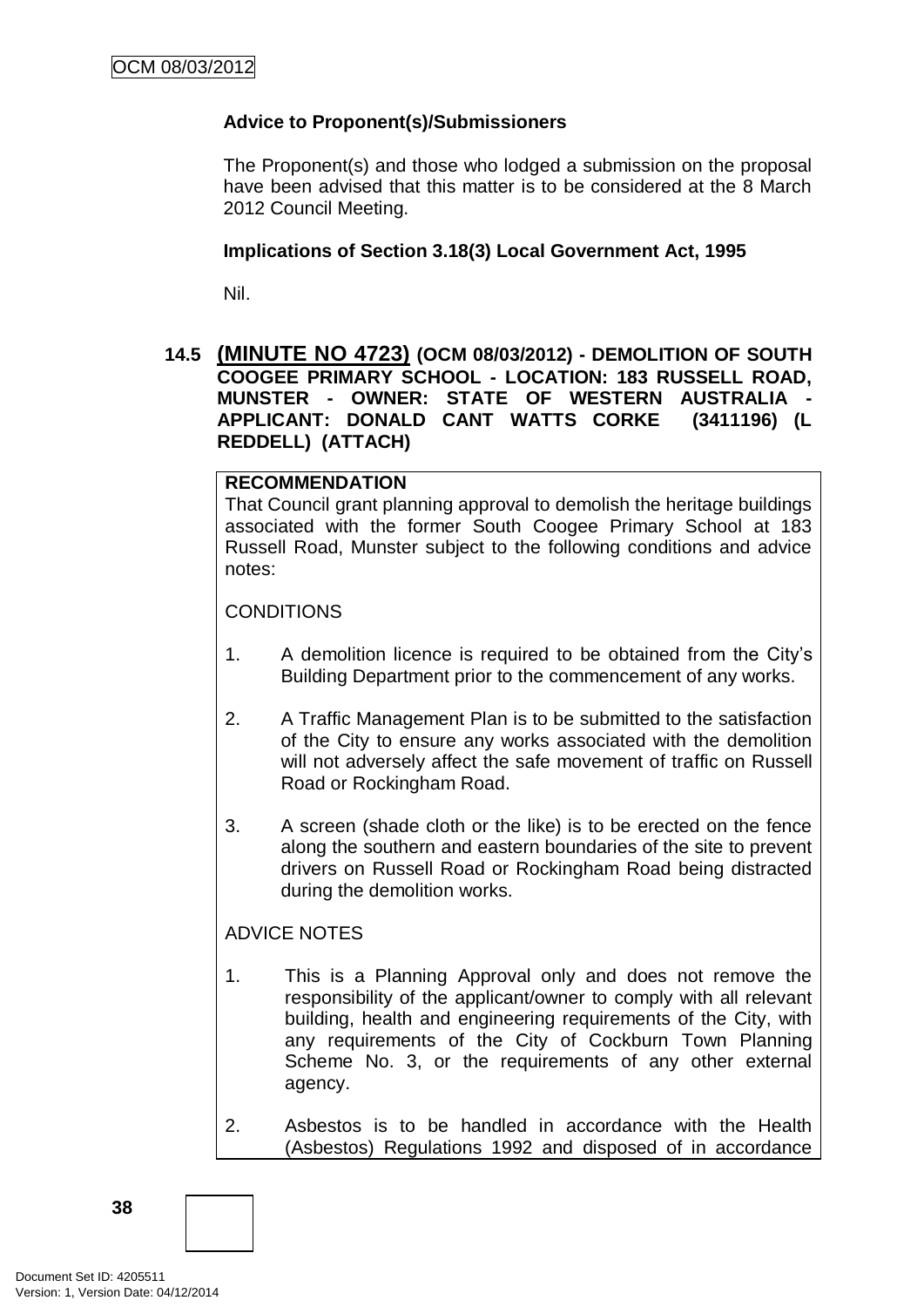with the Environmental Protection (Controlled Waste) Regulations 2001. Any queries should be directed to City"s Health Services

## **COUNCIL DECISION**

MOVED Clr C Reeve-Fowkes SECONDED Deputy Mayor K Allen that Council defer consideration of the application to demolish the former South Coogee Primary School, pending the provision of further information, specifically addressing the following points:

- 1. A Native Flora Management Plan in accordance with section 5.14 of Town Planning Scheme No. 3 and a vegetation survey and report shall be prepared addressing identification, protection and practical retention of as many mature trees on site and along adjacent boundaries to the A class reserve and to the South Coogee Agricultural Hall.
- 2. How the application to demolish the South Coogee School is able to be considered under the current Town Planning Scheme given the associated pre-condition of Special Use 9 requiring "the retention and conservation of the heritage listed Agricultural Hall and the former schools buildings"?
- 3. What investigations have been undertaken to consider the retention and conservation or renovation of any of the school buildings and what alternative uses have been considered.
- 4. How are we going to acknowledge the original pioneers and attendees of the school and how that recognition is to be addressed?

**CARRIED 9/0**

# **Reason for Decision**

The Officers report does not address the significant mature trees on this site which could be destroyed if not protected.

This area is a significant wild life corridor from Lake Coogee through Cockburn Cement Land on onwards to Thompson Lake. It would be inappropriate to make this decision without information on the effects on the flora and fauna and recommendations to protect them.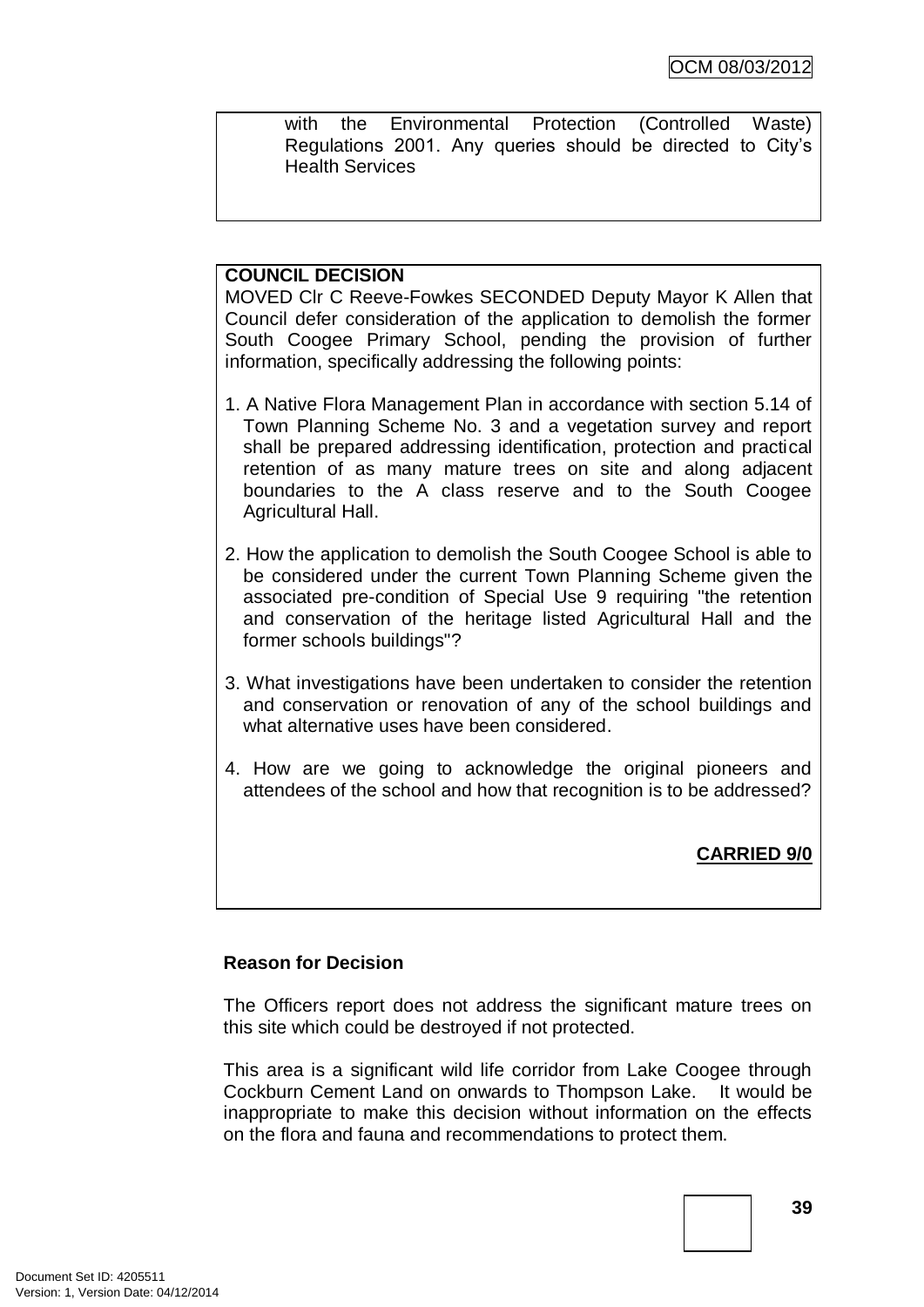The Officers report clearly identifies "That the Main Teaching Block and Shelter Shed had importance to the history and development of its locality and were therefore worthy of recognition as a place of local significance" and goes on to say "Initial restoration costs should not outweigh the long term heritage benefits". We have an outstanding example of what can be done in terms of protecting local history with the renovation of the Hamilton Hill Memorial Hall, which stands as a great example of what can be achieved, if we give this matter more consideration.

It is appropriate to defer this matter until all relevant environmental and historical considerations have been fully explored.

## **Background**

The applicant proposes to demolish all of the existing school buildings at the former South Coogee Primary School site however it is noted development approval is only required for the demolition of the Main Teaching Block which is included on the Municipal Heritage Inventory (Management Category C).

The existing buildings have been vacant since the school closed in 2002. The Department of Education and Training commissioned Palassis Architects in 2003 to prepare an archival record of the Main Teaching Block and Shelter Shed for submission to the Heritage Council. The whole of the school was assessed and after consideration by the Heritage Council it was deemed that the place did not have sufficient significant cultural heritage for it to be included on the state register. The report identified however that the Main Teaching Block and Shelter Shed had importance to the history and development of its locality and were therefore worthy of recognition as a place of local significance.

The archival record prepared for the property indicates that the Main Teaching Block and Shelter Shed have cultural heritage significance for the following reasons:

- 1. It has aesthetic values as an example of the Inter-War country school with hipped roof features, weatherboards and fibrous cladding and timber framed twelve pane windows.
- 2. It is one of few examples of single timber classrooms.
- 3. It is an example of adaptive additions to schools necessary in the lean financial during and after WWII.
- 4. Social values as an education building which gives a sense of place to people in South Coogee.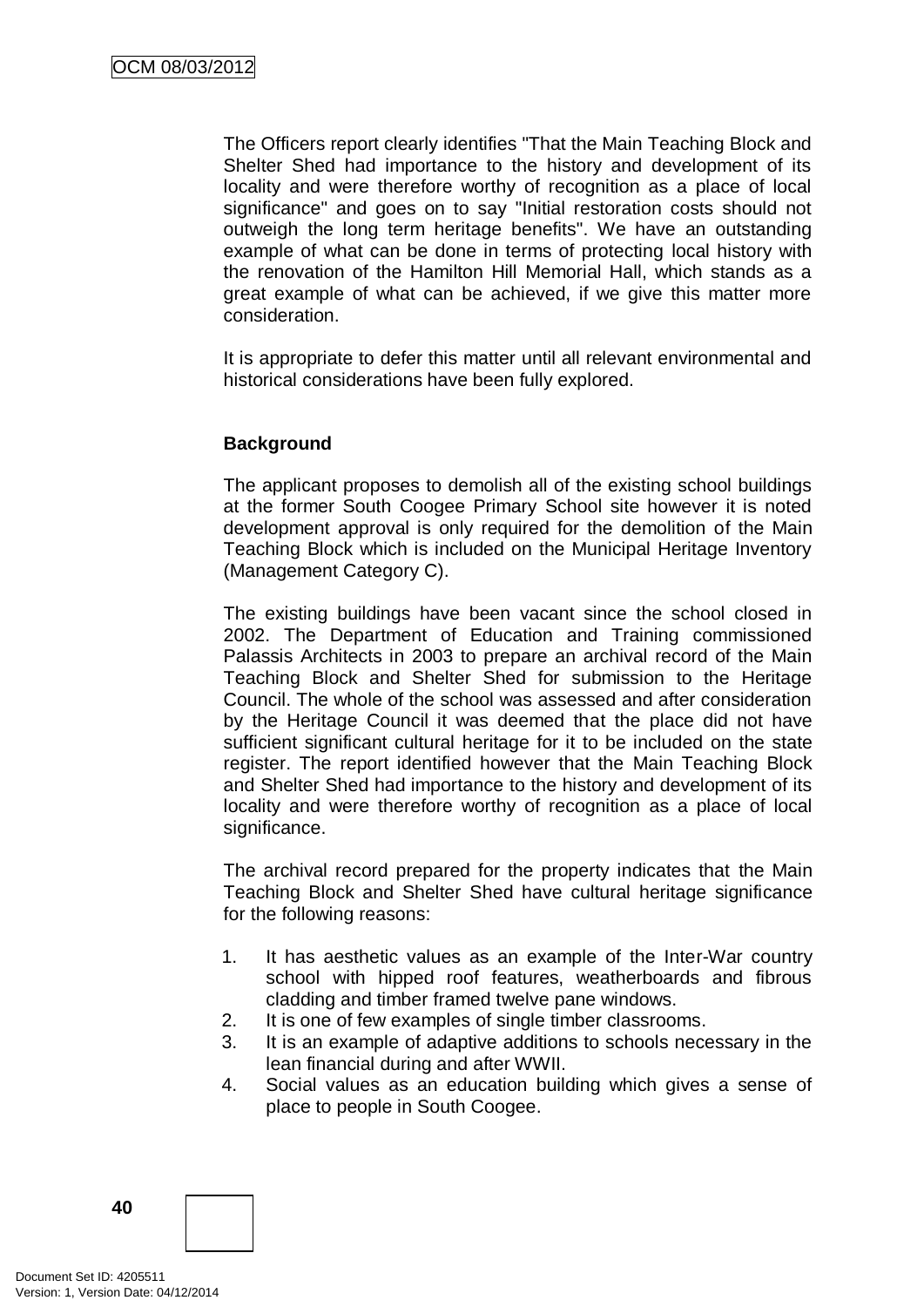5. The place is associated with former pupil cricketer Lawrence Sawle, footballers Alan and Glen Jackovich, and author Paul Bundee.

The site is not listed on the State Register of Heritage Places and was downgraded from Management Category B to Management Category C on the Local Government Inventory in the 2011 review of heritage places due to its poor condition.

Staff does not have delegation to determine applications for demolition of a heritage place as per Condition 1(e) of APD54 which is why it is forwarded to Council for determination.

#### **Submission**

The applicant seeks to demolish the school buildings associated with the former South Coogee Primary School located at 183 Russell Road, Munster.

#### **Report**

#### Statutory Framework

#### *Metropolitan Region Scheme*

The site is zoned Urban under the Metropolitan Region Scheme (MRS). The site is bounded by Russell Road to the south and Rockingham Road to the east, both of which are reserved under the MRS for Primary Regional Roads (Category 3). In accordance with the Department of Planning"s Instrument of Delegation under the *Planning and Development Act 2005*, the City referred the application to Main Roads for comment (see External Agency referrals section of the report below) who indicated that they have no objection to the proposal subject to conditions.

#### *Town Planning Scheme No. 3*

The subject land is zoned Development - Special Use 9 (SU9) under the City"s Town Planning Scheme No. 3 (TPS 3). SU9 relates to the Marine Industry Technology Park. The retention and conservation of the heritage listed Agricultural Hall and the former school buildings are included as a condition of SU9.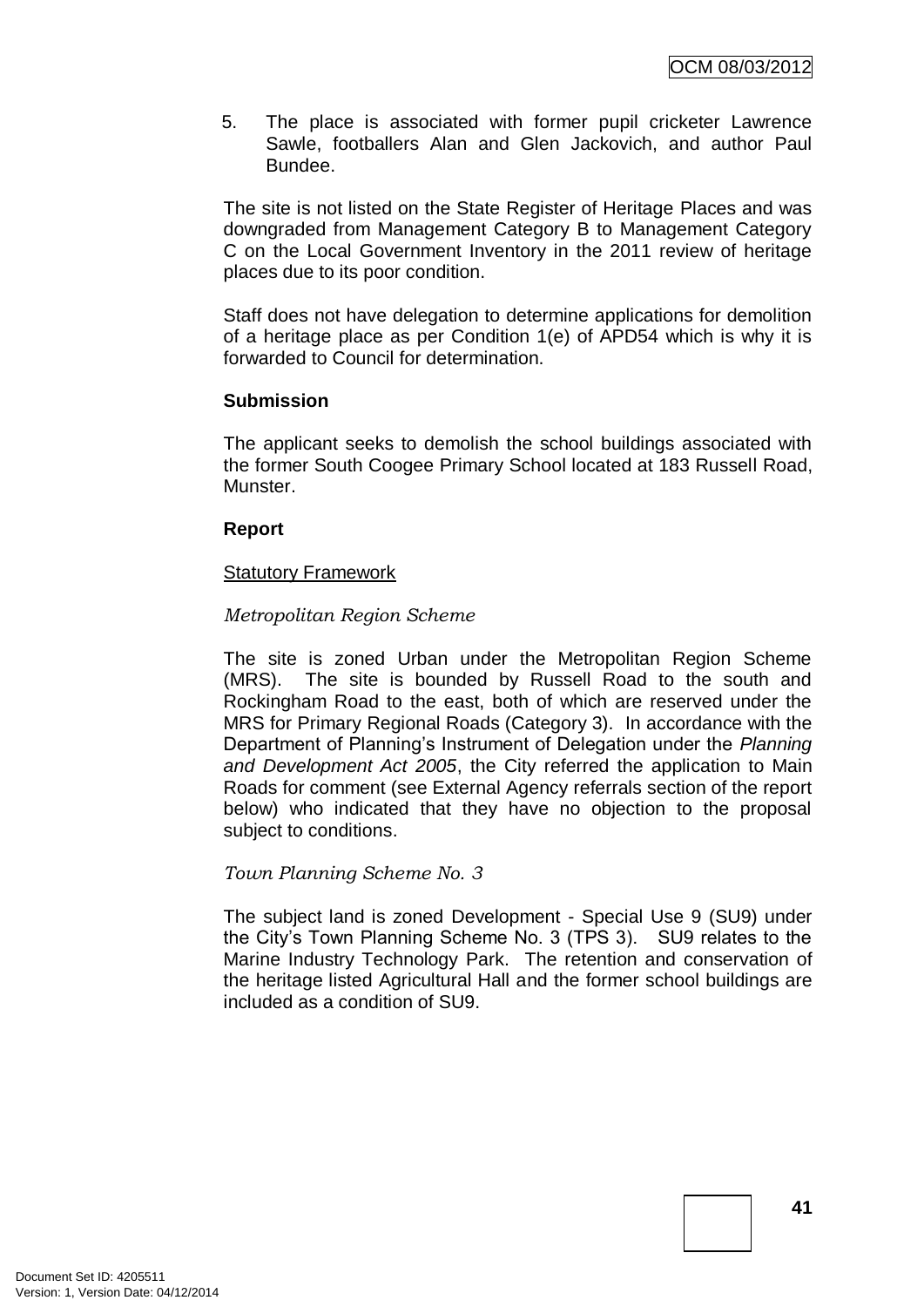*City of Cockburn Local Planning Policy APD 64 Heritage Conservation Design Guidelines*

Local Planning Policy APD 64 applies to the subject land due to its inclusion on the Municipal Inventory pursuant to clause 7.1 of TPS 3 and Clause 5 of the policy relates specifically to demolition.

The proposal has been assessed against this policy and is considered to be consistent with its provisions which require an archival record to be prepared where demolition is considered appropriate.

The Archive Record prepared by Palassis Architects in May 2003 and its addendum prepared by Donald Cant Watts Corke in October 2011 satisfy the requirement for an archival record of the building.

#### External Agency Referrals

In accordance with the Department of Planning's Instrument of Delegation under the *Planning and Development Act 2005*, the City referred the application to Main Roads for comment (see External Agency referrals section of the report below) who indicated that they have no objection to the proposal subject to the preparation of a traffic management plan and the use of screens along the southern and eastern boundaries of the site to prevent driver distraction during demolition works.

#### Heritage Impact

An application to demolish the school buildings was considered by the City in 2006. As part of this consideration, the City of Cockburn commissioned two separate independent heritage architect to recommend whether the buildings should be retained or demolished.

The first recommended demolishing the buildings for the following reasons:

- It is too expensive to remove the asbestos and upgrade the  $\bullet$ building.
- The buildings will be expensive to maintain.
- There does not appear to be a good usage for it if it was upgraded.

The second recommended conserving the buildings for the following reasons:

The main classroom block contains local cultural heritage significance.

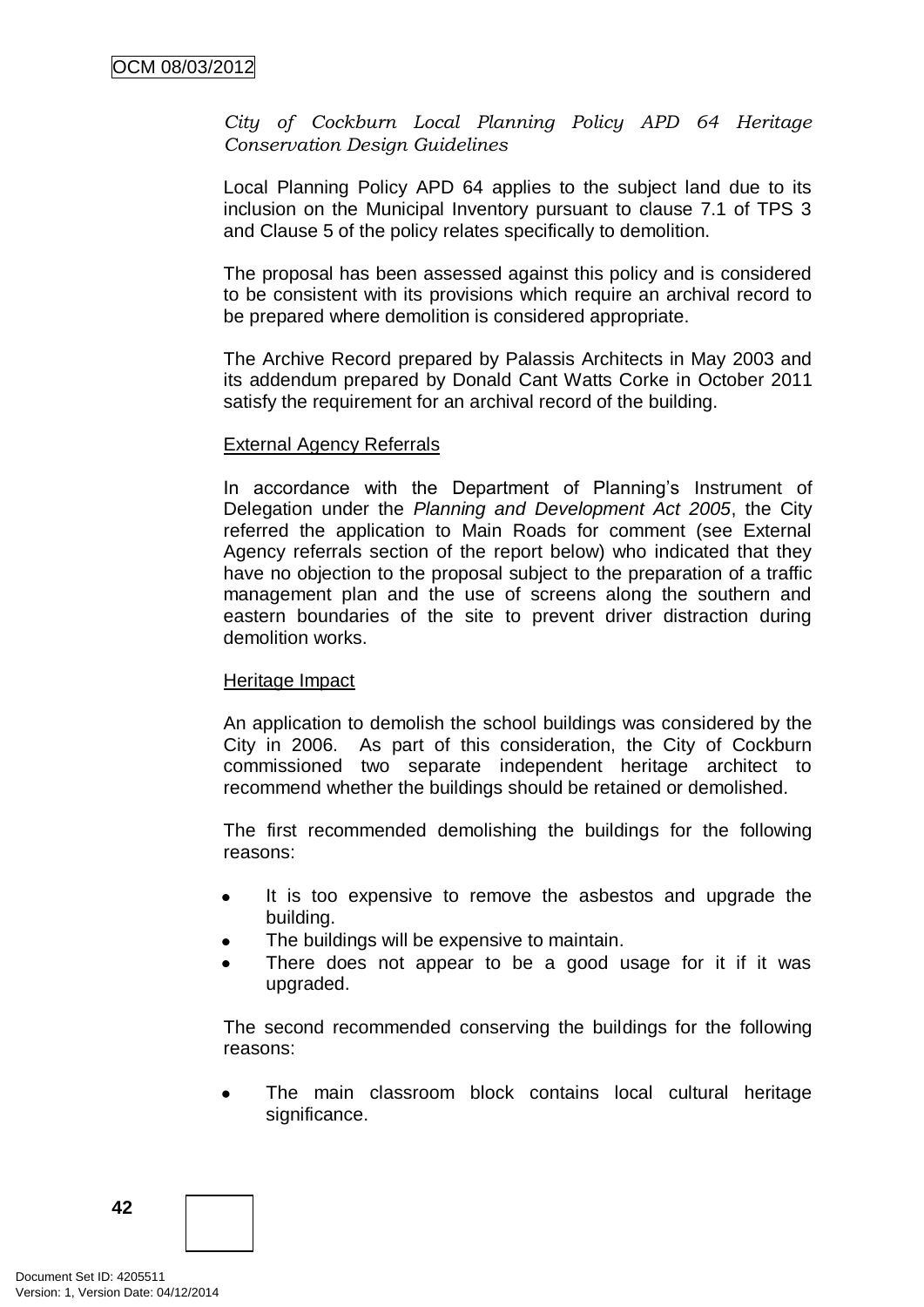Initial restoration costs should not outweigh the long term heritage  $\bullet$ benefits.

The application was considered at the Ordinary Council Meeting on 14 September 2006 and a recommendation of refusal was subsequently referred to the Western Australian Planning Commission on the following grounds:

- The buildings contain local cultural significance that should be  $\bullet$ preserved in order for future generations to enjoy.
- Initial monetary costs should not prevail over the long-term social and cultural benefits of the heritage buildings.

The heritage buildings have been identified as containing hazardous materials, including asbestos. Previous correspondence with the Department of Education and Training indicated that they were unwilling to commit funds to moving, upgrading or maintaining the heritage school buildings. Since the last application was considered in 2006 the buildings have been extensively vandalised and damaged. The addendum to the 2003 archival record includes photos detailing the extent of the damage. Physical access to the buildings for a site visit was not possible because of the danger associated with damaged asbestos building materials.

The cost of repairing and upgrading the buildings outweighs the benefit of retaining them given the limited architectural and social significance of the buildings. The limited significance of the buildings is demonstrated by the downgrading the buildings from a "B" (considerable significance) to a "C" (significant) Management Category under the Local Government Inventory which was reviewed in 2011. In addition, public notification of the application resulted in no objections. The only submission received was from the Cockburn Historical Society, who previously objected to the demolition of the heritage buildings, which indicated that they consider the buildings to be of no on-going value given the damage they have suffered.

While it is noted that Special Use Zone 9 includes a condition that the school buildings be retained, the demolition of these buildings would actually improve the efficiency and integrated development of the land in association with the Marine Industries Technology Park. It is also questionable whether an appropriate on-going use could be found be found should the buildings be upgraded, which is unlikely in and of itself given the State Government has clearly demonstrated no desire to maintain or restore the buildings since the school closed in 2002.

#### **Conclusion**

The proposed demolition is supported for the following reasons: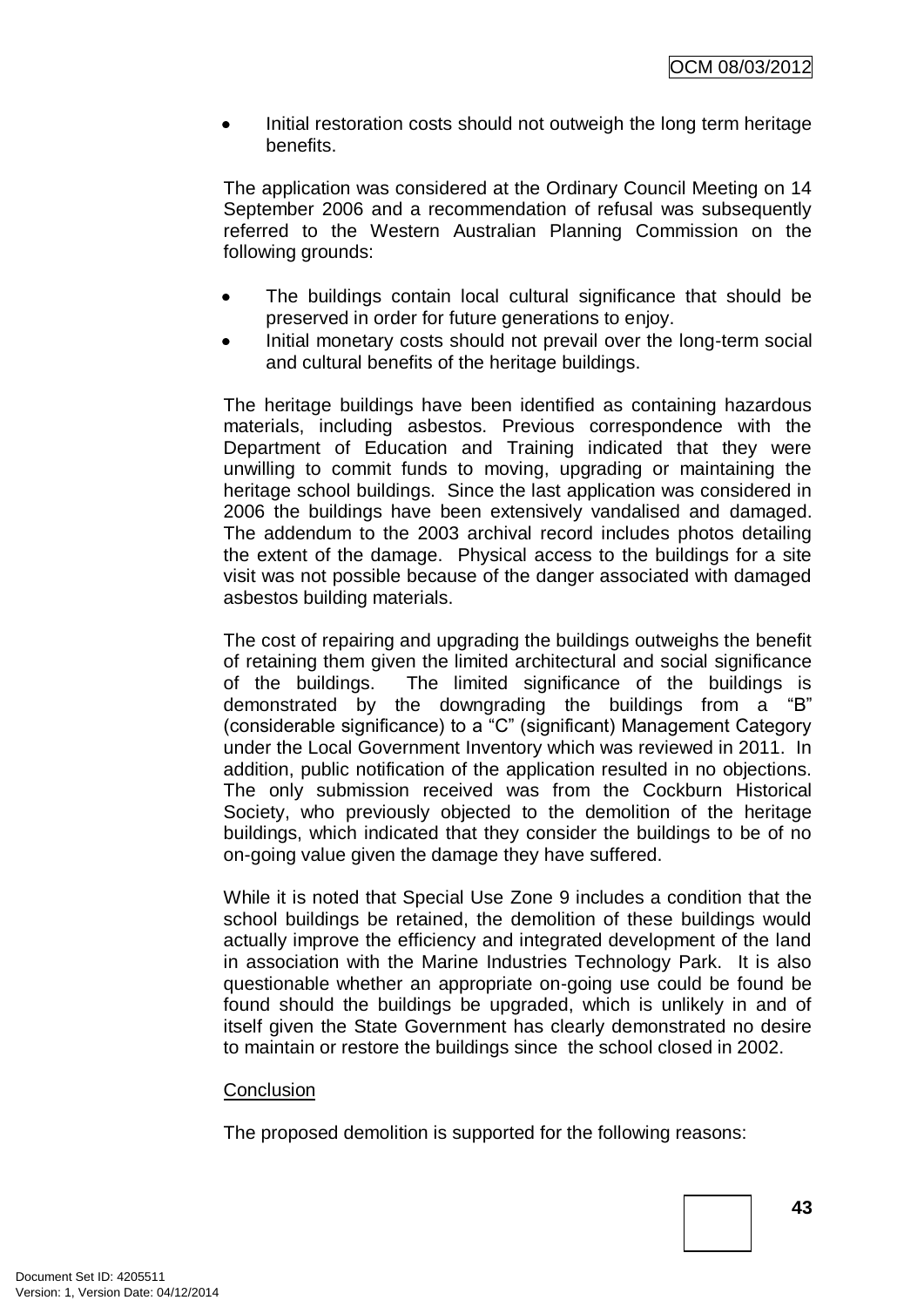- 1. The heritage buildings are of limited architectural, historical and cultural significance as evidenced by the sites downgrading from a "B" to a "C" Management Category on the Local Government Inventory.
- 2. The Main Classroom Building and Shelter Shed have been extensively vandalised and damaged.
- 3. Repairs to the damaged buildings would be prohibitively expensive given the presence of asbestos.
- 4. It is unlikely that an appropriate on-going use of the buildings would be found if the buildings were repaired and upgraded.
- 5. Public notification of the proposed demolition resulted in the submission of no objections.
- 6. The demolition of the heritage buildings would allow a more efficient and integrated approach to the development of land within the Marine Industry Technology Park.

No objection was raised from Main Roads WA with regards to development adjacent to a primary regional road reserve under the MRS.

# **Strategic Plan/Policy Implications**

#### **Employment and Economic Development**

- To pursue high value employment opportunities for our residents.
- To encourage development of educational institutions that provides a range of learning opportunities for the community.

#### **Lifestyle and Aspiration Achievement**

To conserve the character and historic value of the human and built environment.

#### **Budget/Financial Implications**

N/A

#### **Legal Implications**

Town Planning Scheme No 3 Planning and Development Act 2005 State Administrative Tribunal Regulations

#### **Community Consultation**

The application was advertised in the "Cockburn Gazette" for a period of two weeks and by letter to three objectors to the 2006 application for demolition. At the close of the submission period one submission was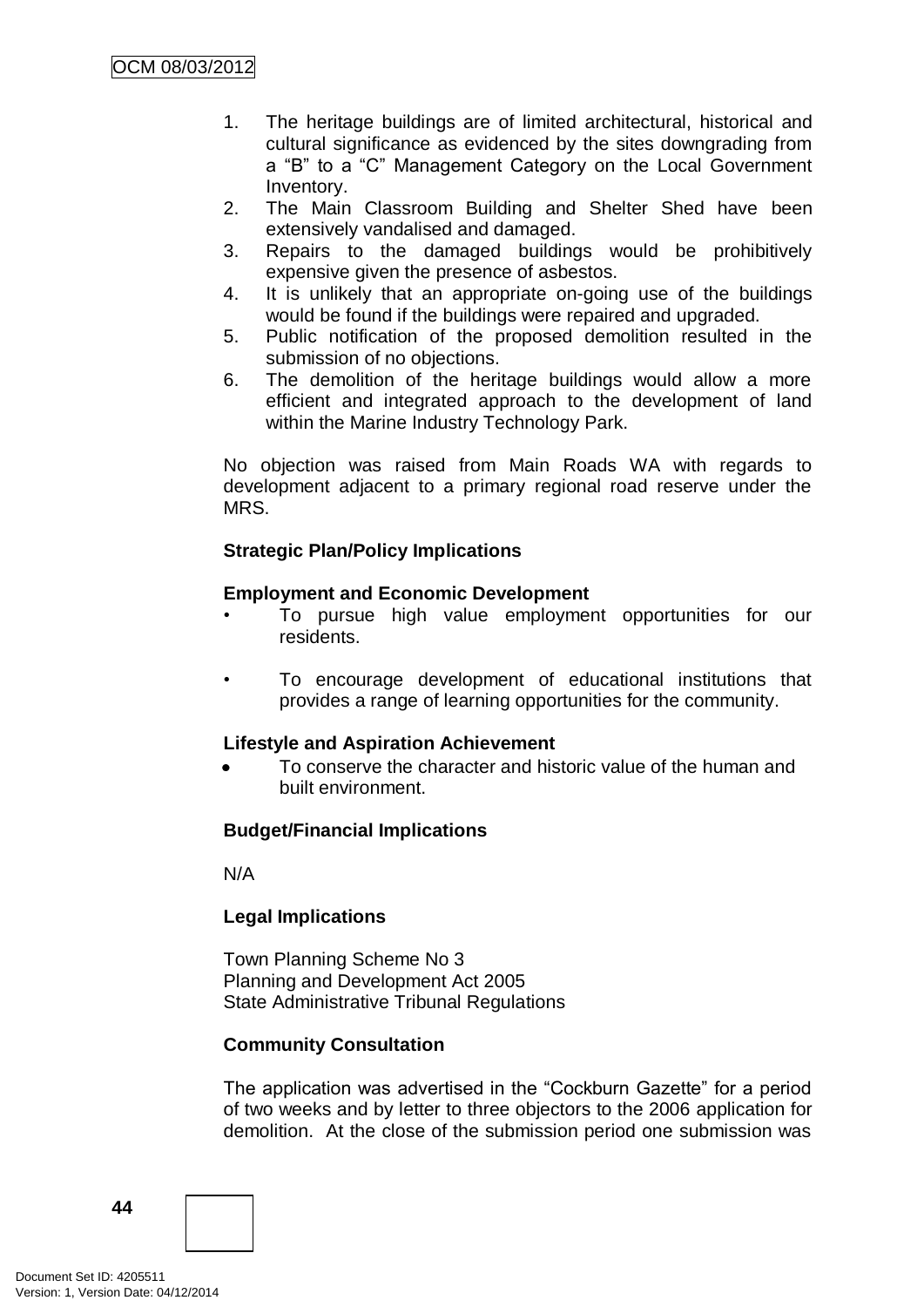received from the Cockburn Historical Society indicating that they do not object to the proposal as the site and buildings have been neglected and too much damage has occurred for any heritage value to be of relevance.

## **Attachment(s)**

- 1. Archival Record May 2003
- 2. Addendum to Archival Record October 2011
- 3. Extract from the Minutes of 14/09/2006 OCM previous application.

## **Advice to Proponent(s)/Submissioners**

The Proponent(s) and those who lodged a submission on the proposal have been advised that this matter is to be considered at the 8 March 2012 Council Meeting.

## **Implications of Section 3.18(3) Local Government Act, 1995**

Nil.

**14.6 (MINUTE NO 4724) (OCM 08/03/2012) - SALE OF LAND - 6 LOTS DEPOSITED PLAN 72050 GRANDPRE CRES HAMILTON HILL, LOT 300 & 301 HAMILTON ROAD, MUNSTER AND LOT 802 DACRE COURT, HAMILTON HILL - OWNER: CITY OF COCKBURN (2200585) (K SIM) (ATTACH)**

# **RECOMMENDATION**

That Council:

- (1) accept the offer to purchase:
	- 1. Lot 26 Anjou Way Hamilton Hill, for a consideration of \$270,000, exclusive of GST from Viva Developments Pty Ltd and S L & F L Letizia.
	- 2. Lot 27 Anjou Way Hamilton Hill, for a consideration of \$231,000 exclusive of GST from J L Browne.
	- 3. Lot 14 Plantagenet Crescent Hamilton Hill, for a consideration of \$210,000, exclusive of GST from Viva Developments Pty Ltd and S L & F L Letizia.
	- 4. Lot 38 Plantagenet Crescent Hamilton Hill, for a consideration of \$206,000 exclusive of GST from J L Bolt.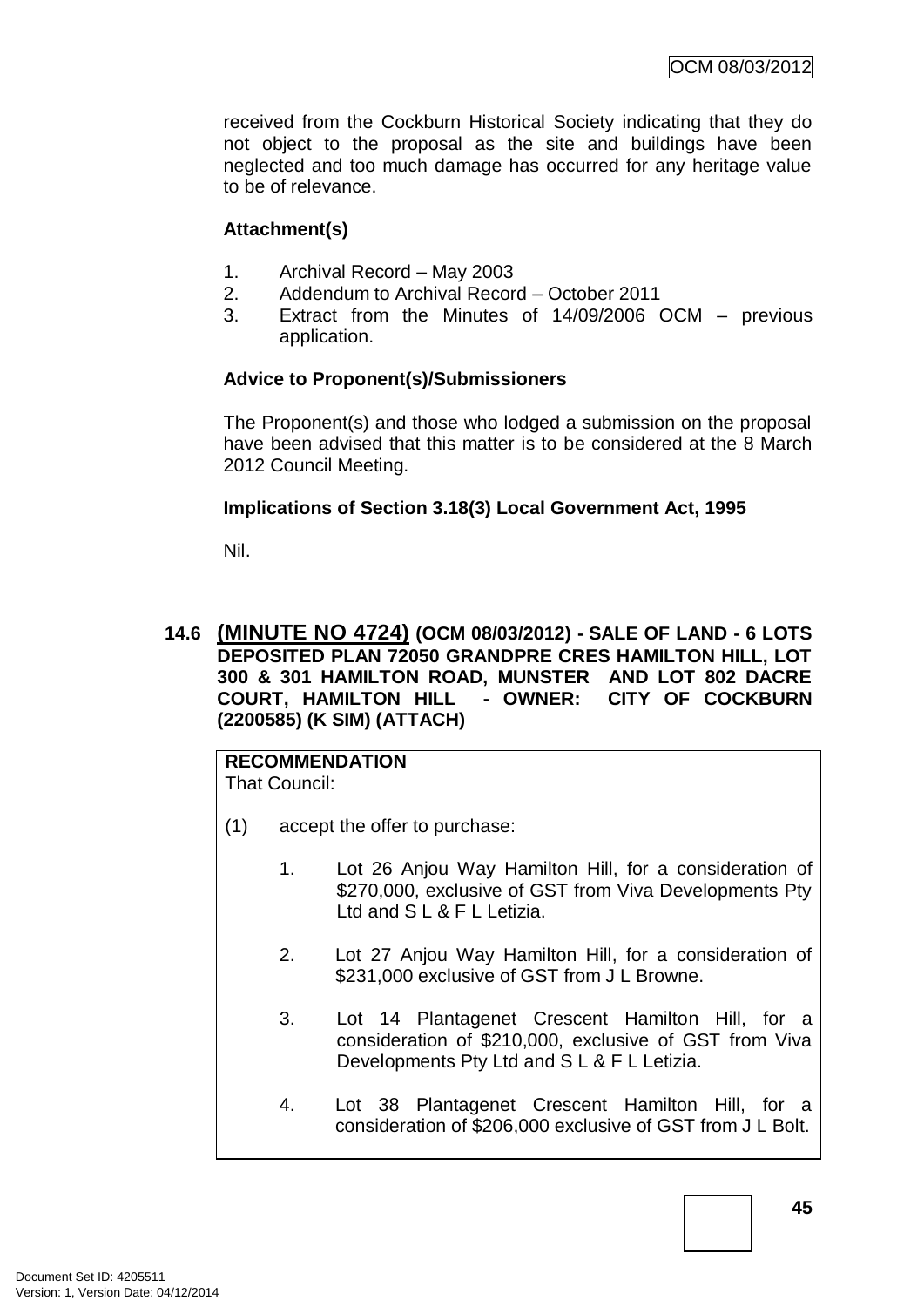- 5. Lot 39 Plantagenet Crescent Hamilton Hill, for a consideration of \$220,000 exclusive of GST from R A Minett and J M A Jutras
- 6. Lot 30 Sykes Place Hamilton Hill, for a consideration of \$475,000 exclusive of GST from G2 Building Company.
- 7. Lot 300 Hamilton Road Hamilton Hill, for a consideration of \$205,000, exclusive of GST from K V Fong.
- 8. Lot 301 Hamilton Road Hamilton Hill, for a consideration of \$205,000 exclusive of GST from K V Fong.
- 9. Lot 802 Dacre Court Hamilton Hill, for a consideration of \$325,000 exclusive of GST from Housing Authority
- (2) subject to no objections received following the statutory advertising pursuant to Section 3.58 of the Local Government Act 1995, and;
- (3) allocate proceeds of the sales to the Land Development Reserve Fund.

**TO BE CARRIED BY AN ABSOLUTE MAJORITY OF COUNCIL**

#### **COUNCIL DECISION**

MOVED Deputy Mayor K Allen SECONDED Clr C Reeve-Fowkes that **Council** 

- (1) accept the offer to purchase:
	- 1. Lot 26 Anjou Way Hamilton Hill, for a consideration of \$270,000, exclusive of GST from Viva Developments Pty Ltd and S L & F L Letizia.
	- 2. Lot 27 Anjou Way Hamilton Hill, for a consideration of \$231,000 exclusive of GST from J L Browne.
	- 3. Lot 14 Plantagenet Crescent Hamilton Hill, for a consideration of \$210,000, exclusive of GST from Viva Developments Pty Ltd and S L & F L Letizia.
	- 4. Lot 38 Plantagenet Crescent Hamilton Hill, for a consideration of \$206,000 exclusive of GST from J L Bolt.
	- 5. Lot 39 Plantagenet Crescent Hamilton Hill, for a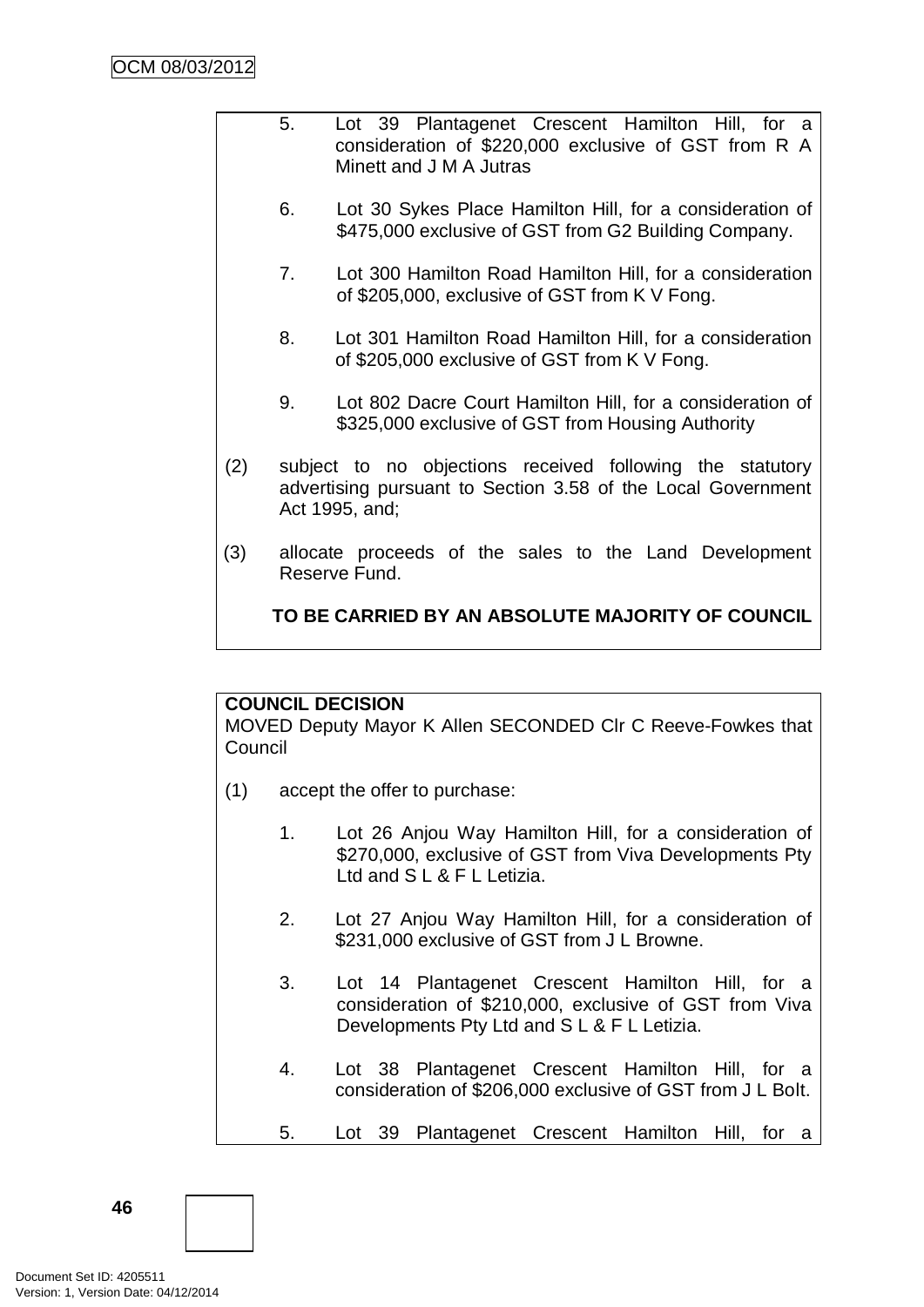consideration of \$220,000 exclusive of GST from R A Minett and J M A Jutras

- 6. Lot 30 Sykes Place Hamilton Hill, for a consideration of \$475,000 exclusive of GST from G2 Building Company.
- 7. Lot 802 Dacre Court Hamilton Hill, for a consideration of \$325,000 exclusive of GST from Housing Authority
- (2) subject to no objections received following the statutory advertising pursuant to Section 3.58 of the Local Government Act 1995;
- (3) allocate proceeds of the sales to the Land Development Reserve Fund; and
- (4) not proceed with the sale of Lots 300 and Lot 301 Hamilton Road Hamilton Hill, for a consideration of \$205,000 each exclusive of GST from KV Fong, in order to seek alternative valuations.

# **CARRIED BY ABSOLUTE MAJORITY OF COUNCIL 9/0**

# **Reason for Decision**

The value of the offers appear inconsistent and low in comparison to blocks sold or being sold in the adjoining area. Although the values provided for these two blocks were for Munster, they could however well be regarded as Coogee blocks and attract a higher m2 value. For example, blocks of comparable sizes just around the corner on Mayor Rd, that has higher vehicle usage are selling for \$259,000. Council in 2007/08 received a selling value of \$269,000 and \$259,000 for Lots 300 and 301 however they were never placed on the market. Values have come off in that time, however not to the tune of \$60,000 and \$50,000 per block.

Council needs to be cognizant of its responsibilities in obtaining the best price and value for its ratepayers assets and ratepayers also need to see that we are striving to achieve the best return for them. An extra \$20,000 - \$40,000 can go a long way when budgets are tight.

#### **Background**

The Lots subject to this item have all been identified in the Land Management Strategy 2010-2016 as being land with immediate sale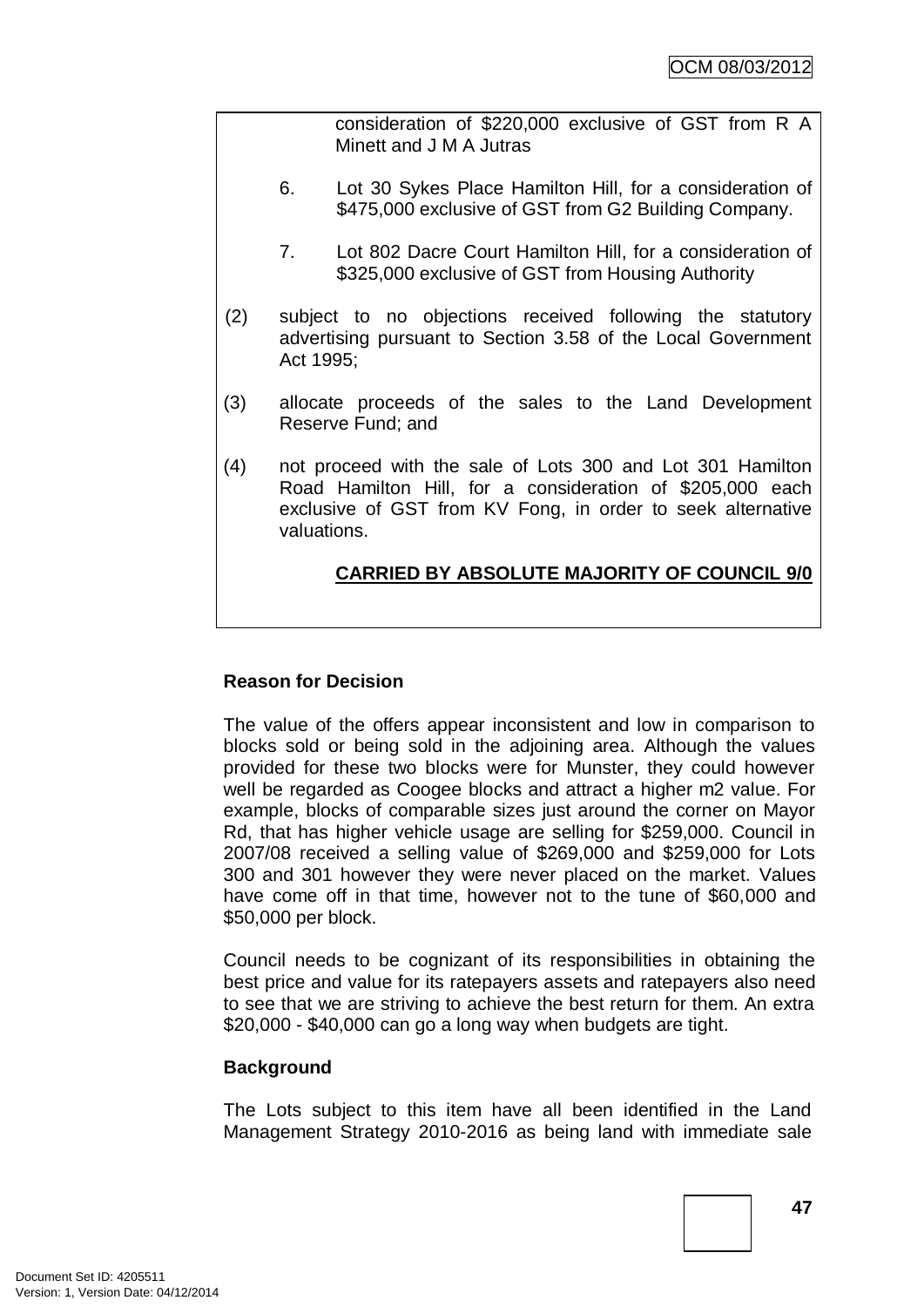potential. The residential subdivisions to create the lots have been completed in 2011 and 2012.

#### **Submission**

Offer and Acceptance contracts have been tendered for each land parcel.

#### **Report**

The Lots consist of 6 lots from a 27 lot subdivision in Grandpre Crescent Hamilton Hill, 1 lot from a 3 lot subdivision in Dacre Court Hamilton Hill and 2 lots from a 2 lot subdivision in Hamilton Hill Road Munster.

Following the award of a Real Estate Marketing Tender to real estate company Davies First National all of the lots in the 3 subdivisions have been actively marketed.

The selling prices for the lots have been provided by Licensed Valuers McGees. All offers are at the valuations determined by McGees.

The offer and acceptance contracts tendered all include various conditions. Conditions sought by the purchases include such items as bank finance approval and sufficient time to obtain planning approval on those lots having development potential. A condition stipulating completion of requirements of section 3.58 of the Local Government Act 1995 by the City has also been included.

Advertising as required by Section 3.58 of the Local Government Act 1995 has been undertaken.

#### **Strategic Plan/Policy Implications**

#### **Demographic Planning**

• To ensure the planning of the City is based on an approach that has the potential to achieve high levels of convenience and prosperity for its citizens.

#### **Governance Excellence**

• To conduct Council business in open public forums and to manage Council affairs by employing publicly accountable practices.

#### **Budget/Financial Implications**

Proceeds of the sale totalling \$2,437,000 will be transferred to the Land Development Reserve Fund.

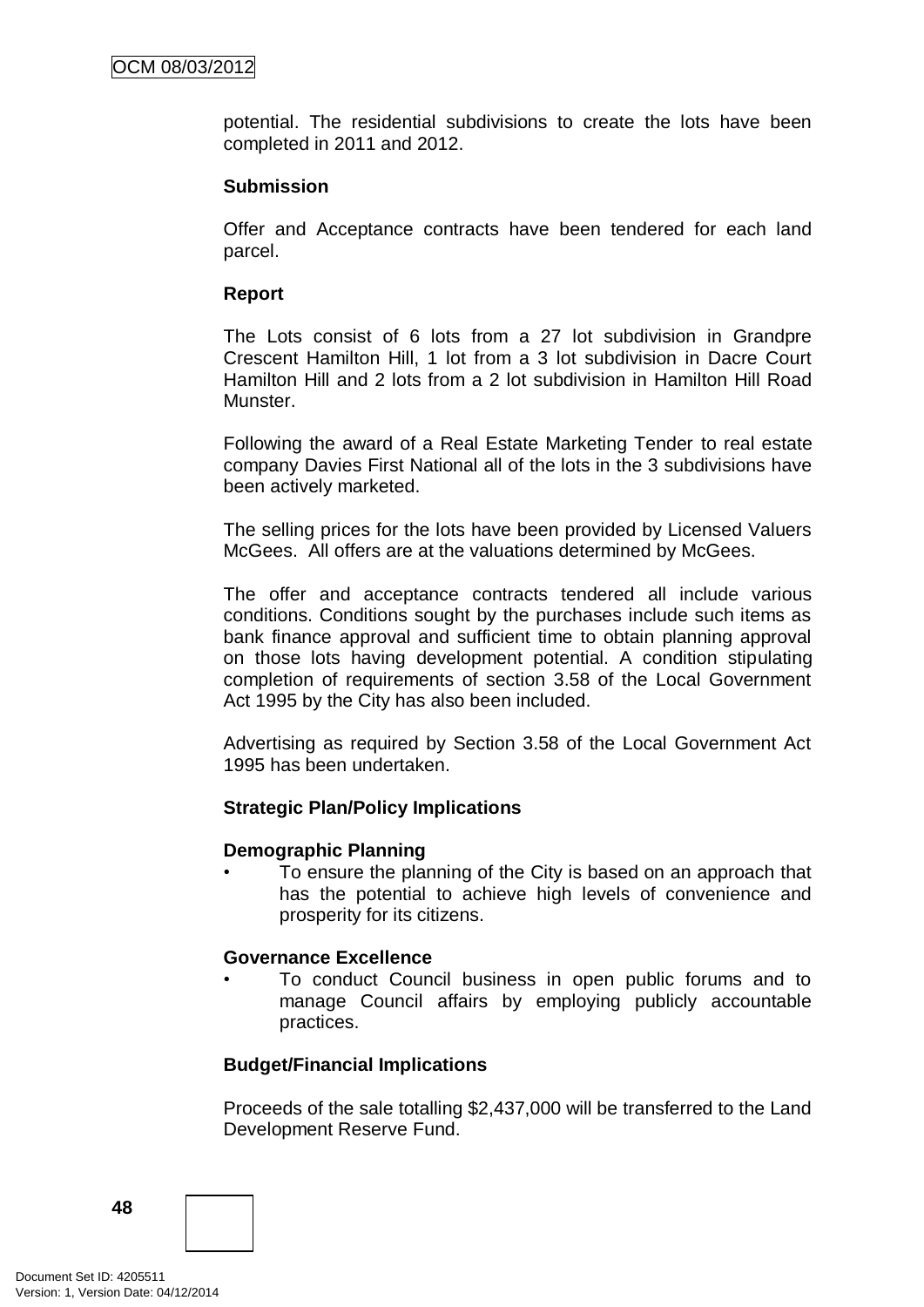## **Legal Implications**

Provisions of Section 3.58 of the *Local Government Act 1995* apply.

#### **Community Consultation**

Details of the sale will be advertised in a newspaper for State wide publication, as required by Section 3.58 of the *Local Government Act 1995*.

#### **Attachment(s)**

- 1. Map showing subject lots (1 6)
- 2. Map showing subject lots (7 8)
- 3. Map showing subject lots (9)

#### **Advice to Proponent(s)/Submissioners**

N/A

#### **Implications of Section 3.18(3) Local Government Act, 1995**

Nil.

**14.7 (MINUTE NO 4725) (OCM 08/03/2012) - AMENDMENTS TO DETAILED AREA PLAN AND JETTY DESIGN GUIDELINES FOR STAGE 4A PORT COOGEE, NORTH COOGEE - PREPARED BY: TAYLOR BURRELL BARNETT - PROPONENT: CONSOLIDATED MARINE DEVELOPMENTS AND ANCHORAGE INDUSTRIES PTY/LTD (6004074) (T WATSON) (ATTACH)**

# **RECOMMENDATION**

That Council

- (1) approve the amended Detailed Area Plan and Jetty Design Guidelines presented for Stage 4C Port Coogee, North Coogee, prepared by Taylor Burrell Barnett for Consolidated Marine Developments and Anchorage Industries Pty Ltd, pursuant to the provisions contained under Clause 6.2.15 of the City of Cockburn Town Planning Scheme No. 3; and
- (2) advise the applicant accordingly.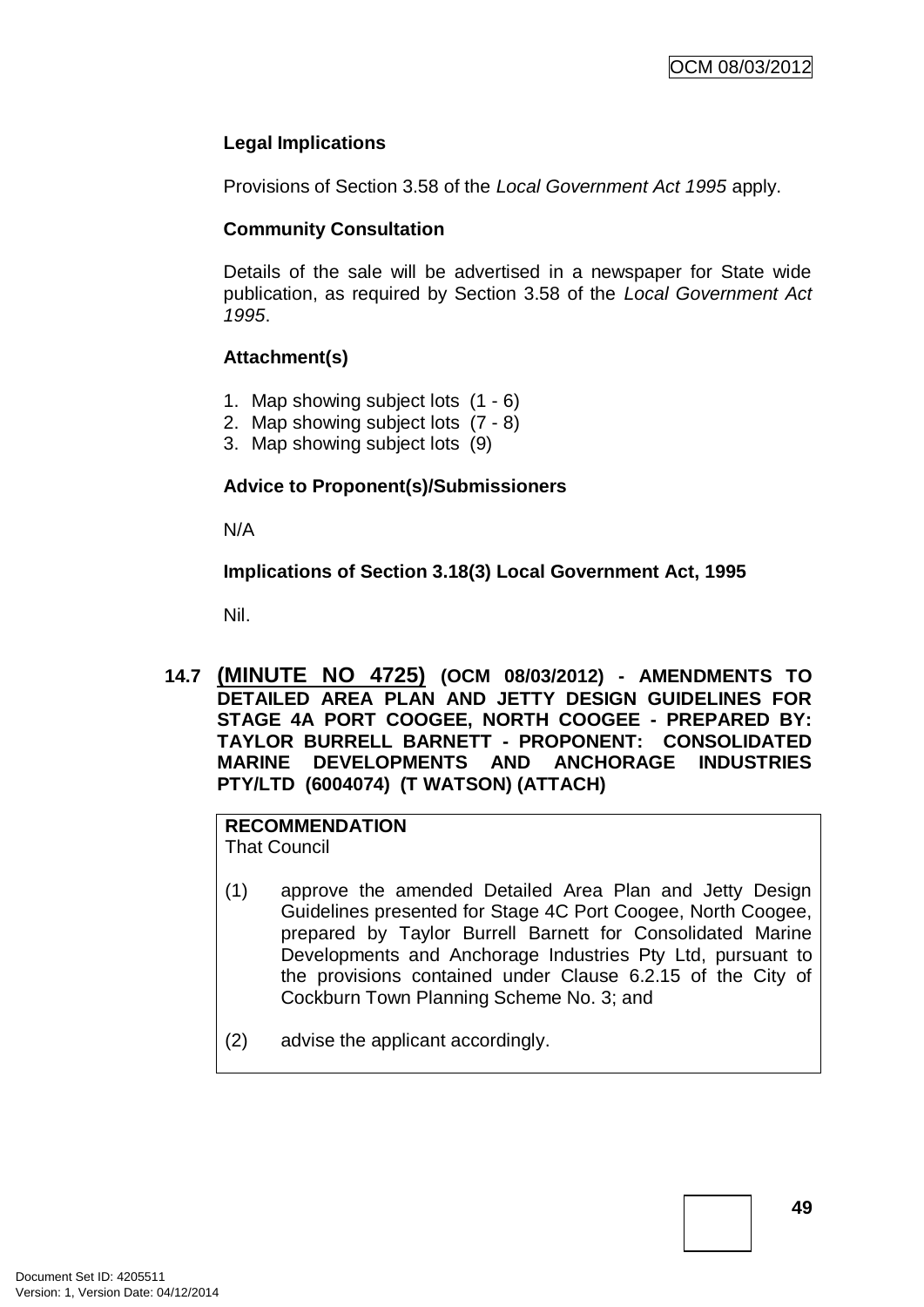# **COUNCIL DECISION**

MOVED Clr C Reeve-Fowkes SECONDED Clr S Portelli that the recommendation be adopted.

# **CARRIED 9/0**

#### **Background**

At its 12 June 2008 meeting the Council approved the original Detailed Area Plan (DAP) and Jetty Design Guidelines for Stage 4A within the Port Coogee development area. Stage 4A provides for low density residential development (R25) and forms one of the "Water Based Residential" precincts within Port Coogee. The approved DAP and Guidelines provide development direction for 36 single residential lots within the stage, including 18 waterside lots on the southern side of the subdivision. The 18 lots forming the northern edge of the subdivision abut foreshore public open space.

Whilst the DAP is primarily aimed at guiding builtform outcomes on all lots, the Guidelines deal with the control and development of jetties and related structures in mooring envelopes at the rear of the water side lots. To date, the DAP and Jetty Design Guidelines have been successfully applied in the assessment and determination of several Development Application/Building Licence proposals lodged with the City.

Recently, the owners of two adjoining waterside lots made application to the Western Australian Planning Commission (WAPC) to adjust the alignment of the common boundary dividing the lots. It is understood the objective of the owners is to create two lots (in terms of size and frontage) that are quite different to the remaining 34 lots. In granting approval to the subdivision, the WAPC imposed the recommended condition of the City requiring "*Revised Detailed Area Plans to be prepared for all lots within the proposed subdivision*."

The subdivision was approved 16 January 2012. The owners have engaged Taylor Burrell Barnett to represent them in revising the applicable DAP and Jetty Design Guidelines. Taylor Burrell Barnett produced the original DAP in consultation with the City (on behalf of Australand).

#### **Submission**

The DAP and Jetty Design Guidelines have been amended to reflect the revised lot layout involving the land in question (formerly Lots 921 and 922, now Lots 50 and 51 Chelydra Point). Lot 50 is smaller than all other lots fronting Chelydra Point, with a reduced frontage of 10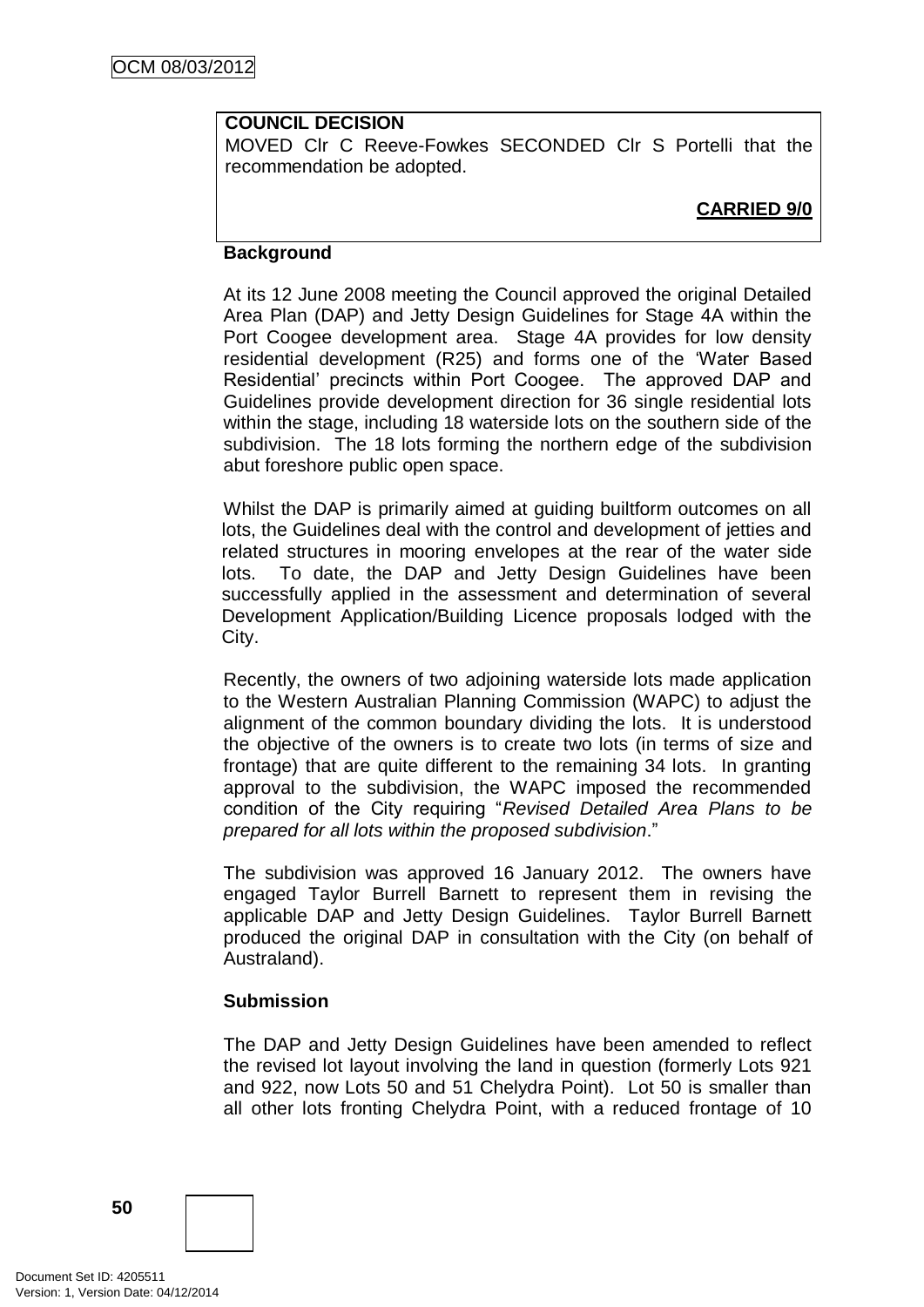metres, whilst Lot 51 is larger, with an increased frontage of 20 metres. The majority of other lots are primarily 15.0 metres wide.

The changes proposed include the following:

- 1. Alternate setback arrangements for Lot 50 given its reduced frontage.
- 2. The inclusion of a note encouraging a 4.5 metre garage setback on Lot 50 (given its reduced frontage and the inability to incorporate parking perpendicular to the street i.e. within a large basement or ground floor parking area as some owners have).
- 3. The amendment of the DAP to include reference to Lots 50 and 51 where relevant or necessary i.e. in conjunction with the other lots comprising the subdivision (and referred to in the DAP and Design Guidelines).
- 4. The inclusion of "Typical Setback Requirements" box for Lot 50.
- 5. The amendment of both the DAP and Jetty Design Guidelines to show a reduced mooring envelope width (12.0 metres reduced to 11.0 metres).

All other aspects of the DAP and Jetty Design Guidelines remain the same.

#### **Report**

The amendments and changes made to the DAP and Jetty Design Guidelines have been made by Taylor Burrell Barnett in consultation with the City. The involvement of Taylor Burrell Barnett to facilitate the amendments is fortunate given their involvement in the production of the first DAP for Stage 4A. Maintaining the integrity of the documents and the principles that underlie their content is important to ensuring the built environment develops in an orderly and proper manner.

As stated by Taylor Burrell Barnett:

"*The modifications to the DAP for proposed Lots 50 and 51 have been deliberately configured to maintain original development principles and lot interface requirements contained on the approved detailed area plan. This was a primary objective within the modification process, thereby limiting any impact on neighbouring properties*."

Bearing the above in mind, approval of the amended DAP and Jetty Design Guidelines is recommended. Approval is in accordance with the provisions of 6.2.15 of the Scheme. The provisions identify planning considerations to be included in a DAP (and Design Guidelines) and the process for adopting such (Clause 6.2.15.8 provides scope for a DAP to be amended).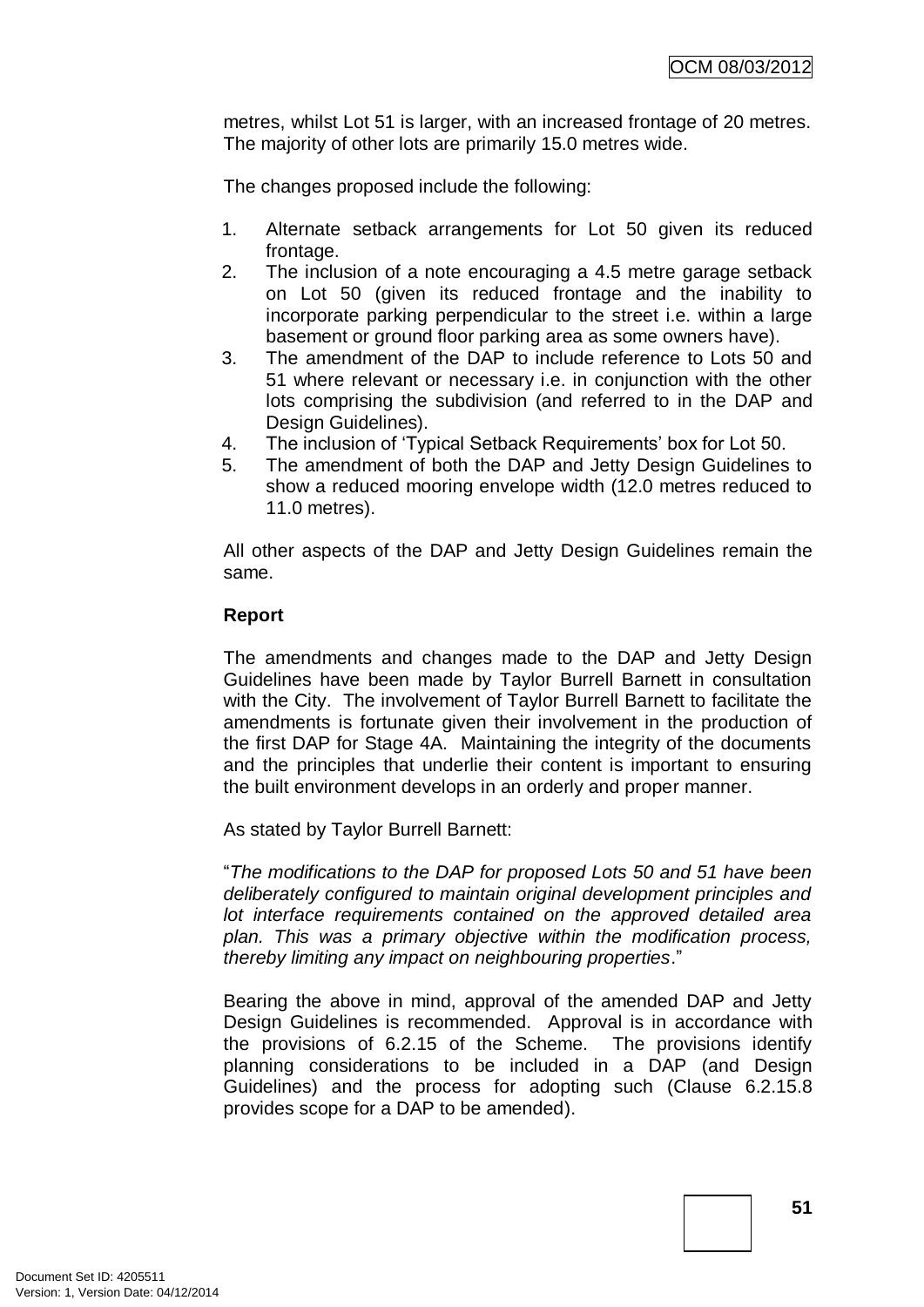Where a DAP/Guidelines may affect landowners other than the owner/s of the subject land, the City may undertake consultation. In the subject instance, the status quo is generally maintained where the new lots interface with adjoining lots. Specifically, the controls that apply are essentially the same as they currently exist. That is, there is no material impact anticipated on the adjoining lots by virtue of the proposed changes.

#### **Strategic Plan/Policy Implications**

### **Demographic Planning**

- To ensure the planning of the City is based on an approach that has the potential to achieve high levels of convenience and prosperity for its citizens.
- To ensure development will enhance the levels of amenity currently enjoyed by the community.

## **Budget/Financial Implications**

N/A

## **Legal Implications**

Town Planning Scheme No. 3 Planning and Development Act 2005

#### **Community Consultation**

No consultation has been undertaken. In the subject instance, the status quo is generally maintained where the new lots interface with adjoining lots. Specifically, the controls that apply are essentially the same as they currently exist. That is, there is no material impact anticipated on the adjoining lots by virtue of the proposed changes.

#### **Attachment(s)**

- 1. Location/Structure Plan
- 2. Detailed Area Plan
- 3. Jetty Design Guidelines

# **Advice to Proponent(s)/Submissioners**

The Proponent(s) and those who lodged a submission on the proposal have been advised that this matter is to be considered at the 8 March 2012 Council Meeting.

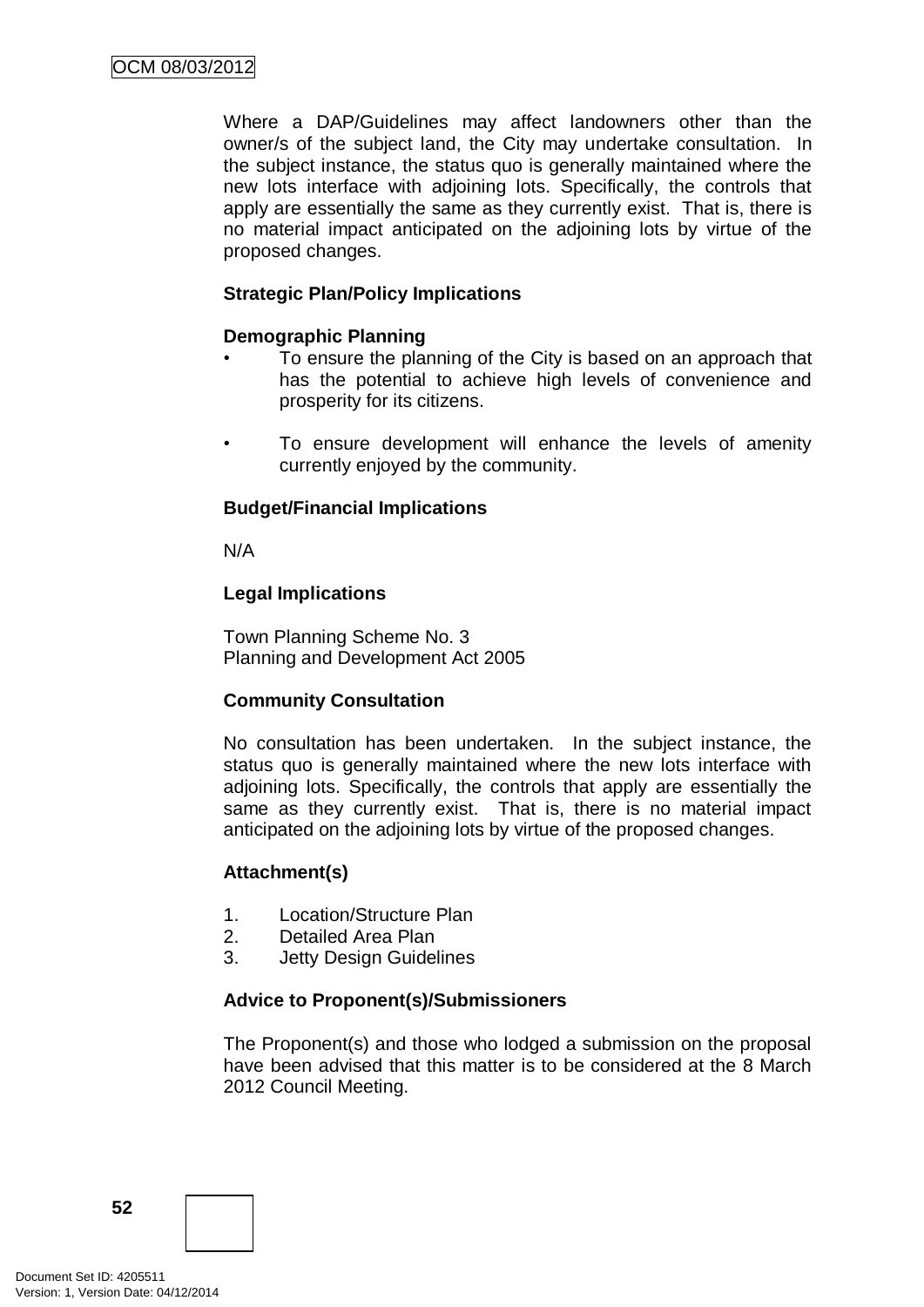## **Implications of Section 3.18(3) Local Government Act, 1995**

Nil.

## **14.8 (MINUTE NO 4726) (OCM 08/03/2012) - PLACE OF WORSHIP & RECEPTION CENTRE - LOCATION: LOT 17 RUSSELL ROAD, MUNSTER - OWNER: L, P, S & S LECA - APPLICANT: SOUTHERN METROPOLITAN MUSLIM ASSOCIATION (4411239) (A LEFORT) (ATTACH)**

## **RECOMMENDATION**

That Council refuse to grant planning approval for a Place of Worship and Reception Centre at Lot 17 Russell Road, Munster for the following reasons:

- 1. The proposal is inconsistent with the objectives of the rural zone contained in clause 4.2.1 (j) of TPS 3.
- 2. The proposal is inconsistent with clause 5.10.1 and 10.2.1 (c) of TPS 3 in that the proposal is generally not in accordance with the provisions of the Statement of Planning Policy 2.5 – Agricultural and Rural Land Use Planning.
- 3. The proposal is inconsistent with clause 10.2.1 (b) with regards to the orderly and proper planning of the area in that the scale of the proposal is inconsistent with the surrounding land uses and capability of the land.
- 4. The proposal is inconsistent with clause 10.2.1 (i) of TPS 3 in that the subject site is considered incapable of accommodating the proposed development with regards to the existing road network, effluent disposal limitations and lack of access to a potable water supply.
- 5. The proposal is inconsistent with clause 10.2.1 (l) of TPS 3 in that the proposal will have a detrimental impact on the natural environment.
- 6. The proposal is inconsistent with clause 10.2.1 (n) of TPS 3 in that the proposal will detract from the amenity of the locality with regards to noise, visual amenity and loss of vegetation.
- 7. The proposal is inconsistent with clause 10.2.1 (q) of TPS 3 in that the proposal will have a negative impact on traffic safety in the locality.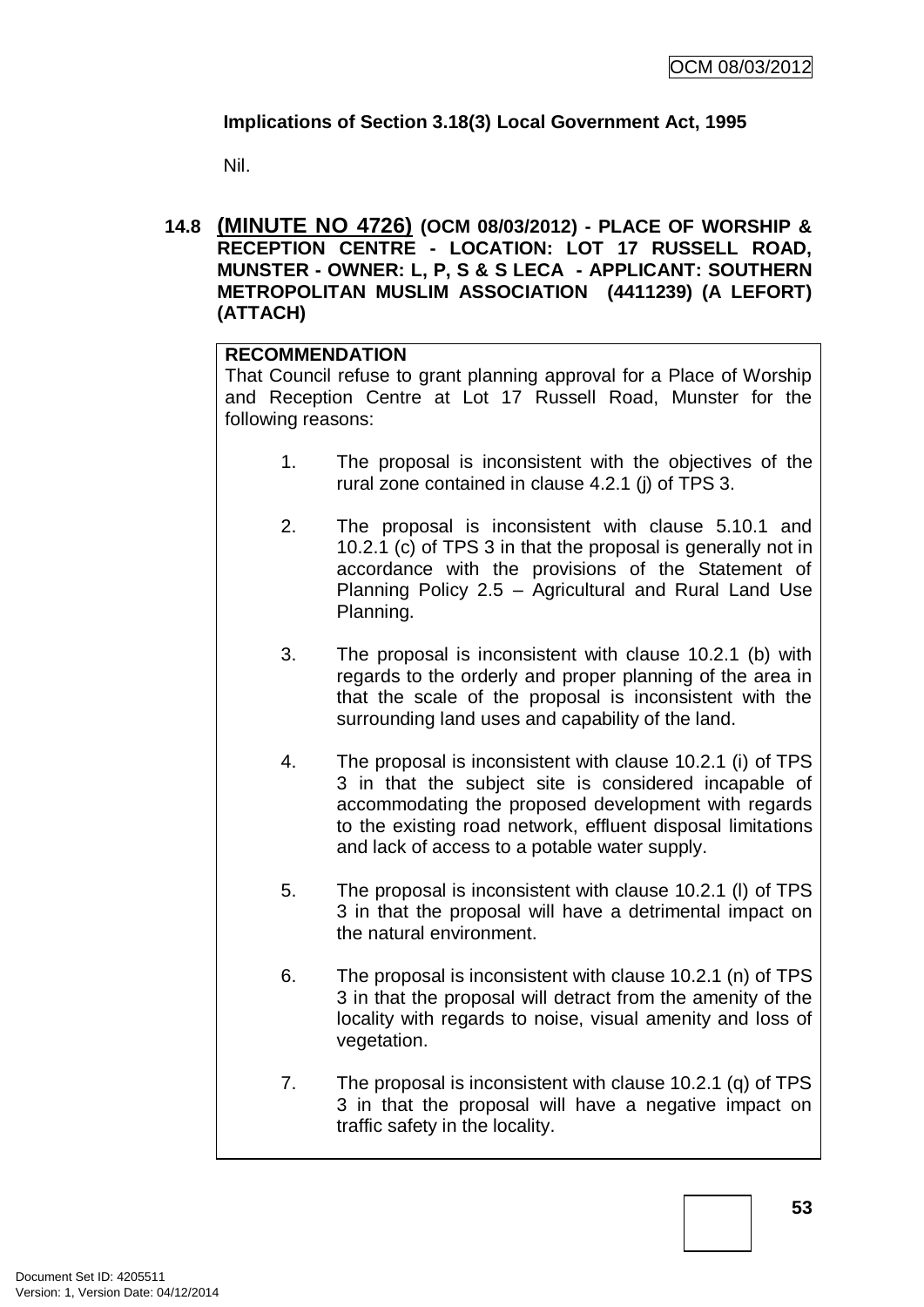- 8. The proposal is inconsistent with clause 10.2.1 (y) in that the proposal is not supported by the Department of Health as it does not comply with the Government Sewerage Policy - Perth Metropolitan Region.
	- 9. The proposal is inconsistent with clause 5.10.2 (d) with regards to the proposed 8m western side setback in lieu of 10m.

#### **COUNCIL DECISION**

MOVED Clr C Reeve-Fowkes SECONDED Clr S Portelli that the recommendation be adopted.

**CARRIED 9/0**

## **Background**

#### **Site Description**

The subject site has an area of 1.2368 ha and is located on the northwest corner of Russell Road and Lorimer Road in Munster. The site is within the Rural zone which has been maintained as Rural to provide a buffer between Thompsons Lake and the Latitude 32 (Hope Valley-Wattleup) industrial area. The site is densely vegetated with good quality native species and contains a significant fall of approximately 17m from the north to south.

The only building on the site is a small disused and derelict outbuilding of approximately 26m² in the south west corner. The subject site is surrounded mostly by similarly sized lots containing residential dwellings in a rural-residential setting of which are mostly parkland cleared, some of which are well vegetated. The properties directly opposite the site on the southern side of Russell Road are largely cleared sites. The majority of the site is located within a 500m midge buffer with the remainder within an 800m midge buffer associated with the nearby Thompsons Lake in the Beeliar Regional Park which is some 420m east of the subject site.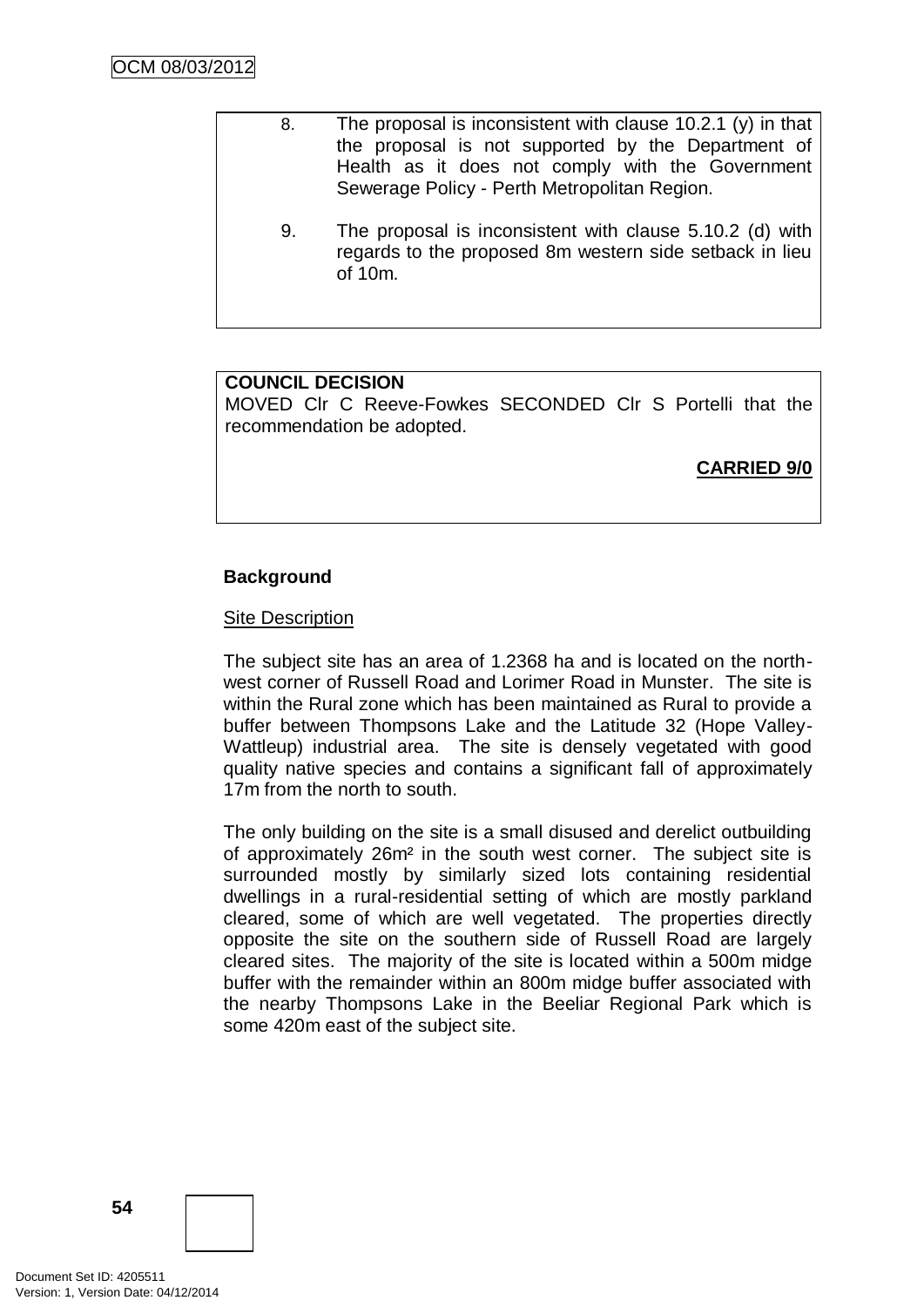## **Submission**

The applicant seeks development approval to construct a "Place of Worship" and "Reception Centre" on the subject land. Specifically, the proposal includes:

- 1. A 490m² prayer hall
- 2. Two meeting rooms with a combined area of 68m²
- 3. A 75m² library
- 4. A 438m² reception hall and associated kitchen
- 5. Associated toilets and store rooms
- 6. 125 formal car bays and 71 informal unconstructed (car bays)
- 7. Two crossovers to Lorimer Road
- 8. Landscaping around the site
- 9. Retention of the existing vegetation on the southern portion of the site abutting Russell Road.

The proposal contains primary vehicle access from Lorimer Road with two crossovers, the primary crossover to the main car park area and a secondary crossover to the spill-over/overflow car park to be used on an occasional basis. Due to the steep gradient of the fall, the land is proposed to be cut and filled to achieve a finished floor level of 40.51m AHD for the building. This will generate the need for the construction of several retaining walls within the site.

The proposed building contains a mix of materials and colours including limestone, red face brick, cream render and heritage-red colourbond and incorporates a small minaret and verandahs around the building.

The applicant has included the following details about how the building will be used:

- 1. Muslim"s spiritual and religious duties including but not limited to five daily prayer sessions and ceremonial washing; fasting during the month of Ramadan; and the profession of faith.
- 2. Five daily prayers performed at the Mosque with attendance not exceeding 50 persons at any one time between sunrise and sunset. The hours are 5:00 a.m., 1:00 p.m., 4:30 p.m., 6:30 p.m. and 8:00 p.m.
- 3. Friday Jummah Prayer between 12:00 p.m.–2:00 p.m. to accommodate 100 – 400 persons at any one time.
- 4. During the month of Ramadan, night prayers from 8:00pm to 10:00 p.m.
- 5. Edi prayers two calendar days per year from 7:00 a.m.–12:00 p.m. for between 300 and 800 persons.
- 6. Multi-purpose reception hall to accommodate up to 500 persons at any one time to cater for marriage ceremonies, social festivals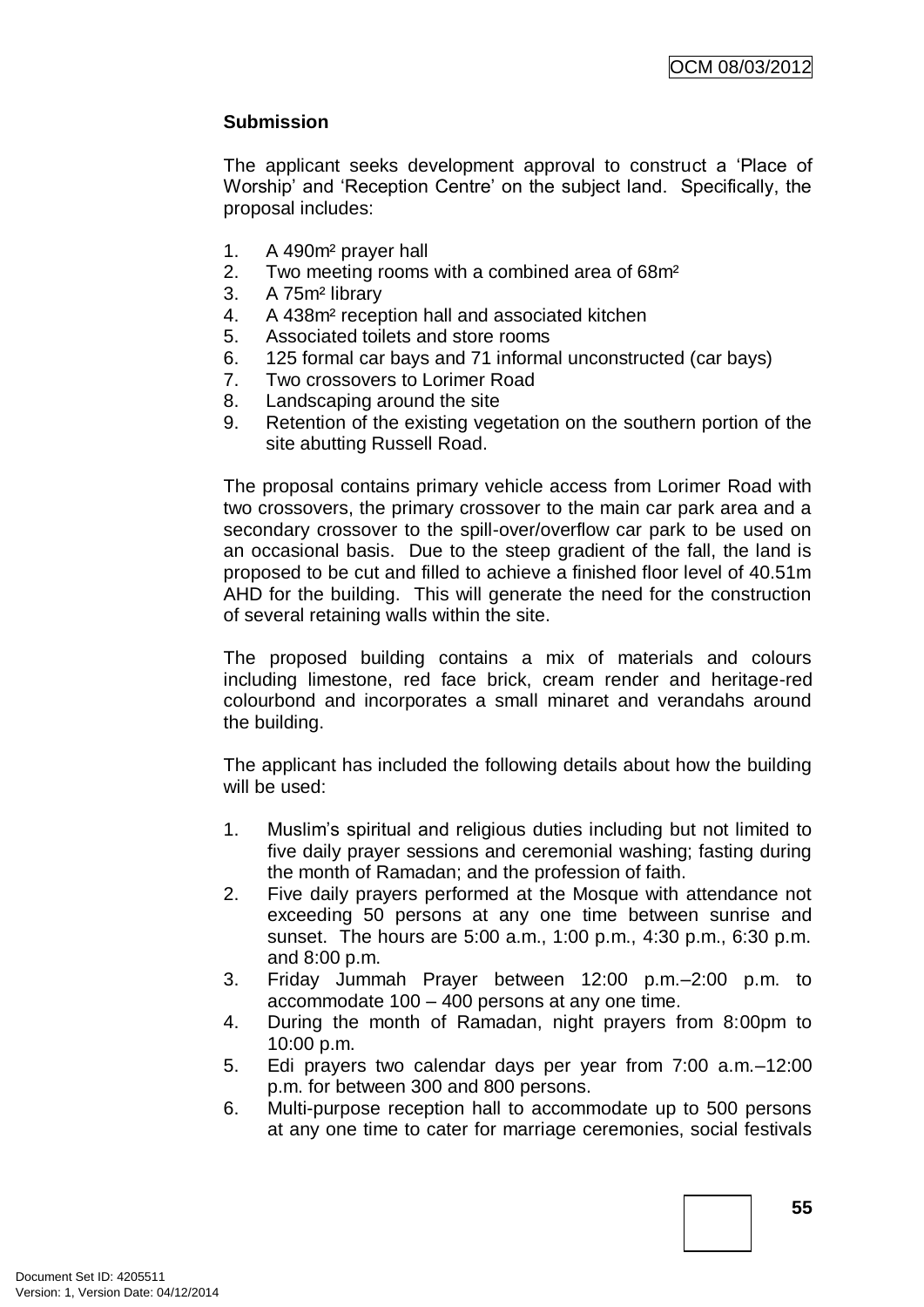and community meetings, conferences and physical fitness activities.

- 7. Functions to be held on weekends only (and occasionally Friday evenings).
- 8. Seminars to promote interfaith dialogue, understanding and respect between Muslims and non-Muslims.
- 9. No amplification or loud speaker to operate outside the building (meaning that there will be no amplified "call to prayer").

The applicant has provided the following justification in support of the proposal:

- 1. The proposal is located in an area with no community based centre and is in close proximity to a well connected road network;
- 2. The proposal will have minimal impact on neighbouring properties given its corner lot location.
- 3. The lot is large enough to provide ample car parking and for onsite effluent disposal as well as to allow adequate landscaping and separation from adjoining residents.
- 4. The scale of the building is small which will assist to maintain the rural character and amenity of the area.

# **Report**

# Statutory Framework

# *Metropolitan Region Scheme*

The subject site is zoned "Rural" under the Metropolitan Region Scheme (MRS). The site abuts Russell Road which is reserved under the MRS as an Other Regional Road (Category 2) under Western Australian Planning Commission control. The proposal was referred to the Department of Planning for comment (see Consultation section of the report below).

# *Town Planning Scheme No. 3*

The subject site is zoned Rural in the City"s Town Planning Scheme No. 3 (TPS 3) and the objective of the Rural zone is:

*to provide for a range of rural pursuits which are compatible with the capability of the land and retain the rural character and amenity of the locality.*

This means that Council may consider uses in accordance with Table 1 (Zoning Table) that in its opinion do not detract from the amenity of the area and will exist in harmony with the existing surrounding land uses.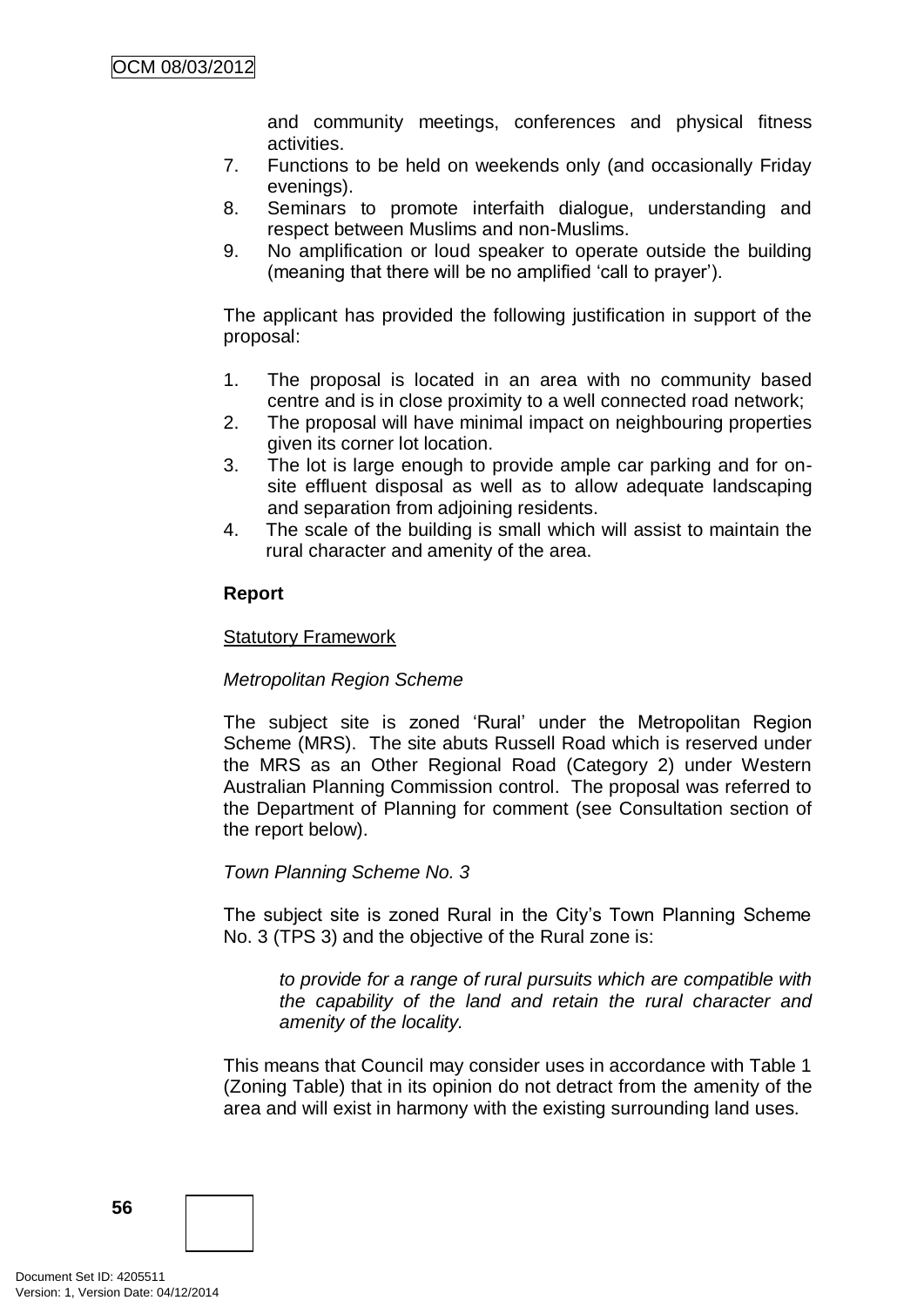The proposal consists of a "Place of Worship" and "Reception Centre" which have the following definitions in TPS 3:

*Place of Worship:*

*means premises used for religious activities such as a church, chapel, mosque, synagogue or temple.*

*Reception Centre:*

*means premises used for functions on formal or ceremonial occasions but not for unhosted use for general entertainment purposes.*

A "Place of Worship" and "Reception Centre" are both "A" uses within the Rural zone in Table 1 of TPS 3 which means that:

*the use is not permitted unless the local government has exercised its discretion by granting planning approval after giving special notice in accordance with clause 9.4.*

In accordance with Clause 9.4 of TPS 3 the proposal was advertised to nearby landowners who may be affected by the proposal (see Consultation section of the report below) therefore the proposal can be considered for approval by the local government.

#### Vehicle Parking

Vehicle parking provisions for the "Place of Worship" and "Reception Centre" land uses are contained within Table 2 (Residential Use Classes) and Table 3 (Commercial Use Classes) of TPS 3 and an assessment is shown below:

| Land Use            | Vehicle<br>Type         | Vehicle Parking<br>Standard                                                 | Required                                                 | Provided                                             |
|---------------------|-------------------------|-----------------------------------------------------------------------------|----------------------------------------------------------|------------------------------------------------------|
| Place of<br>Worship | Cars                    | 1 : 4 seats OR<br>1 : 4 people<br>accommodated<br>(whichever is<br>greater) | 200 (based<br>on 800<br>maximum<br>number of<br>persons) | 200 (125 formal<br>and 75 informal<br>overflow bays) |
|                     | <b>Delivery</b>         | N/A                                                                         | N/A                                                      |                                                      |
|                     | <b>Bicycle</b><br>Racks | 1 : 30 seats or 1:<br>100 persons<br>accommodated                           | 8                                                        | O                                                    |
| Reception<br>Centre | Cars                    | 1 : 4 seats OR<br>1 : 4 people<br>accommodated<br>(whichever is<br>greater) | 200                                                      | 200                                                  |
|                     | <b>Delivery</b>         | 1: Service/Storage<br>Area                                                  |                                                          | 0                                                    |
|                     | <b>Bicycle</b><br>Racks | 1:30 seats or 1:<br>100 persons<br>accommodated                             | 8                                                        | O                                                    |

Document Set ID: 4205511<br>Version: 1, Version Date: 04/12/2014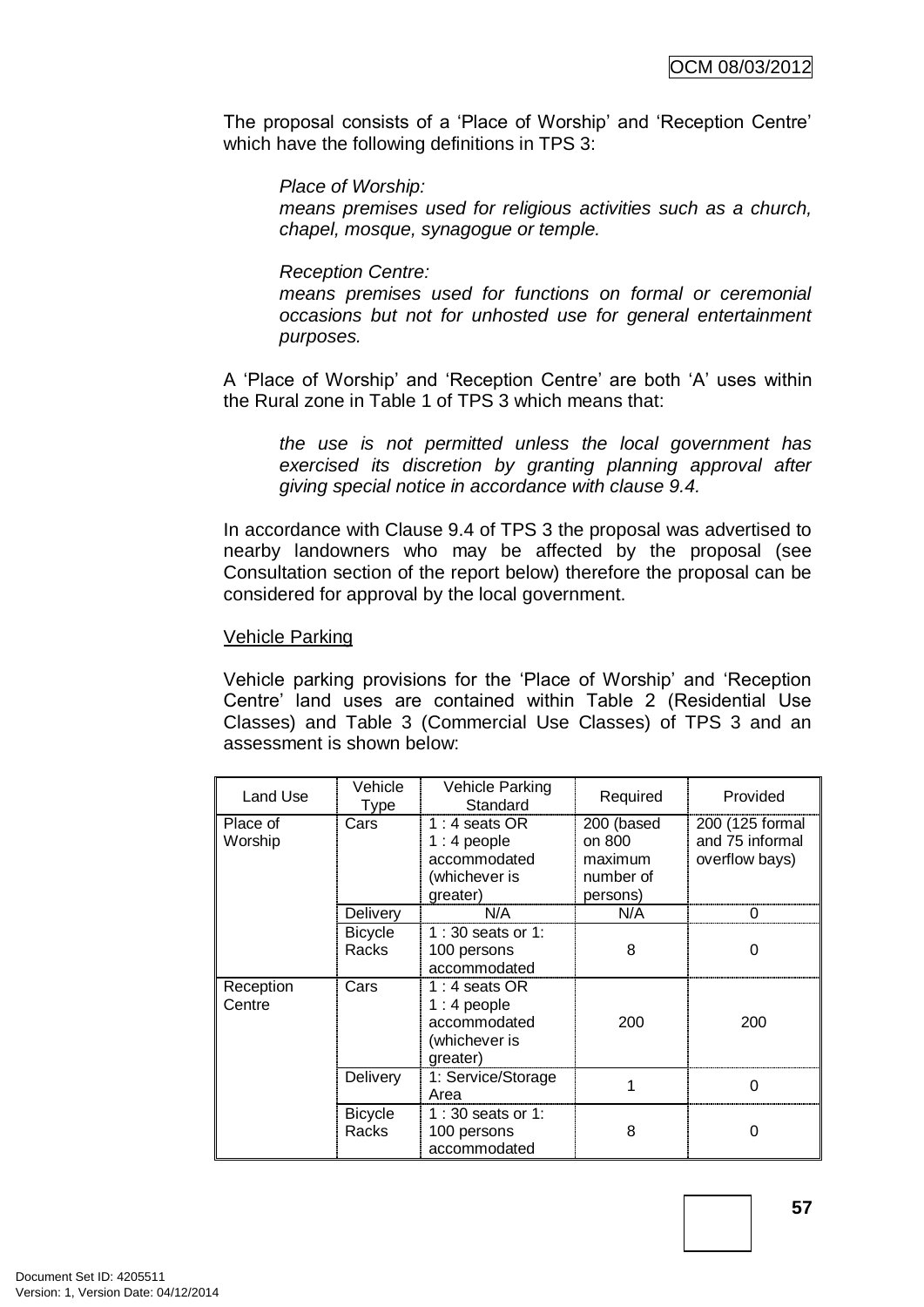For the purposes of the assessment of vehicle car parking, the "Place of Worship" and "Reception Centre" uses have been calculated together as the maximum number of persons accommodated is combined between both uses. The proposal does not provide a delivery bay or bicycle parking. However should Council approve the proposal, a condition could be imposed requiring a delivery bay for the reception centre and bicycle racks to be installed.

The proposal generates demand for 200 car parking bays based on the Edi prayer days which occur two times per year and which will attract up to 800 persons. Given that most weeks of the years of there will be a maximum of 400 persons at any one time (generating the demand for 125 bays), the proposal contains only 125 constructed, sealed and drained bays. Therefore, the remaining 75 bays on the northern portion of the site would constitute overflow bays and would be more informal with a grassed surface (rather than bitumen or paved). This arrangement would require the employment of traffic management persons during Edi prayer times which would need to guide vehicles in this area to ensure maximum efficiency and should Council approve the proposal this could be imposed as a condition.

#### General Development Requirements

The proposal has been assessed against Clause 5.10 of TPS 3 which provides general development requirements. The proposal complies with the requirements of 5.10 except for 5.10.2(d) which requires a building setback of 10m to a boundary and 20m to a road reserve where there is no building envelope shown on the lot. The subject lot does not contain a building envelope and provides a setback of only 8m to the western side boundary which constitutes a variation to TPS 3. A reduction in the western side setback is not supported as this would bring the development closer to the adjoining landowner whose dwelling is set back approximately 35m from the subject boundary. Should Council consider approval of the proposal, it would be recommended that a condition be imposed requiring the setback of the building to the western boundary be modified to a minimum of 10m.

#### Protection of Native Fauna

Clause 5.14 of TPS 3 requires the applicant to prepare a Native Fauna Management Plan where land is to be cleared of vegetation for development which requires planning approval and the area and type of vegetation in the opinion of the local government may provide habitats for terrestrial native fauna. Should Council consider approval of the proposal, it would be recommended that a condition be imposed requiring a Native Fauna Management Plan to be submitted to and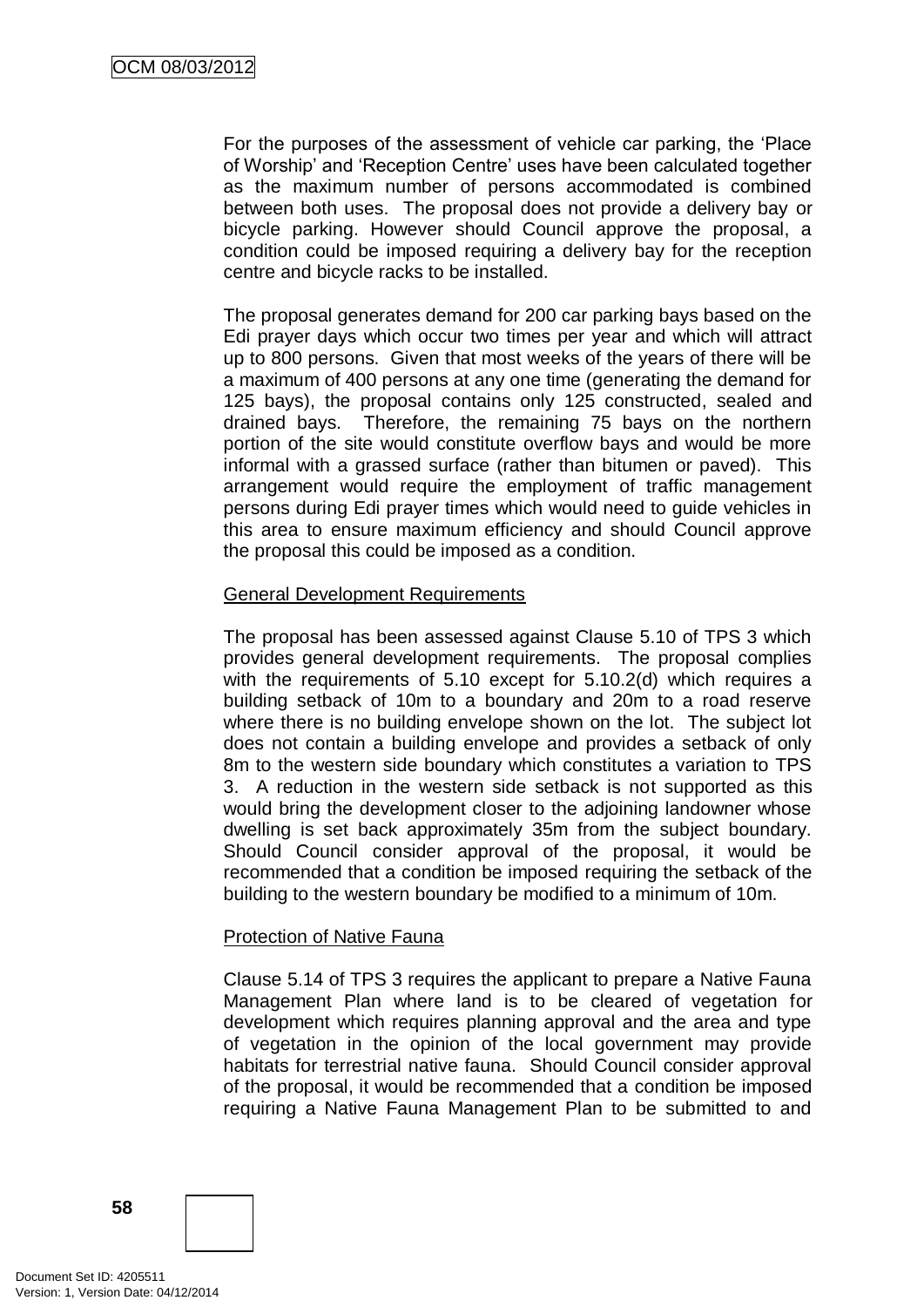approved by the City and implemented to its satisfaction prior to any clearing.

## Protection of Native Flora

Clause 5.15 of TPS 3 requires a flora report where the area of land to be cleared has a total area of 1ha which this proposal has. The Flora Report must identify local significant bushland, identify declared rare flora and conduct a spring survey to determine priority species and declared sites of environmental and biological significance. Clause 5.15.2 of TPS 3 does not allow land to be cleared of vegetation that contains declared rare flora or priority species or declared sites of environmental or biological significance. Should Council consider approval of the proposal, it would be recommended that a condition should be imposed requiring a Flora report for the site to be submitted to and approved by the City and implemented to its satisfaction prior to any clearing.

#### *State Planning Policy No. 2.5 Agricultural and Rural Land Use Planning (SPP 2.5)*

SPP 2.5 was developed by the WAPC in 2002 to reinforce the longterm protection of agricultural/rural land and addresses a number of significant planning issues that have evolved in relation to the development of rural land. The objectives of the State Government"s SPP 2.5 relative to this application include the protection of agricultural land resources wherever possible by discouraging land uses unrelated to agriculture from locating on agricultural land. The policy also outlines the requirements for local planning strategies. The City of Cockburn"s Local Planning Strategy (2003) states that "The importance and contribution of the agricultural industry in Cockburn should be recognised and protected...'. This suggests that land uses for nonagricultural purposes require careful consideration in order to minimise the loss of agricultural land in the City of Cockburn. It should however be noted that the area of the subject site (1.2368 ha) would restrict many genuine agricultural uses from operating from the site which is why the majority of the surrounding lots are used for rural-residential purposes.

Clause 5.2.3 of this policy relates to land use conflicts and states that proposals to rezone, subdivide or develop land within rural areas must have regard to both on-site and off-site impacts. These impacts are discussed in later sections of this report.

#### *Government Sewerage Policy – Perth Metropolitan Region*

Clause 10.2.1 (d) of TPS 3 relating to matters to be considered by Council refers to any relevant policy or strategy of the Commission or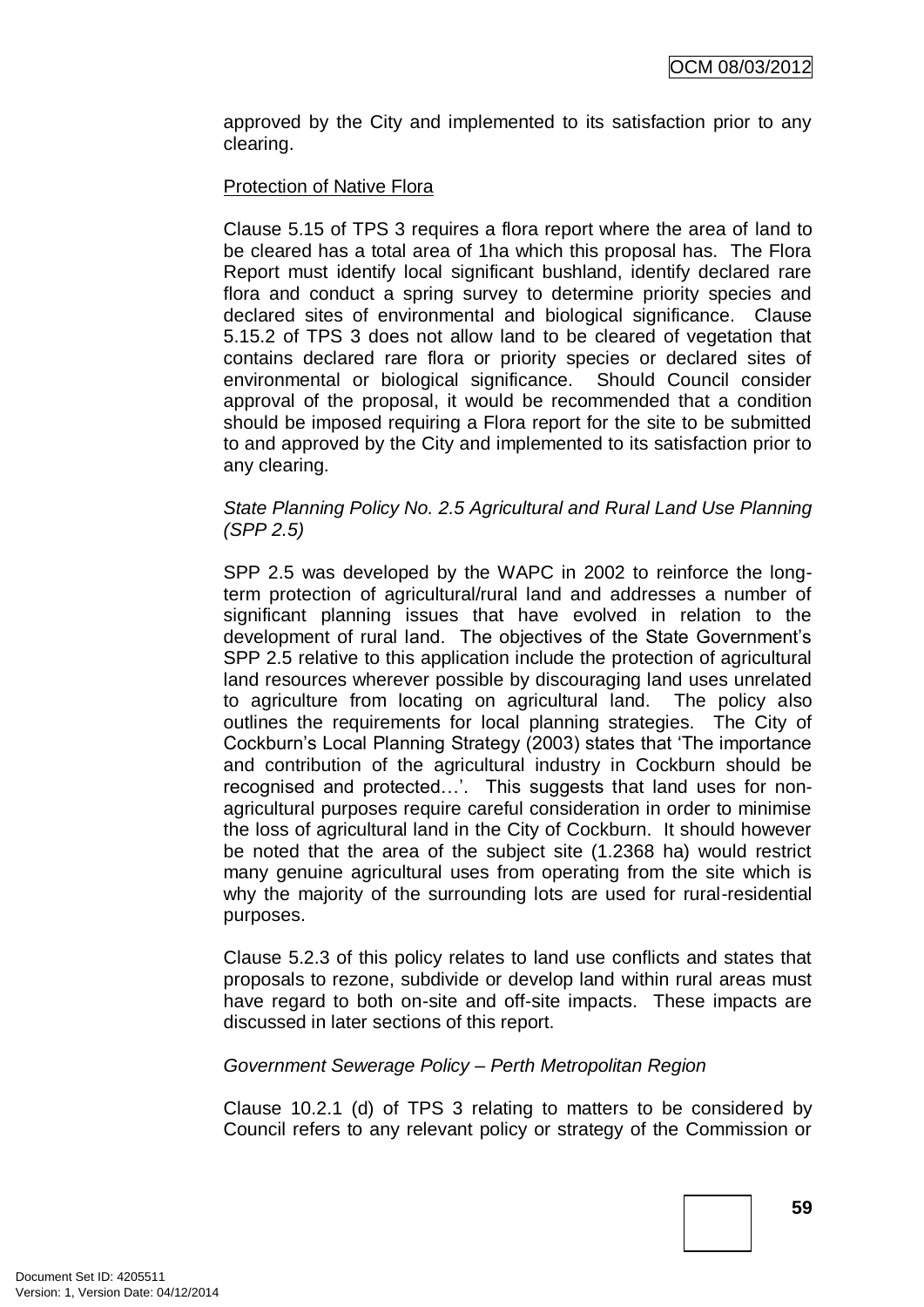any relevant planning policy adopted by the Government of the State. The Government Sewerage Policy (GSP) Perth Metropolitan Region requires local governments within the metropolitan region to apply the relevant provisions of this policy in order to receive the necessary approval from the responsible authorities. For unsewered developments, the GSP allows only one residential development for a commercial/industrial development producing a wastewater volume of 540 litres/day on a 2000m² lot. In this instance, as the subject lot is 1.236 ha in size, it is considered that the proposal exceeds the development density allowed and therefore does not comply with this policy.

#### *Local Planning Policy 'Bushland Conservation Policy' SPD 1*

The objective of Local Planning Policy SPD 1 is to conserve the quality, extent and uniqueness of the natural environment that exists within the district and to ensure that development of the district is undertaken in such a way that the balance between the natural and human environment is maintained. One of the strategies of the policies is to minimise site clearing and maximise vegetation retention. The subject proposal requires approximately 1ha of clearing which equates to 81% of the site and the proposal is therefore inconsistent with this policy.

The amount of clearing would also generate the requirement for a clearing permit to be obtained from the Department of Environment and Conservation.

#### Other Agency Consultation

#### *Department of Planning*

The proposal was formally referred to the Department of Planning (DoP) for comment due to the subject land being reserved under the MRS as an "Other Regional Road" (Category 2), in accordance with the Western Australian Planning Commission"s Instrument of Delegation. DoP advised that it has no objection to the proposal.

#### *Department of Health*

The proposal was formally referred to the Department of Health (DoH) for comment with regards to effluent disposal requirements for the proposal. The DoH advised that it does not support the proposed development as the development is contrary to the density development provisions of the Government Sewerage Policy (GSP) as discussed in the Referral section of the report above. Importantly, DoH advised that it is not able to approve a wastewater application associated with the development should such an application be received.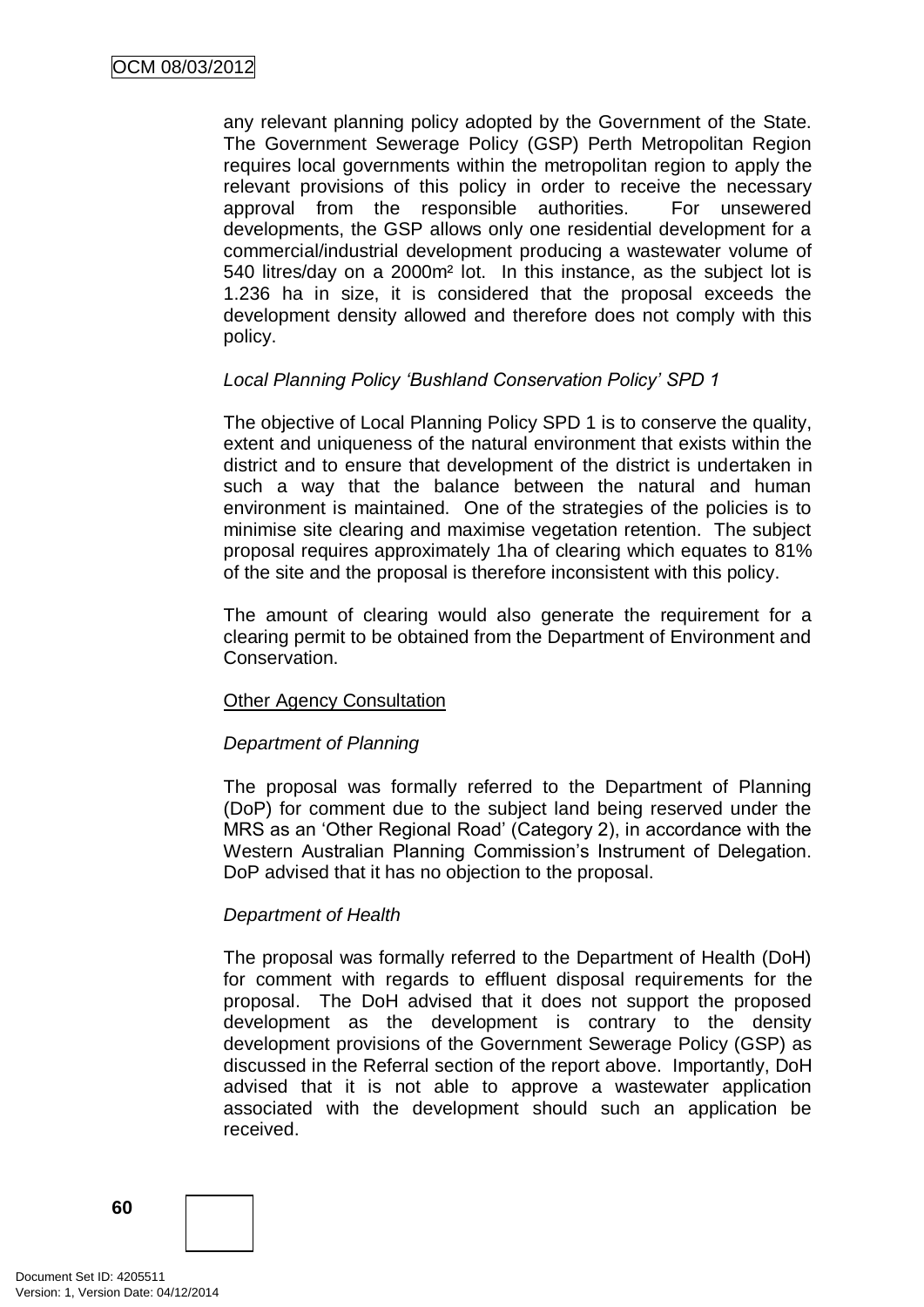## Community Consultation

Details of the proposal were sent by letter to potentially affected nearby landowners with approximately 300m of the subject site. Then, in response to requests from landowners and community members outside the affected area who were made aware about the proposal through various media reports, the City advertised the details of the proposal on its website for approximately 6 weeks. This garnered a large number of submissions from the wider Cockburn community and also many responses from people residing outside the City of Cockburn. The number of responses and where the responses are from are contained in the table below:

| <b>Submitters</b>                                     | <b>Object</b> | <b>Support</b> | Total |
|-------------------------------------------------------|---------------|----------------|-------|
| Landowners within 300m of subject site                | 23            | 2              | 25    |
| Residents outside 300m but within City of<br>Cockburn | 91            | 52             | 143   |
| Residents not within the City of Cockburn             |               | 233            | 240   |
| Address not specified                                 | 5             | 11             | 16    |
| Totals                                                | 126           | 298            | 424   |

The table above demonstrates that 23 out of the 25 submissions from landowners residing within 300m of the subject site (whom the City consider "potentially affected nearby landowners") objected to the proposal for a variety of reasons discussed below. The breakdown of submissions including details of whether those submitting reside (ie within close proximity of the site or those who live outside the local area or even outside the City of Cockburn) is important.

#### *Summary of Objections Raised During Consultation*

|                          | The proposal will lead to traffic issues on Russell Road.<br>$\bullet$       |  |  |
|--------------------------|------------------------------------------------------------------------------|--|--|
|                          | The proposal will cause unreasonable<br>pressure<br><b>on</b><br>٠           |  |  |
|                          | surrounding road network.                                                    |  |  |
| Traffic                  | The proposal will result in increased pressure on Henderson<br>٠             |  |  |
|                          | Road.                                                                        |  |  |
|                          | The entry & exit to the site is unsafe due to Russell Road<br>$\bullet$      |  |  |
|                          | being used as a heavy Truck route.                                           |  |  |
|                          | The proposal is not consistent with the Rural Character of the<br>$\bullet$  |  |  |
|                          | area.                                                                        |  |  |
| <b>Visual Amenity</b>    | The bulk and scale of proposal is too large.                                 |  |  |
|                          | The building is inconsistent with its rural setting.                         |  |  |
|                          | The clearing of vegetation will negatively impact on the visual<br>$\bullet$ |  |  |
|                          | amenity of the area.                                                         |  |  |
|                          | Clearing of the lot will have negative impacts on flora and<br>$\bullet$     |  |  |
| Environmental<br>Impacts | fauna in the local area.                                                     |  |  |
|                          | Clearing of the lot will contribute to climate change.                       |  |  |
|                          | Clearing of the land will result in a loss of biodiversity in the            |  |  |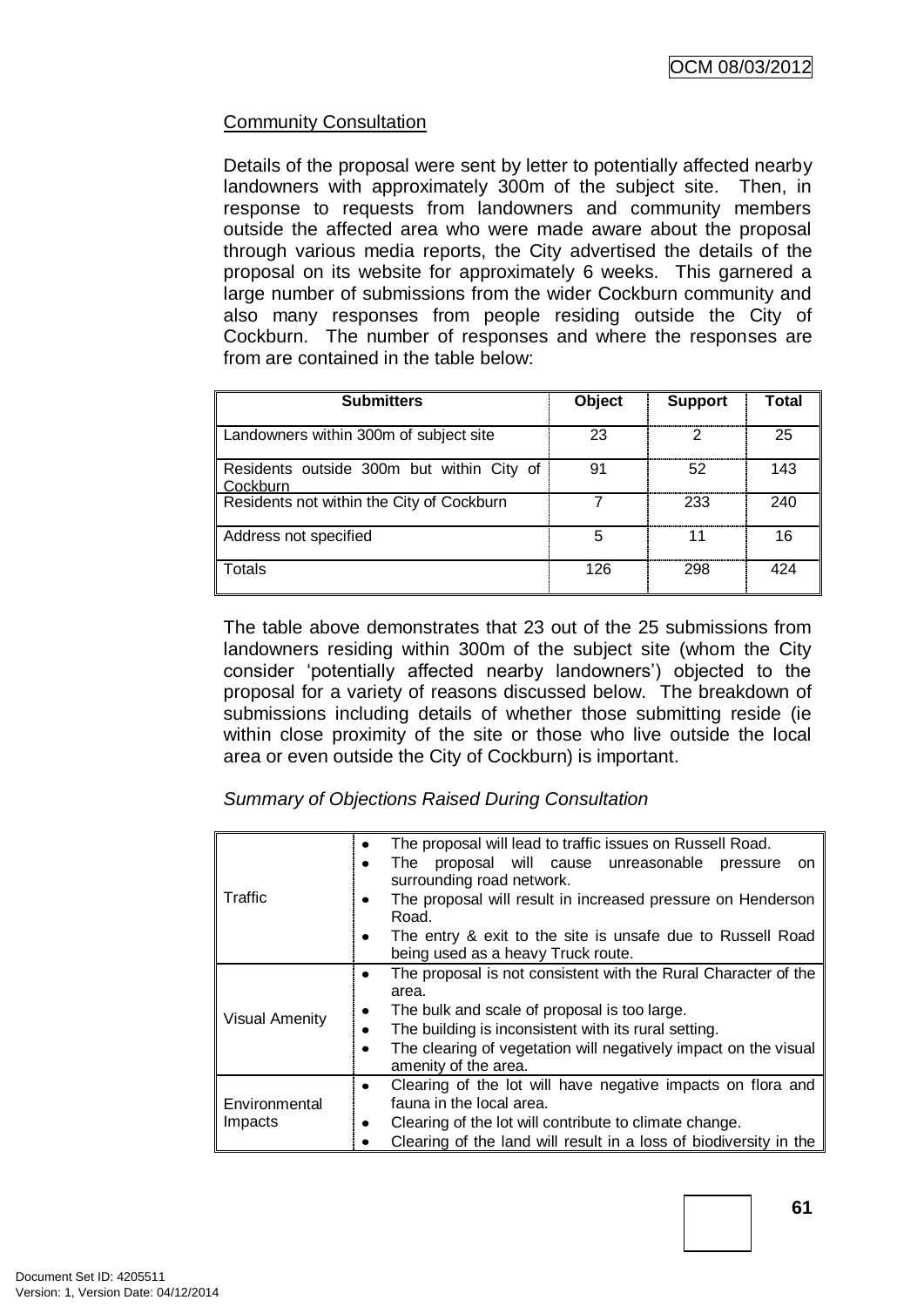|                               | area.<br>Effluent disposal using septic tanks to accommodate so many<br>$\bullet$                                             |
|-------------------------------|-------------------------------------------------------------------------------------------------------------------------------|
|                               | people will contaminate the underground water supply and<br>Thompsons Lake.                                                   |
|                               | The proposal will cause noise from amplified calls to prayer.<br>$\bullet$                                                    |
|                               | The proposal will cause traffic noise impacting on the<br>$\bullet$                                                           |
| <b>Noise</b>                  | enjoyment of nearby residents.<br>The proposal will cause noise from functions held in the<br>٠                               |
|                               | reception hall such as weddings.                                                                                              |
|                               | There is no potable water on site.<br>$\bullet$                                                                               |
|                               | There is no connection to sewer and the ability of the site to<br>$\bullet$<br>accommodate effluent disposal for 800 persons. |
| Servicing                     | Stormwater will not be able to be sufficiently accommodated<br>$\bullet$                                                      |
|                               | on-site and will drain to Russell Road given the gradient of                                                                  |
|                               | the site.                                                                                                                     |
| Access to public<br>transport | There is no access to public transport and that all persons<br>$\bullet$<br>visiting the site will be dependent on vehicles.  |
|                               | The property is located within close proximity to Cockburn<br>$\bullet$                                                       |
|                               | Cement and that Council should not be approving a proposal<br>that will result in more persons affected by dust from          |
| <b>Health Concerns</b>        | Cockburn Cement.                                                                                                              |
|                               | The proposal is located within the 500m and 800m midge                                                                        |
|                               | buffer associated with Thompsons Lake and additional                                                                          |
|                               | people should not be accommodated in the area.                                                                                |
| Vehicle Car                   | Peak times will result in vehicles parking on-street outside of<br>the lot boundaries.                                        |
| Parking                       | There is insufficient car parking.<br>٠                                                                                       |
|                               | The hours of operation commencing at 5:00am will have<br>$\bullet$                                                            |
| Hours of                      | detrimental impacts on the amenity of nearby residents.                                                                       |
| Operation                     | The hours of the reception centre will negatively impact on                                                                   |
| Undesirable                   | the amenity of surrounding neighbours.<br>The proposal would create an undesirable precent for future<br>٠                    |
| Precedent                     | development of rural zoned land.                                                                                              |
|                               | The proposal was not advertised widely enough.<br>$\bullet$                                                                   |
| Community<br>Consultation     | A letter to residents with 300m was insufficient.<br>The proposal will affect residents living beyond a 300m radius           |
|                               | of the site.                                                                                                                  |
|                               | The proposal is inconsistent with rural zoning and rural<br>pursuits contained in Council's Town Planning Scheme No. 3        |
| Zoning /                      | The proposal is not compatible with surrounding existing rural<br>٠                                                           |
| Compatibility                 | uses including the adjacent market garden and residential                                                                     |
|                               | land uses.                                                                                                                    |
|                               | The land is not capable of this level of development.<br>٠                                                                    |
|                               | There is simply no need for this type of facility in the area.<br>$\bullet$                                                   |
| Lack of Need                  | The proposal will provide no benefit to local residents and is<br>٠<br>not needed by them.                                    |
|                               | The proposal will not integrate with local community.<br>٠                                                                    |
|                               | The proposal will result in increased vandalism and theft in<br>٠                                                             |
|                               | the adjoining area.                                                                                                           |
| Social Issues                 | The proposal will result in rubbish dumping in the area.                                                                      |
|                               | The proposal will result in a walled compound which will not<br>٠                                                             |
|                               | integrate with the surrounding area.<br>The proposal does not fit into "Traditional" values held by                           |
|                               | people in the local area.                                                                                                     |
| Land/Property                 | The proposal will have negative impacts on nearby property<br>٠                                                               |
| Values                        | values.                                                                                                                       |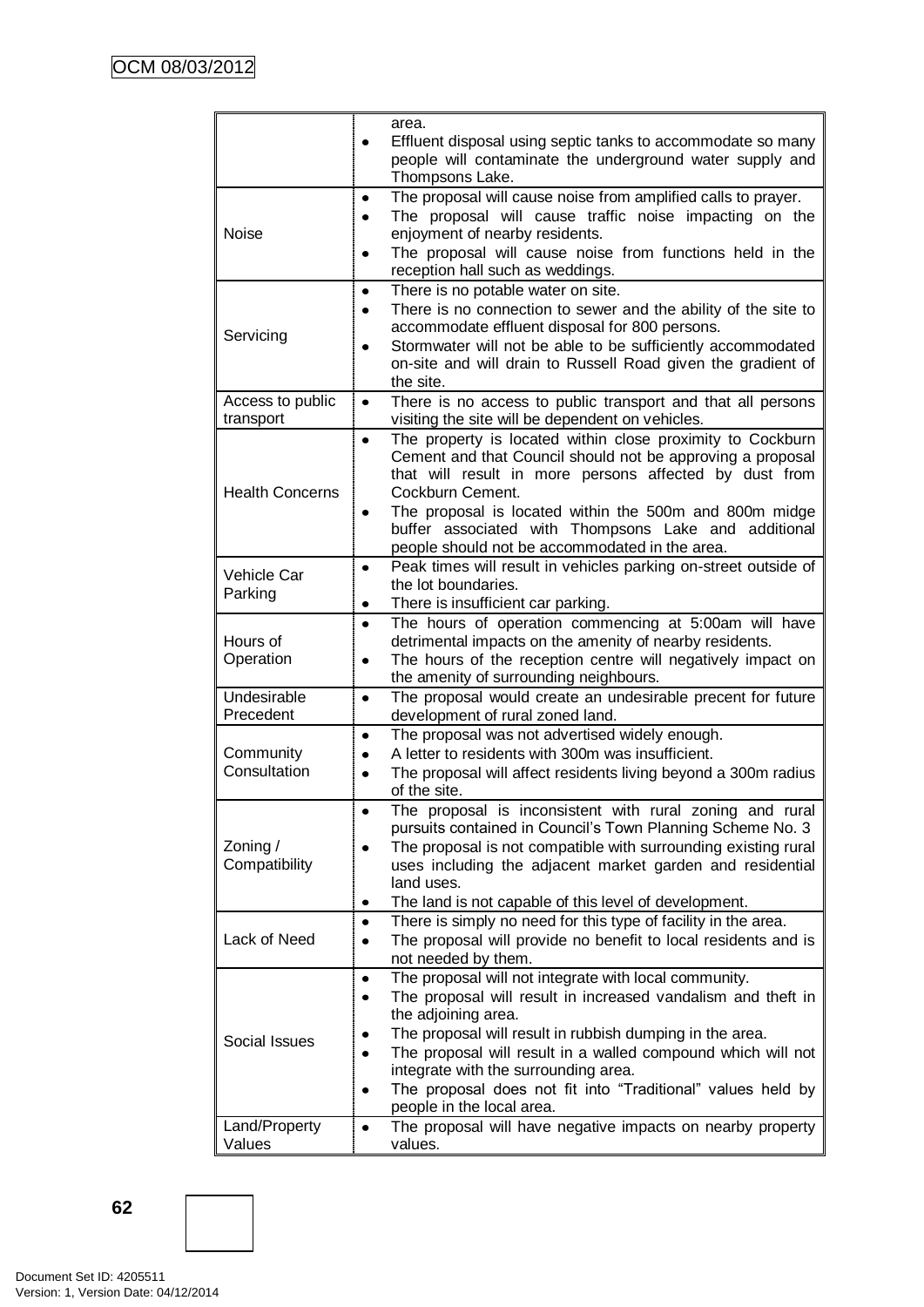#### **Discussion**

This section discusses major issues associated with the proposal and issues raised during the consultation process.

#### *Traffic Impact*

The proposal will generate additional traffic in the area and the applicant has prepared a Traffic Impact Statement which provides a detailed assessment. The report indicates that the existing road network surrounding the proposal has capacity for the traffic generated by the proposal and does not warrant the need for any upgrades of the existing road infrastructure. The City"s Traffic Engineer has assessed the report and supports the methodology and findings with regards to the traffic generation and impact on the capacity of Russell and Lorimer Roads. However, the City"s Traffic Engineer is of the opinion that the report fails to address road safety concerns about the Russell Road/Lorimer Road intersection and crossover locations that the traffic consultant was specifically asked by the City to consider.

Increased volume and frequency of vehicle turning movements at the Russell Road/Lorimer Road intersection is considered to have an impact on the ability of Russell Road to operate efficiently and safely. The traffic report fails to recognise the important function of Russell Road as a District/Regional Distributor road and the critical need to protect that function for the future. Also, 14% of the vehicles using the road are classified as heavy vehicles. With regards to the location of the proposed primary crossover, the City"s Traffic Engineer has expressed concern that due to the vertical geometry of Lorimer Road abutting the subject site, sight distance is limited to/from the proposed crossover location.

To adequately accommodate the number of vehicle movements within the Russell Road/Lorimer Road intersection generated by this proposal, and address vehicle sight distances on Lorimer Road, the City"s Traffic Engineer recommends the following upgrades and/modifications (should council consider approval of the proposal):

- 1. A left-turn provided for east-bound traffic.
- 2. Protected right-turn lanes provided on Russell Road.
- 3. Lorimer Road widened to provide two southbound lanes at the intersection preferably with the left-turn lane a separated slip lane.
- 4. A left-turn lane for westbound traffic to be considered at design stage.
- 5. Ceding of a 10m wide strip of the lot abutting Russell Road with a standard 6 x 6 metre corner truncation at the Russell Road/Lorimer Road intersection.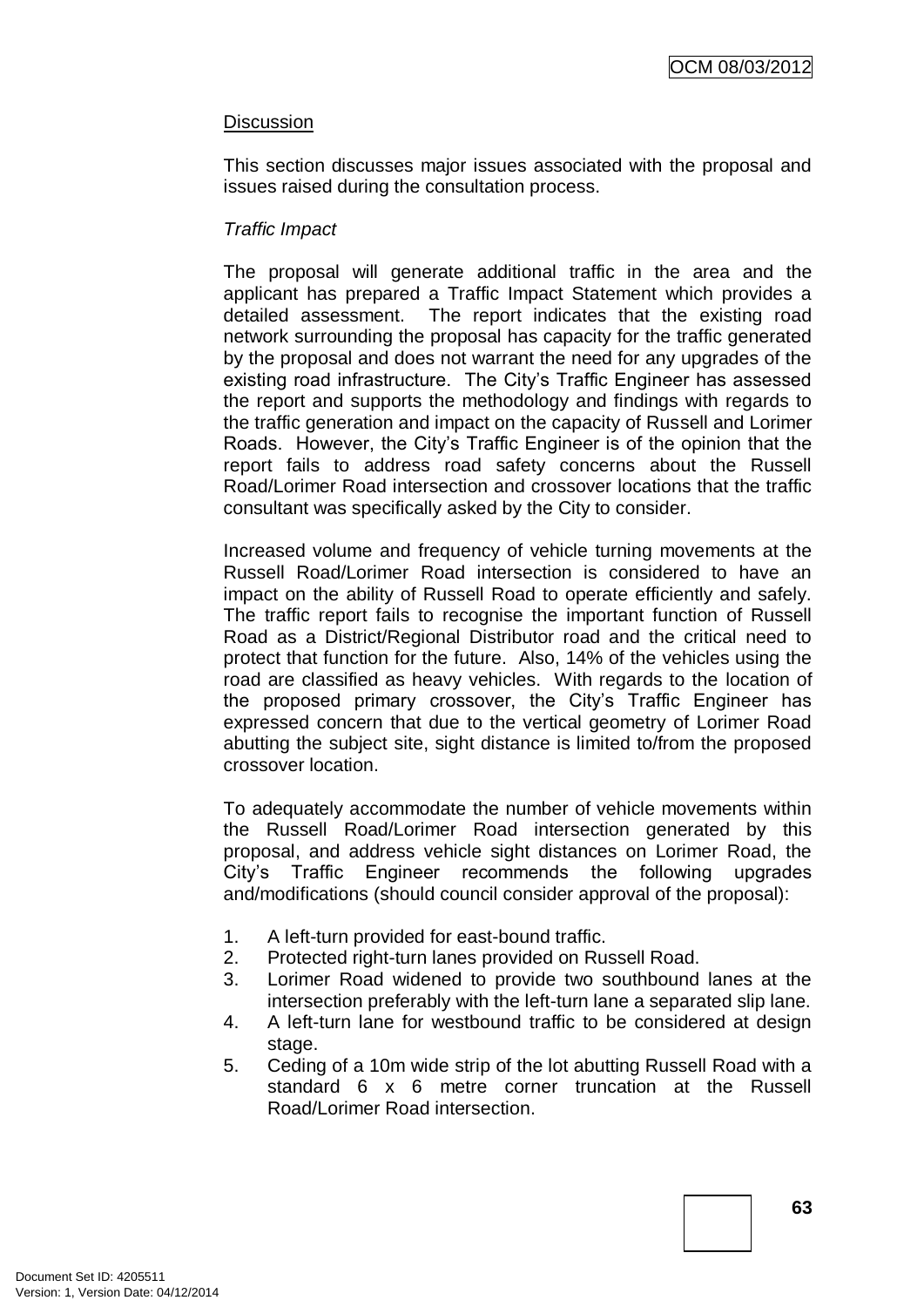- 6. Relocation of the primary crossover to the south to increase sight distance and improve safety.
- 7. Insertion of traffic calming treatments to Lorimer Road to control vehicle speeds and maintain safety.

The extent of the road upgrades required to support the proposal is significant. This indicates that the proposal is of such a scale that is unsuitable to be accommodated in the proposed location.

#### *Noise Impact*

Given the site is currently vacant, the proposal, if approved would generate additional noise. Whilst the prayer activities would be unlikely to cause noise issues, the on-site noise generated from vehicles and people entering and existing the site and moving between their vehicles and the buildings may cause unwanted to noise to nearby residents, particularly in the early hours of the morning when the members arrive for the first prayer time. There is also potential noise generated by events held in the reception centre.

An acoustic consultants report has not been provided to confirm that noise emissions are likely to comply with the Environmental Protection (Noise) Regulations (however could be required to be submitted as a condition should Council consider approval of the proposal). Given the large number of patrons proposed on site and especially when associated with early morning prayers at 5am, there is significant potential for a noise nuisance to occur. As the area is zoned rural, the assigned levels in the Noise Regulations allow for the quietest noise levels at noise sensitive premises such as residences. It is extremely likely that noise emitted from vehicles entering and leaving the premises, and activities in the car park especially before 5am, and crowd noise will exceed the assigned levels for a rural environment. In my experience this type of noise is particularly intrusive and is very difficult to attenuate.

There are at least two houses located within 50m, and five within 100m of the proposed parking areas. The proposal includes large events with up to 800 patrons which would be extremely likely to exceed the assigned noise levels and may detract from the amenity of the area.

#### *Environmental Impact*

Construction of the proposed building will require clearing of approximately 1 hectare of vegetation with the remaining vegetation within the southern portion of the site adjacent to Russell Road being retained. Through Council polices such as "SPD1 Bushland Conservation" and "AEW Landowner Biodiversity Conservation Grants", the City of Cockburn actively encourages the retention of good quality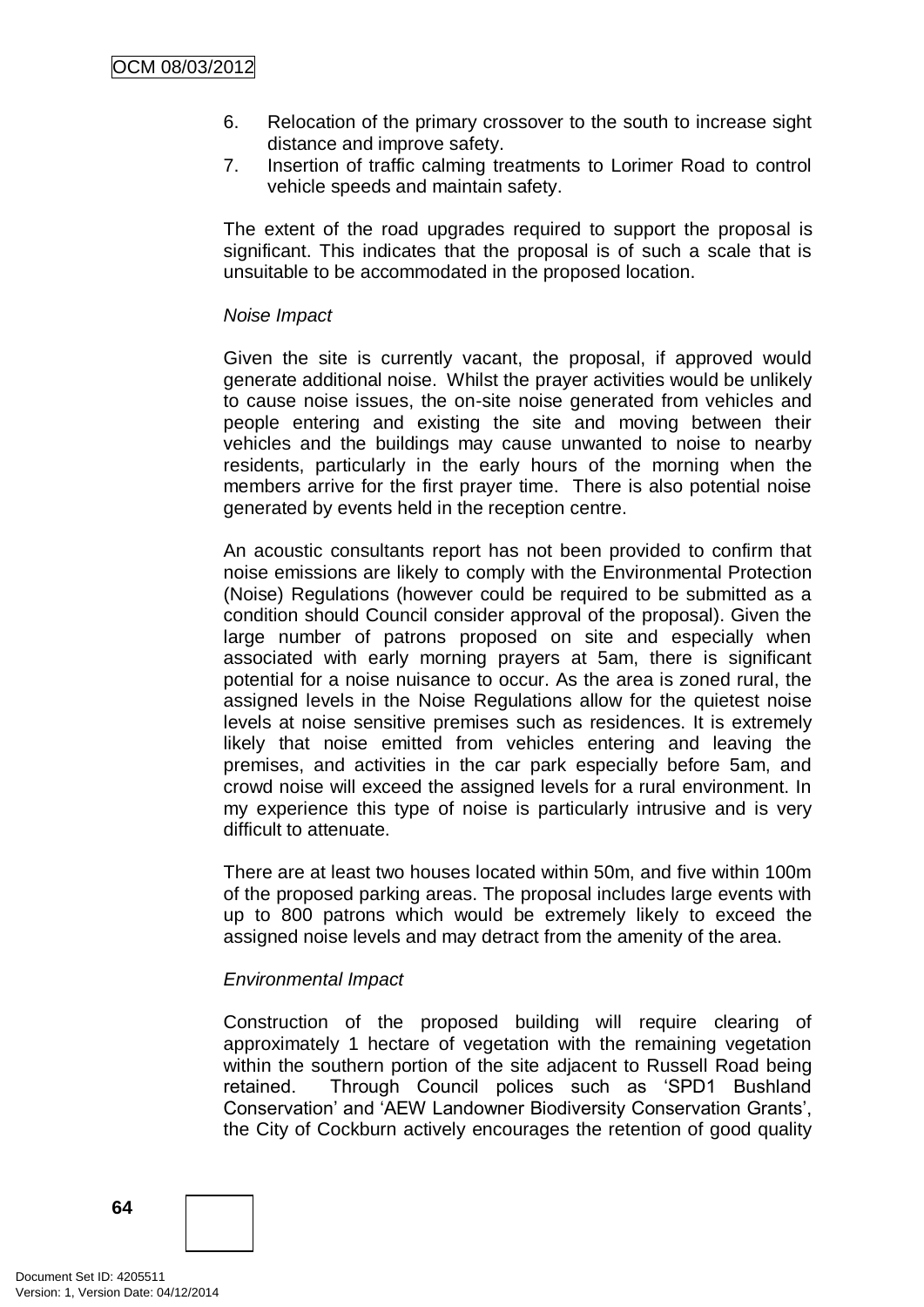native vegetation. The Bushland Conservation Policy seeks to identify and protect bushland areas such as these. Council should note however that given its rural zoning, clearing of bushland for agricultural purposes is common practice and can be seen in the nearby market gardens and other parkland cleared lots. However the clearing of rural land for buildings and car parking which is a non-rural purpose may be viewed differently.

The maximum number of persons sought to be accommodated on-site (800) at any one time, two days per year, has generated the requirement for the additional spill-over/overflow car park which in turn will cause this area to be cleared retaining some significant trees. The City"s Environmental Services Department has expressed the following environmental concerns that should be taken into account in any decision made on the proposal:

- 1. The development does not offer a balance between development and the retention of bushland and is therefore inconsistent with Council"s SPD1 Bushland Conservation Policy.
- 2. The site is located in the rural zone which acts as a buffer between future industrial uses (Latitude 32) and the Beeliar Regional Park and generally residents in this area are encouraged to retain native vegetation. Councils Landowner Biodiversity Conservation Grant and associated policy was developed to encourage and give support to residents to retain and manage native vegetation in this rural zone and the proposal appears to be inconsistent with this objective.
- 3. A portion of the lot lies within an area affected by the Thompson Lake 500m midge buffer and the balance lies within the 800m buffer. Users of the facility may therefore be subject to nuisance midge which is undesirable.
- 4. Land use conflicts between the proposal and active market gardens which are in close proximity. Concerns about overspray and pesticide use affecting the people visiting the facility.

Notwithstanding the above comments, should Council consider approval of the proposal, in accordance with clauses 5.14 and 5.15 of TPS 3, conditions should be imposed requiring the applicant to undertake a detailed Native Fauna Management Plan and a detailed Flora Report to the satisfaction of the City on the advice of the Department of Environment and Conservation (DEC). These reports will provide the City and DEC with information about the environmental significance of the vegetation and inform whether the clearing is acceptable. This will be further assessed as part of the clearing permit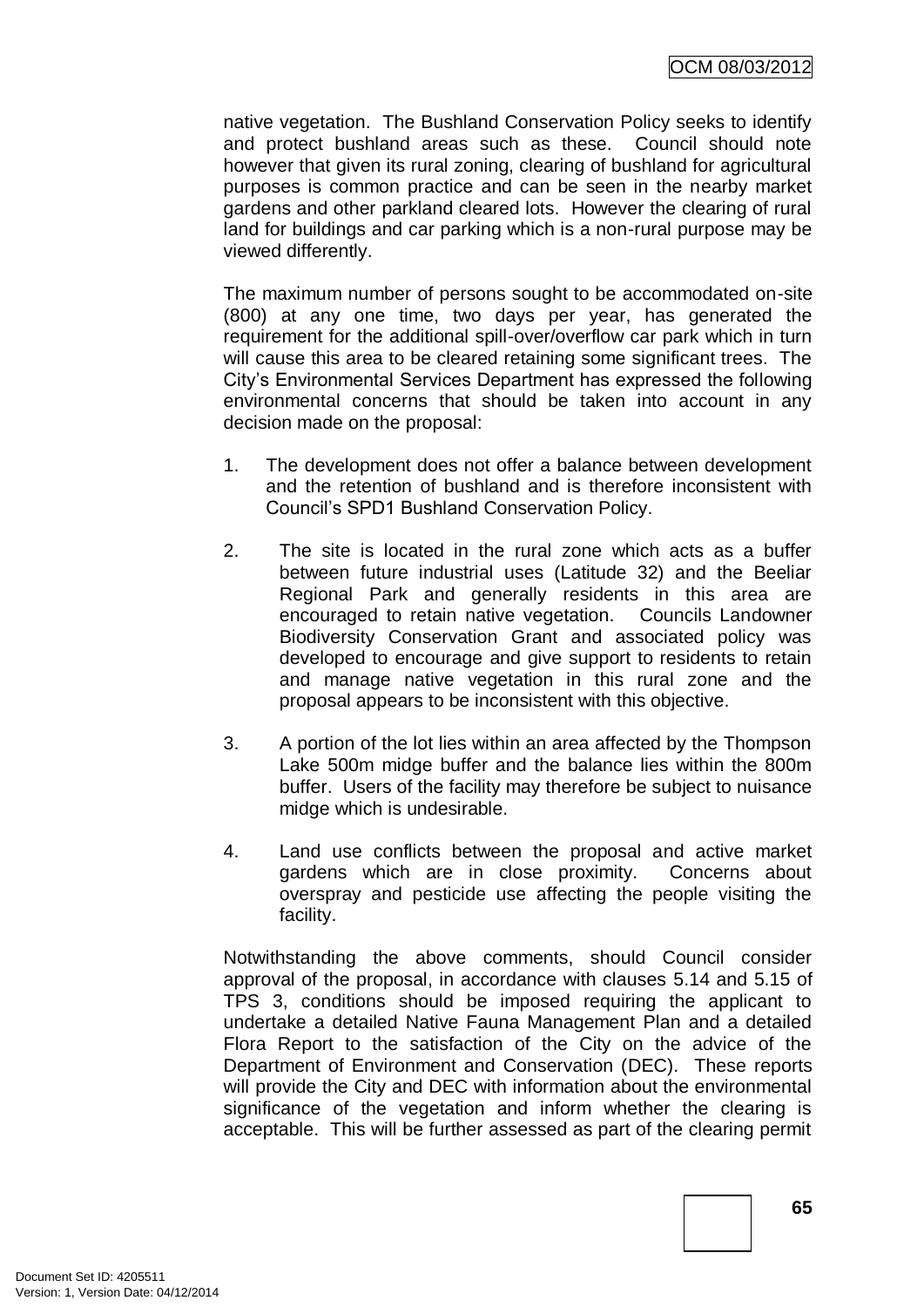application which the applicant is required to obtain from the Department of Environment and Conservation due to the around of land being cleared being over 1ha.

Should the Flora Report and Native Fauna Management Plans and/or clearing permit application indicate that the land in the opinion of the City is environmentally and/or biologically significant, then the applicant would not be able to progress the application as proposed.

#### *Rural Character and Amenity*

Many submissions from nearby landowners raised objection about the proposal based on its inconsistency with the rural character and amenity of the area. As discussed above the objective of the rural zone is to provide for a range of rural pursuits which are compatible with the capability of the land and retain the rural character and amenity of the land. The extent of clearing of native vegetation required for non-agricultural purposes, the potential noise generated from the site and the extent of road and intersection upgrades required to facilitate additional traffic generated indicate that the proposal is of a significant scale. Cumulatively, these actions suggest that the proposal may contribute to the erosion of the rural character and amenity currently enjoyed by those residing in the area. In addition, the lack of sewer connection (and non-compliance with the Government Sewerage Policy) and the lack of potable water supply suggest that the land may be incapable of accommodating the use as proposed making it inconsistent with the objectives of the Rural zone.

#### *Built Form*

Many concerns were raised about the visual amenity of the proposal and whether it is sympathetic to the rural setting. The proposal has been designed on a single level and as mentioned previously will require substantial cut, fill and retaining walls across the site to respond to the gradient of the land. The architecture of the building along with the material and colour selection are somewhat sympathetic to its rural setting and are not dissimilar to a large two storey dwelling that could be constructed on the site. In addition, the use of limestone, red brick, heritage-red colourbond and verandahs will not appear dominant from Russell or Lorimer Roads or from view of nearby residents and a proposed densely vegetated landscaped buffer consisting of mature native species could assist to screen the building from the surrounding properties.

Whilst the development is contained on a single level, the wall and roof heights of the proposed building are consistent with a two storey house which could be expected in the area, with the exception of a small minaret which has an overall height of 10.5m. It should be noted that a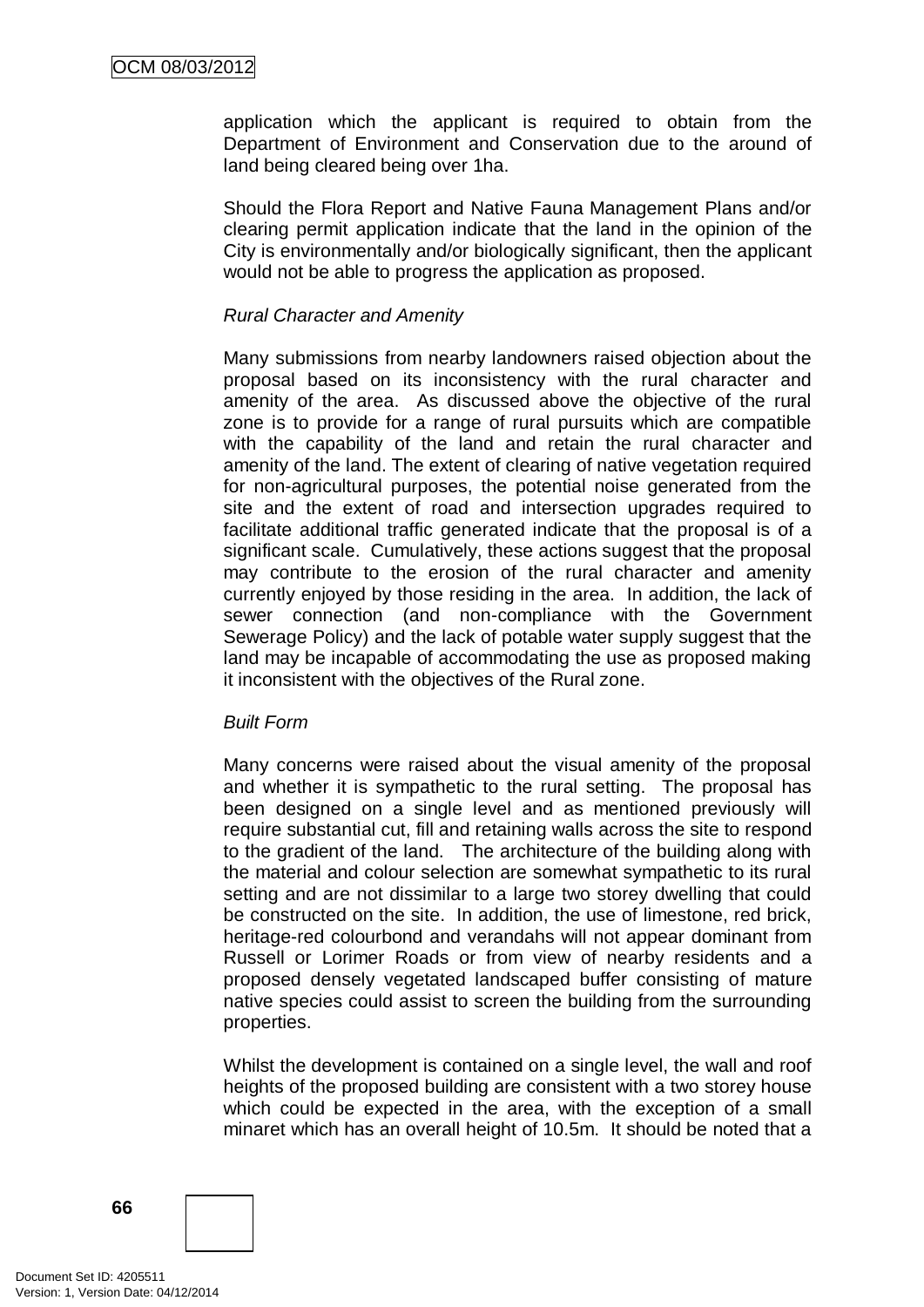portion of the building will be constructed below natural ground level due to the gradient of the site. This will further reduce the visual impact of the building given verges and landscaped areas adjacent to Lorimer Road will need to be retained. This is also the case for the landscaped area on the western side of the building which will also assist in reducing the impact of the development on the adjoining landowner to the west.

Notwithstanding the design and appearance of the building itself, the greatest impact visual amenity is clearing and loss of vegetation to facilitate the car parking areas. Whilst the landscaped buffers will assist to reduce the impact of the car parks, the site will provide a strong contrast to other Rural lots in the vicinity of the site.

#### *Servicing/Infrastructure – Access to Water*

The site is not able to be serviced with mains water supply. Therefore potable water must be supplied via bore or rain water, or be carted onto the site from an approved supply. The City"s Manager Health Services has advised that there is an increased public health risk associated with the supply of water to a public building servicing large numbers of people where the water requires treatment on-site to maintain a potable supply. While the installation of a small water treatment plant to sanitise the water is possible, this is not recommended from a public health risk perspective.

#### *Servicing/Infrastructure – Effluent Disposal*

As discussed in the Consultation section above, the proposal was referred to the Department of Health (DoH) due to the size of the septic tanks that would be required to accommodate the proposal. The DoH advised that they do not support the proposal because the volume of effluent exceeds the maximum permitted under the State Government Sewage Policy. This means that the scale of the proposed development and the number of people proposed on the site are too great for the size of the lot. Under these circumstances the development must be sewered. The maximum number of people permitted on the site per day is between 111 and 334 depending on whether the public building use is determined to be frequent or infrequent use (based on accommodation of septics). The description of the proposed usage in the application suggests that it will be frequently used therefore the maximum permitted number would be in the lower portion of the range. The maximum capacity of septics is inconsistent with the maximum number of persons proposed to be accommodated on-site which is up to 400 persons every Friday and up to 800 persons two days per year. It is however possible that temporary facilities could be provided for larger events.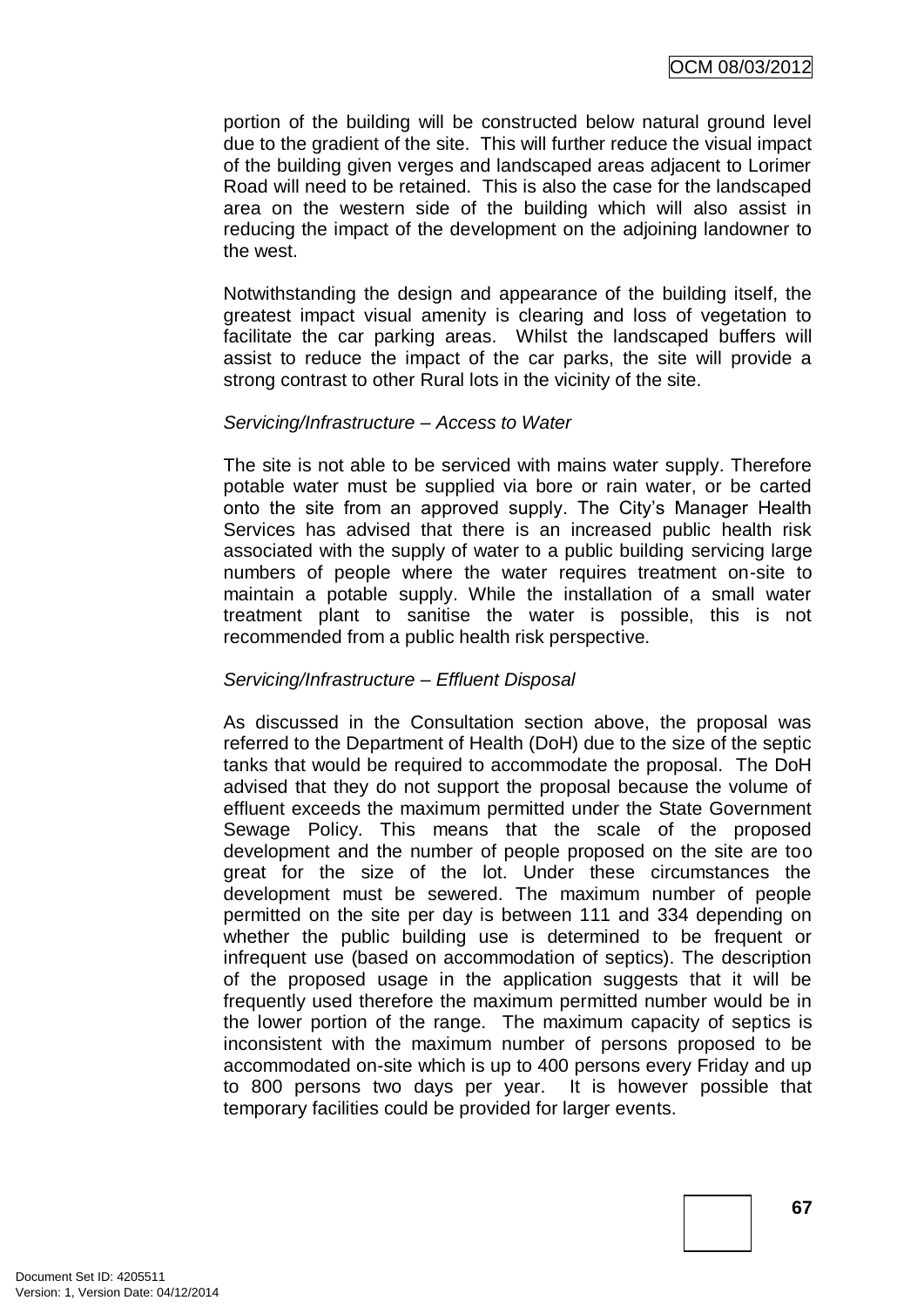#### *Transport*

The subject site is not located within close proximity to any public transport connections with the closest bus stops approximately 3km from the site on Russell Road. It would be then expected that the majority of persons attending the site would travel by private vehicle which is not ideal from a planning and sustainability perspective but it unavoidable for development in this area.

#### *Fire Management*

Given its rural location and proximity to bushland, fire management is a mandatory consideration for the proposal and is required to comply with the relevant legislation. The property in its current form contains a firebreak around the perimeter which will need to be maintained. In addition, a condition requiring the submission to and approval of a fire management plan prior to issue of a building licence could be imposed.

#### *Midge Buffer*

The majority of the land is within the 500m midge buffer with the remainder of the lot located in the 800m midge buffer associated with Thompsons Lake in Beeliar Regional Park. Whilst there are many people residing in this buffer, approval of a use which attracts large numbers of people into the area is not desirable from a public health perspective.

#### *Social Issues*

Concerns have been raised that the proposed use will not integrate with the local community and may become a segregated and walled development. The metropolitan area contains places of worship for a variety of different religions and denominations. The particular faith of the follower is not a relevant planning matter. Other social concerns were raised that the development may lead to an increase in anti-social behaviour including vandalism, theft and illegal dumping. There is absolutely no evidence to suggest that if approved this type of development would lead to any anti-social behaviour by members of the Muslim community that may frequent the development.

#### *Property Values*

Many submissions sited a reduction in property values as a major concern. Planning approval provides an assessment again planning requirements in accordance with the City"s TPS 3 and other relevant legislation. The impact of a proposal on property values is not a valid planning consideration that can be taken into account in the assessment process.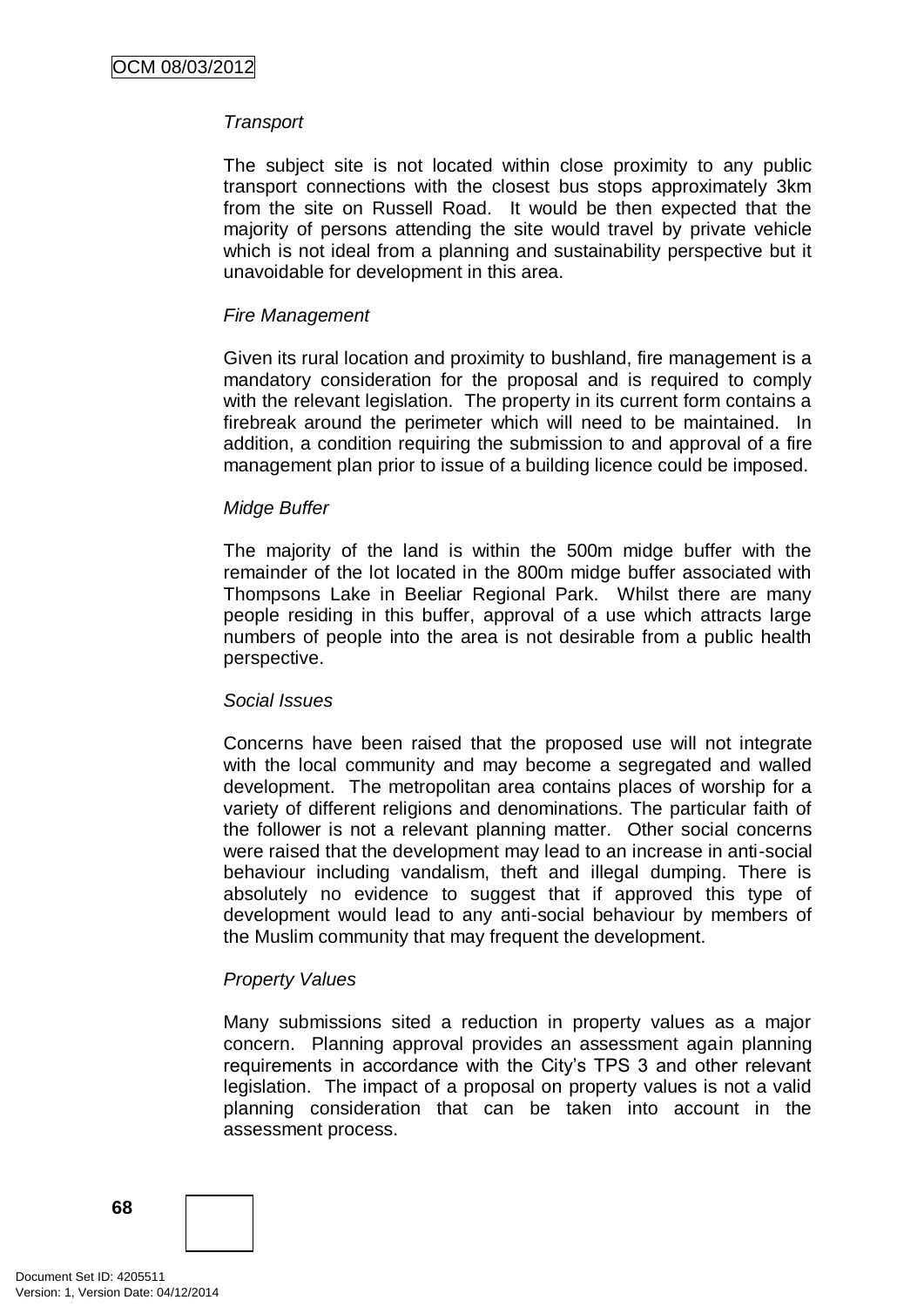### **Conclusion**

It could be construed from the 298 submissions of support that there is a genuine need for this type of facility in the south-west metropolitan area. It is also clear from submissions from nearby landowners living in close proximity to the site that the local residents value the amenity and rural character afforded to them and are concerned that the subject proposal may detract from this. Notwithstanding the large number of submissions for and against the proposal, the detailed planning assessment has revealed that the subject site is not considered suitable to accommodate the scale of the proposed development. As discussed in the report this is predominantly due to its potential impact on the rural amenity and character of the area and lack of infrastructure afforded to the site. The proposed Place of Worship and Reception Centre are therefore not supported for the following specific reasons:

- 1. The proposal is inconsistent with the objectives of the rural zone contained in clause 4.2.1 (j) of TPS 3.
- 2. The proposal is inconsistent with clause 5.10.1 and 10.2.1 (c) of TPS 3 in that the proposal is generally not in accordance with the provisions of the Statement of Planning Policy 2.5 – Agricultural and Rural Land Use Planning.
- 3. The proposal is inconsistent with clause 10.2.1 (b) with regards to the orderly and proper planning of the area.
- 4. The proposal is inconsistent with clause 10.2.1 (i) of TPS 3 in that the subject site is considered incapable of accommodating the proposed development with regards to the existing road network, effluent disposal limitations and lack of access to a potable water supply.
- 5. The proposal is inconsistent with clause 10.2.1 (l) of TPS 3 in that the proposal will have a detrimental impact on the natural environment.
- 6. The proposal is inconsistent with clause 10.2.1 (n) of TPS 3 in that the proposal will detract from the amenity of the locality with regards to potential creation of noise and loss of vegetation.
- 7. The proposal is inconsistent with clause 10.2.1 (q) of TPS 3 in that the proposal will have a negative impact on traffic safety in the locality.
- 8. The proposal is inconsistent with clause 10.2.1 (y) in that the proposal is not supported by the Department of Health as it does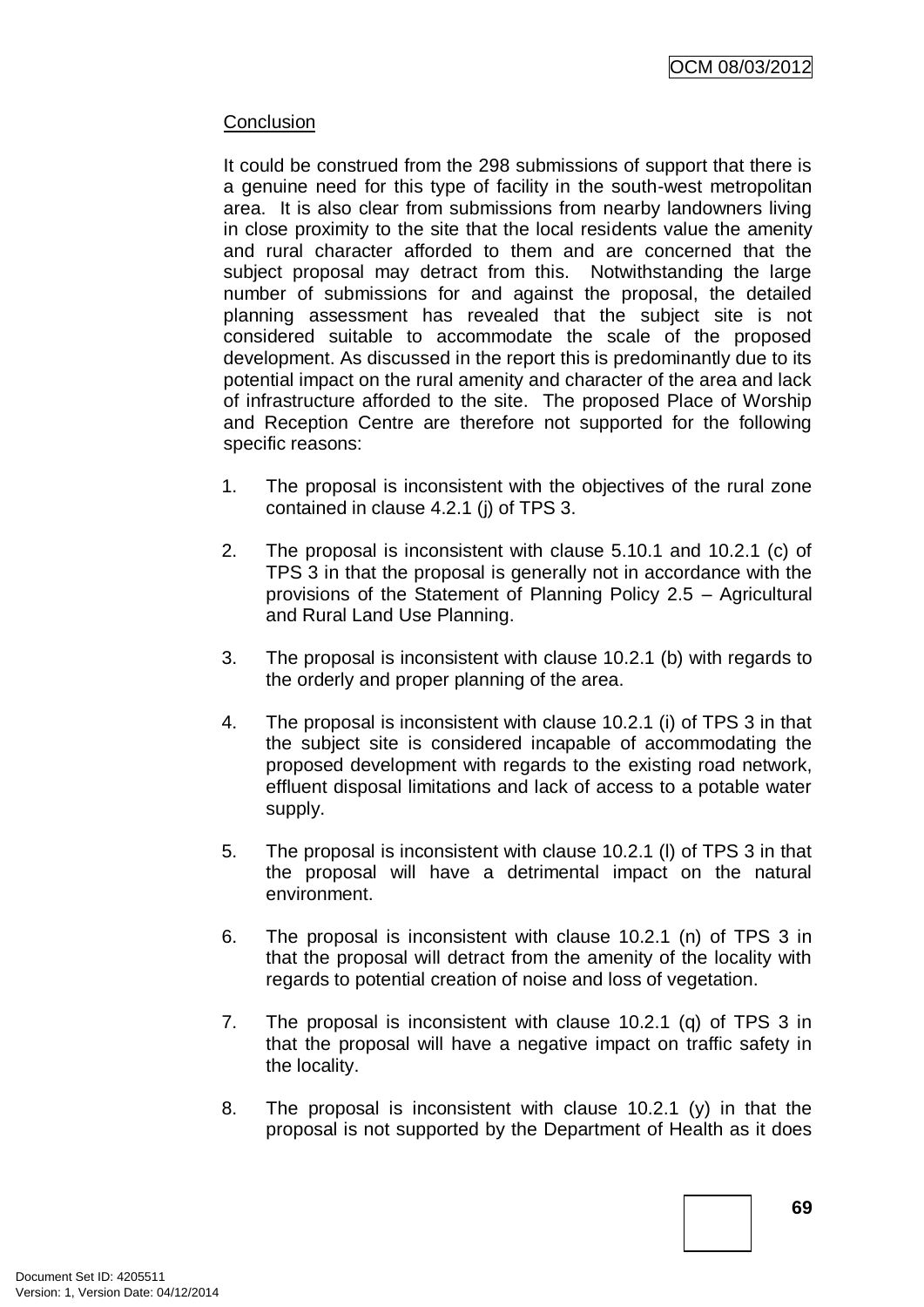not comply with the Government Sewerage Policy - Perth Metropolitan Region.

## **Strategic Plan/Policy Implications**

#### **Demographic Planning**

• To ensure development will enhance the levels of amenity currently enjoyed by the community.

#### **Lifestyle and Aspiration Achievement**

- To facilitate and provide an optimum range of community services and events.
- To conserve the character and historic value of the human and built environment.
- To identify community needs, aspirations, expectations and priorities for services that are required to meet the changing demographics of the district.

#### **Natural Environmental Management**

- To conserve, preserve and where required remediate the quality, extent and uniqueness of the natural environment that exists within the district.
- To ensure development of the district is undertaken in such a way that the balance between the natural and human environment is maintained.

### **Budget/Financial Implications**

N/A

### **Legal Implications**

Town Planning Scheme No. 3 Planning and Development Act 2005 State Administrative Tribunal Regulations

### **Community Consultation**

Please refer to Consultation section of the report above.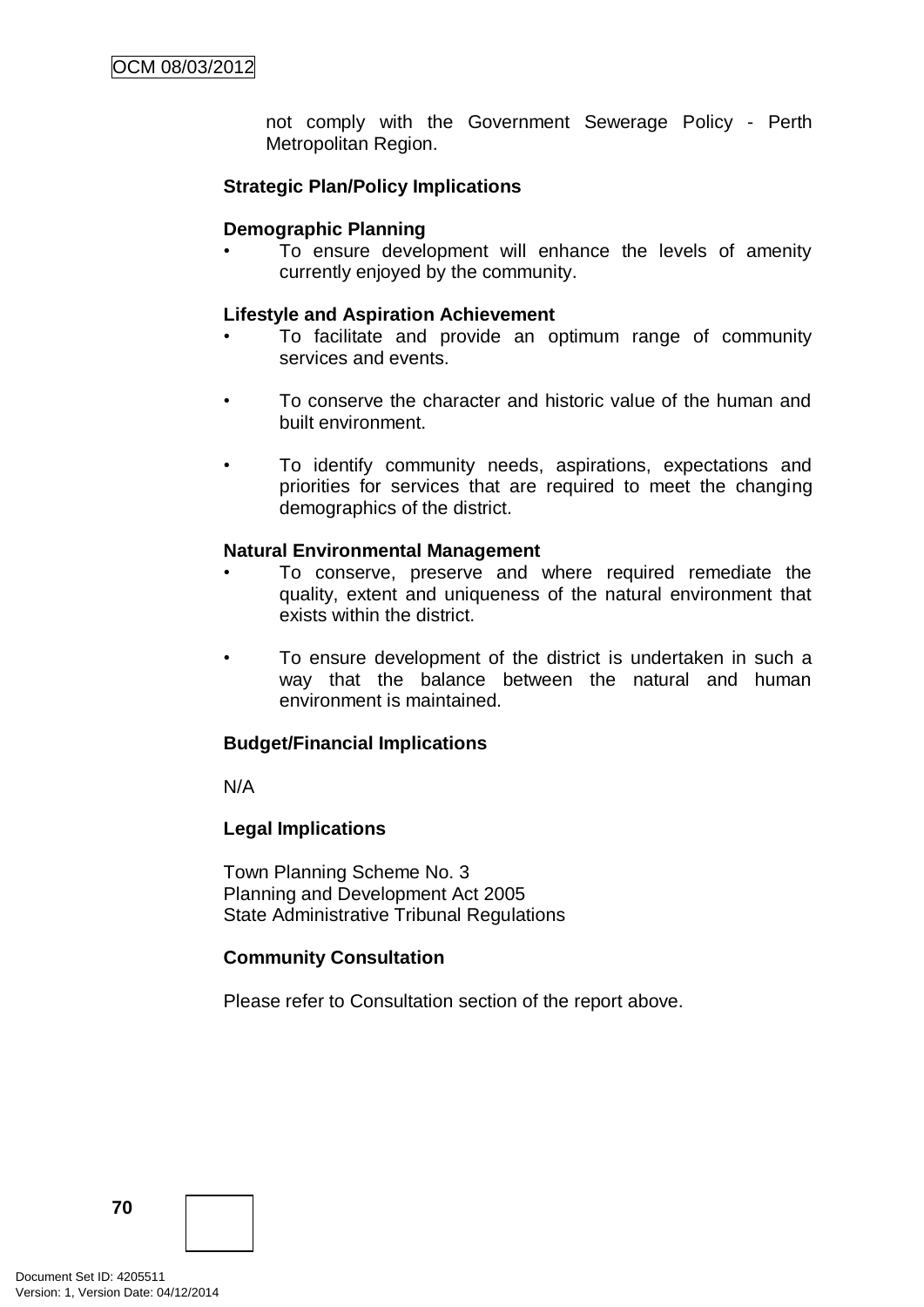## **Attachment(s)**

- 1. Location Plan
- 2. Site Plan
- 3. Floor Plans
- 4. Elevation Plans
- 5. Section Plans

#### **Advice to Proponent(s)/Submissioners**

The Proponent(s) and those who lodged a submission on the proposal have been advised that this matter is to be considered at the 8 March 2012 Council Meeting.

### **Implications of Section 3.18(3) Local Government Act, 1995**

Nil.

### **15. FINANCE AND CORPORATE SERVICES DIVISION ISSUES**

## **15.1 (MINUTE NO 4727) (OCM 08/03/2012) - LIST OF CREDITORS PAID - JANUARY 2012 (FS/L/001) (N MAURICIO) (ATTACH)**

#### **RECOMMENDATION**

That Council receive the List of Creditors Paid for January 2012, as attached to the Agenda.

### **COUNCIL DECISION**

MOVED Clr C Reeve-Fowkes SECONDED Clr S Portelli that the recommendation be adopted.

## **CARRIED 9/0**

### **Background**

It is a requirement of the Local Government (Financial Management) Regulations 1996, that a List of Creditors be compiled each month and provided to Council.

### **Submission**

N/A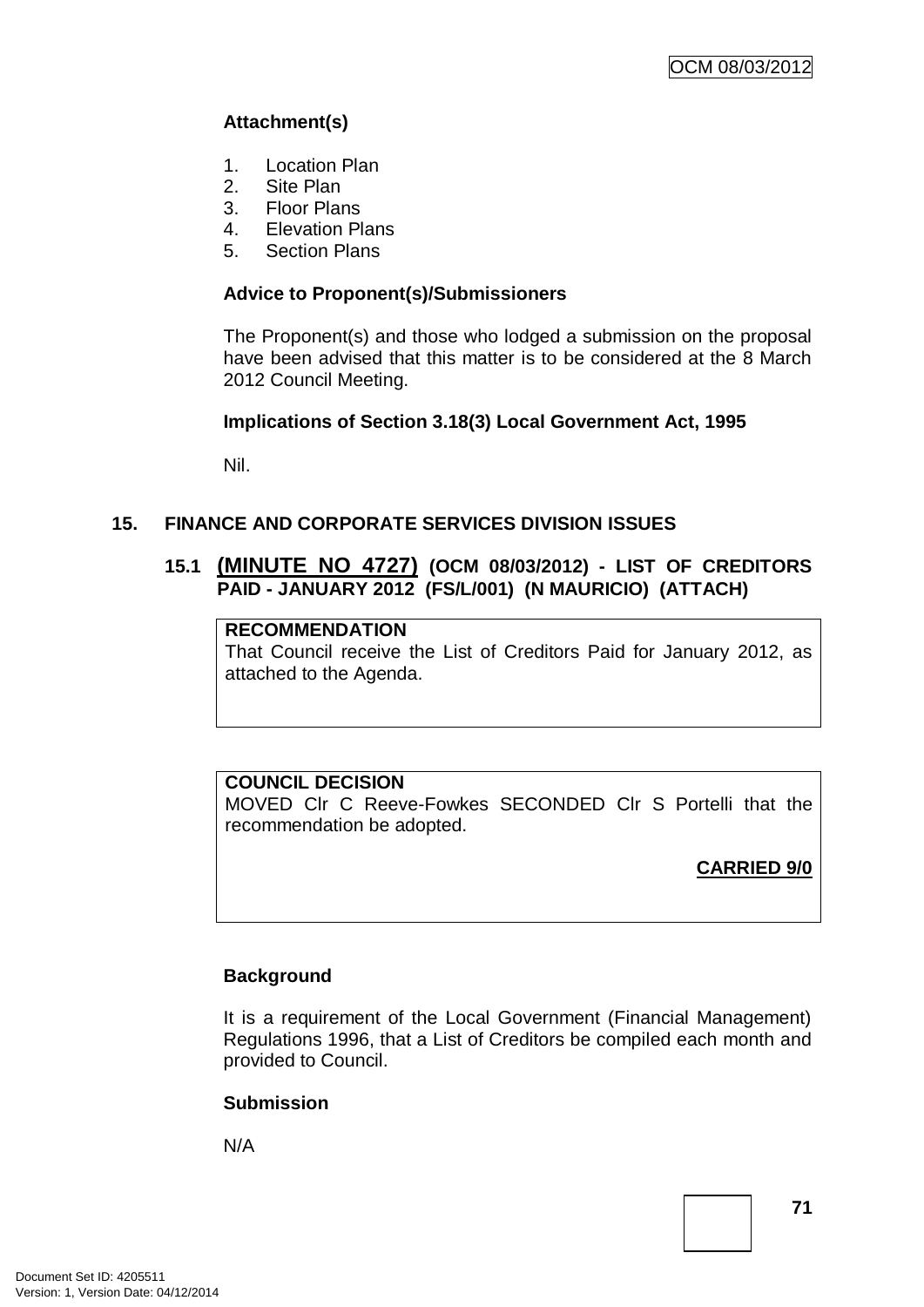## **Report**

The List of Accounts for January 2012 is attached to the Agenda for consideration. The list contains details of payments made by the City in relation to goods and services received by the City

### **Strategic Plan/Policy Implications**

#### **Governance Excellence**

• To conduct Council business in open public forums and to manage Council affairs by employing publicly accountable practices.

#### **Budget/Financial Implications**

N/A

### **Legal Implications**

N/A

### **Community Consultation**

N/A

### **Attachment(s)**

List of Creditors Paid – January 2012.

### **Advice to Proponent(s)/Submissioners**

N/A

### **Implications of Section 3.18(3) Local Government Act, 1995**

Nil.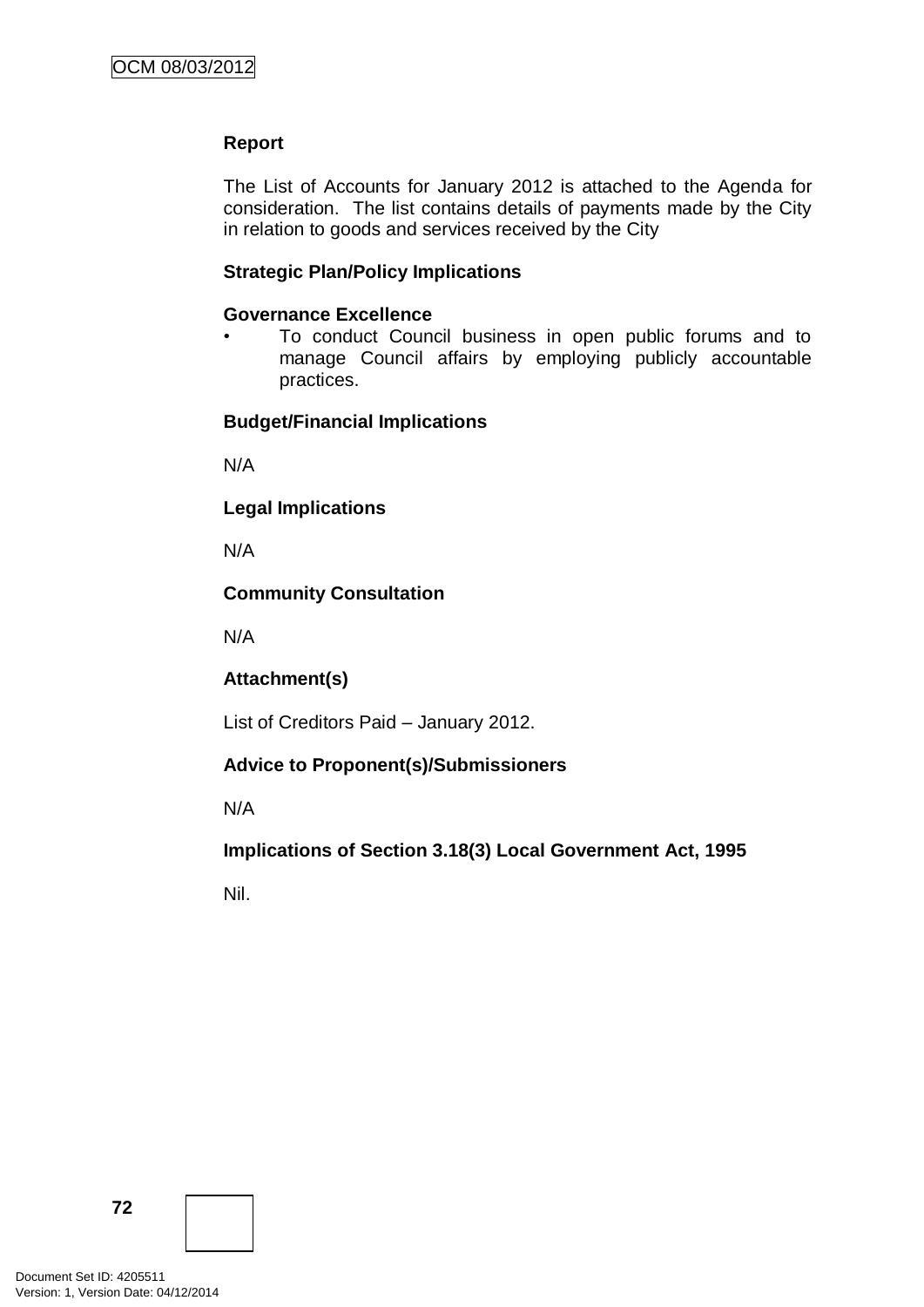## **15.2 (MINUTE NO 4728) (OCM 08/03/2012) - STATEMENT OF FINANCIAL ACTIVITY & ASSOCIATED REPORTS - JANURARY 2012 (FS/S/001) (N MAURICIO) (ATTACH)**

#### **RECOMMENDATION**

That Council receive the Statements of Financial Activity and associated reports for January 2012, as attached to the Agenda.

### **COUNCIL DECISION**

MOVED Clr C Reeve-Fowkes SECONDED Clr S Portelli that the recommendation be adopted.

**CARRIED 9/0**

## **Background**

Regulations 1996 prescribes that a local government is to prepare each month a Statement of Financial Activity.

Regulation 34(2) requires the Statement of Financial Activity to be accompanied by documents containing:–

- (a) details of the composition of the closing net current assets (less restricted and committed assets);
- (b) explanations for each material variance identified between YTD budgets and actuals; and
- (c) any other supporting information considered relevant by the local government.

Regulation 34(4)(a) prescribes that the Statement of Financial Activity and accompanying documents be presented to Council within 2 months after the end of the month to which the statement relates.

The regulations require the information reported in the statement to be shown either by nature and type, statutory program or business unit. The City chooses to report the information according to its organisational business structure, as well as by nature and type.

Financial Management Regulation 34(5) requires Council to annually set a materiality threshold for the purpose of disclosing budget variance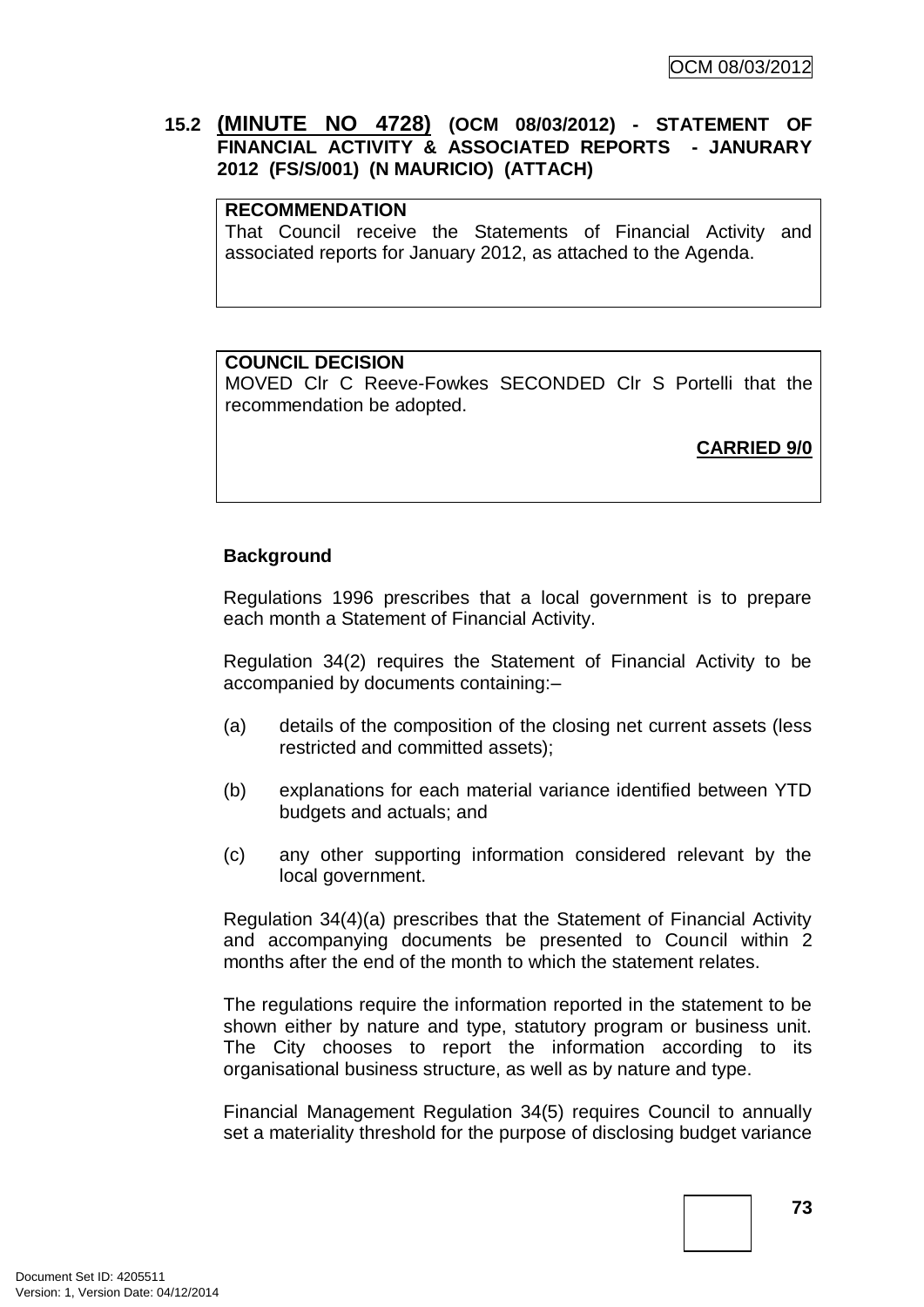details. To this end, Council has adopted a materiality threshold variance of \$100,000 for the 2011/12 financial year.

#### **Submission**

N/A

#### **Report**

#### Closing Funds

The City"s closing funds of \$55.4M at 31 January were \$7.8M higher than the YTD revised budget. This is broadly representative of continuing favourable operating revenue and expenditure results.

The full year revised budget is showing a closing surplus position of \$156k, up from the \$30k adopted in the annual budget. This increase is primarily due to the higher amount of Financial Assistance Grants (FAGS) payable to the City than originally budgeted.

The revised closing budget position will fluctuate moderately throughout the year, as minor adjustments and budget corrections are made. However, all new and significant funding requirements are brought to Council for approval in accordance with policy. Those minor budget adjustments made throughout the year that have impacted the closing budget position are outlined in Note 3 to the financial report.

### Operating Revenue

Overall, operating revenue is tracking ahead of budget by \$3.9M, which is less than last month"s variance by \$0.6M. This continues to be impacted by several main items. Interest earnings on investments were \$0.7M ahead of YTD budget due to the City"s strong cash flow position. Rates revenue was also \$1.0M ahead of both the ytd and full year budget target. Revenue from the Henderson Waste Recovery Park was also \$1.0M ahead of budget due to sustained strong commercial trade for the landfill. Revenue from Development Applications and Building Licences bucks the general trend being down just under \$0.4M.

#### Operating Expenditure

Operating expenditure is showing an overall underspend of \$2.1M (4% of the YTD budget). Key contributors to this result include:

- a YTD under spend of the Council grants program of \$0.4M,
- General budget under spend within Parks and Environmental Services of \$0.6M,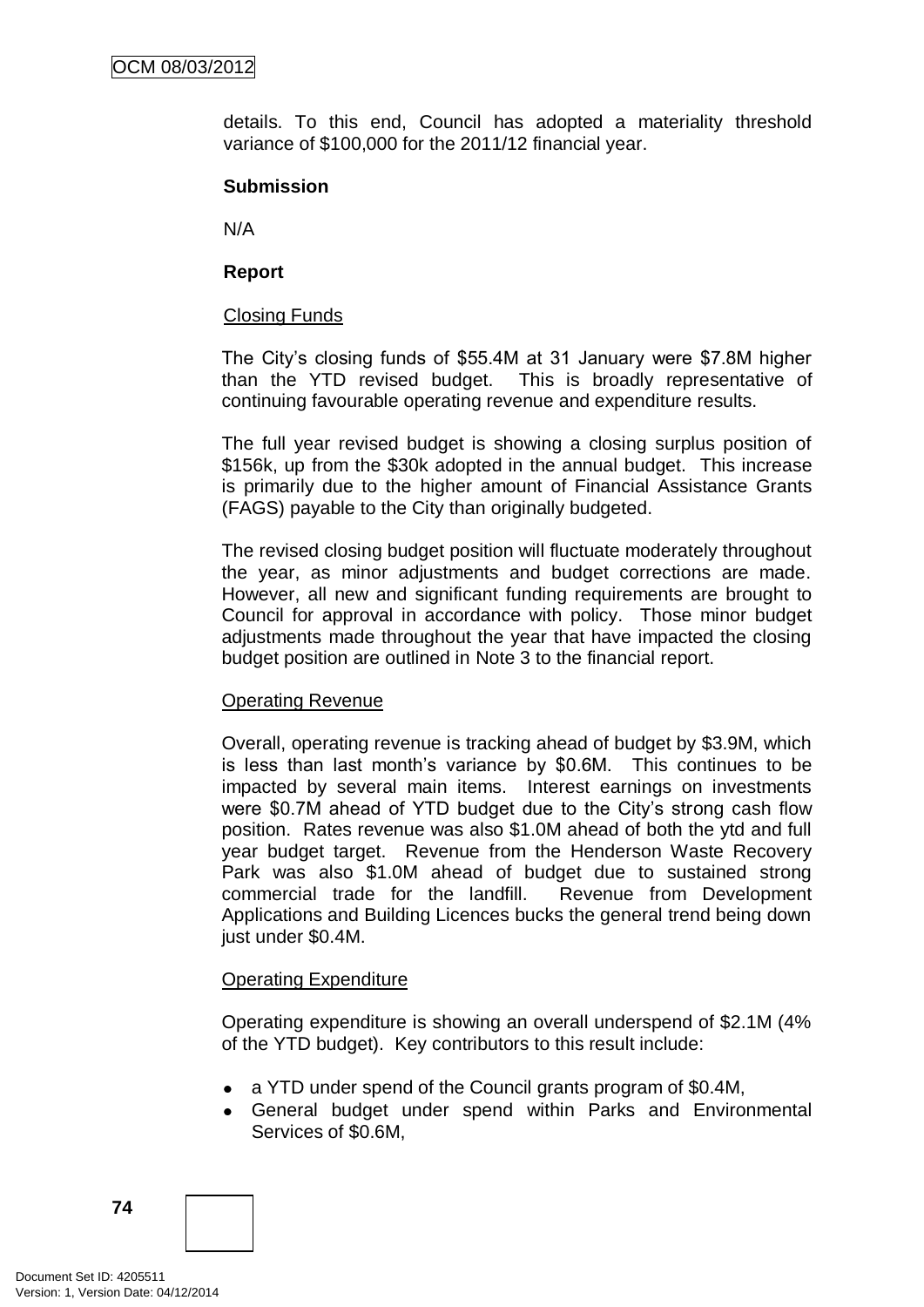- General budget under spend within Roads Maintenance and Construction Services of \$0.8M, including an allocation of \$0.5M for underground power and \$0.3M in street lighting.
- Increased tonnage through Henderson Waste Park has led to an unfavourable variance of \$1.2M in the cost of the landfill levy, although other operating costs are currently down \$0.6M due to efficiencies from in sourcing operations.

Most of the above mentioned budget variances have generally been caused by delayed spending against budget, other than the increase in the landfill levy. However, operational expenditure is anticipated to converge with budget targets as the year progresses.

The following table shows the budgetary performance from a nature or type perspective:

| <b>Nature or Type</b><br><b>Classification</b> | Actual   | <b>Amended</b><br><b>YTD Budget</b> | <b>Variance to</b><br><b>YTD Budget</b> |
|------------------------------------------------|----------|-------------------------------------|-----------------------------------------|
|                                                |          |                                     | %                                       |
| <b>Employee Costs</b>                          | \$20.75M | \$20.94M                            | 1%                                      |
| <b>Materials and Contracts</b>                 | \$16.95M | \$18.84M                            | 10%                                     |
| Utilities                                      | \$1.86M  | \$2.37M                             | 21%                                     |
| Insurances                                     | \$1.74M  | \$1.67M                             | $-4%$                                   |
| <b>Other Expenses</b>                          | \$3.61M  | \$4.24M                             | 15%                                     |

There is traditionally a lag effect in the incurring of materials and contracts and utility expenses and current results are not that unusual for this time of the year. Employee costs are closer to budget this month than previously reported due to the payment of three fortnightly payrolls in January. This now provides a more accurate representation of the performance of the salary budget.

### Capital Program

The City"s capital budget is showing an overall under spend of \$10.4M against a YTD budget of \$24.6M and full year budget of \$70.6M. This has increased from the December variance of \$6.2M and continues to reflect delays in the progress of a number of big value projects for a variety of reasons.

Capital related funding sources are conversely down \$11.9M against the ytd budget, largely as a result of the capital expenditure under spend. The main impacts are Council's cash reserves at \$7.0M and loan funds of \$4.0M.

The requirement for loan funding in 2011/12 has been reviewed as a consequence of the better than expected closing funds position for the 2010/11 year and the delayed spending on projects. Consequently,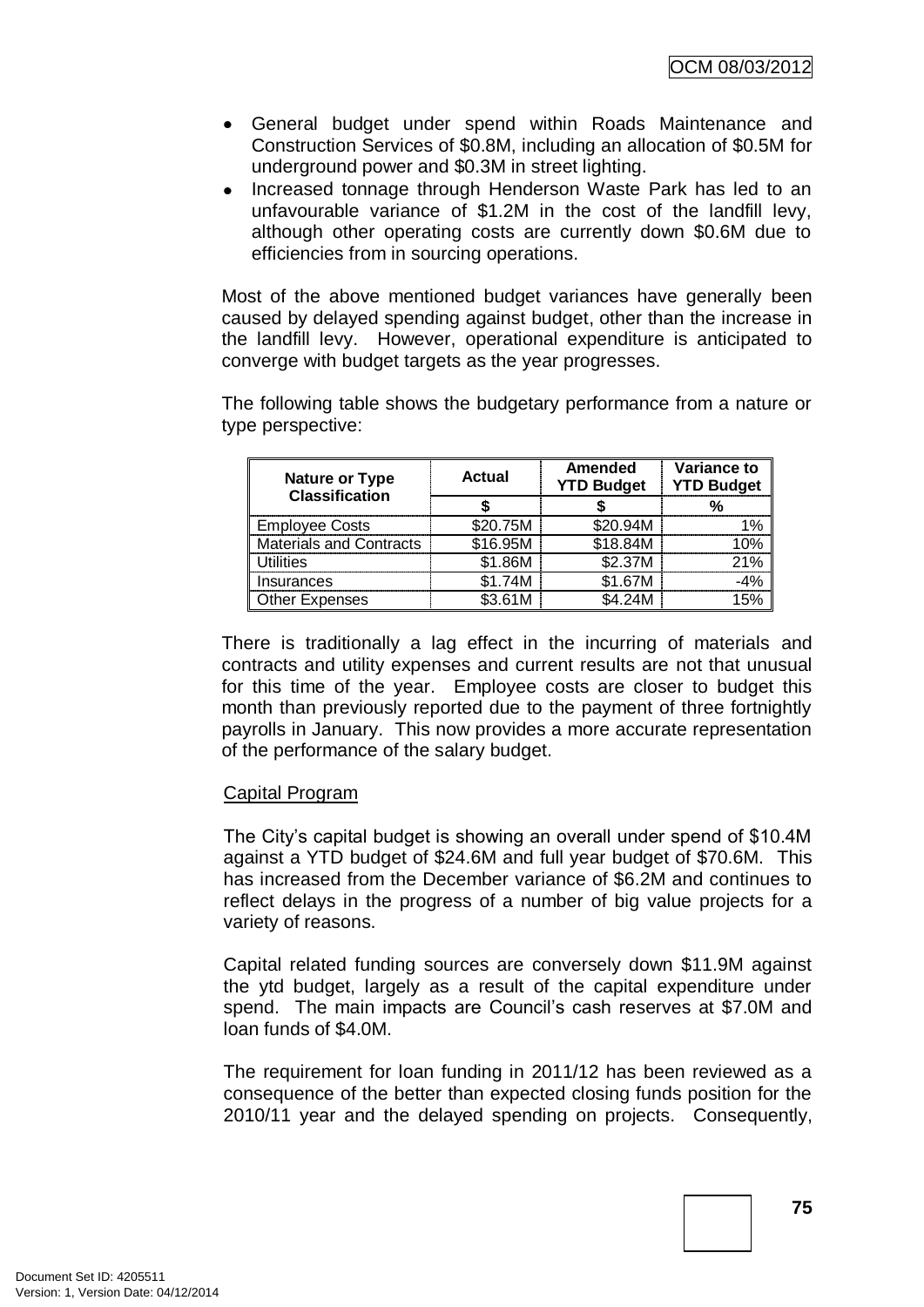the loan funding source has been removed from the budget via the mid-year budget review.

The more significant project spending variances are disclosed in the attached CW Variance analysis report.

#### Cash & Investments

Council"s cash and current/non-current investment holdings reduced to \$108.2M (from \$110.6M in December). This is \$17.9M ahead of YTD budget estimates due to the impact of the capital budget variances, as well as the favourable position of the operating budget. This position continues to boost the City"s interest earnings and is timely given interest rates have fallen across the board following recent RBA decisions to ease monetary policy.

Of this total cash and investment holding, \$50.6M represents the City"s cash reserves, whilst another \$5.8M is held for other restricted purposes such as bonds and capital contributions. The balance of \$51.8M represents the cash and investment component of the City"s working capital, available to fund operations and the municipal funded portion of the capital program.

The City"s investment portfolio made an annualised return of 6.14% for the month, versus the benchmark BBSW performance of 4.83%. The Reserve Bank failed to reduce interest rates in February as largely anticipated by financial markets, thus allowing opportunity for the City to continue investing its funds at yields of around 6%.

The majority of investments held continue to be in term deposit products placed with highly rated APRA (Australian Prudential Regulation Authority) regulated Australian banks. These mainly range in terms of up to six months, as this is where the current yield value lies.

#### Description of Graphs and Charts

There is a bar graph tracking Business Unit operating expenditure against budget. This provides a very quick view of how the different units are tracking and the comparative size of their budgets.

The Capital Expenditure graph tracks the YTD capital spend against the budget. It also includes an additional trend line for the total of YTD actual expenditure and committed orders. This gives a better indication of how the capital budget is being exhausted, rather than just purely actual cost alone.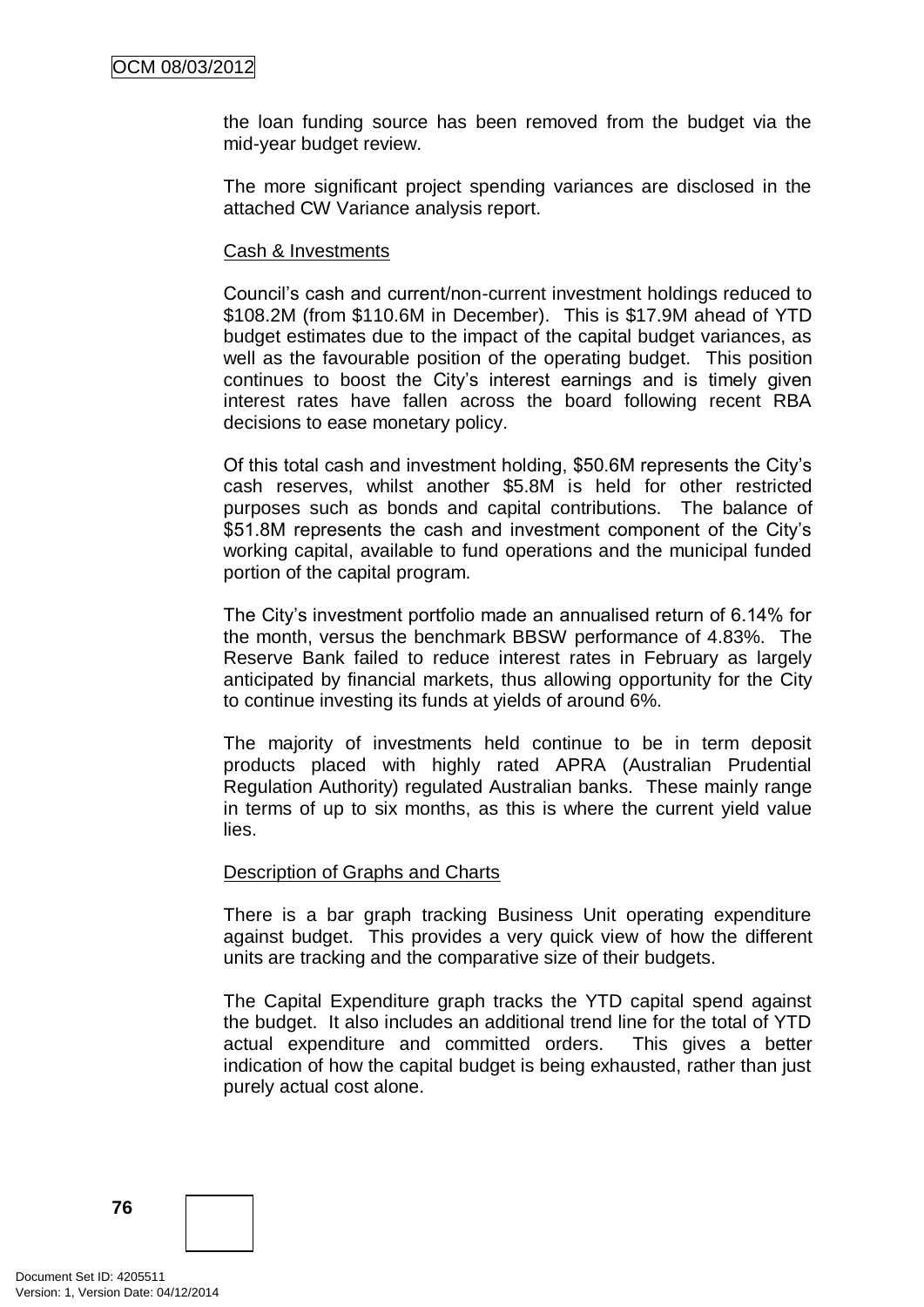A liquidity graph shows the level of Council"s net current position (adjusted for restricted assets) and trends this against previous years. This gives a good indication of Council"s capacity to meet its financial commitments over the course of the year.

Council"s overall cash and investments position is provided in a line graph with a comparison against the YTD budget and the previous year"s position at the same time.

Pie charts included show the break-up of actual operating income and expenditure by nature and type and the make-up of Council"s current assets and liabilities (comprising the net current position).

### **Strategic Plan/Policy Implications**

#### **Governance Excellence**

• To conduct Council business in open public forums and to manage Council affairs by employing publicly accountable practices.

### **Budget/Financial Implications**

Material variances identified of a permanent nature (ie. not due to timing issues) may impact on Council"s final budget position (depending upon the nature of the item). Several of these were assessed and included in the mid-year budget review adopted by Council in February. These changes will be incorporated within the February monthly financial report presented to the April Council meeting.

### **Legal Implications**

N/A

### **Community Consultation**

N/A

### **Attachment(s)**

Statement of Financial Activity and associated reports – January 2012.

### **Advice to Proponent(s)/Submissioners**

N/A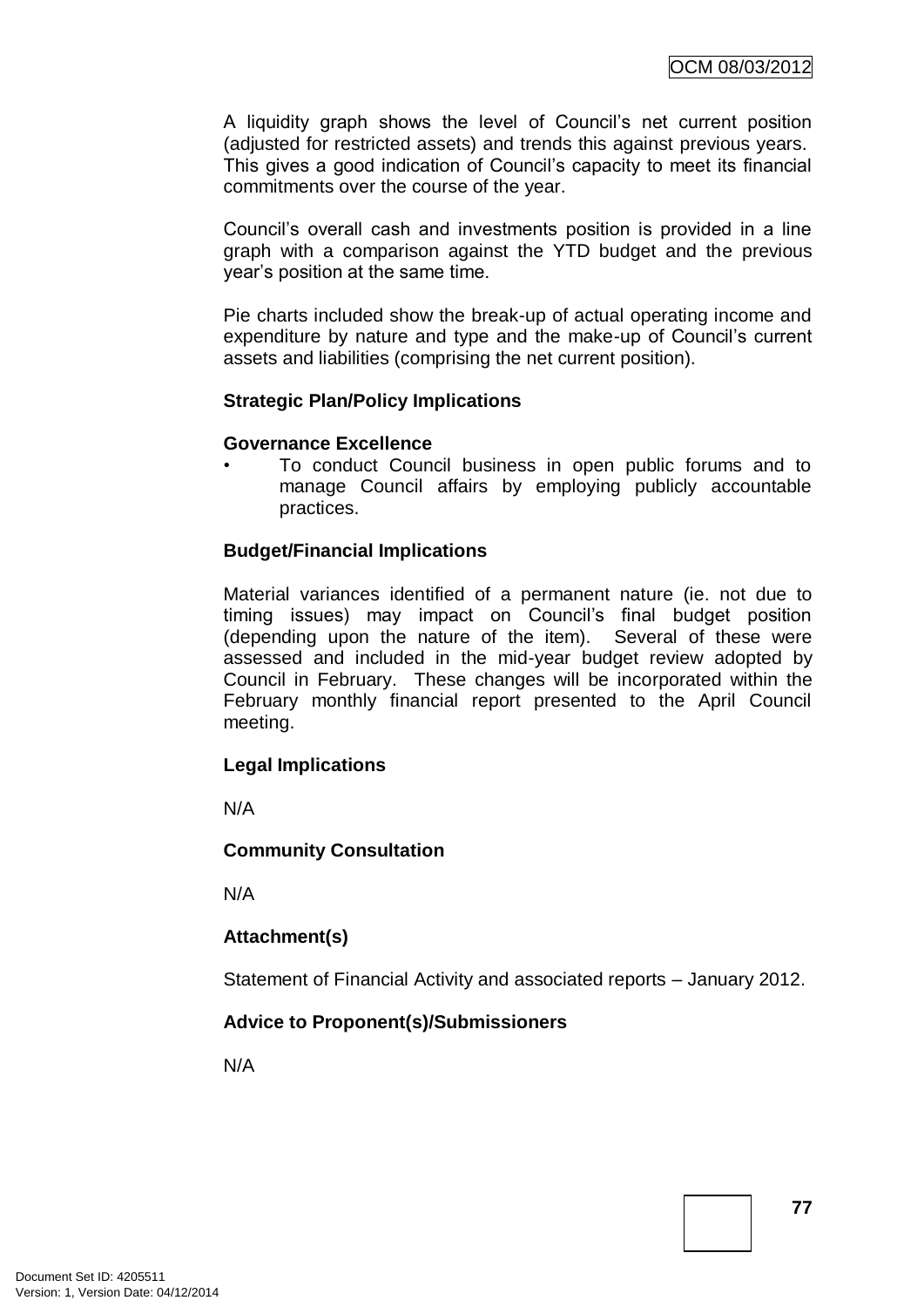**Implications of Section 3.18(3) Local Government Act, 1995**

Nil.

### **16. ENGINEERING AND WORKS DIVISION ISSUES**

**16.1 (MINUTE NO 4729) (OCM 08/03/2012) - PROPOSED SUSTAINABILITY STRATEGY 2012 - 2016 (HS/P/001) (V CUSACK) (ATTACH)**

# **RECOMMENDATION**

That Council

- (1) adopts the proposed Sustainability Strategy 2012–2016, as shown in the attachment to the Agenda; and
- (2) receives a report containing the completed Sustainability Action Plan at the June meeting of Council.

## **COUNCIL DECISION**

MOVED Clr B Houwen that Council defer the item until the Strategic Community Plan has been finalised.

## **MOTION LAPSED FOR WANT OF A SECONDER**

MOVED Clr V Oliver SECONDED Deputy Mayor K Allen that the recommendation be adopted.

**CARRIED 9/0**

### **Background**

In June 2006 Council first adopted Sustainability Policy SC37, and in December 2006 Council adopted its Sustainability Strategy. The strategy outlined a set of objectives and a commitment to sustainability reporting.

In October and December 2011 respectively, Council updated Policy SC37 and adopted its inaugural State of Sustainability (SoS) Report. Policy SC37 and the SoS Report are structured along the four sustainability themes of Environment, Social and Economic plus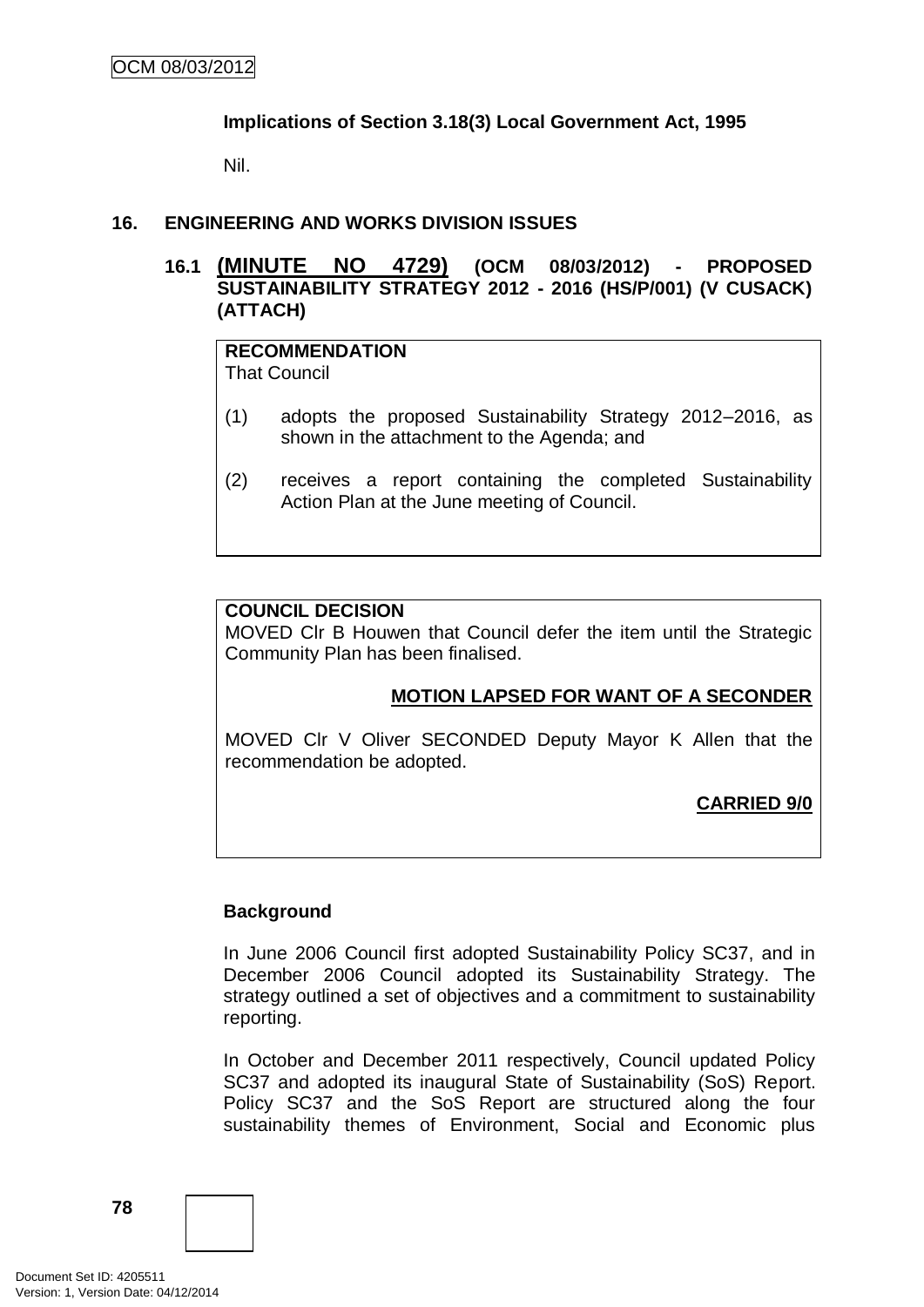Governance, which reflect a modern triple bottom line plus one (TBL+1) approach to sustainable development.

The proposed Sustainability Strategy attached has also been structured along the TBL+1 sustainability themes in line with Policy SC37 and the SoS Report.

The amended Sustainability Strategy will guide the implementation of Policy SC37 and will help ensure that the City continues to embed relevant sustainability objectives into its core business activities and services delivered to the community.

#### **Submission**

N/A

#### **Report**

The Sustainability Strategy contains an introduction and a brief history of the evolution of the sustainability concept. It reiterates the City"s definition of sustainability as adopted by Council in Policy SC37 on 13 October 2011.

The statement of intent details the strategy's specific aims, which is followed by a short segment on strategic alignment and implementation. The focus areas, starting with Management, Accountability, Transparency and Engagement, and the "overarching objectives" starting at Gov 1, provide the guidance and direction for implementing Policy SC37. As such, there are 2 focus areas under each of the TBL+1 sustainability themes and 4 overarching objectives in each of the focus areas. The overarching objectives have been assigned an easily identifiable abbreviation in line with the TBL+1 theme. The first overarching objective under Governance is therefore labelled Gov 1, the first under Environment is Env 1, the first under Society is Soc 1 and the first under Economy is Eco 1.

The Sustainability Officer obtained comment from various staff and liaised closely with the SBMG during the preparation of the Strategy to ensure sustainability is embedded throughout the organisation.

Once the Sustainability Strategy has been endorsed by Council, we will develop and complete a Sustainability Action Plan which will provide the framework and the flexibility for the organisation to set and realise specific annual sustainability objectives and key performance indicators (KPI's) under each of the 'overarching objectives'. This action plan will be presented to Council for consideration and adoption.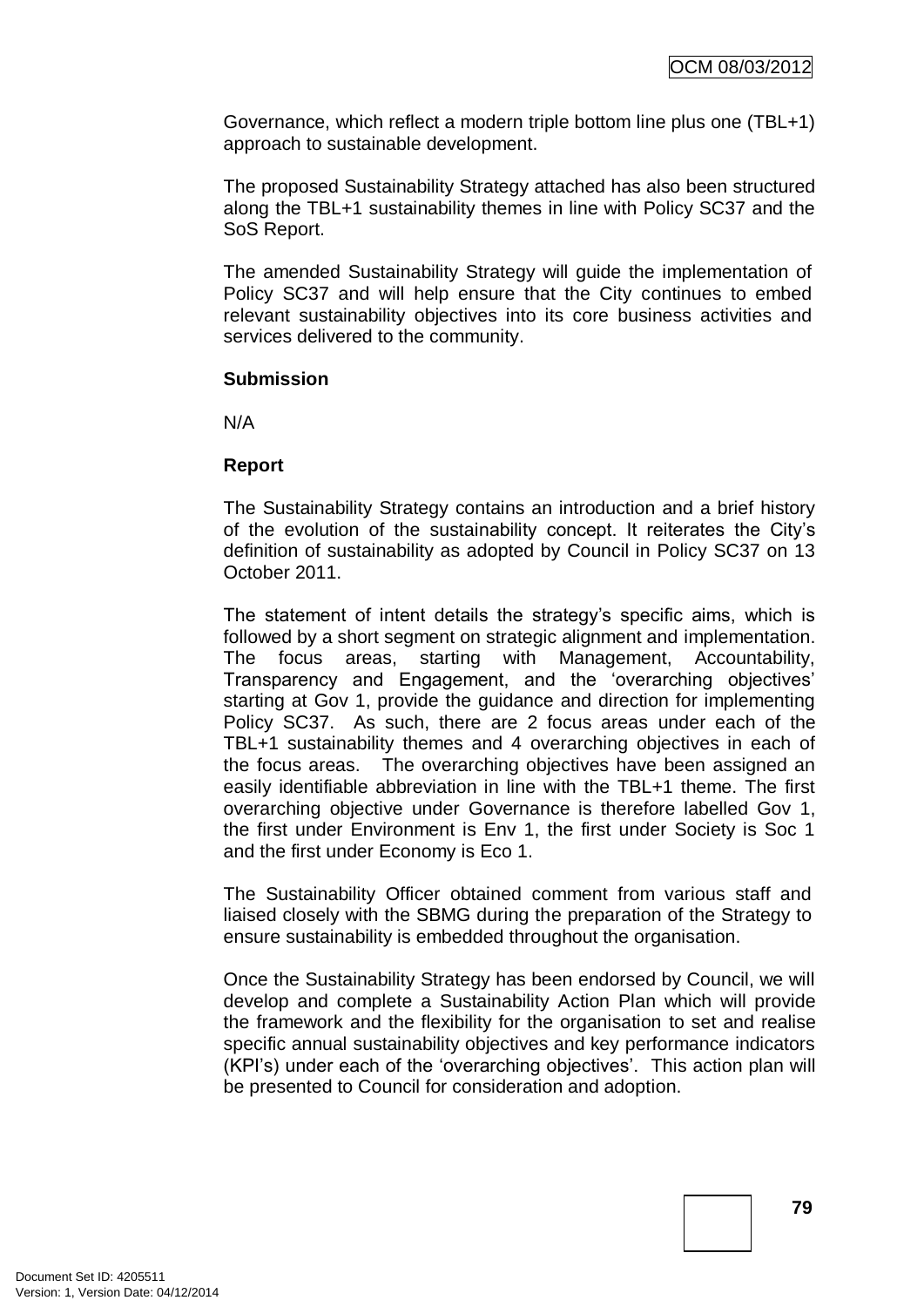The final part of the process is to document the progress in achieving those annual sustainability objectives and KPI"s in the SoS Report at the end of the year. The proposed sustainability strategy therefore is an integral part of the City"s integrated sustainability platform and reporting structure and officers recommend it's adoption.

### **Strategic Plan/Policy Implications**

#### **Lifestyle and Aspiration Achievement**

To foster a sense of community spirit within the district generally and neighbourhoods in particular.

#### **Governance Excellence**

• To conduct Council business in open public forums and to manage Council affairs by employing publicly accountable practices.

#### **Employment and Economic Development**

• To plan and promote economic development that encourages business opportunities within the City.

#### **Natural Environmental Management**

To ensure development of the district is undertaken in such a way that the balance between the natural and human environment is maintained.

### **Budget/Financial Implications**

N/A

### **Legal Implications**

N/A

### **Community Consultation**

N/A

### **Attachment(s)**

Proposed Sustainability Strategy 2012–2016.

### **Advice to Proponent(s)/Submissioners**

N/A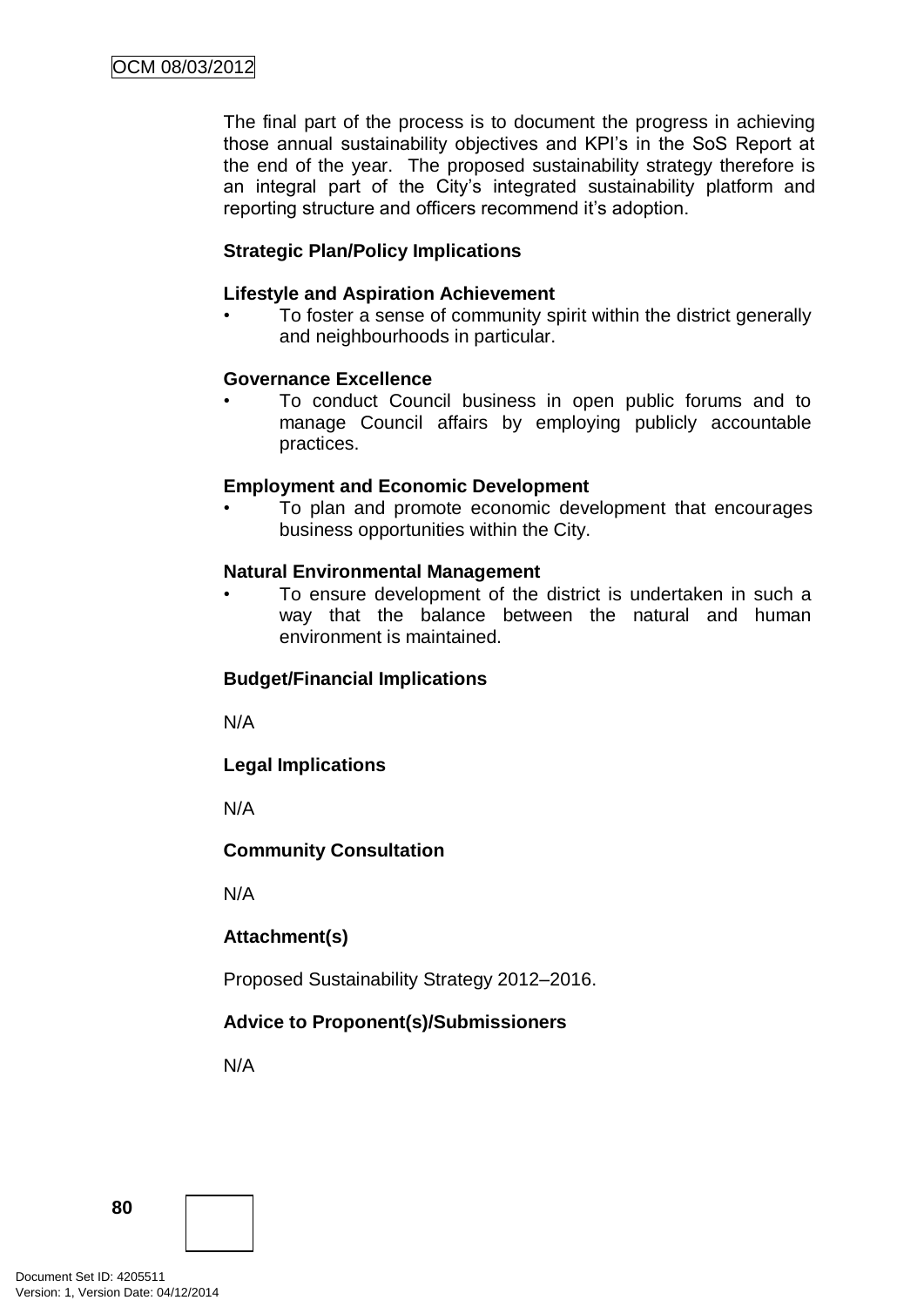## **Implications of Section 3.18(3) Local Government Act, 1995**

Nil.

## **17. COMMUNITY SERVICES DIVISION ISSUES**

## **17.1 (MINUTE NO 4730) (OCM 08/03/2012) - PARKING - 7 MEWSTONE CRESCENT, NORTH COOGEE (6007034) (R AVARD) (ATTACH)**

### **RECOMMENDATION**

That Council advise Michael and Linda Italiano of 7 Mewstone Crescent, North Coogee that it is unable to provide a reserved on street parking bay for their exclusive use.

## **COUNCIL DECISION**

MOVED Clr T Romano SECONDED Clr C Reeve-Fowkes that Council:

- (1) designate Mewstone Crescent, North Coogee as a "Residential Parking Permit" precinct, pursuant to Part 5 of Council's Parking Local Laws, 2008, and installs signage to that effect; and,
- (2) issues, upon application, a Residential Parking Permit to any resident of Mewstone Crescent who can provide evidence that they have more than two motor vehicles registered at a corresponding address in Mewstone Crescent, North Coogee.

**CARRIED 7/2**

### **Reason for Decision**

Mewstone Crescent residents are parking their vehicles in and around Mewstone Crescent, in an indiscriminate manner, because they have insufficient parking bays provided on their property to accommodate their vehicle parking needs.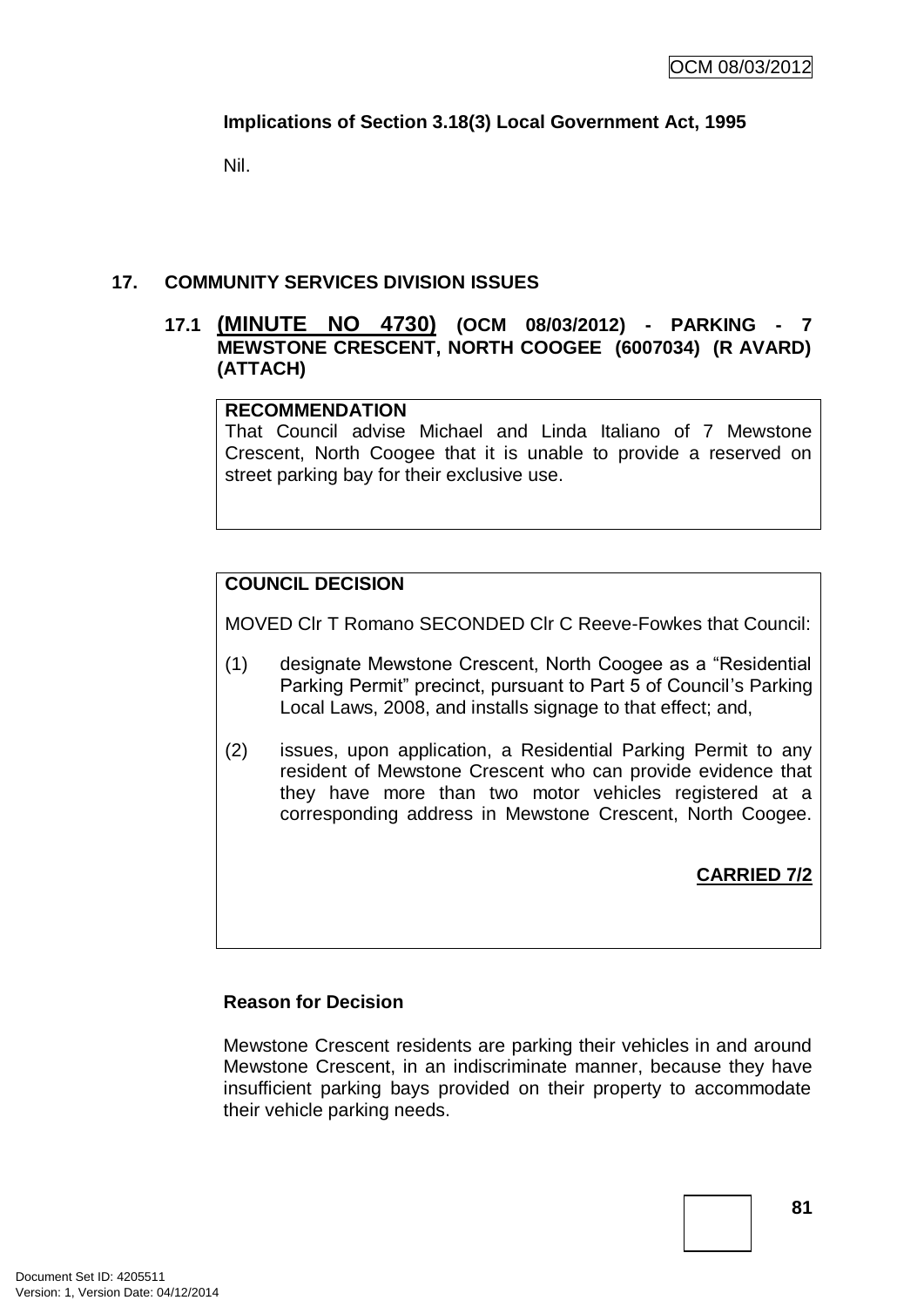Owners who have constructed houses on Mewstone Crescent are required to provide 2 parking bays on their property to accommodate motor vehicles. However, Mr Italiano, of 7 Mewstone Crescent, has more than two members of his family who have vehicles which need to be parked at or near the residence when they are at home.

It is considered that owner / occupiers in this situation should have priority to utilise any on-street parking provided over people who are renting an adjacent unit and do not have designated parking on site.

The only means available for owner / occupiers with more than two family members with vehicles to achieve this outcome, is for the thoroughfare to be designated as a "Residential Parking Permit" zone and to be issued, upon application, with a "Residential Parking Permit" to give them priority over non permit holders to on-street parking spaces.

### **Background**

Deputy Mayor Allen has requested that an Agenda Report be prepared in relation to parking in the North Coogee area in the vicinity of South Beach Promenade, Heywood Lane, Mewstone Crescent and Barrow Crescent in response to complaints concerning parking in the area made by Michael and Linda Italiano of 7 Mewstone Crescent, North Coogee.

#### **Submission**

Applicant is seeking approval for a reserved parking bay alongside their residence located at 7 Mewstone Crescent, North Coogee.

### **Report**

South Beach Estate in North Coogee has been developed on the principle of seeking to increase residential density and provision of reduced on street parking that encourages the use of public transport. Property owners are expected to provide sufficient and suitable parking for their vehicles on their properties. Street parking is therefore limited and is provided to be used primarily by visitors to the area.

The Italiano"s own a Ford 250 which is 6.9 metres long and are seeking to have a designated permit for a parking bay that is outside their property. The standard parking bay is in fact 5.5 metres long. As with most properties in the area the Italiano's have a garage that accommodates two cars. Accordingly they have either built a house that cannot accommodate a vehicle of this dimension or purchased a vehicle that they cannot accommodate in their garage.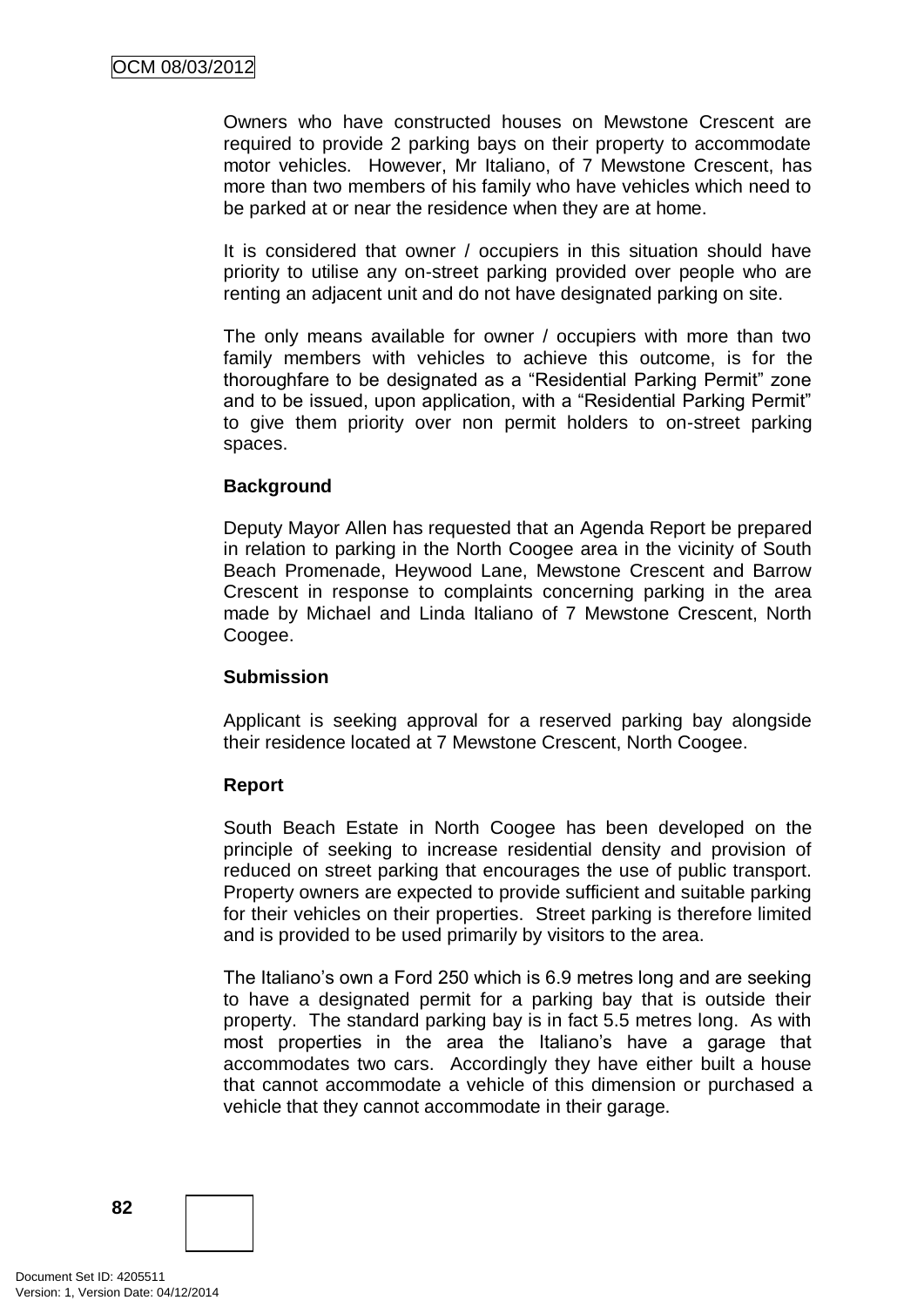Allegations have been made that some property owners in the area may have modified their garages to serve other purposes such as storage or children"s games areas. However the City has not approved any modification to or alternative uses of garages. Some owners appear to be choosing to park in the street in-lieu of using their garages. This may be having some impact on the availability of street parking.

The primary issue is a short term problem in the availability of parking which has also been temporarily reduced due to builder's vehicles parking in the area during the day. This is an issue faced in any area undergoing significant development and will likely reduce over time.

The street parking in the area is in the form of unmarked parking embayments on either side of the carriageway. There are currently no restrictions on the time a person can park in the embayment other than in City of Cockburn Parking and Parking Facilities Local Law which requires that vehicles can park up to 24 hours after which time it must be moved (48)(2) (b)(i).

Part 5 of the City of Cockburn Parking and Parking Facilities Local Law provides for the provision of Residential parking permits. There is no provision for owners to have designated parking bays on the carriage way. Should residential parking permits be provided they would only be available for owners parking within a designated area as marked by signs. There appears to be little justification for residential parking permits in this area at this time as most properties have the capacity to park cars on the property. Residential parking permits would impact adversely on visitors to properties in the area as the available bays would be taken up with those with residential parking permits. Property owners ought to be encouraged to use the parking available on their own properties rather than rely on parking that has been provided on street primarily for visitors.

The design of the estate does not allow for verge parking as the properties are built to the property line and the parking embayments are separated by treed garden beds. There are no sites suitable for expanded parking areas to be established that would readily serve this area.

There have been comments made by the Italiano's concerning the width of Heywood Lane which serves as the rear access for properties on South Beach Promenade and for residents on the lane itself. The lane has been approved by all relevant authorities at 5 metres wide. The laneway has been marked as a no parking area to allow access by residents to their properties as there were complaints of cars parking across garages to the dwellings on Heywood Lane.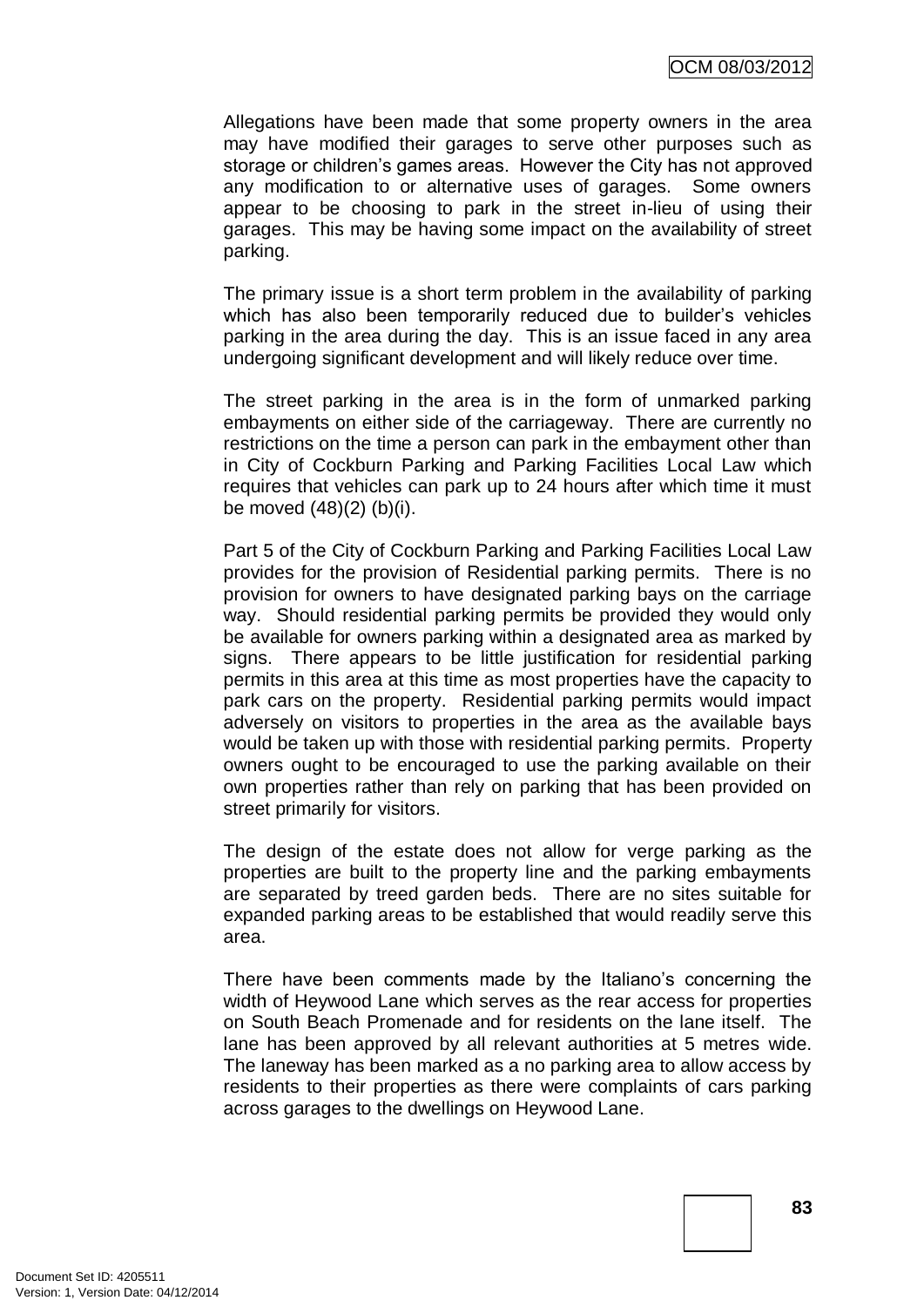In conclusion, the South Beach Estate residential area has been planned on the basis of increased urban density with a village style ambience. Private vehicle parking for two vehicles for each single house is required to be provided on site. Purchasers of properties in this area are aware of the nature of the development and would be expected to adjust their expectations toward vehicle access and parking accordingly.

Council does not have the capacity to allocate a reserved on street parking bay for the sole use of any specific resident and residents who utilise on street bays for parking their vehicles do so on a "first come" basis.

However, it does have the authority to issue "Residential Parking Permits" pursuant to its Parking and Parking Facilities Local Law. However, if Council wished to approve such an arrangement, it would mean that non permit holders (eg visitors) would not be permitted access to park on the street, which is contrary to the planning design principles of higher density living.

### **Strategic Plan/Policy Implications**

#### **Demographic Planning**

• To ensure the planning of the City is based on an approach that has the potential to achieve high levels of convenience and prosperity for its citizens.

### **Governance Excellence**

To provide effective monitoring and regulatory services that administer relevant legislation and local laws in a fair and impartial way.

### **Budget/Financial Implications**

N/A

### **Legal Implications**

The City of Cockburn Parking and Parking Facilities Local Law 2007 applies.

### **Community Consultation**

Prior to Heywood Lane being designated as no parking letters were sent out to affected properties advising of the proposal.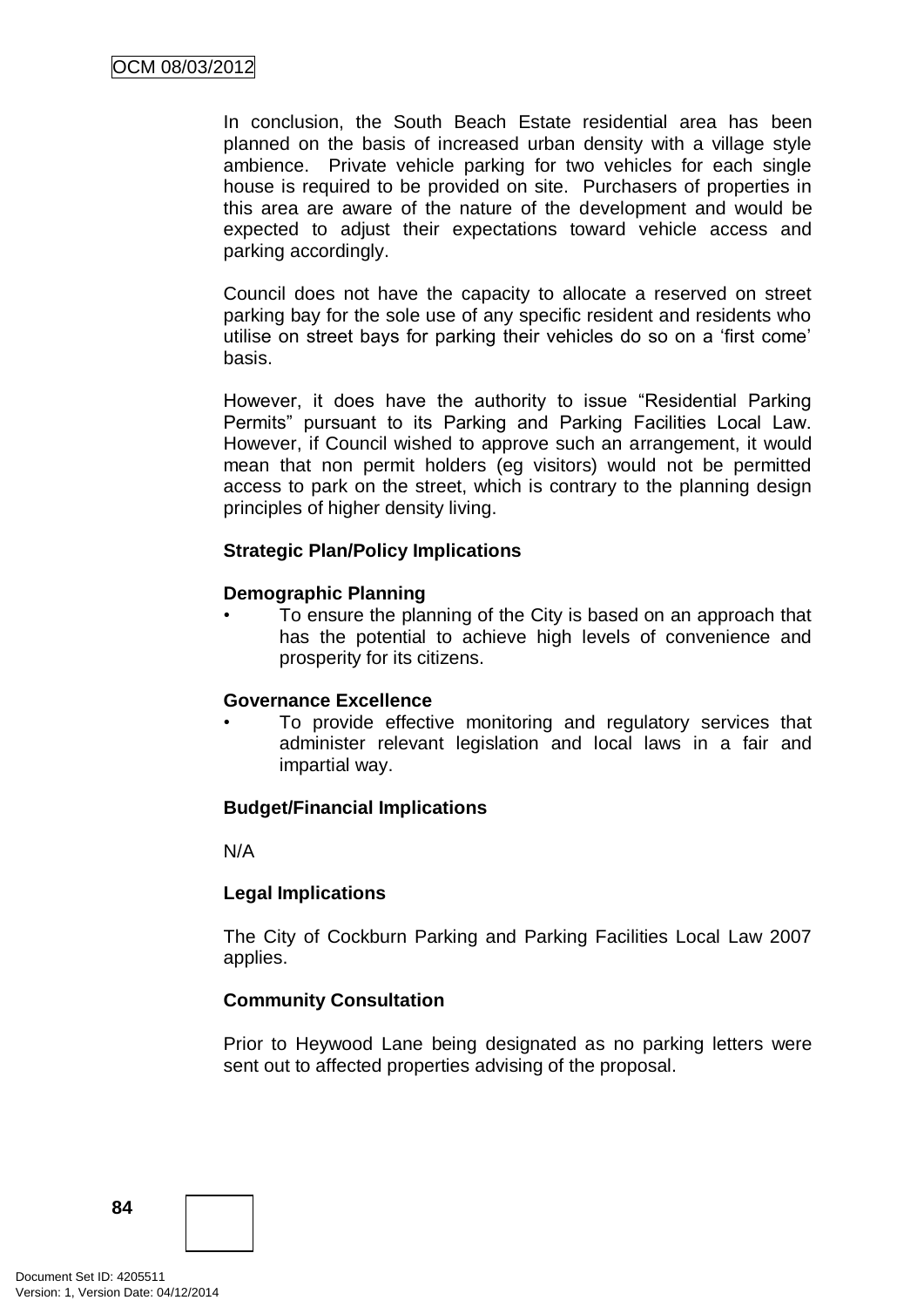## **Attachment(s)**

- 1. Site plan.
- 2. Copy of letter from Michael and Linda Italiano in relation to parking in the vicinity of their property.
- 3. Copy of the letter from the Manager of Statutory Planning to the letter from the Italiano's.

## **Advice to Proponent(s)/Submissioners**

The Proponent(s) have been advised that this matter is to be considered at the March 2012 Council Meeting.

## **Implications of Section 3.18(3) Local Government Act, 1995**

Nil.

## **17.2 (MINUTE NO 4731) (OCM 08/03/2012) - PROPOSED CITY OF COCKBURN PARKING AND PARKING FACILITIES (AMENDMENT) LOCAL LAW 2012 (CC/P/099) (P WESTON) (ATTACH)**

## **RECOMMENDATION**

That Council pursuant to Section 3.12 of the Local Government Act 1995 proceed to amend the City of Cockburn Parking and Parking Facilities Local Law 2007, as attached to the Agenda.

## **COUNCIL DECISION**

MOVED Clr C Reeve-Fowkes SECONDED Clr S Portelli that the recommendation be adopted.

**CARRIED 9/0**

## **Background**

The Parking and Parking Facilities Local Law 2007 was gazetted in the Government Gazette on 11 January 2008.

### **Submission**

N/A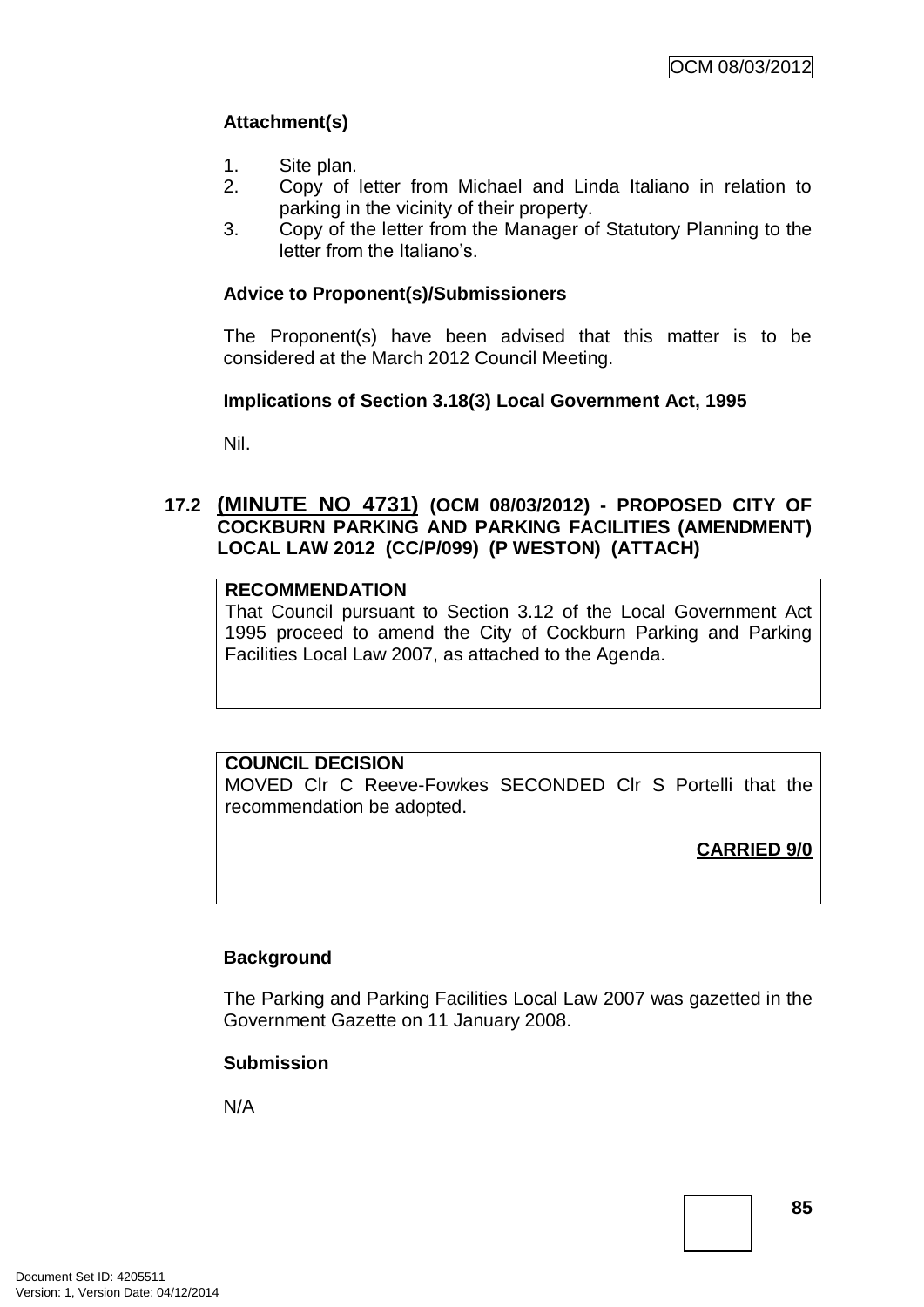### **Report**

The purpose of the amendment is to implement the requirements of the Parliamentary Joint Standing Committee on Delegated Legislation (JSCDL) namely:

- 1. to modify clause 4 of the local law by insertion of identified definitions,
- 2. amend clause 9 and 11 (Parking Stations),
- 3. amend clause 17(3),
- 4. delete the existing clause 72, and
- 5. insert a new clause 72 to include the definitions and clauses pertaining to 'special purpose vehicle' and 'emergency vehicle'.

The effect of the amendment is that:

- 1. the amending of clause 9 and other clauses will require the constitution of a parking station by way of amendment of the local law. The process laid out pursuant to section 3.12 of the *Local Government Act 1995* and requires parking stations to be included in Schedule 1 of the Local Law rather than by a resolution of Council and,
- 2. the driver of "special purpose" and "emergency" vehicles may, when expedient and safe to do so, stop and/or park the vehicle in any place, at any time.

Following the Parking and Parking Facilities Local Law 2007 being published in the Government Gazette on 11 January 2008, the JSCDL imposed requirements on the City, through the City"s lawyers, to make amendments to the local law.

The JSCDL noted a number of terms within the clauses had inadequate definitions outlined in clause 4.

Also the JSCDL considered the decision to constitute land as a parking station was not a decision of the type that may be considered administrative in nature.

Accordingly, the JSCDL considered that clause 9 required amending such that it did not allow the making of parking station by way of a Council resolution, but by amending the local law and listing the parking station in Schedule 1 of the local law. This provided both public and Parliamentary scrutiny required in the process laid out in section 3.12 which includes both public advertising notices and ultimate referral to the JSCDL by way of a completed explanatory memoranda. This also is the reason to delete the current Clause 72.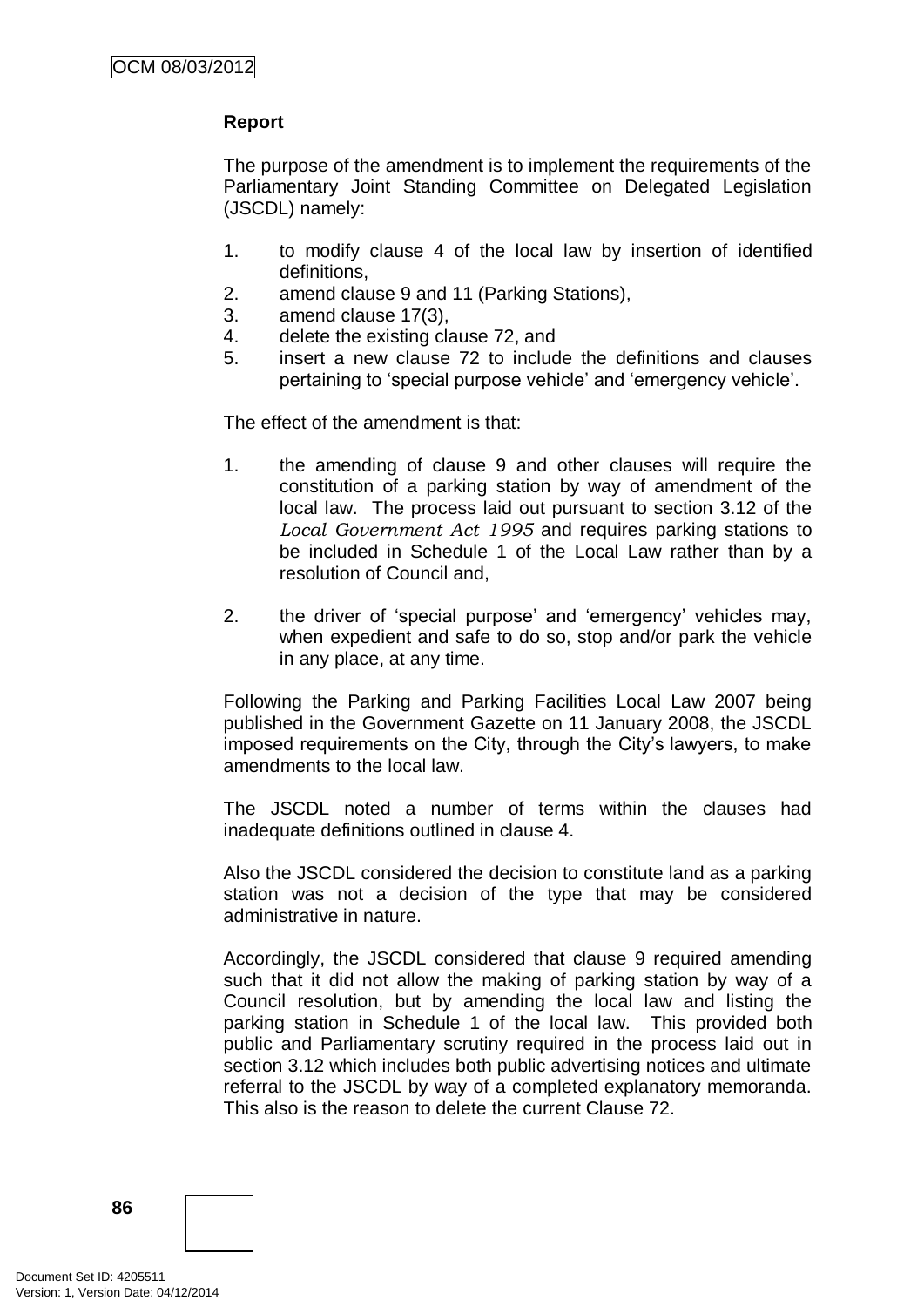The amendment to clause 11(2) required that the effect of a Council resolution modifying the times applicable to parking in a Parking Station must be indicated by signs.

The JSCDL required an amendment to clause 17(3) pertaining to "Special Event Parking" to reflect that it was properly characterised as an administrative power by specifying a reasonable defined limit to the possible dates for the special event and require local public notice for a reasonable period before it came into effect.

A new Clause 72 is inserted to provide for instances requiring either a "special purpose vehicle" or an "emergency vehicle" to drive or park in any place. This was provided for in the former Part X of the City"s Consolidated Local Laws which was repealed with the coming into force of the current Parking and Parking Facilities Local Law 2007.

#### **Strategic Plan/Policy Implications**

#### **Governance Excellence**

- To conduct Council business in open public forums and to manage Council affairs by employing publicly accountable practices.
- To provide effective monitoring and regulatory services that administer relevant legislation and local laws in a fair and impartial way.

### **Budget/Financial Implications**

N/A

### **Legal Implications**

Section 3.12 of the Local Government Act 1995 refers.

### **Community Consultation**

N/A

### **Attachment(s)**

Proposed amendment Local Law Gazette Notice – City of Cockburn Parking and Parking Facilities (Amendment) Local Law 2012.

### **Advice to Proponent(s)/Submissioners**

N/A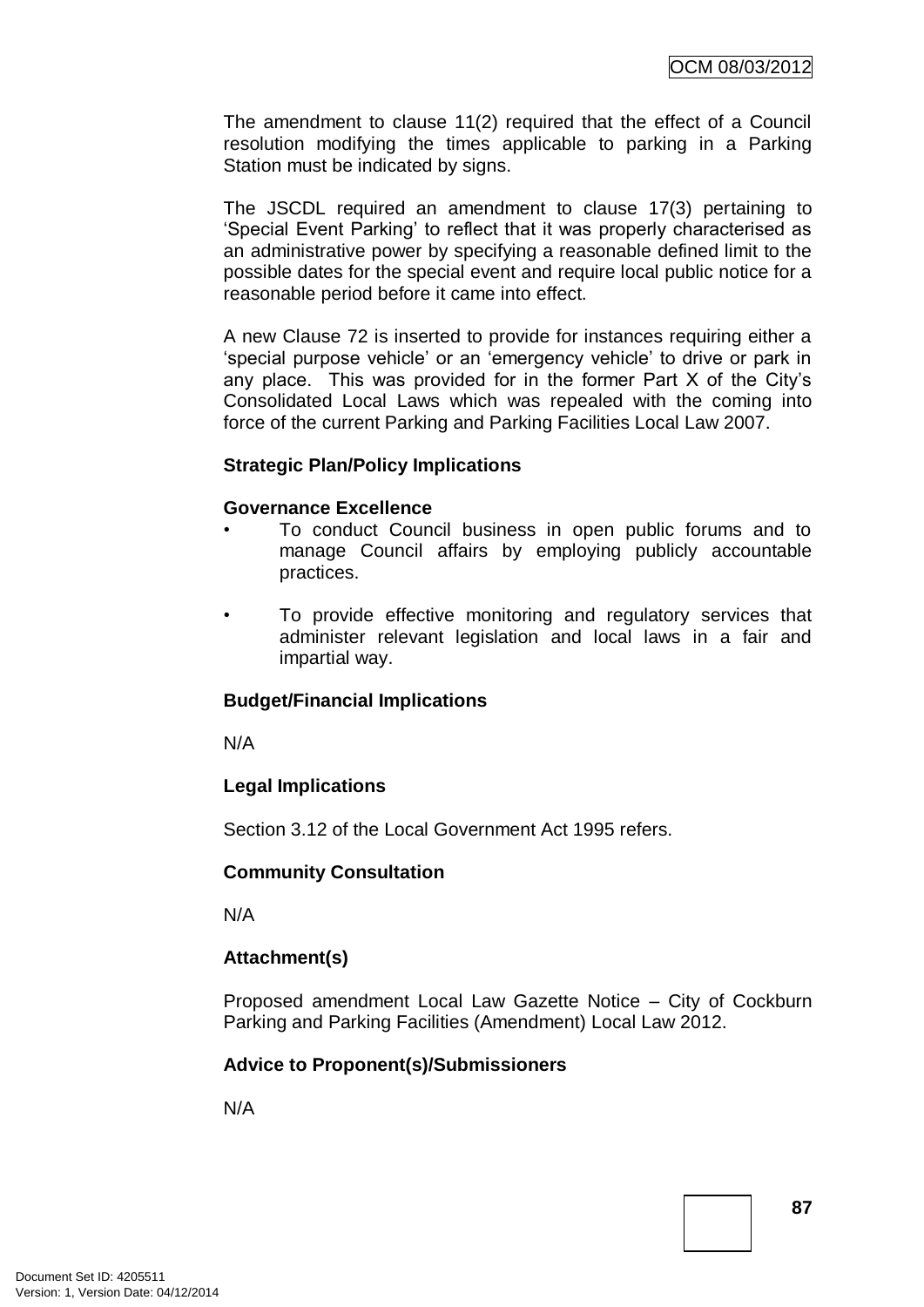**Implications of Section 3.18(3) Local Government Act, 1995**

Nil.

### **18. EXECUTIVE DIVISION ISSUES**

Nil

## **19. MOTIONS OF WHICH PREVIOUS NOTICE HAS BEEN GIVEN**

Nil

### **20. NOTICES OF MOTION GIVEN AT THE MEETING FOR CONSIDERATION AT NEXT MEETING**

Nil

### **21. NEW BUSINESS OF AN URGENT NATURE INTRODUCED BY COUNCILLORS OR OFFICERS**

Nil

### **22. MATTERS TO BE NOTED FOR INVESTIGATION, WITHOUT DEBATE**

## **22.1 (OCM 08/03/2012) - AMENDMENT TO LOCAL PLANNING STRATEGY (LPD) 1999**

CLR STEPHEN PRATT has requested that a report be presented to a future Council Meeting on the request submitted by Robyn O"Brien, of Munster, seeking Council approval to amend the Local Planning Strategy (LPS) 1999 Figure 18 showing a 750 metre Woodman Point Waste Water Treatment Plant odour buffer to show an odour buffer line east of the plant at the east edge of Lake Coogee, Munster.

### **22.2 (OCM 08/03/2012) - FEES FOR UNDERGOUND POWER SERVCES IN COOLBELLUP**

MAYOR LOGAN HOWLETT has requested that a report be provided to the April 2012 Council meeting addressing the charging of certain fees for the provision of underground power services to property owners in the vicinity of Lennox Link, Leontes Way and Florizel Street, Coolbellup who are already connected to underground power.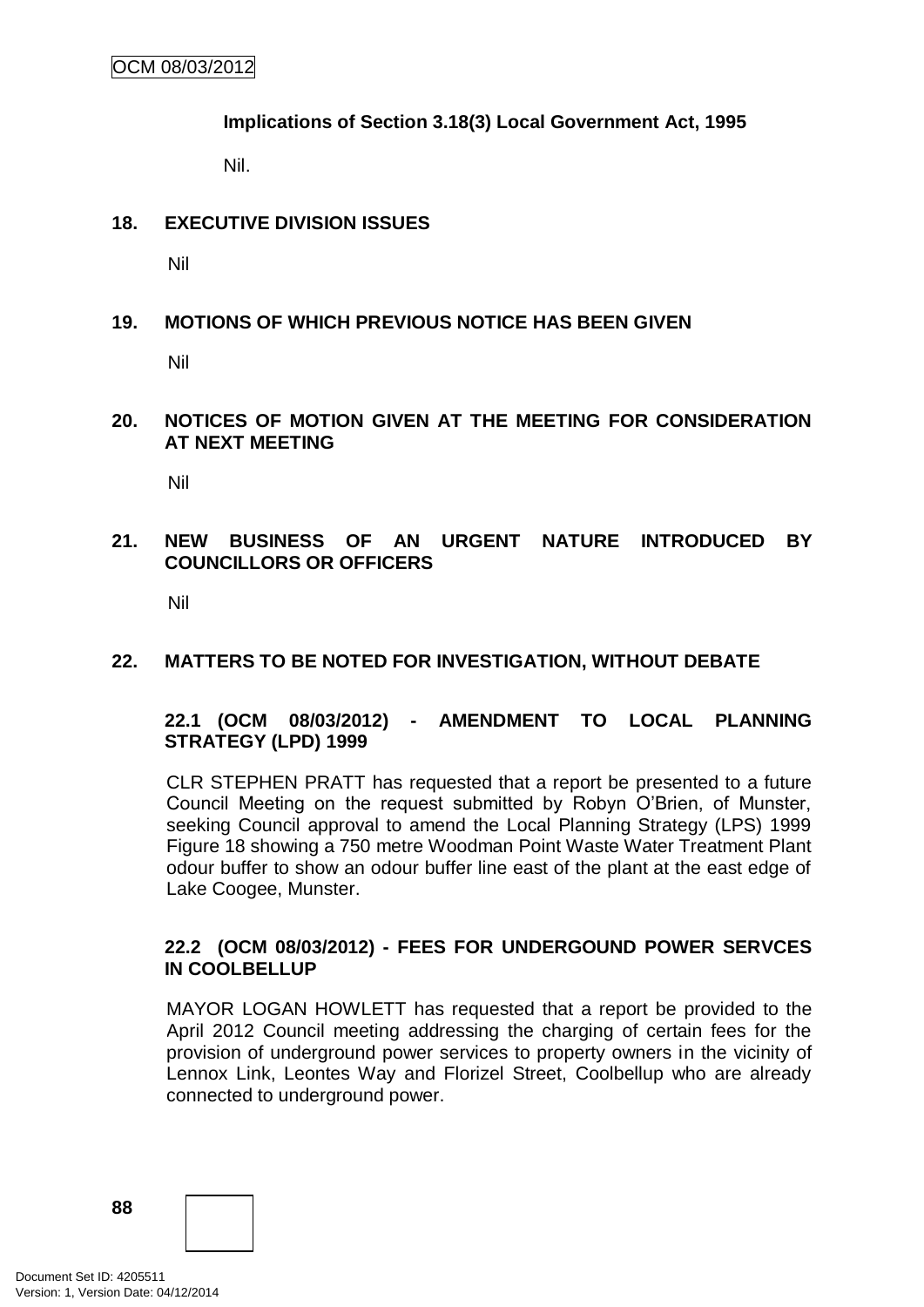### **22.3 (OCM 08/03/2012) - PROPOSED MULTI STOREY CARPARK AT COCKBURN CENTRAL**

MAYOR LOGAN HOWLETT has requested that a report presented to the May 2012 Council meeting outlining the business case or otherwise for the provision of a multi storey carpark at Cockburn Central either as a project solely funded by the City or in conjunction with other potential stakeholders, including the State Government.

## **23. CONFIDENTIAL BUSINESS**

Nil

## **24 (MINUTE NO 4732) (OCM 08/03/2012) - RESOLUTION OF COMPLIANCE (SECTION 3.18(3), LOCAL GOVERNMENT ACT 1995)**

## **RECOMMENDATION**

That Council is satisfied that resolutions carried at this Meeting and applicable to items concerning Council provided services and facilities, are:-

- (1) integrated and co-ordinated, so far as practicable, with any provided by the Commonwealth, the State or any public body;
- (2) not duplicated, to an extent Council considers inappropriate, services or facilities as provided by the Commonwealth, the State or any other body or person, whether public or private; and
- (3) managed efficiently and effectively.

# **COUNCIL DECISION**

MOVED Clr C Reeve-Fowkes SECONDED Clr V Oliver the recommendation be adopted.

**CARRIED 9/0**

# **25 (OCM 08/03/2012) - CLOSURE OF MEETING**

Meeting closed at 7.52 PM.